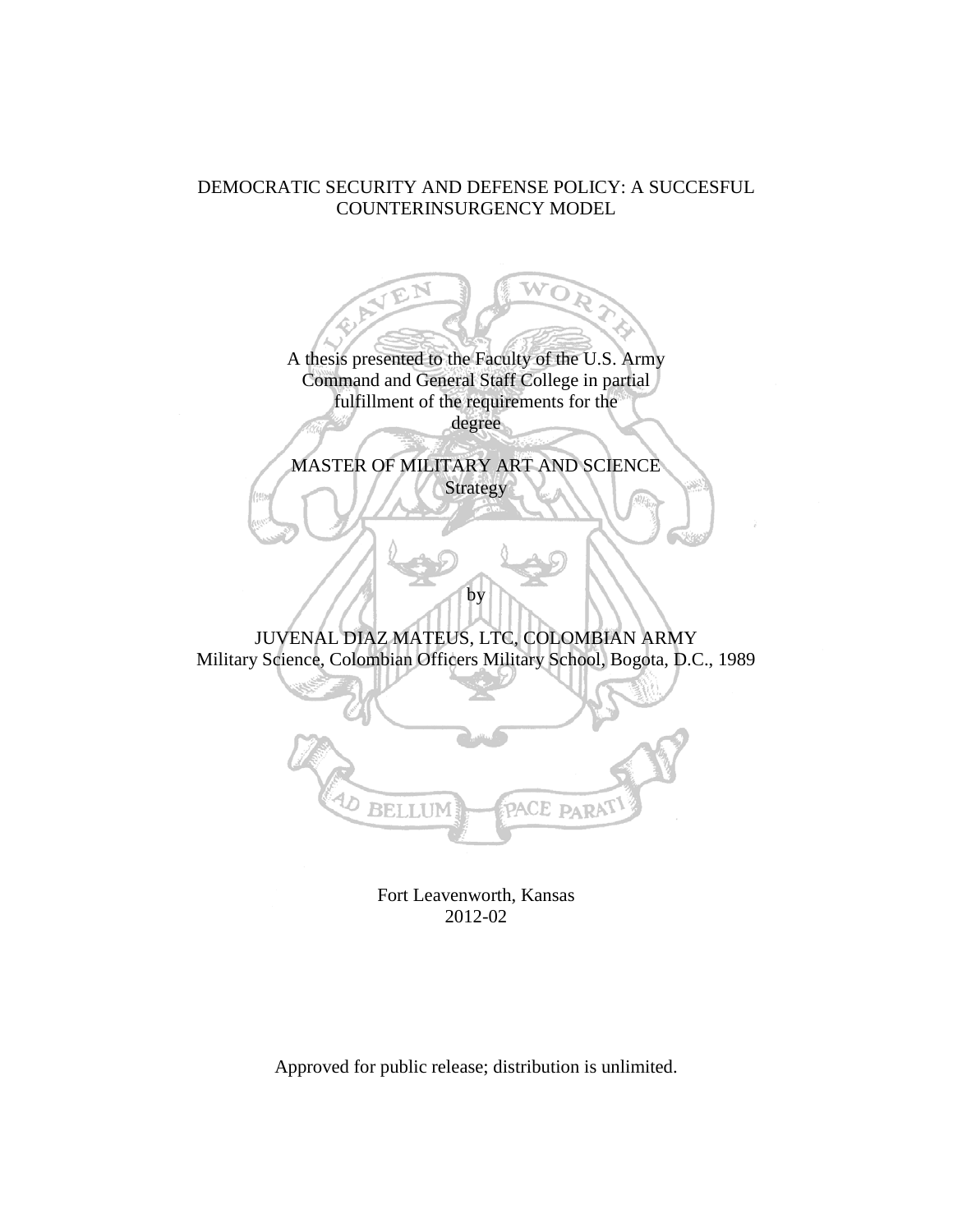# **REPORT DOCUMENTATION PAGE**

*OMB No. 0704-0188*

|                                                                                                                                                           |                                                                                                                                                                                                                                                                                                                                                                                                                                                                                                                                                                                                                                                                                                     | OMD IVO. U <i>I</i> 04-0 100                                                                                                                                                                                                                                                                                                                       |  |  |  |  |
|-----------------------------------------------------------------------------------------------------------------------------------------------------------|-----------------------------------------------------------------------------------------------------------------------------------------------------------------------------------------------------------------------------------------------------------------------------------------------------------------------------------------------------------------------------------------------------------------------------------------------------------------------------------------------------------------------------------------------------------------------------------------------------------------------------------------------------------------------------------------------------|----------------------------------------------------------------------------------------------------------------------------------------------------------------------------------------------------------------------------------------------------------------------------------------------------------------------------------------------------|--|--|--|--|
| number. PLEASE DO NOT RETURN YOUR FORM TO THE ABOVE ADDRESS.                                                                                              | Public reporting burden for this collection of information is estimated to average 1 hour per response, including the time for reviewing instructions, searching existing data<br>aspect of this collection of information, including suggestions for reducing this burden to Department of Defense, Washington Headquarters Services, Directorate for<br>any other provision of law, no person shall be subject to any penalty for failing to comply with a collection of information if it does not display a currently valid OMB control                                                                                                                                                         | sources, gathering and maintaining the data needed, and completing and reviewing this collection of information. Send comments regarding this burden estimate or any other<br>Information Operations and Reports (0704-0188), 1215 Jefferson Davis Highway, Suite 1204, Arlington, VA 22202-4302. Respondents should be aware that notwithstanding |  |  |  |  |
| 1. REPORT DATE (DD-MM-YYYY)                                                                                                                               | <b>2. REPORT TYPE</b>                                                                                                                                                                                                                                                                                                                                                                                                                                                                                                                                                                                                                                                                               | 3. DATES COVERED (From - To)                                                                                                                                                                                                                                                                                                                       |  |  |  |  |
| 08-06-2012                                                                                                                                                | Master's Thesis                                                                                                                                                                                                                                                                                                                                                                                                                                                                                                                                                                                                                                                                                     | AUG 2011 - JUN 2012                                                                                                                                                                                                                                                                                                                                |  |  |  |  |
| <b>4. TITLE AND SUBTITLE</b>                                                                                                                              |                                                                                                                                                                                                                                                                                                                                                                                                                                                                                                                                                                                                                                                                                                     | <b>5a. CONTRACT NUMBER</b>                                                                                                                                                                                                                                                                                                                         |  |  |  |  |
| Democratic Security and Defense Policy: A Successful                                                                                                      |                                                                                                                                                                                                                                                                                                                                                                                                                                                                                                                                                                                                                                                                                                     | <b>5b. GRANT NUMBER</b>                                                                                                                                                                                                                                                                                                                            |  |  |  |  |
| Counterinsurgency Model                                                                                                                                   |                                                                                                                                                                                                                                                                                                                                                                                                                                                                                                                                                                                                                                                                                                     | <b>5c. PROGRAM ELEMENT NUMBER</b>                                                                                                                                                                                                                                                                                                                  |  |  |  |  |
| 6. AUTHOR(S)                                                                                                                                              |                                                                                                                                                                                                                                                                                                                                                                                                                                                                                                                                                                                                                                                                                                     | <b>5d. PROJECT NUMBER</b>                                                                                                                                                                                                                                                                                                                          |  |  |  |  |
| <b>LTC Juvenal Diaz Mateus</b>                                                                                                                            |                                                                                                                                                                                                                                                                                                                                                                                                                                                                                                                                                                                                                                                                                                     | <b>5e. TASK NUMBER</b>                                                                                                                                                                                                                                                                                                                             |  |  |  |  |
|                                                                                                                                                           |                                                                                                                                                                                                                                                                                                                                                                                                                                                                                                                                                                                                                                                                                                     | 5f. WORK UNIT NUMBER                                                                                                                                                                                                                                                                                                                               |  |  |  |  |
| 7. PERFORMING ORGANIZATION NAME(S) AND ADDRESS(ES)<br>U.S. Army Command and General Staff College<br>ATTN: ATZL-SWD-GD<br>Fort Leavenworth, KS 66027-2301 |                                                                                                                                                                                                                                                                                                                                                                                                                                                                                                                                                                                                                                                                                                     | 8. PERFORMING ORG REPORT<br><b>NUMBER</b>                                                                                                                                                                                                                                                                                                          |  |  |  |  |
|                                                                                                                                                           | 9. SPONSORING / MONITORING AGENCY NAME(S) AND ADDRESS(ES)                                                                                                                                                                                                                                                                                                                                                                                                                                                                                                                                                                                                                                           | <b>10. SPONSOR/MONITOR'S</b><br><b>ACRONYM(S)</b>                                                                                                                                                                                                                                                                                                  |  |  |  |  |
|                                                                                                                                                           |                                                                                                                                                                                                                                                                                                                                                                                                                                                                                                                                                                                                                                                                                                     | <b>11. SPONSOR/MONITOR'S REPORT</b><br><b>NUMBER(S)</b>                                                                                                                                                                                                                                                                                            |  |  |  |  |
| <b>12. DISTRIBUTION / AVAILABILITY STATEMENT</b>                                                                                                          |                                                                                                                                                                                                                                                                                                                                                                                                                                                                                                                                                                                                                                                                                                     |                                                                                                                                                                                                                                                                                                                                                    |  |  |  |  |
| Approved for Public Release; Distribution is Unlimited                                                                                                    |                                                                                                                                                                                                                                                                                                                                                                                                                                                                                                                                                                                                                                                                                                     |                                                                                                                                                                                                                                                                                                                                                    |  |  |  |  |
| <b>13. SUPPLEMENTARY NOTES</b>                                                                                                                            |                                                                                                                                                                                                                                                                                                                                                                                                                                                                                                                                                                                                                                                                                                     |                                                                                                                                                                                                                                                                                                                                                    |  |  |  |  |
| 14. ABSTRACT                                                                                                                                              | The FARC (Revolutionary Armed Forces of Colombia) reached its highest point in military capabilities by 1998.<br>In 2002, this insurgent group was a threat to the Colombian political system. The government of Alvaro Uribe<br>designed and implemented the Democratic Security and Defense Policy (DSDP). After eight years of application,<br>the DSDP was successful in reducing the FARC political and military capabilities to a point where today, the<br>FARC is still a threat to the country's security, but its chances of changing the political system has disappeared.<br>(COIN) principles to the Colombian environment; and second, the implementation of the DSDP, which includes | Two aspects made the policy successful: first, the design of the DSDP, which adapted different Counterinsurgency                                                                                                                                                                                                                                   |  |  |  |  |
|                                                                                                                                                           | the unique leadership style of Uribe, the creation of an interagency organization, the development of special<br>operations canabilities, the periodic publicity of statistics and achievements, and the long-term application. The                                                                                                                                                                                                                                                                                                                                                                                                                                                                 |                                                                                                                                                                                                                                                                                                                                                    |  |  |  |  |

capabilities, the periodic publicity of statistics and achievements, and the long-term application. policy had some downsides as well; which when analyzed with the above factors valuable lessons are offered which can contribute to improving the ongoing COIN strategy in Colombia. Furthermore, it can serve as a base model for implementation in other regions of the world.

## **15. SUBJECT TERMS**

DSDP, FARC, COIN, Insurgency, Colombia, Leadership, COIN Principles, Insurgency theories.

| <b>16. SECURITY CLASSIFICATION OF:</b> |               |                     | <b>17. LIMITATION 18. NUMBER</b><br>OF ABSTRACT | <b>OF PAGES</b> | <b>19a. NAME OF RESPONSIBLE PERSON</b>                                      |
|----------------------------------------|---------------|---------------------|-------------------------------------------------|-----------------|-----------------------------------------------------------------------------|
| a. REPORT I                            | l b. ABSTRACT | <b>C. THIS PAGE</b> |                                                 |                 | 19b. PHONE NUMBER (include area code)                                       |
|                                        |               |                     |                                                 | 03              |                                                                             |
|                                        |               |                     |                                                 |                 | $P_{\text{total}}$ $P_{\text{model}}$ $P_{\text{model}}$ $P_{\text{total}}$ |

**Standard Form 298 (Rev. 8-98) Prescribed by ANSI Std. Z39.18**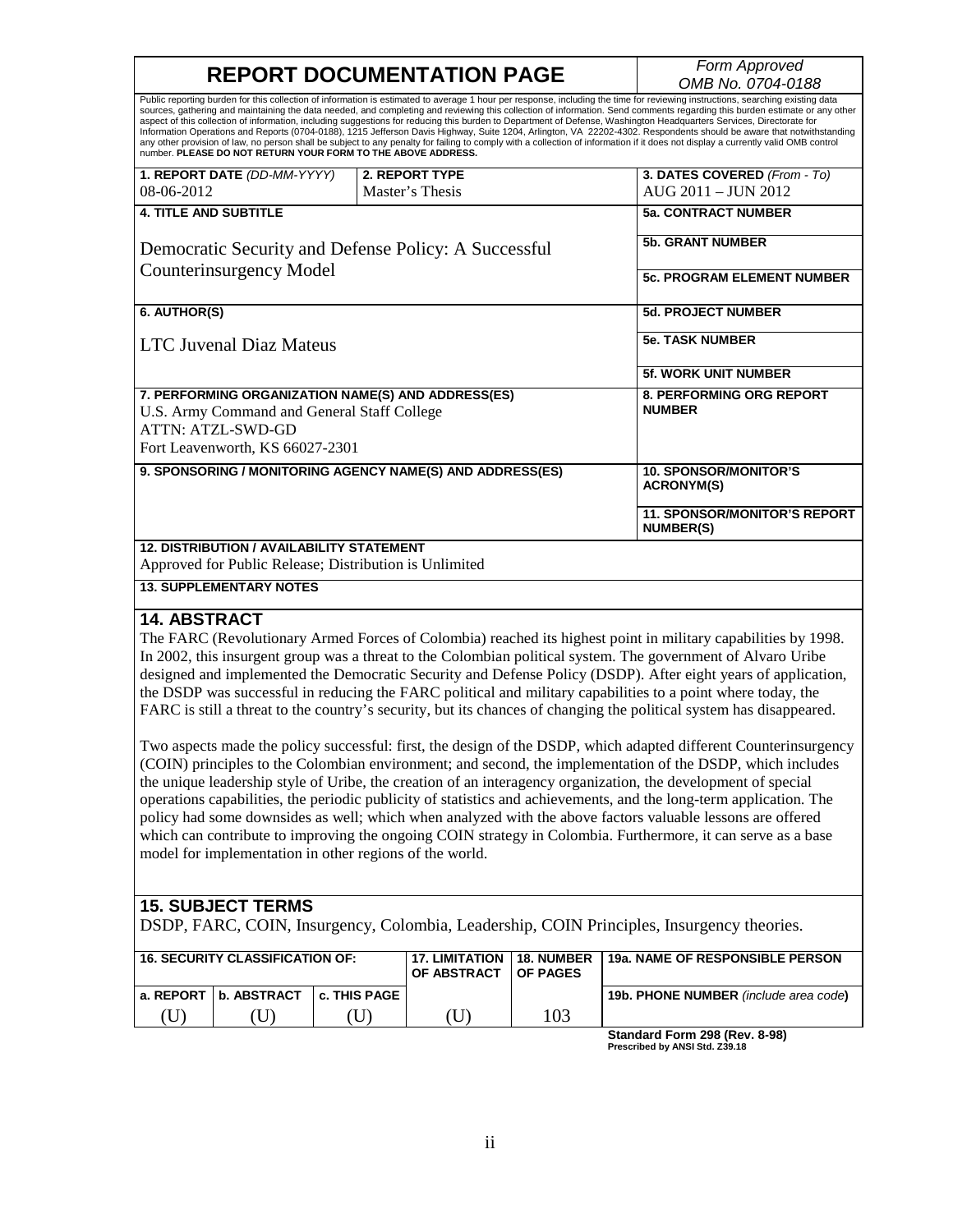## MASTER OF MILITARY ART AND SCIENCE

## THESIS APPROVAL PAGE

<span id="page-2-0"></span>Name of Candidate: Juvenal Diaz Mateus

Thesis Title: Democratic Security and Defense Policy: A Successful Counterinsurgency Model

Approved by:

**Thesis Committee Chair** William H. Kautt, Ph.D.

, Member Stuart D. Lyon, M.P.A.

, Member

Stephen L. Melton, M.P.A.

Accepted this 8th day of June 2012 by:

, Director, Graduate Degree Programs

Robert F. Baumann, Ph.D.

The opinions and conclusions expressed herein are those of the student author and do not necessarily represent the views of the U.S. Army Command and General Staff College or any other governmental agency. (References to this study should include the foregoing statement.)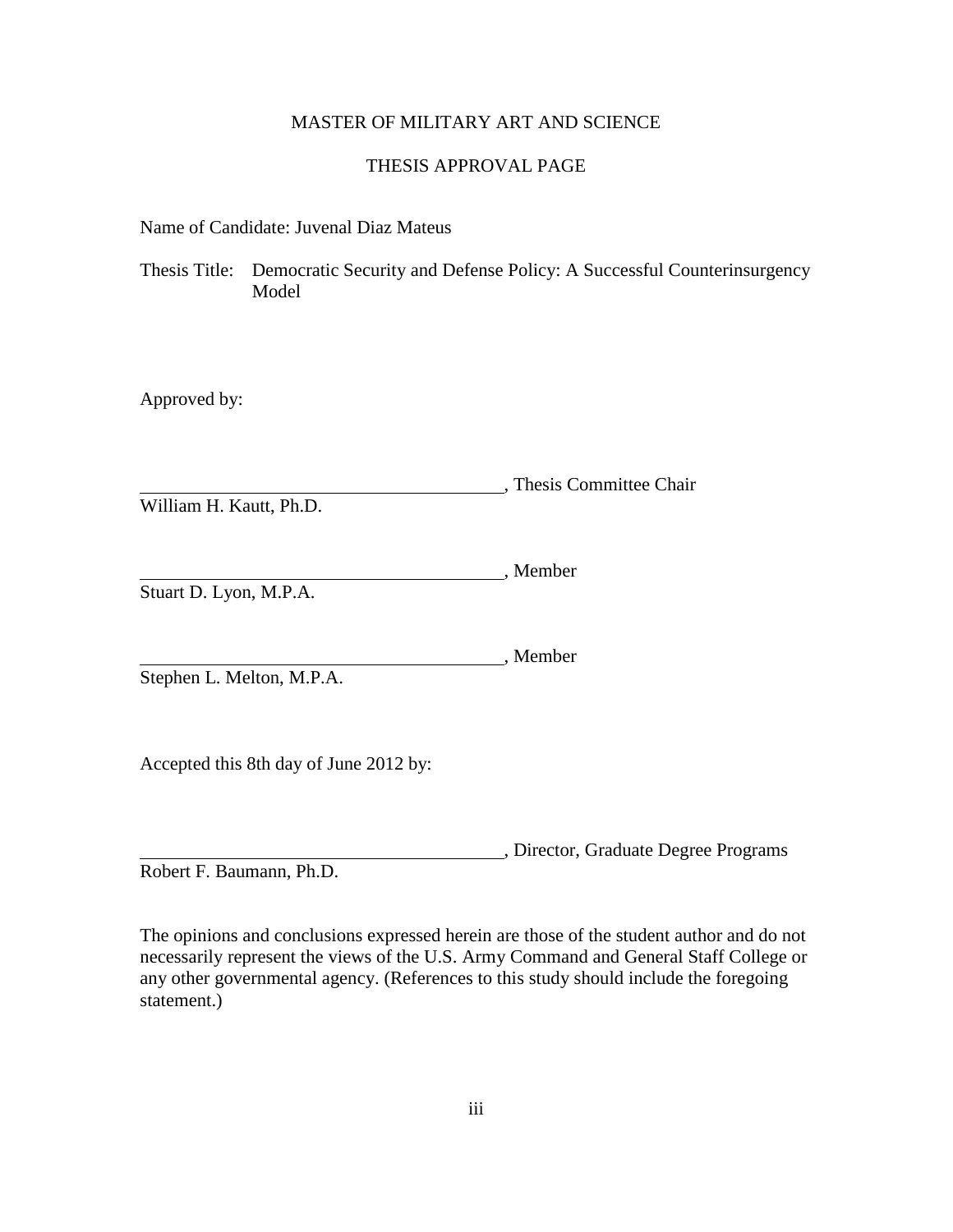## ABSTRACT

## <span id="page-3-0"></span>DEMOCRATIC SECURITY AND DEFENSE POLICY: A SUCCESFUL COUNTERINSURGENCY MODEL, LTC Juvenal Diaz Mateus, 103 pages.

The FARC (Revolutionary Armed Forces of Colombia) reached its highest point in military capabilities by 1998. In 2002, this insurgent group was a threat to the Colombian political system. The government of Alvaro Uribe designed and implemented the Democratic Security and Defense Policy (DSDP). After eight years of application, the DSDP was successful in reducing the FARC political and military capabilities to a point where today, the FARC is still a threat to the country's security, but its chances of changing the political system has disappeared.

Two aspects made the policy successful: first, the design of the DSDP, which adapted different Counterinsurgency (COIN) principles to the Colombian environment; and second, the implementation of the DSDP, which includes the unique leadership style of Uribe, the creation of an interagency organization, the development of special operations capabilities, the periodic publicity of statistics and achievements, and the long-term application. The policy had some downsides as well; which when analyzed with the above factors valuable lessons are offered which can contribute to improving the ongoing COIN strategy in Colombia. Furthermore, it can serve as a base model for implementation in other regions of the world.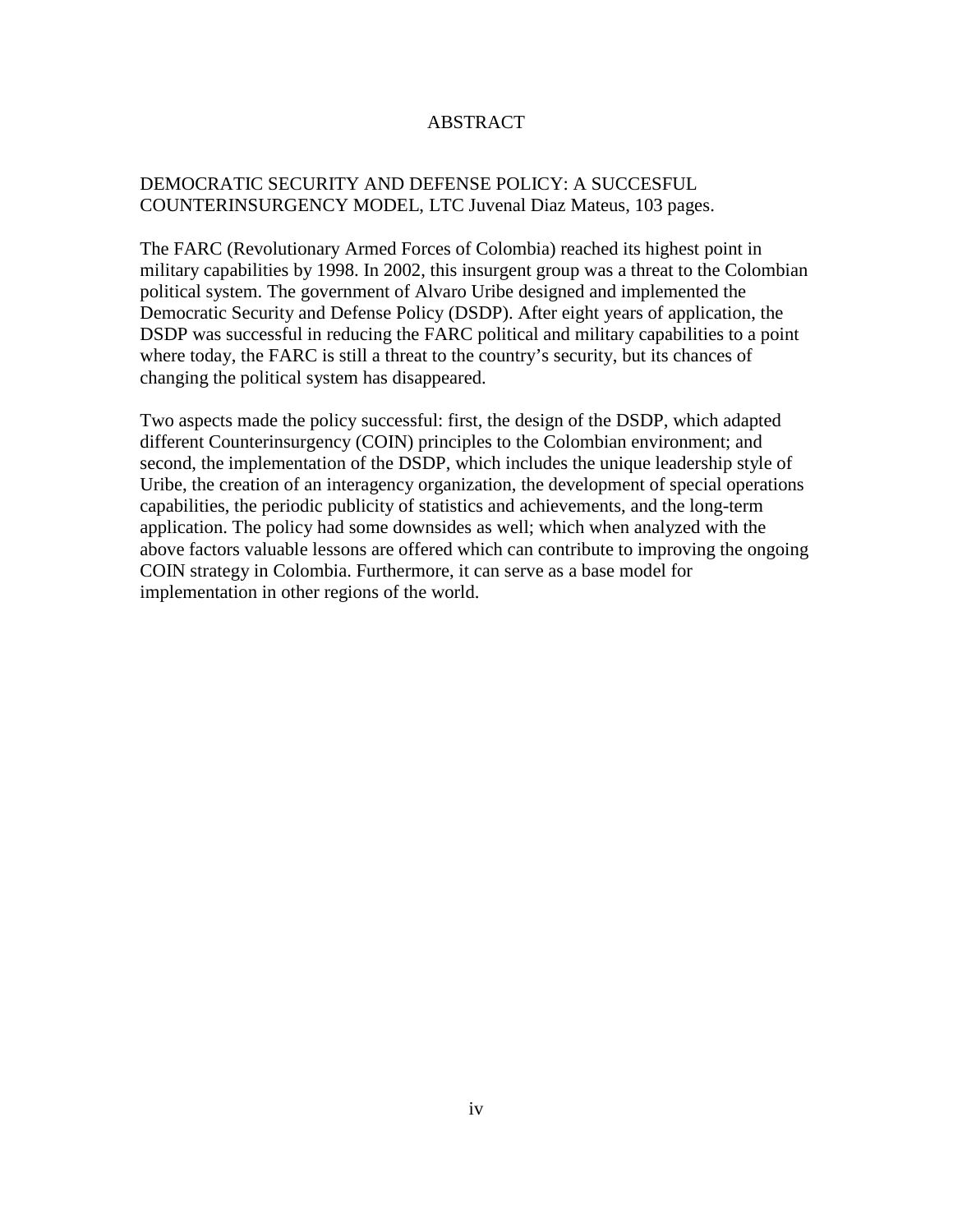#### ACKNOWLEDGMENTS

<span id="page-4-0"></span>The first group of people I sincerely thanks is my thesis committee. I want to recognize the work and effort they put into revising and improving my thesis. Specific examples of their contributions are: Dr. William H. Kautt, as the chairman, who oriented me on the right road map to achieve the purpose of my thesis and on which insurgency theories to use; Mr. Stephen L. Melton was fundamental in lead me to the right methodology to use to study a COIN campaign; and Mr. Lyon D. Stuart was crucial in indicating to me the right COIN theories to apply to my research.

Thanks to Nathaniel Stevenson for his professional mentorship in the strategy field. I really enjoyed the thesis seminars. It gave me the opportunity to learn from my classmates' presentations, and to realize my own shortfalls and mistakes in my research when I presented it to the group.

Finally, many thanks to my lovely wife, Victoria Casallas, and my gorgeous daughters, Marianna and Ana Maria. They allowed me to work on my MMAS by sacrificing the time we must spend together.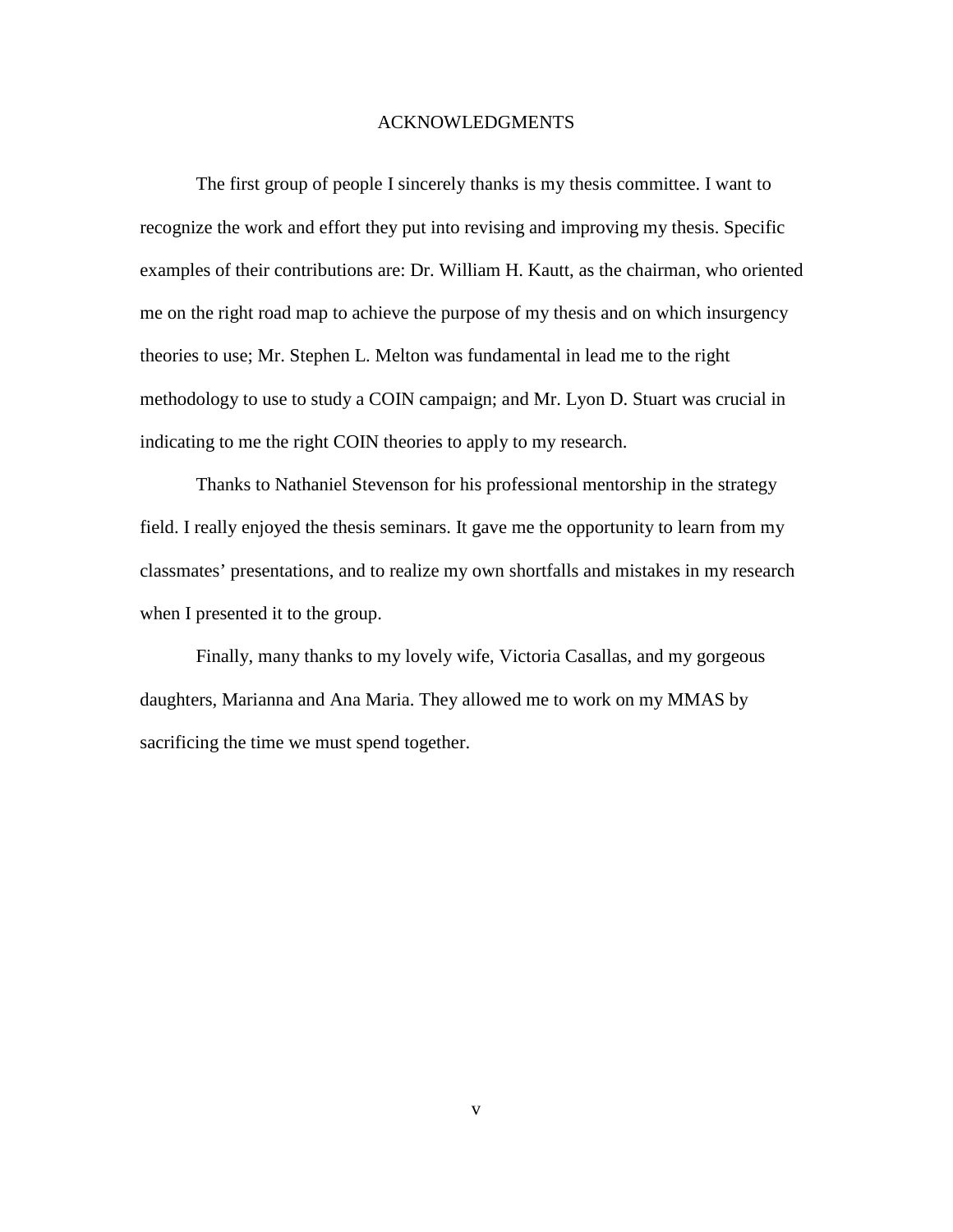<span id="page-5-0"></span>

| MASTER OF MILITARY ART AND SCIENCE THESIS APPROVAL PAGE  iii        |  |
|---------------------------------------------------------------------|--|
|                                                                     |  |
|                                                                     |  |
|                                                                     |  |
|                                                                     |  |
|                                                                     |  |
|                                                                     |  |
|                                                                     |  |
|                                                                     |  |
|                                                                     |  |
|                                                                     |  |
|                                                                     |  |
|                                                                     |  |
|                                                                     |  |
|                                                                     |  |
|                                                                     |  |
|                                                                     |  |
|                                                                     |  |
|                                                                     |  |
|                                                                     |  |
|                                                                     |  |
|                                                                     |  |
|                                                                     |  |
|                                                                     |  |
| CHAPTER 4 FARC'S STRATEGIC APPROACH AND COLOMBIAN                   |  |
| GOVERNMENT COUNTERINSURGENCY EFFORTS 1962-2002 27                   |  |
|                                                                     |  |
| COIN Strategy Targeting FARC's Root, FARC Reaffirming its Communist |  |
|                                                                     |  |
| Colombian Government Investing in Conventional Capabilities, FARC   |  |
|                                                                     |  |

## **TABLE OF CONTENTS**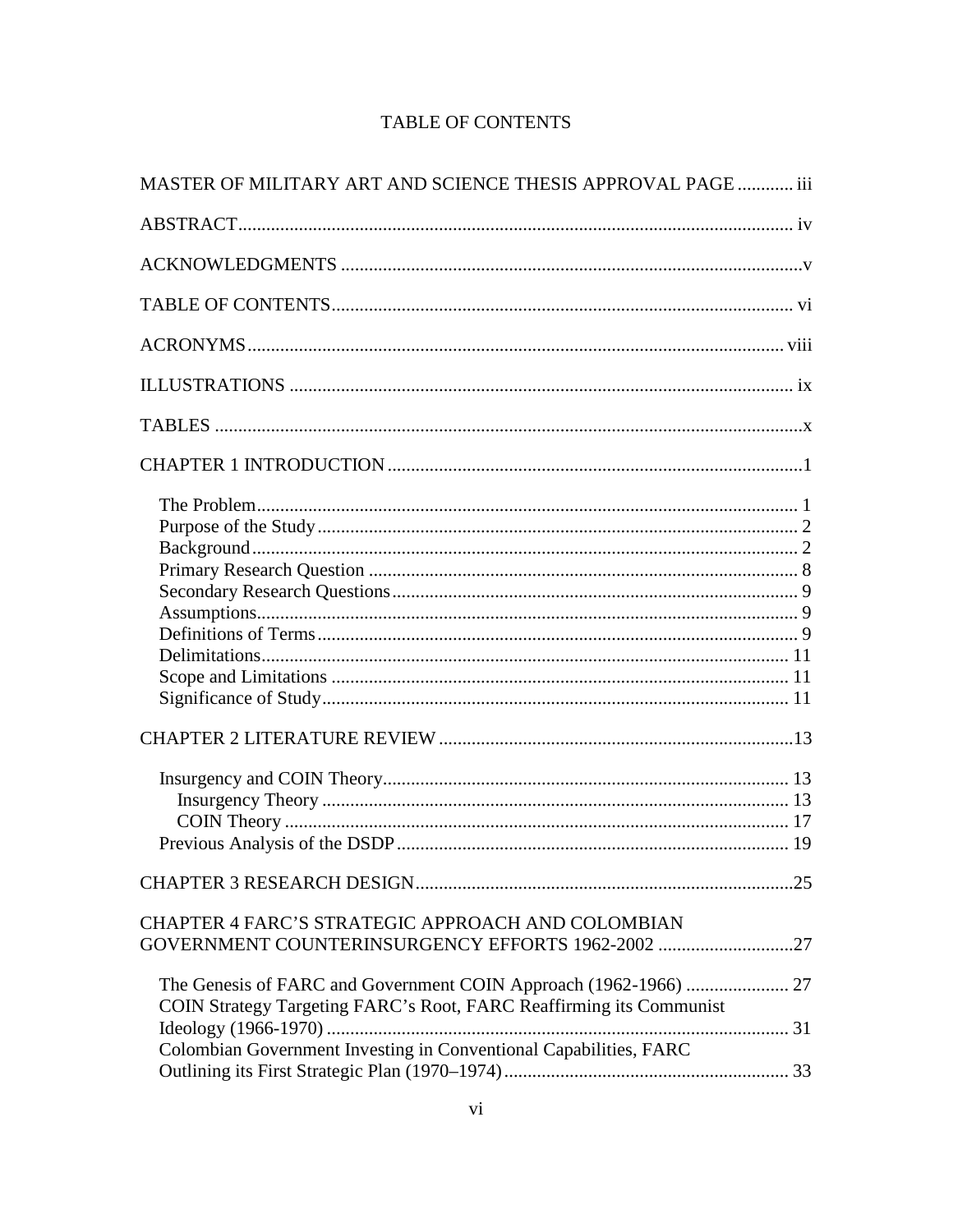| COIN Effort Attacking the Root Cause of the Problem, the FARC Spreading       |  |
|-------------------------------------------------------------------------------|--|
|                                                                               |  |
| Turbay's Military COIN Approach, FARC's Remaking its Strategic Plan           |  |
|                                                                               |  |
| Government Offering a Political Solution to the Conflict, FARC Taking         |  |
|                                                                               |  |
| Government Facing Different Threats, FARC Shifting to Combination of          |  |
|                                                                               |  |
| Government Trying the Political Solution One More Time, the FARC Negotiating  |  |
|                                                                               |  |
| Government Continues Looking for a Political Solution to the Conflict, FARC   |  |
|                                                                               |  |
| The Government's Big Bet for Peace, the FARC in the Strategic Offensive Phase |  |
|                                                                               |  |
|                                                                               |  |
|                                                                               |  |
|                                                                               |  |
|                                                                               |  |
|                                                                               |  |
| Comparing the Colombian Situation Before the DSDP (2002) and After its        |  |
|                                                                               |  |
|                                                                               |  |
|                                                                               |  |
|                                                                               |  |
|                                                                               |  |
|                                                                               |  |
|                                                                               |  |
|                                                                               |  |
|                                                                               |  |
|                                                                               |  |
|                                                                               |  |
|                                                                               |  |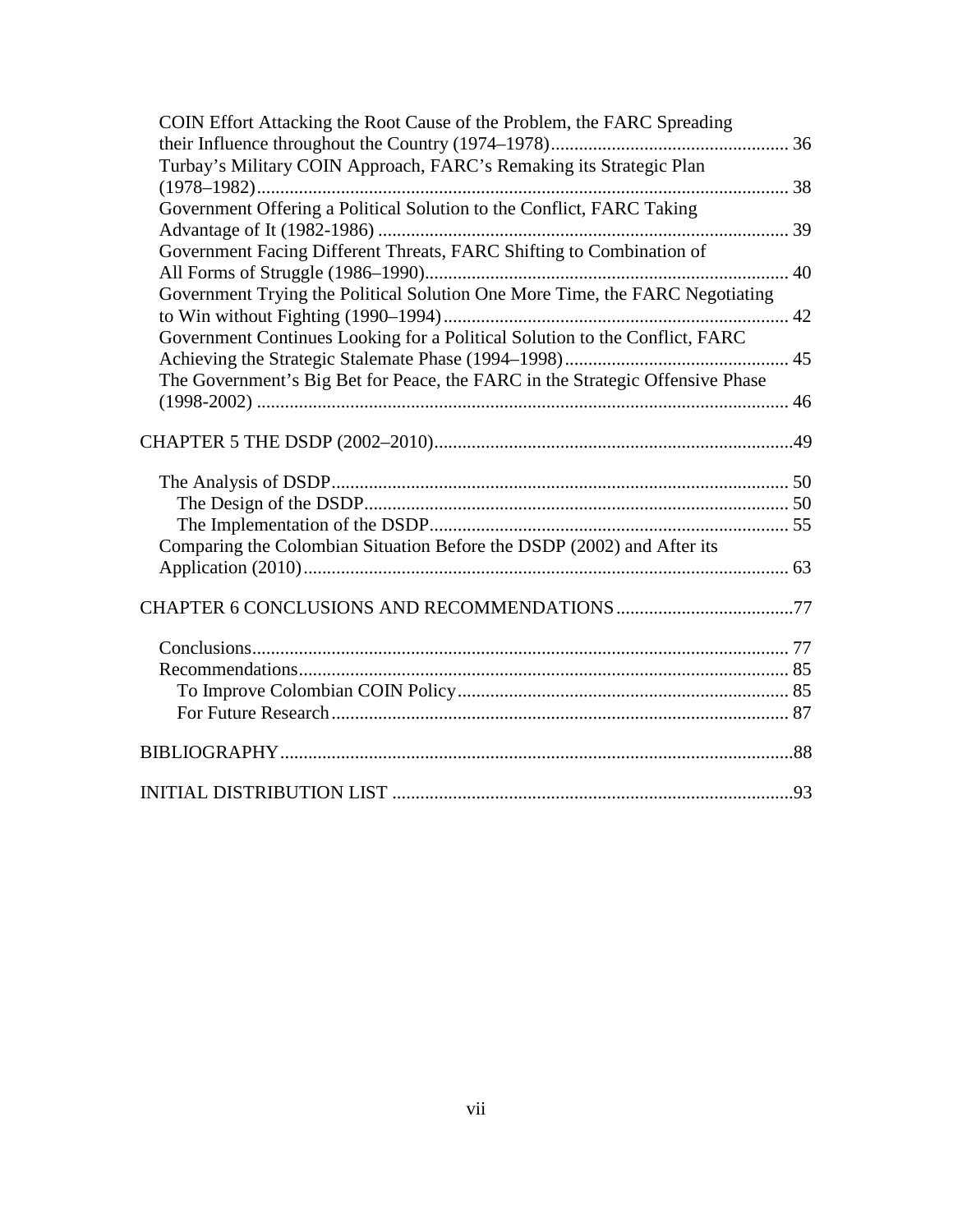## ACRONYMS

<span id="page-7-0"></span>

| <b>CCAI</b>  | Centro de Coordinacion de Accion Integral      |
|--------------|------------------------------------------------|
| <b>CCOPE</b> | Comando Conjunto de Operaciones Especiales     |
| <b>COIN</b>  | Counterinsurgency                              |
| <b>DSDP</b>  | Democratic Security and Defense Policy         |
| EU           | European Union                                 |
| <b>FARC</b>  | Fuerzas Armadas Revolucionarias de Colombia    |
| <b>FM</b>    | <b>Field Manual</b>                            |
| <b>HVT</b>   | <b>High Value Target</b>                       |
| JP           | Joint Publication                              |
| <b>LOE</b>   | Line of Effort                                 |
| <b>PCDS</b>  | Policy of Consolidation of Democratic Security |
| <b>UN</b>    | <b>United Nations</b>                          |
| UP           | <b>Union Patriotica</b>                        |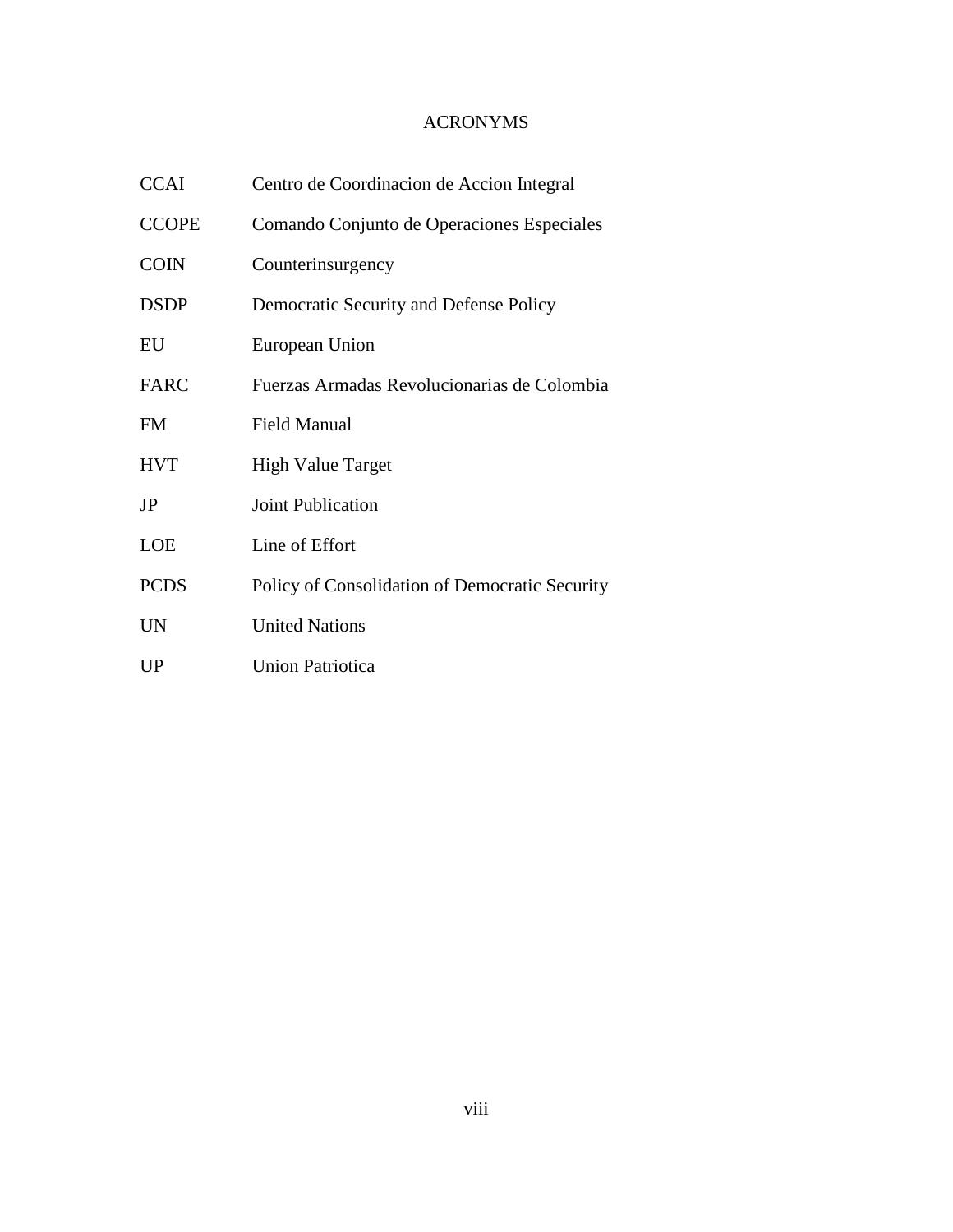## ILLUSTRATIONS

<span id="page-8-0"></span>

| Page                                                                            |  |
|---------------------------------------------------------------------------------|--|
|                                                                                 |  |
|                                                                                 |  |
|                                                                                 |  |
|                                                                                 |  |
|                                                                                 |  |
| Figure 6. FARC Areas of Responsibility after the Eighth Conference44            |  |
| Figure 7. "If the Presidential Election Were Held Tomorrow, for Which Candidate |  |
| Figure 8. Indicators of Achievement of State Control Throughout the Country     |  |
|                                                                                 |  |
|                                                                                 |  |
|                                                                                 |  |
|                                                                                 |  |

Figure 12. To Strengthen Security Forces.........................................................................74

Figure 13. Colombian Military Men Killed or Wounded in Action .................................75

Figure 14. Evolution of FARC Strength ...........................................................................76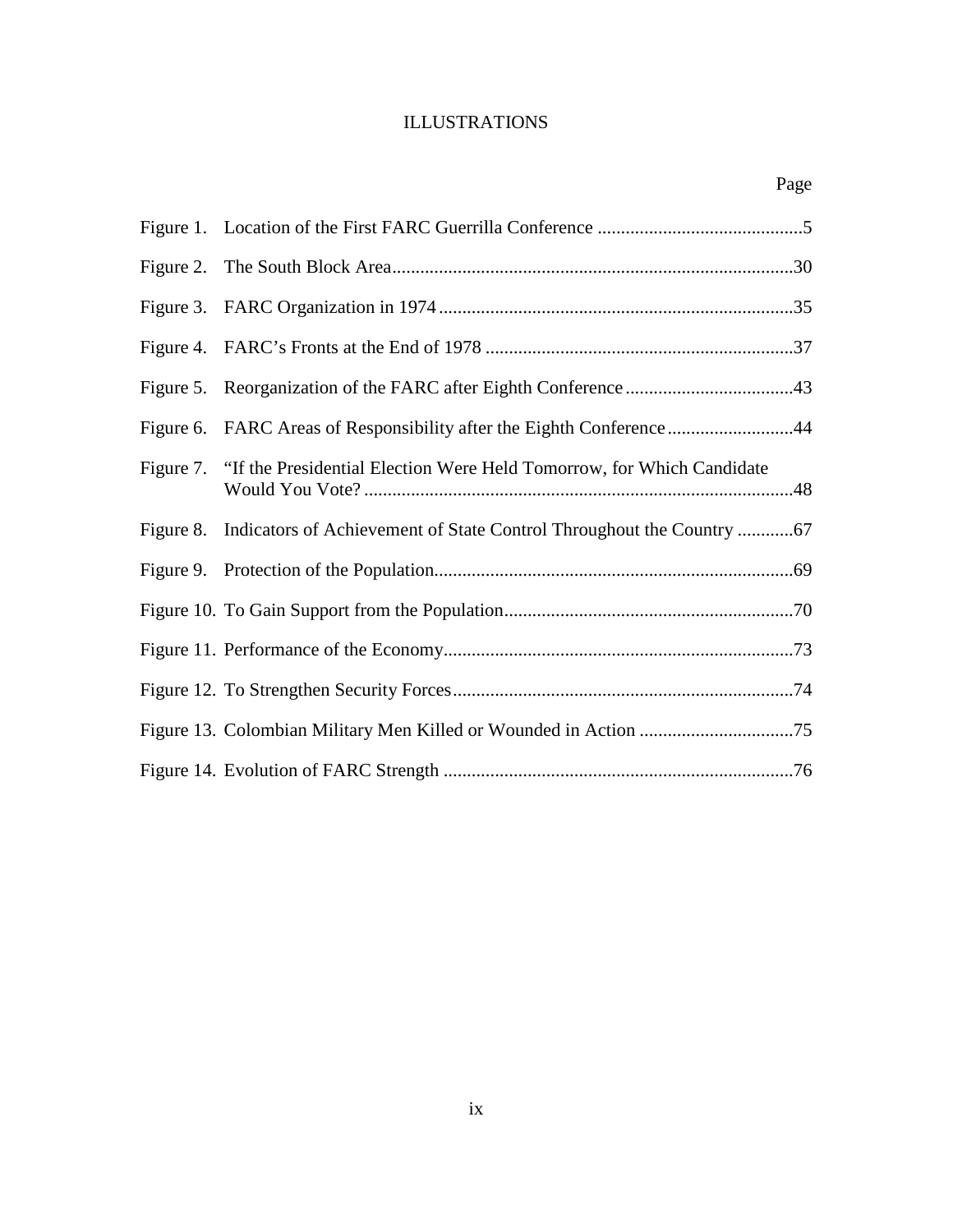## TABLES

<span id="page-9-0"></span>

|          |                                                                 | Page |
|----------|-----------------------------------------------------------------|------|
|          |                                                                 |      |
|          |                                                                 |      |
|          |                                                                 |      |
|          |                                                                 |      |
| Table 5. |                                                                 |      |
| Table 6. | Objectives, MOPs, MOEs, and Indicators to Compare the Colombian |      |
|          |                                                                 |      |
|          |                                                                 |      |
|          |                                                                 |      |
|          |                                                                 |      |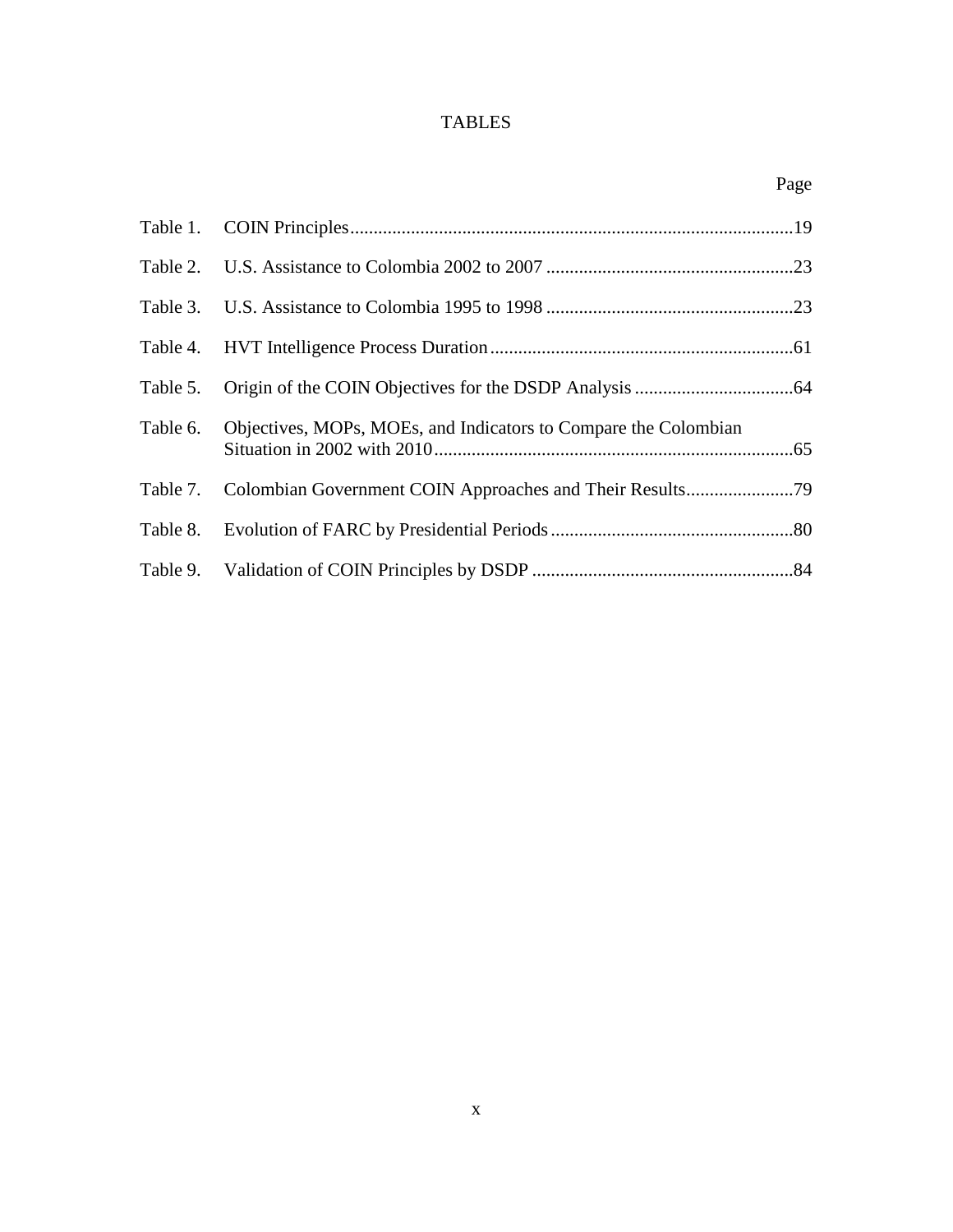## CHAPTER 1

#### **INTRODUCTION**

## The Problem

<span id="page-10-1"></span><span id="page-10-0"></span>Colombia has been waging a war against insurgency since 1962 and against the FARC (Colombian Armed Revolutionary Forces) insurgency since 1966. Counterinsurgency strategy in Colombia has changed from originally not having one, to treating guerrillas as bandits, to treating them as a political problem; to an approach toward a more military, security oriented strategy. The lack of a coordinated counterinsurgency strategy allowed the FARC to grow gradually in arms, weapons, and capabilities, to the point that, in 2002, the population perceived it as a real threat to Colombian security and the government. However, that year the government applied a counterinsurgency strategy, the Democratic Security and Defense Policy (DSDP), synchronizing the efforts of all the elements of power of the state. It reduced the FARC's capacity to threaten the government to the extent that, in 2010, the population still perceived the FARC as a security problem, but no longer as a threat to the government. Examination of this seemingly successful campaign could determine the factors that contributed to the success of this counterinsurgency strategy. In addition, the results of the research might yield suggestions for changes to the ongoing counterinsurgency strategy in Colombia, which will make it more effective in attaining the political end state. Furthermore, this will permit validation of FARC's strategic approach and Government COIN effort against existing theories.

1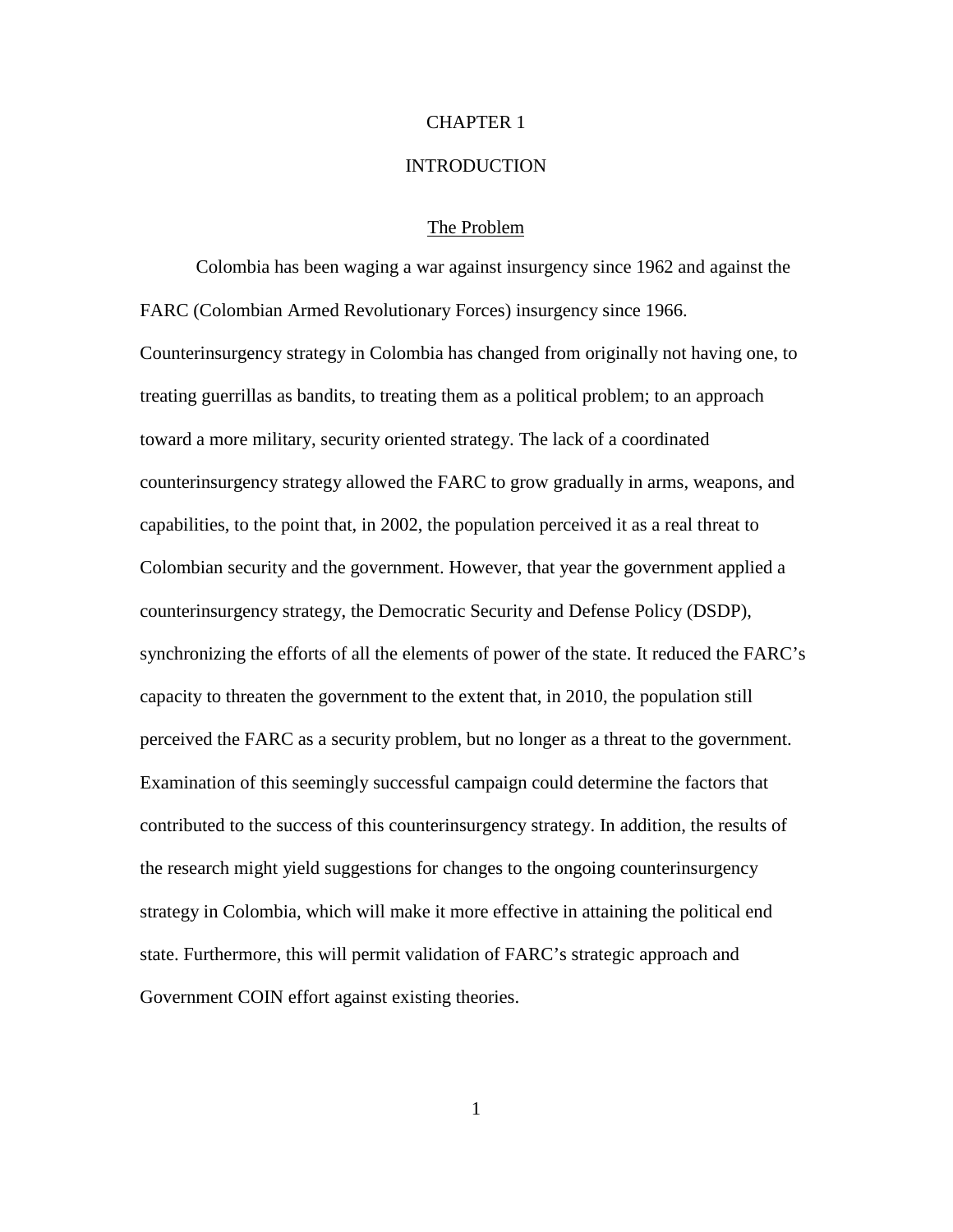#### Purpose of the Study

<span id="page-11-0"></span>The purpose of this study is to determine which factors contribute to making the Colombian Government's counterinsurgency strategy 2002 to 2010 successful in diminishing the FARC capabilities to overthrow the government.

## Background

<span id="page-11-1"></span>Colombia has the oldest continuous guerrilla movement in the world. Manuel Marulanda Velez,  $<sup>1</sup>$  $<sup>1</sup>$  $<sup>1</sup>$  known by his nickname Sure Shot (Tiro Fijo), founded the FARC</sup> guerrillas in 1966. However, the origins of this group date back to 1926, when the workers of the large plantations organized armed groups to fight the land owners and their supporters, the government organizations. In 1936, a liberal government passed agrarian reforms that did not work due to the opposition of the large land owners and one faction of the liberal party that defended the interests of the rich people. This situation created the conditions in 1944 for the emergence of Jorge Eliecer Gaitan,<sup>[2](#page-11-3)</sup> a young liberal political leader who promised to improve conditions for workers and farmers. Although he lost the presidential election in 1946, again to the conservatives, his popularity continued to grow. Therefore, he had popular support for the presidential election in  $1950.<sup>3</sup>$  $1950.<sup>3</sup>$  $1950.<sup>3</sup>$ 

<span id="page-11-2"></span><sup>&</sup>lt;u>1</u> <sup>1</sup>Pedro Antonio Marin Velez (b.ca.1930–d.2008) assumed the nom de guerre Manuel Marulanda Velez.

<sup>&</sup>lt;sup>2</sup>Jorge Eliecer Gaitan Ayala (b.1903-d.1948).

<span id="page-11-4"></span><span id="page-11-3"></span><sup>3</sup> Eduardo Pizarro and Ricardo Peñaranda, *Las FARC (1949-1966): de la Autodefensa a la Combinación de Todas las Formas de Lucha* (Bogotá, Colombia: Instituto de Estudios Políticos y Relaciones Internacionales: Tercer Mundo Editores, 1991), 30-38.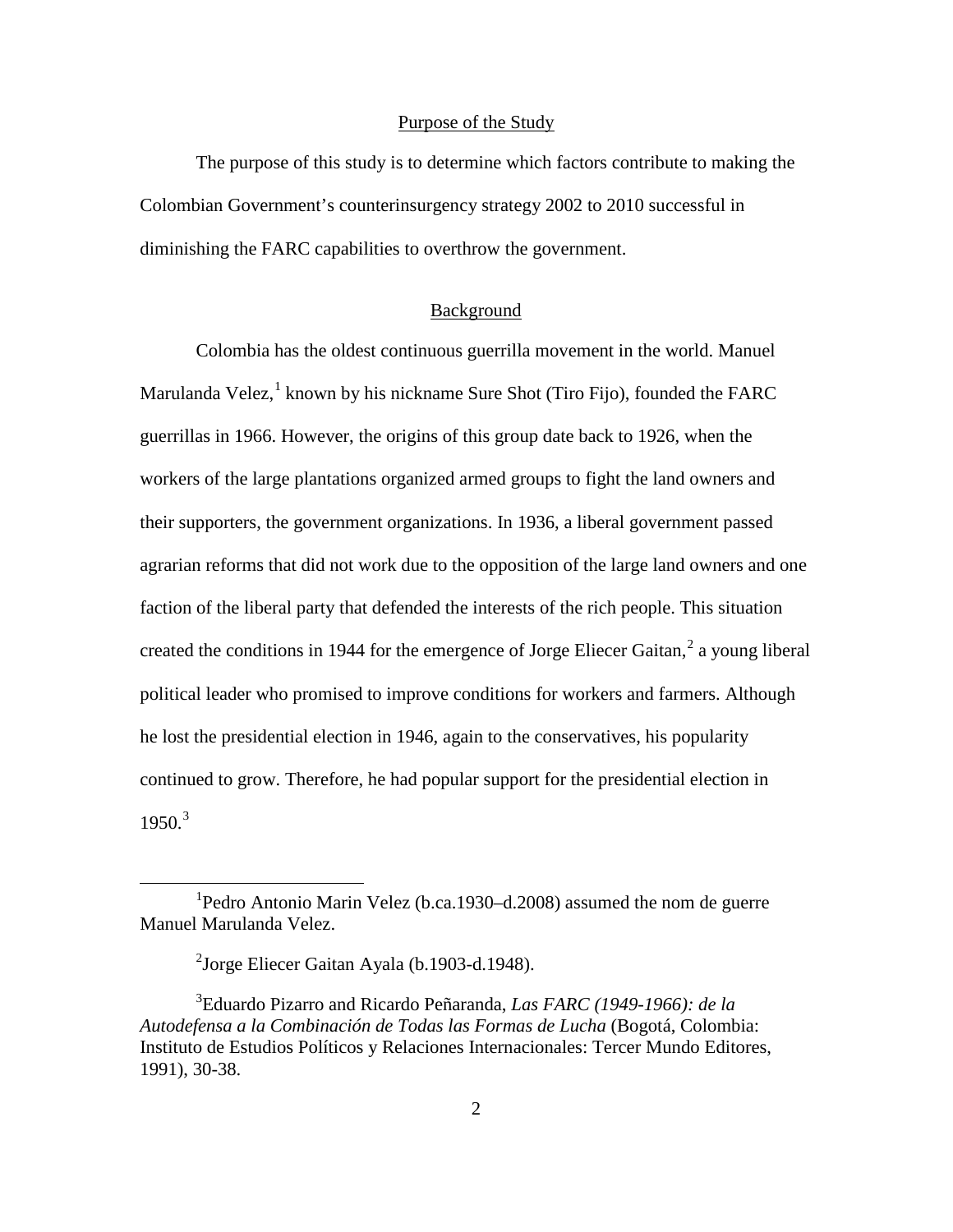The conservative party, in office since 1946, officially began a violent campaign to eliminate the liberal party. The liberals responded in two ways. They organized civilian resistance and created guerrilla groups. Because of this political environment, Gaitan was assassinated on 9 April 1948 by unknown assassins. This exacerbated the ongoing violence between the conservative government and the liberal guerrillas. This epoch is known as the Conservative-Liberal violence period (La violencia).<sup>[4](#page-12-0)</sup> This violence, along with President Laureano Gomez's medical problems, led General Gustavo Rojas Pinilla to seize power from 1953 to 1957.

To end this political instability and try to end the violence, the military and the two main political parties agreed on the "National Front." It established that from 1958 to 1974 the two parties would rotate the presidency every four years.<sup>[5](#page-12-1)</sup> While this certainly contributed to stability, the liberal guerrilla groups continued to fight. Worse still, new groups of communist guerrillas organized. The former aimed to foster the liberal ideas; the latter aimed to establish a communist government.<sup>[6](#page-12-2)</sup>

Throughout this era, the government did not develop a counterinsurgency strategy to defeat these groups. Therefore, the Communist and Liberal guerrillas concentrated in Marquetalia, a county located 300 kilometers south of Bogota, and organized their own government, including law enforcement and a "judicial system." In 1961, the

<span id="page-12-0"></span> $\frac{1}{4}$  $\rm{^4}$ Ibid., 40.

<span id="page-12-2"></span><span id="page-12-1"></span><sup>5</sup> Dennis M. Hanratty and Sandra W. Meditz, *Colombia a Country Study* (Washington, DC: Federal Research Division, Library of Congress, 1990), 300-307.

 ${}^{6}$ Ibid., 46–88.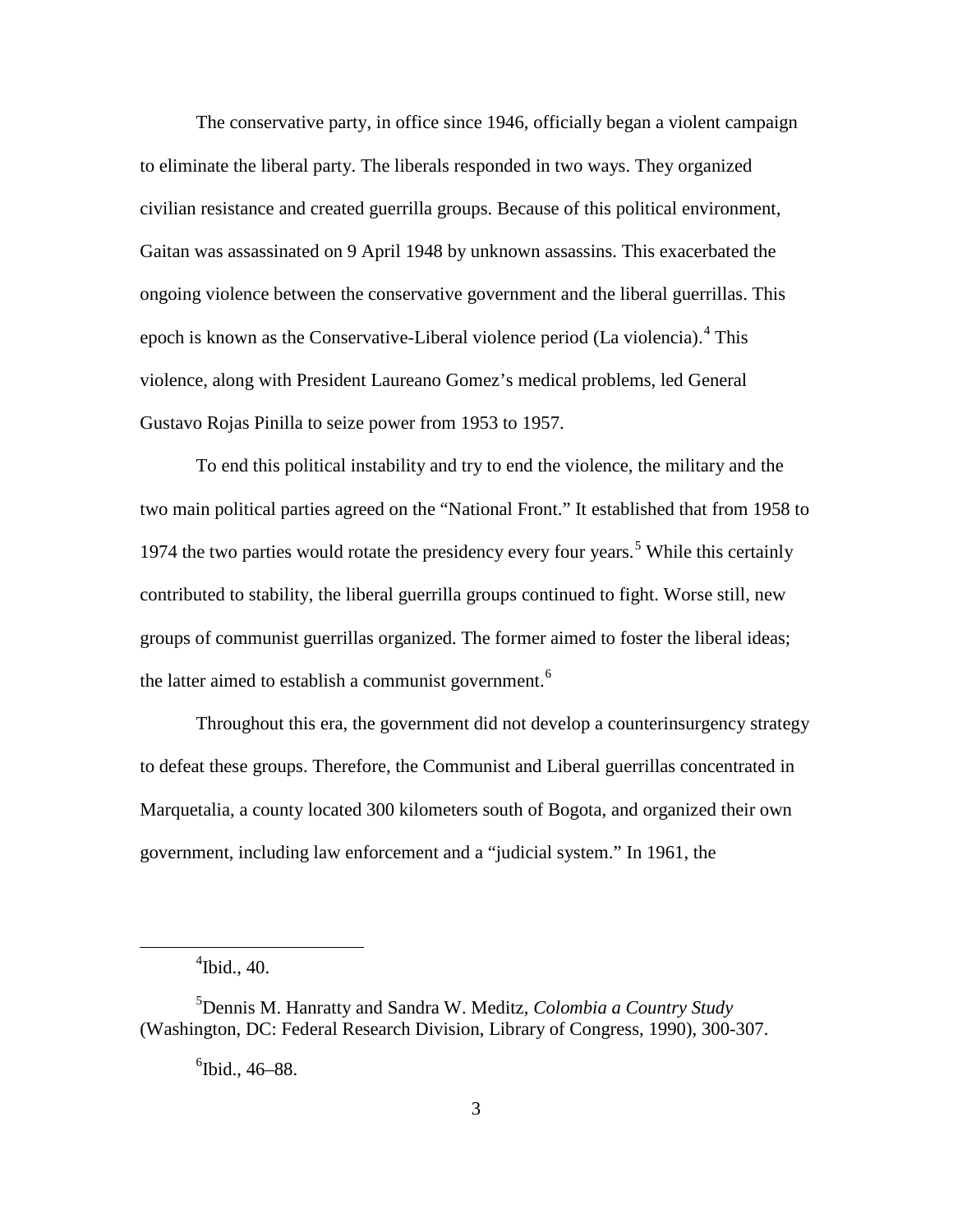conservative political leader, Alvaro Gomez Hurtado, denounced the situation in Marquetalia, calling it "The independent republic of Marquetalia."<sup>[7](#page-13-0)</sup>

In 1964, the government launched the first large-scale counterguerrilla attack against the "Independent Republic of Marquetalia." The Colombian Military Forces, with helicopters, T-33<sup>[8](#page-13-1)</sup> fighter aircraft, seven infantry battalions, and the assistance of United States (U.S.) military advisors, failed to capture the guerrilla fighters. Instead, the guerrillas spread throughout the country, and communist ideas with them. In late 1965, these groups held the first Guerrilla Conference known as "the Marquetalia Guerrillas"<sup>[9](#page-13-2)</sup> (see figure 1). It was here that the movement took the name Bloque Sur or "Southern Block," and set in action plans in the form of propaganda, education, and organized campaigns. The second guerrilla conference took place at the end of 1966. "Tiro Fijo" assumed the role of a national leader and the movement took the name of  $FARC$ .<sup>[10](#page-13-3)</sup>

<span id="page-13-1"></span><span id="page-13-0"></span> $\frac{1}{7}$  $^{7}$ Ibid., 150–184.

<sup>8</sup>Originally the U.S. P-80/F-80 "shooting star."

<sup>9</sup>The location was in the Caldas state.

<span id="page-13-3"></span><span id="page-13-2"></span> $10$ Ibid., 186–200. Fuerzas Armadas Revolucionarias de Colombia or "Colombian Armed Revolucionary Forces."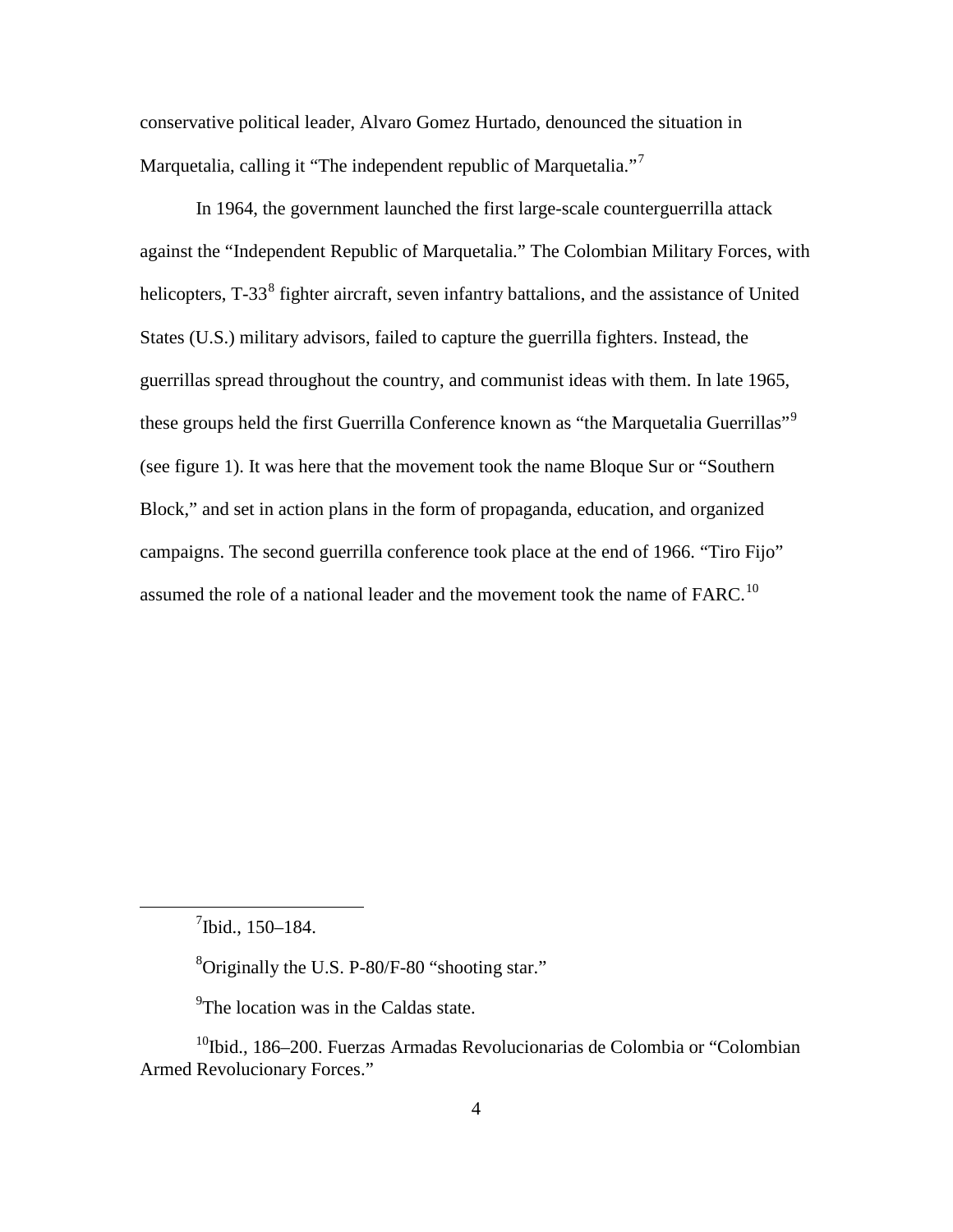

Figure 1. Location of the First FARC Guerrilla Conference

*Source:* Booking Box, "Colombia," http://www.bookingbox.org.uk/colombia/english/ travel-club-caldas-general-information.html (accessed 13 May 2012).

At this point, the FARC was only one of many insurgency groups around the world aiming to overthrow a government and replace it with a communist regime. In many respects, Colombia was another place where the U.S. and the Soviet Union fought the Cold War, the former supporting the government, and the latter the FARC.<sup>[11](#page-14-0)</sup>

From 1966 to 1990, the FARC conducted its protracted war, slowly increasing its manpower and weapons. The government's approach against them facilitated this because they did not have a consistent approach, sometimes using military means, and

<span id="page-14-0"></span> $11$ Centro de EstudiosMiguel Enrique (CEME), "Las Conferencias de FARC," http://www.Archivochile.Com/america\_latina/doc\_paises\_al/co/farc/al\_farc0003.Pdf (accessed 24 September 2011).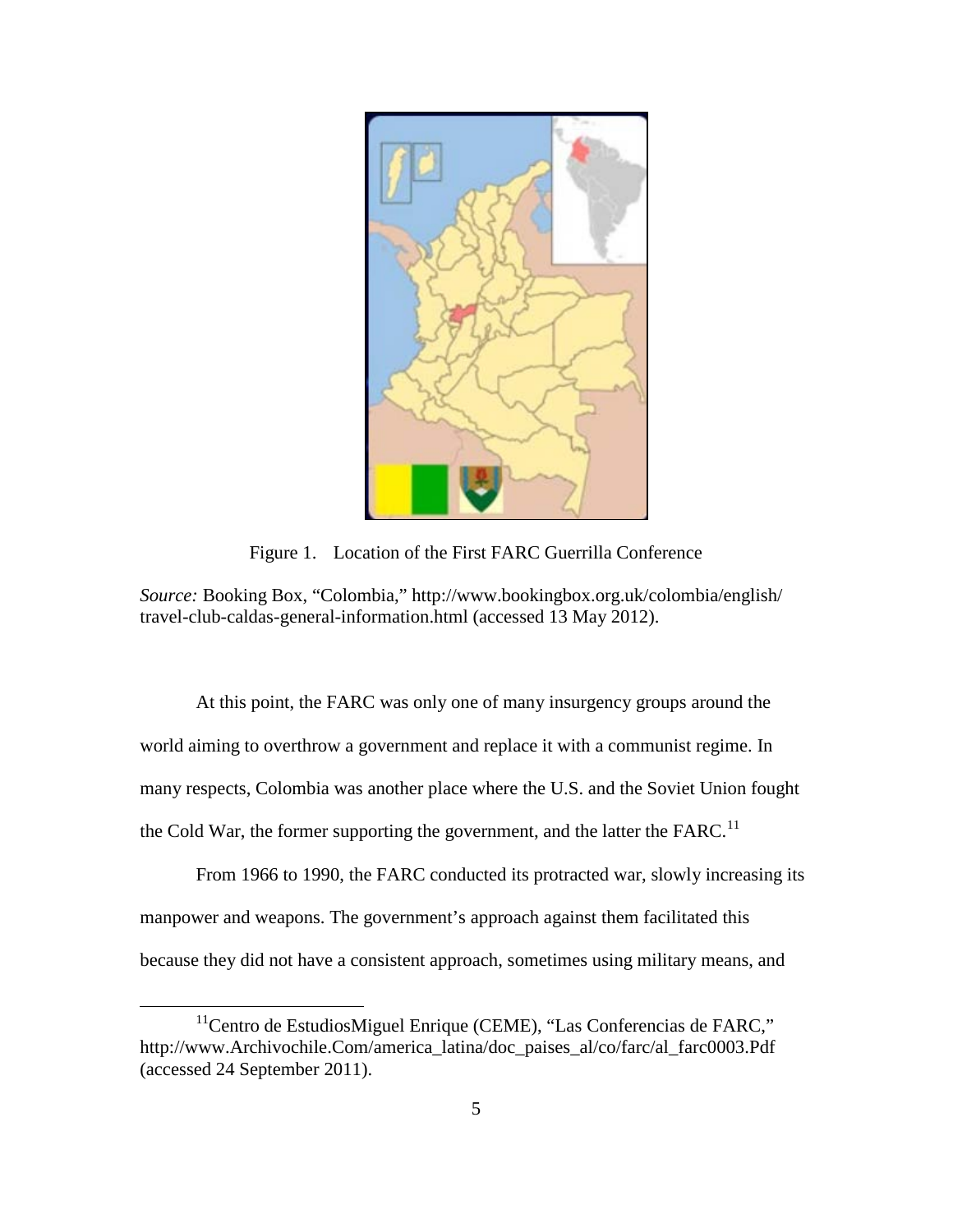other times negotiating. Meanwhile, the FARC continue to grow, beginning in 1966 with 350 men and increasing to 5,800 men by  $1990$ <sup>[12](#page-15-0)</sup>

The FARC's finances at this time were based on support from communist countries, and income produced by kidnapping and extortion. In 1991, as a result of the collapse of the Soviet Union, the FARC delved more deeply into drug trafficking; a business in which they had timidly become involved since 1980.<sup>[13](#page-15-1)</sup> Indeed, according to the Colombian Prosecutor's Office, in the first part of 1995, the FARC made \$647 million, which by the end of 1995, was more than enough money to manage a force of only about  $6,800$  men.<sup>[14](#page-15-2)</sup>

The drug money considerably augmented the FARC's income and, correspondingly, it's recruiting and weapons acquisition. In 1998, according to the Colombian Government, the FARC had grown to approximately 10,560 men.<sup>[15](#page-15-3)</sup> Money and manpower gave the FARC the ability to seize cities, <sup>[16](#page-15-4)</sup> kidnap politicians, set up

 $^{13}$ Ibid., 89-90.

 $14$ Ibid., 73, 200.

<span id="page-15-1"></span><span id="page-15-0"></span> <sup>12</sup>Jesus M. La Rotta, *Las Finanzas de la Subversión Colombiana* (Bogotá, D.C: Ediciones Los Últimos Patriotas, 1996), 94.

<span id="page-15-3"></span><span id="page-15-2"></span><sup>&</sup>lt;sup>15</sup>Colombian Government, "National Development Plan," http://www.dnp.gov.co/ PortalWeb/Portals/0/archivos/documentos/GCRP/PND/PND.pdf (accessed 24 September 2011).

<span id="page-15-4"></span><sup>&</sup>lt;sup>16</sup>For example, Mitu, the Capital of the Vaupes department (state), was attacked and seized by the FARC on the morning of 1 November 1998. At that time the city had approximately 15,000 inhabitants.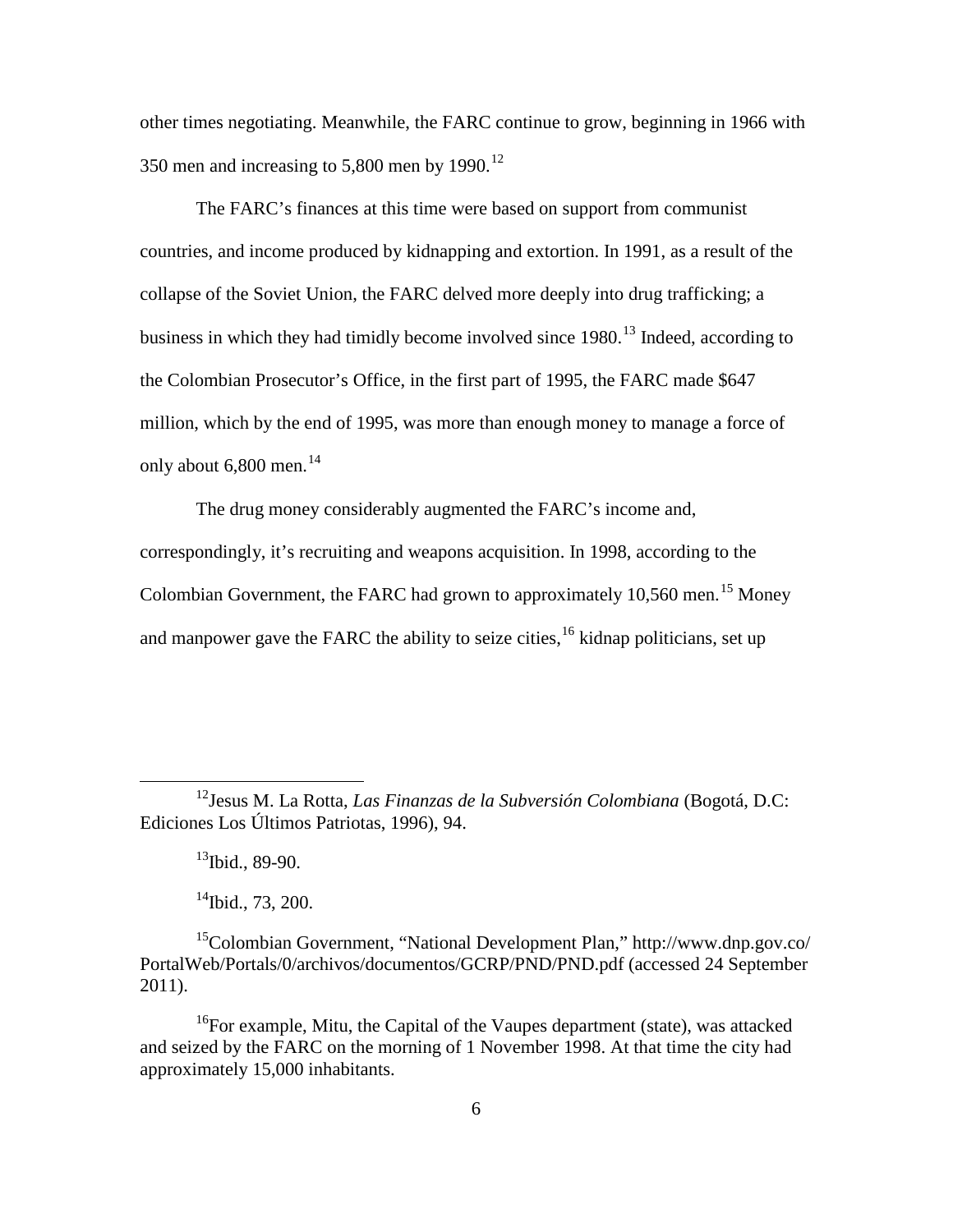illegal roadblocks across the country, and destroy platoon and company sized military units. $17$ 

The public was desperate and saw in Andres Pastrana<sup>[18](#page-16-1)</sup> a possibility to end the conflict through a peace process. Elected President in 1998, he immediately began a dialogue with the FARC. To facilitate this, Pastrana demilitarized a zone of the country about the size of Switzerland and gave control to the FARC. However, the FARC did not show signs of wanting peace. Instead they continued to recruit, train, and launch attacks on towns outside the border of the demilitarized zone. The "Colombian National Development Plan" assessed the FARC strength at 26,000 men by 2001.<sup>[19](#page-16-2)</sup> Consequently, the government ended the demilitarized zone and the peace process that same year.

By 2002, public opinion favored a more military approach against the FARC and elected Alvaro Uribe<sup>[20](#page-16-3)</sup> as Colombian President. For the first time, the Colombian government issued a policy that integrated all the elements of state power to achieve the end "to strengthen and guarantee the rule of law throughout Colombia, through the reinforcement of democratic authority. That is, through the free exercise of authority by democratic institutions, the effective application of the law and the active participation of the citizen in matters of common interest."<sup>[21](#page-16-4)</sup>

<span id="page-16-1"></span><span id="page-16-0"></span> $17$ El Tiempo Digital, Sección Justicia, "El Billar," El tiempo.com, http://www. eltiempo.com/archivo/documento/CMS-4129924 (accessed 26 August 2011).

<sup>&</sup>lt;sup>18</sup>Andres Pastrana Arango (b.1954), President of Colombia from 1998 to 2002.

<sup>&</sup>lt;sup>19</sup>Colombian Government, "National Development Plan."

 $^{20}$ Alvaro Uribe Velez (b.1952), President of Colombia from 2002 to 2010.

<span id="page-16-4"></span><span id="page-16-3"></span><span id="page-16-2"></span><sup>21</sup>Colombian Government, *Democratic Security and Defense Policy* (Bogota, Colombia: Ministerio de Defense, National Printing), 3.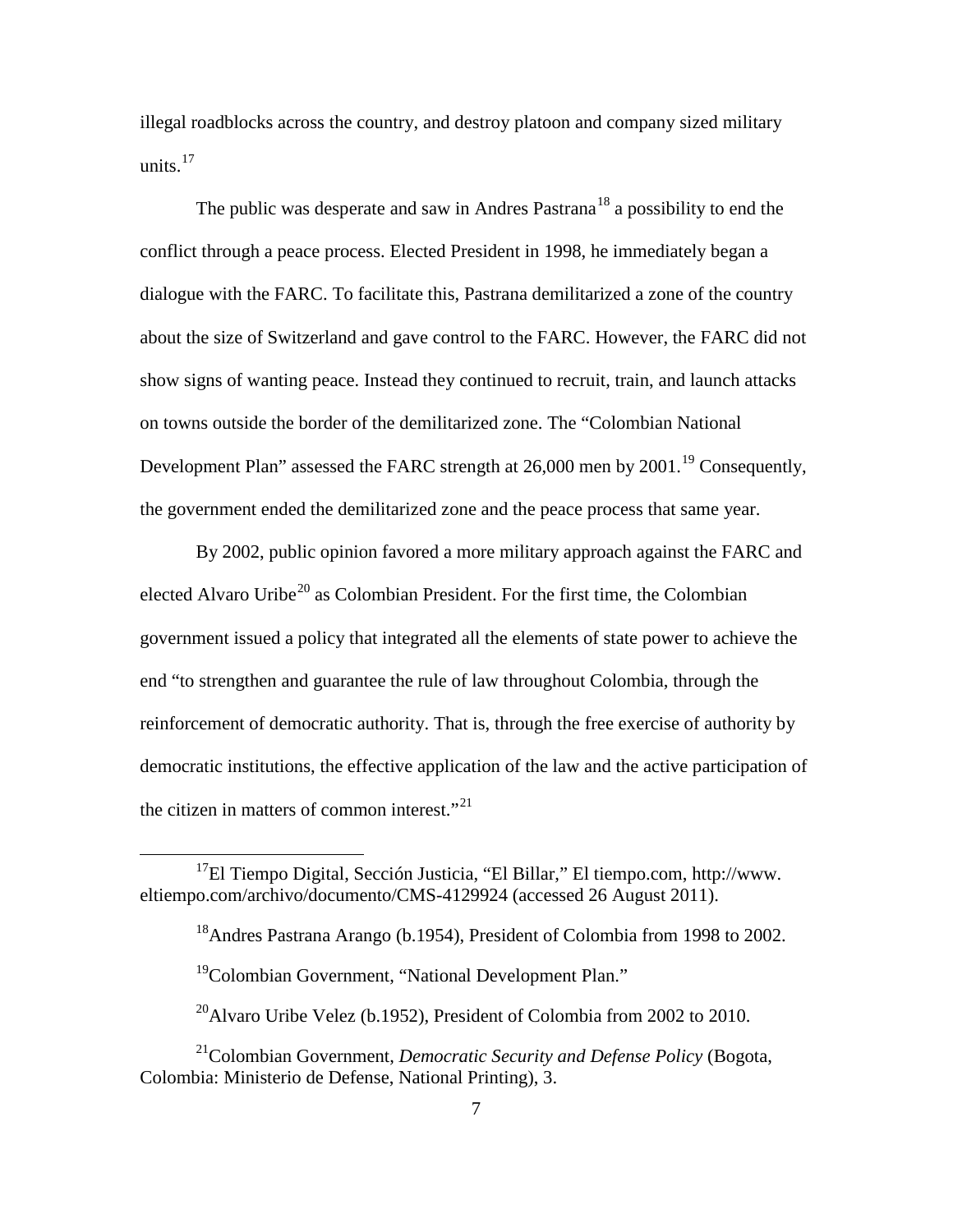By the end of 2006, as a result of the implementation of the first period of DSDP, the security improved, the government increased control of the territory, and in comparison to 2002, the criminal indicators dropped sharply. For instance, kidnapping incidents decreased from 2,882 to 600; and terrorist attacks from 1,645 to 646.<sup>[22](#page-17-1)</sup> As a consequence, Alvaro Uribe won reelection in the first round for 2006 to 2010.

At the end of the eight-year period, people still approved of the DSDP.<sup>[23](#page-17-2)</sup> However, the constitution did not allow Uribe a third term. As a consequence, Juan Manuel Santos<sup>[24](#page-17-3)</sup> was elected to continue the job started by Uribe. Once Uribe was out of office, the FARC intensified their attacks on towns and police and military units. This opened the debate of the real effects of the DSDP. This study will examine the design, application, and results of the policy to determine which factors contributed to its success or failure. The conclusions will lead to suggested improvements to the strategy for the ongoing counterinsurgency in Colombia.

## Primary Research Question

<span id="page-17-0"></span>What factors made the Colombian government's use of Diplomatic, Informational, Military, and Economic means, the DSDP, successful in diminishing FARC capabilities?

<span id="page-17-1"></span> <sup>22</sup>Ministerio de Defensa Colombia, "Resultados Política de Seguridad Democrática," Mindefensa.gov.co, http://www.mindefensa.gov.co/irj/go/km/ docs/Mindefensa/Documentos/descargas/estudios%20sectoriales/info\_estadistica/Logros %20de%20Politica%20CSD%20Junio%202010.pdf (accessed 27 August 2011).

<span id="page-17-3"></span><span id="page-17-2"></span><sup>&</sup>lt;sup>23</sup>The Colombian daily newspaper, *La Patria*, cited a survey that gave Uribe 63 percent of vote intention at the end 2009, after seven years in power.

 $^{24}$ Juan Manuel Santos Calderon (b.1951), President of Colombia since 2010.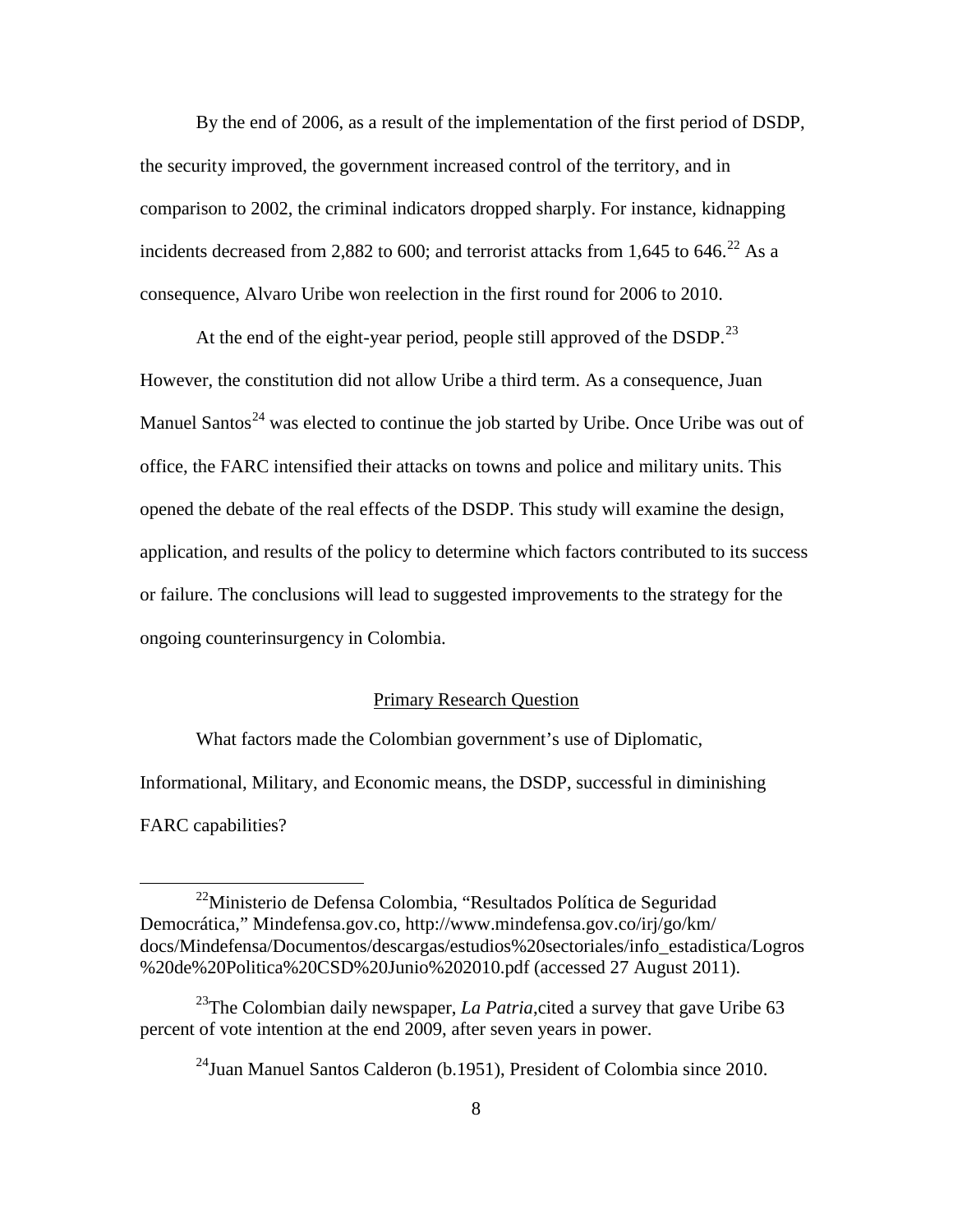#### Secondary Research Questions

<span id="page-18-0"></span>To answer the primary question, this study will address and answer the questions listed below. This will help in understanding the environment at the time the strategy was developed, how it was outlined, and its results. :

- 1. What are some world insurgency schools of thought related to the FARC?
- 2. Which are some existing world counterinsurgency strategies theories related to the DSDP applied by Colombian government?
- 3. What has been the strategic approach the FARC follows?
- 4. How well did the Colombian government counter the FARC before 2002?
- 5. What were the Colombian Security statistics at 2002?
- 6. How was the Colombian strategy outlined in terms of ends, ways and means at 2002?
- 7. What were the Colombian security statistics at the end of 2010?

#### **Assumptions**

<span id="page-18-1"></span>This study makes the following assumptions: the FARC is still a threat to the Colombian security, but its capabilities are not the same as in 2002; the DSDP is still the core of the Colombian Counterinsurgency against the FARC; after eight years of application of the DSDP the popular perception is that it was successful in diminishing the FARC capabilities to overthrow the Colombian Government.

#### Definitions of Terms

<span id="page-18-2"></span>To understand the DSDP and the factors that made it successful, the study needs to define some key terms. The research will use these words in the same manner as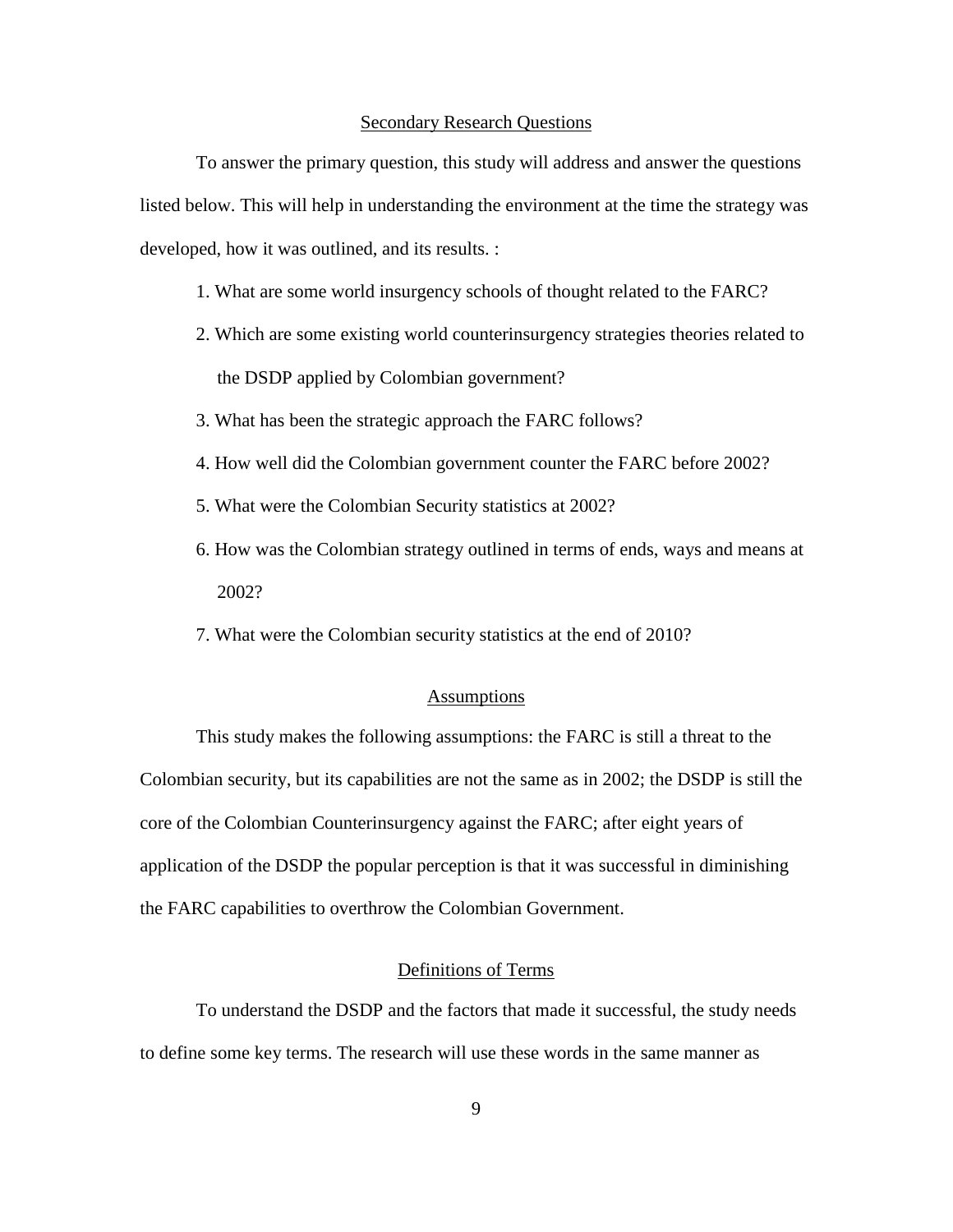governments, militaries, and academic communities do when they discuss historical and ongoing counterinsurgency strategies.

Counterinsurgency (COIN): A comprehensive civilian and military effort taken to defeat an insurgency and to address any core grievances. $25$ 

Democratic Security and Defense Policy (DSDP): Refers to the defense policy applied by Alvaro Uribe's government during the period 2002 to 2010.

FARC Organization: The statutes of the FARC established the structure of the FARC-EP as follows:

Squad: Is the FARC's basic unit. It consists of 12 men.

Guerrilla: It consists of two squads. It has 24 men.

Company: It consists of two Guerrillas, a total of 48 men.

Column: It consists of two or more companies, approximately 96 men or more.

Front: It has more than one column, a total of 150 men or more.

Block Front: It consists of five or more fronts. It has more than 500 men and is in charge of developing the Strategic Plan in a specific region of the country.

Insurgency: There are different definitions of insurgency. FM 3-24 is the one that relates more to the Colombian situation. Consequently, the definition that this study will use is: "Insurgency is an organized movement aimed at the overthrow of a constituted government through the use of subversion and armed conflict."<sup>[26](#page-19-1)</sup>

 $^{25}$ Ibid., 82.

<span id="page-19-1"></span><span id="page-19-0"></span><sup>26</sup>Department of Defense, *Dictionary of Military and Associated Terms* (Washington, DC: Department of Defense, 2010), 170.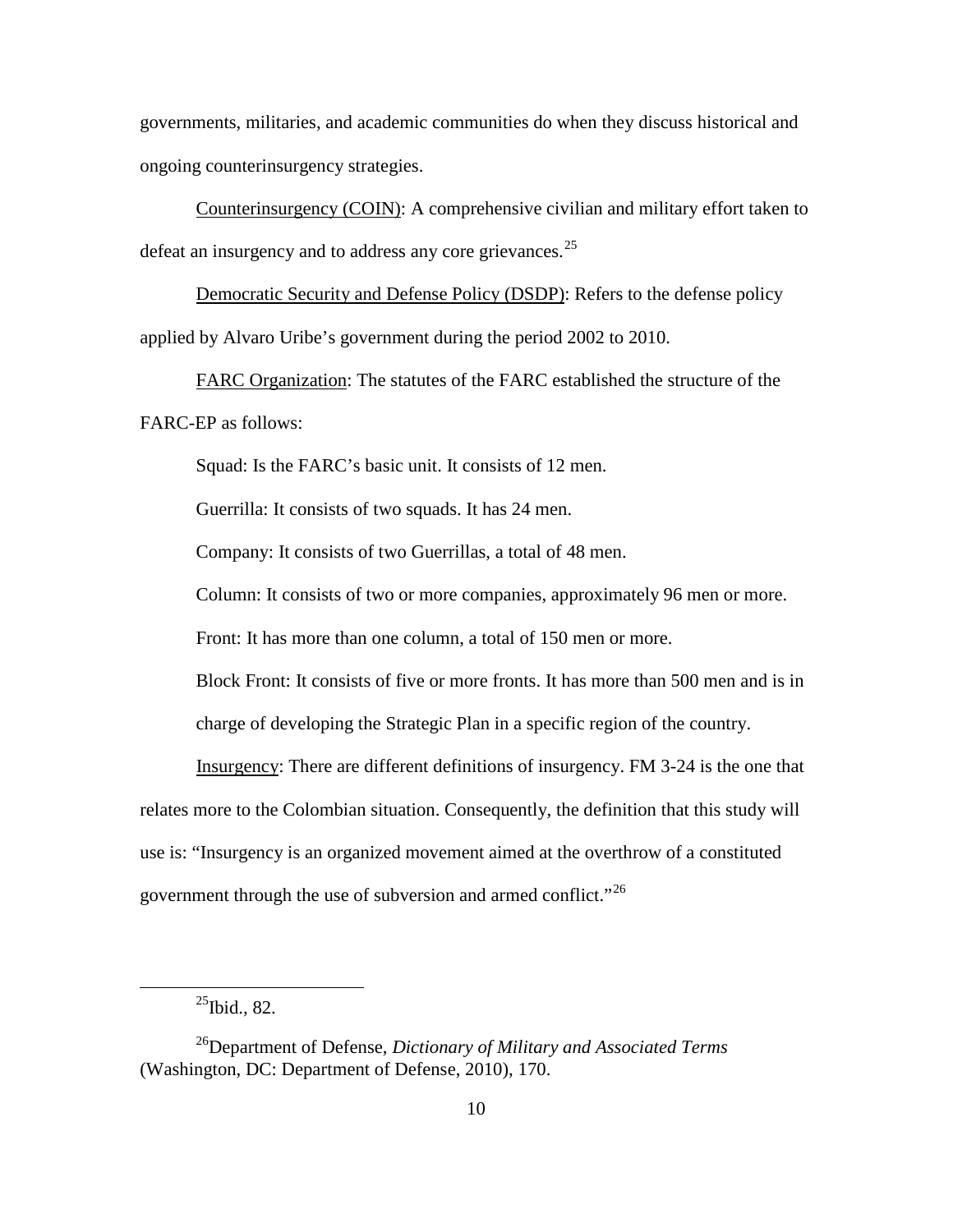#### Delimitations

<span id="page-20-0"></span>This study is limited to the Colombian Counterinsurgency Strategy from 2002 to 2010. The research will be conducted during the Intermediate Level Education Course, thus it will end on 8 June 2012. Access to the resources is limited to unclassified books, articles, government documents, statistics, and surveys. The author will assume the expenses for the study. The investigator is an officer from the Colombian Army who has fought the FARC guerrillas over the last 20 years, and therefore could be influenced by his personal experience. Lastly, the research will not consider other actors that affect the Colombian security situation but are out of the scope of this study. $27$ 

## Scope and Limitations

<span id="page-20-1"></span>The thesis will assess the success of the counterinsurgency strategy applied by the Colombian government to combat the FARC guerrillas during the stated period. The purpose will be to determine the factors that made it successful or unsuccessful, and how the ongoing counterinsurgency in Colombia can be enhanced.

The paper will not consider other guerrilla groups which Colombia faces, such as the National Liberation Army (ELN), the self-defense groups (AUC), and other drug cartel groups that challenge the Colombian security.

## Significance of Study

<span id="page-20-2"></span>The study is significant because it will analyze the Colombian Democratic Security and Defense Policy (DSDP) against some Counter nsurgency (COIN) principles.

<span id="page-20-3"></span> $^{27}$ For example, the international relations of the FARC, other small insurgency groups such as the National Liberation Front (ELN), the self-defense groups, and the drug cartels.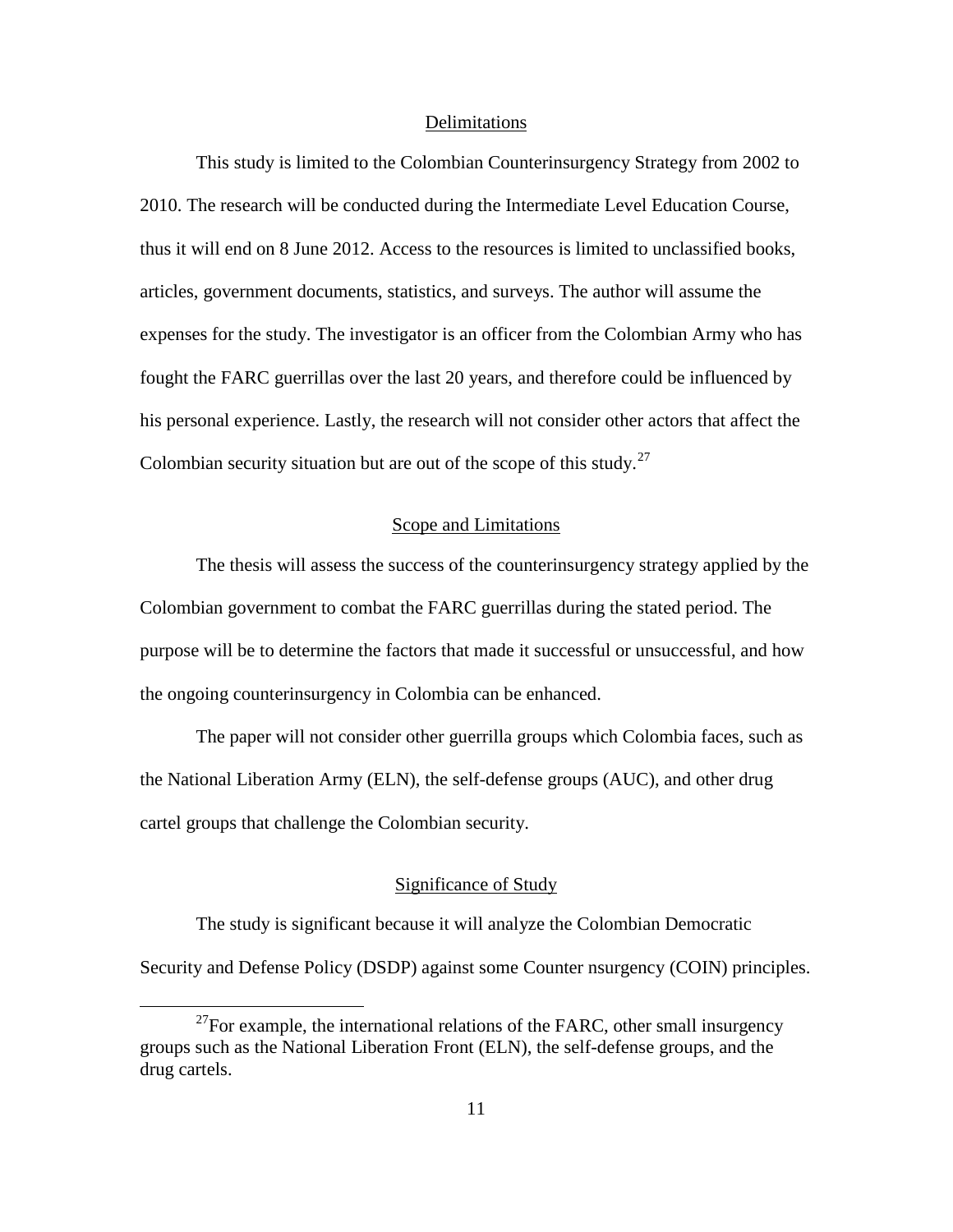The analysis will cover the development and application of Colombian strategy. It will determine the factors that made it successful in reducing the FARC capabilities of overthrowing the government and establishing a communist political system. The study will generate recommendations for making changes in ongoing Colombian counterinsurgency strategy, and for comparing the FARC strategy and the Colombian strategy with current insurgency and COIN theories. Furthermore, it will show how DSDP validates the COIN principles established in Trinquier and Thompson writings, and in U.S. Joint Publication JP 3-24.

The next chapter will cover the literature review related to the subject, which will serve as a base for the analysis of the DSDP.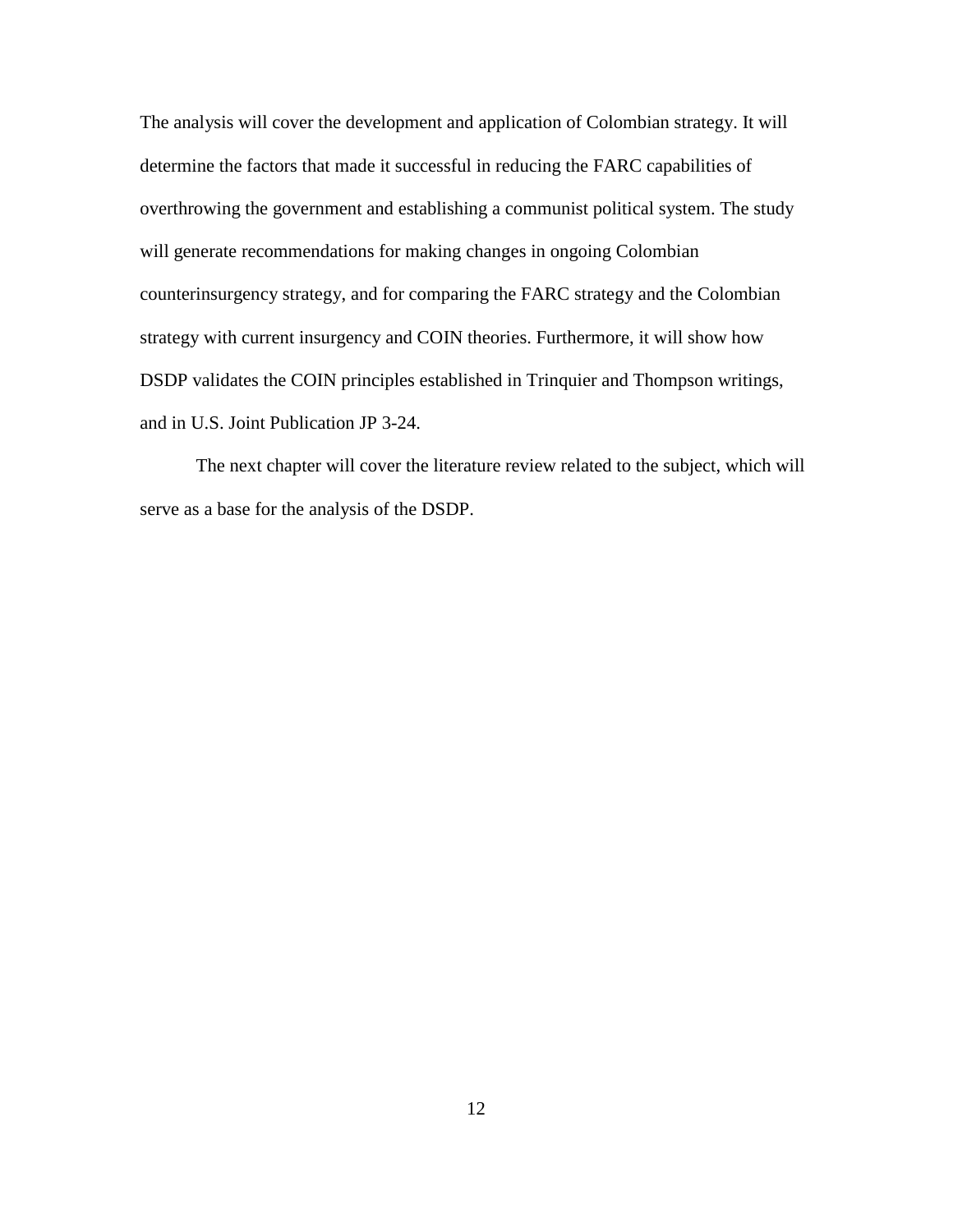## CHAPTER 2

## LITERATURE REVIEW

<span id="page-22-0"></span>The purpose of this study is to identify factors that made the Colombian counterinsurgency strategy of DSDP successful in reducing the FARC threat to the government. For that purpose a review of the literature is necessary and will be covered in three parts.

The first part will review insurgency schools of thought, allowing analysis in chapter 4 of which theory the FARC follows to conduct its insurgency effort and if whether or not they have developed a new approach. The second part will scrutinize the COIN theory related to the Colombian situation. The purpose is to set the stage for analysis of the factors that the made the DSDP successful. Finally, the third part will review previous analysis of the DSDP (2002 to 2010).

## Insurgency and COIN Theory

#### Insurgency Theory

<span id="page-22-2"></span><span id="page-22-1"></span>There are thousands of books and articles written about insurgency. This study will consider three authors whose theories relate to the FARC insurgency model: Mao Zedong, David Galula and his outline of Mao Zedong theory, and Ernesto "Che" Guevara. The purpose will be to determine which of these insurgency strategies the FARC is following, or if indeed the FARC has developed a unique model to pursue its aims. It will help to assess Colombian counterinsurgency strategy. Furthermore, it may provide suggestions on how to improve Colombian counterinsurgency strategy and doctrine.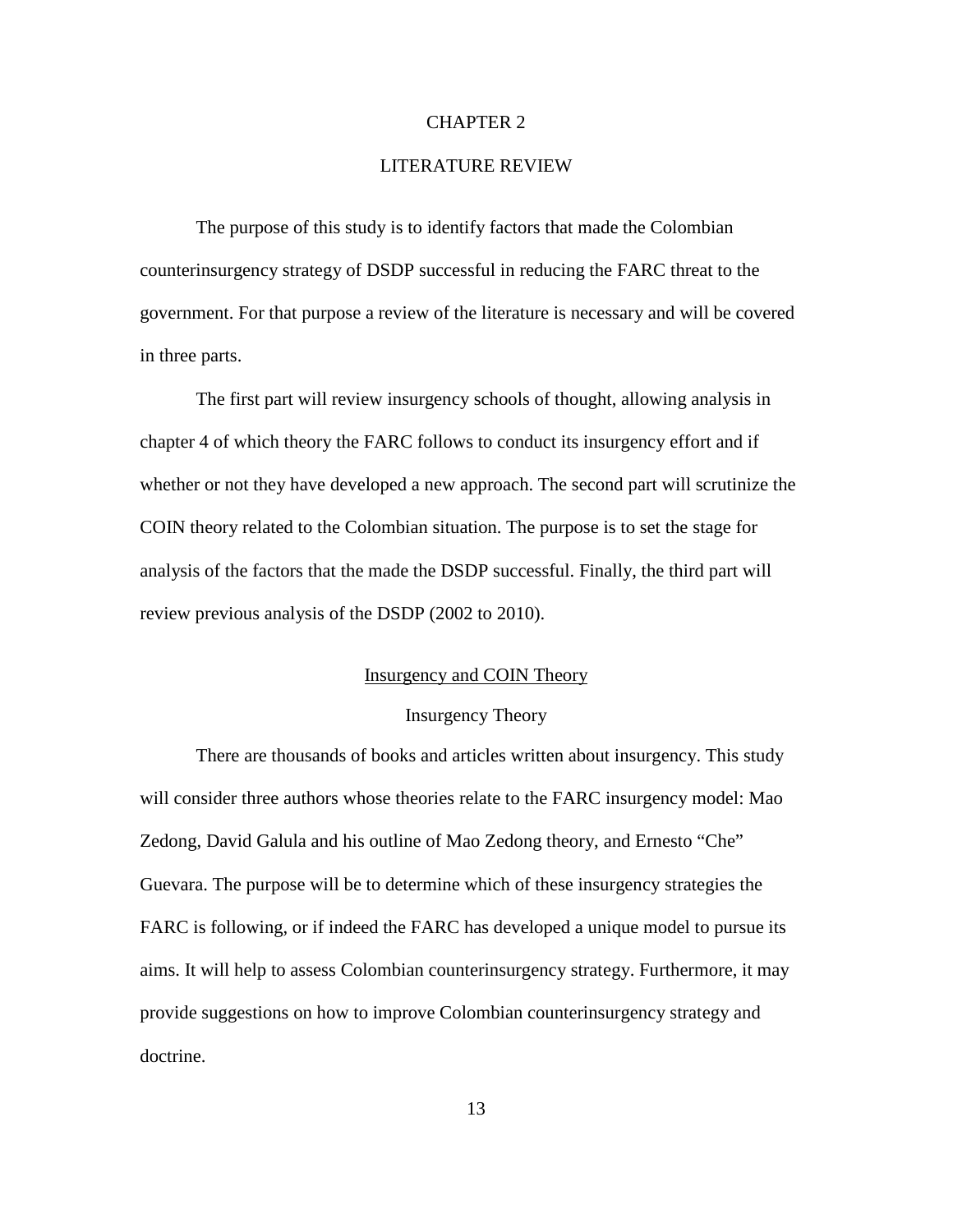Mao's theory consists of three sequential phases, the difference between each one relates to the correlation of forces with the ruling government: (1) strategic defensive, (2) strategic stalemate, (3) strategic offensive.<sup>[28](#page-23-0)</sup> The "strategic defense" phase is when the guerrillas begin to build their political and military apparatus. The attacks are carefully selected for a sure success. The insurgency organization is weak, so special attention is paid to maintain a low profile. A strong reaction from the government can defeat the new insurgency movement. The "strategic stalemate" phase is characterized by "guerrilla warfare." At this point the insurgency movement understands the weaknesses of the country and the internal and external political environment. The last phase "strategic offensive" is when the insurgency has the capability of conducting massive conventional attacks that cause a psychological effect on the population and the officials, leading to the collapse of the government.<sup>[29](#page-23-1)</sup>

In his book, *Counterinsurgency Theory and Practice*, David Galula established two historical patterns of insurgencies. The first one was based on Mao Zedong's methods that led to the communist victory in China in 1949. In this pattern, the working class must lead a national front in which all the social classes oppose imperialism. For Mao, the communist party must be at the center of this nationwide front. It must profess the Marxism-Leninism theory, understand strategy and tactics, practice self-criticism and strict discipline, be closely linked to the masses, and the communist party must lead a

<span id="page-23-1"></span><span id="page-23-0"></span> <sup>28</sup>Bard E. O'Neal, *Insurgency and Terrorism: Inside Modern Revolutionary Warfare* (Dulles,VA: Potomac Books, 1990), 31-52.

<sup>&</sup>lt;sup>29</sup>Ibid., 31, 37.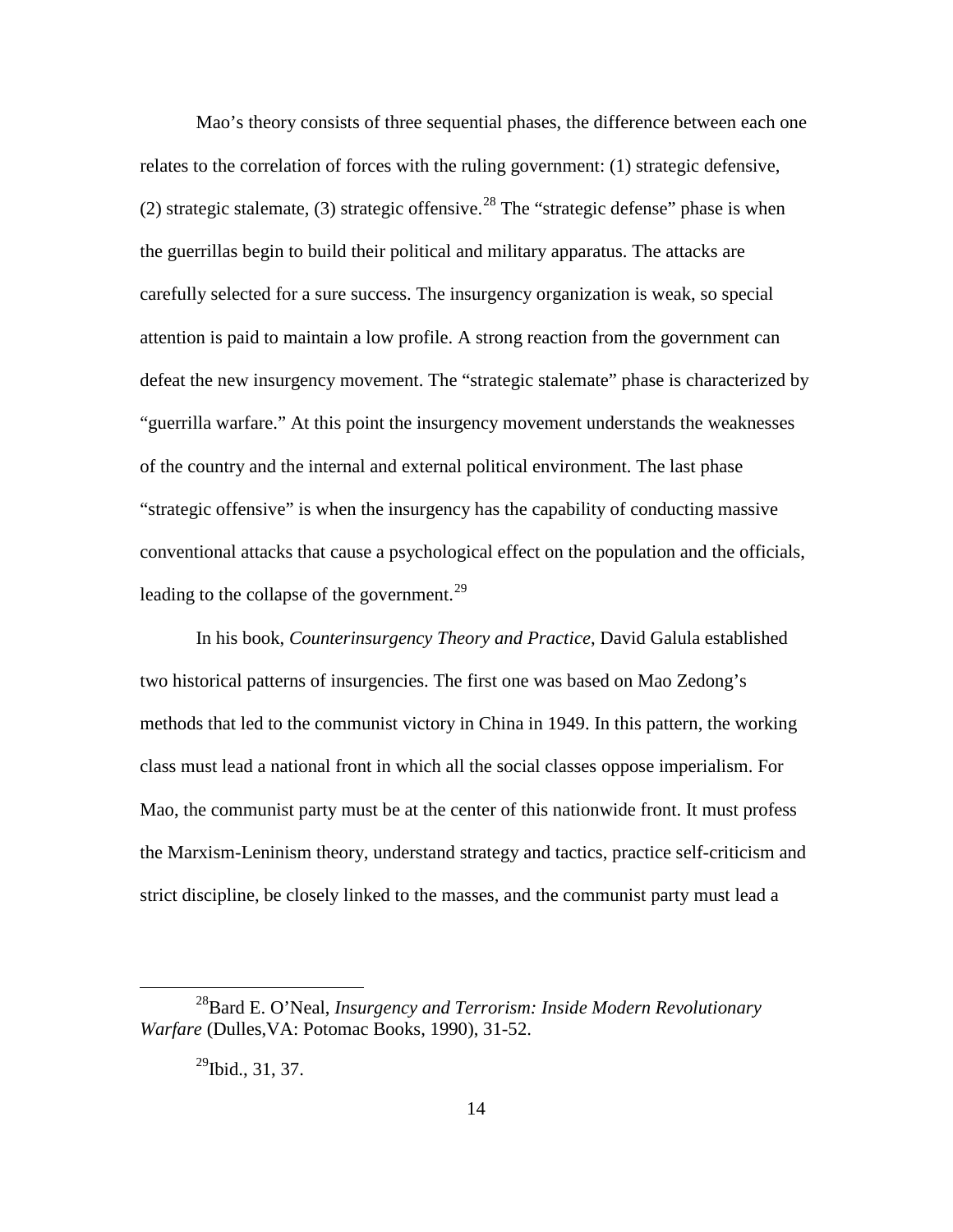national army because armed struggle is the main form of resistance for the national liberation struggles of many colonies and semi-colonies.<sup>[30](#page-24-0)</sup>

An adaptation of Mao's method forms the first pattern of insurgency. According to Galula this consists of five steps. The first step is creation of a communist party as a center for the next step. Second is to establishing a united front with all the organizations that oppose the imperialism or the ruling government. The third step is using guerrilla warfare to conduct attacks in different parts of the country and weaken the governmental control. Fourth is using maneuver warfare to help the guerillas evolve into conventional forces able to seize and control territory. The fifth and final step is to fight a campaign of annihilation to destroy the governmental organizations. The scope and scale of the insurgent's attacks will increase rapidly. The aim is the complete destruction of the enemy. This pattern advises that at any time during the process, the insurgent may offer peace with the purpose of gaining more by negotiating than by fighting.<sup>[31](#page-24-1)</sup>

The second pattern Galula identified is known as the Bourgeois-Nationalist pattern; a shortcut. The goal in this case is to seize power. To that end only a small group of insurgents is necessary. They must rapidly organize a revolutionary party. Galula stated that this pattern follows two steps. First is blind terrorism with the purpose of making the movement and its cause notorious, and attracting other supporters. Second is selective terrorism with the objective of isolating the government from the counterinsurgent, to get the population to participate in the struggle, and to obtain at least

<span id="page-24-1"></span><span id="page-24-0"></span> <sup>30</sup>David Galula, *Counterinsurgency, Theory and Practice* (St. Petersburg, FL: Hailer Publishing, 1964), 43.

 $31$ Ibid., 44-57.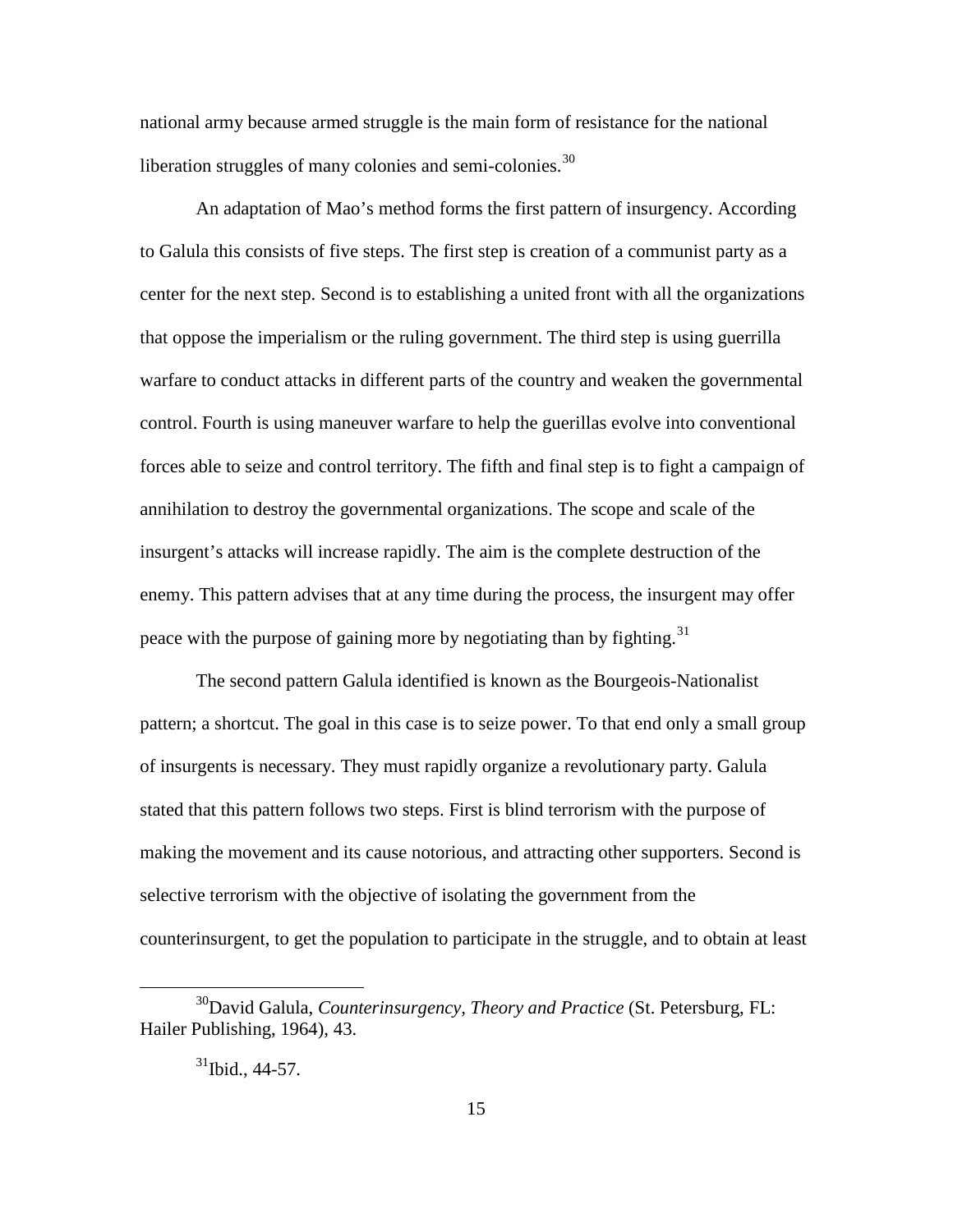its passive complicity. Killing as many government officials as possible in different parts of the country is the key. The movement must destroy all links between the population and the government and its potential supporters. When the government is seized by the insurgents the pattern will link with the other steps of the orthodox method.<sup>[32](#page-25-0)</sup>

One year after the success of the Cuban revolution in 1960, Ernesto "Che" Guevara<sup>[33](#page-25-1)</sup> proposed a similar approach to the "shortcut." He used the Cuban revolution as a model to extract the tenets for any Latin American nation to win a guerrilla war. He summarized it in three basic principles: (1) popular forces can win a war against the army; (2) it is not necessary to wait until all the conditions for making the revolution exist; and  $(3)$  the insurrection can create them.<sup>[34](#page-25-2)</sup> However it was successful in Cuba, because while the revolutionary infrastructure did not exist, the political situation was such that a small group could have great effect. This was not the case elsewhere, such as in Bolivia.

In Bolivia, Ernesto Che Guevara tried to apply the foco model. He told the Bolivian insurgents that the Cuban advisers acted as a fulminant to initiate the detonator. The detonator "are you" (he told the Bolivians), and the charge is the social-economic conditions in Bolivia at that time. The charge did not explode because the government

 $32$ Galula, 58–59.

 $33$ Ernesto Guevara (b.1928–d.1967).

<span id="page-25-2"></span><span id="page-25-1"></span><span id="page-25-0"></span><sup>34</sup>Joshua Johnson, "From Cuba to Bolivia," *Innovations: A Journal of Politics* 6 (2006), http://www.ucalgary.ca/innovations/files/innovations/Johnson%20Cuba%20 to%20Bolivia.pdf (accessed 26 April 2012).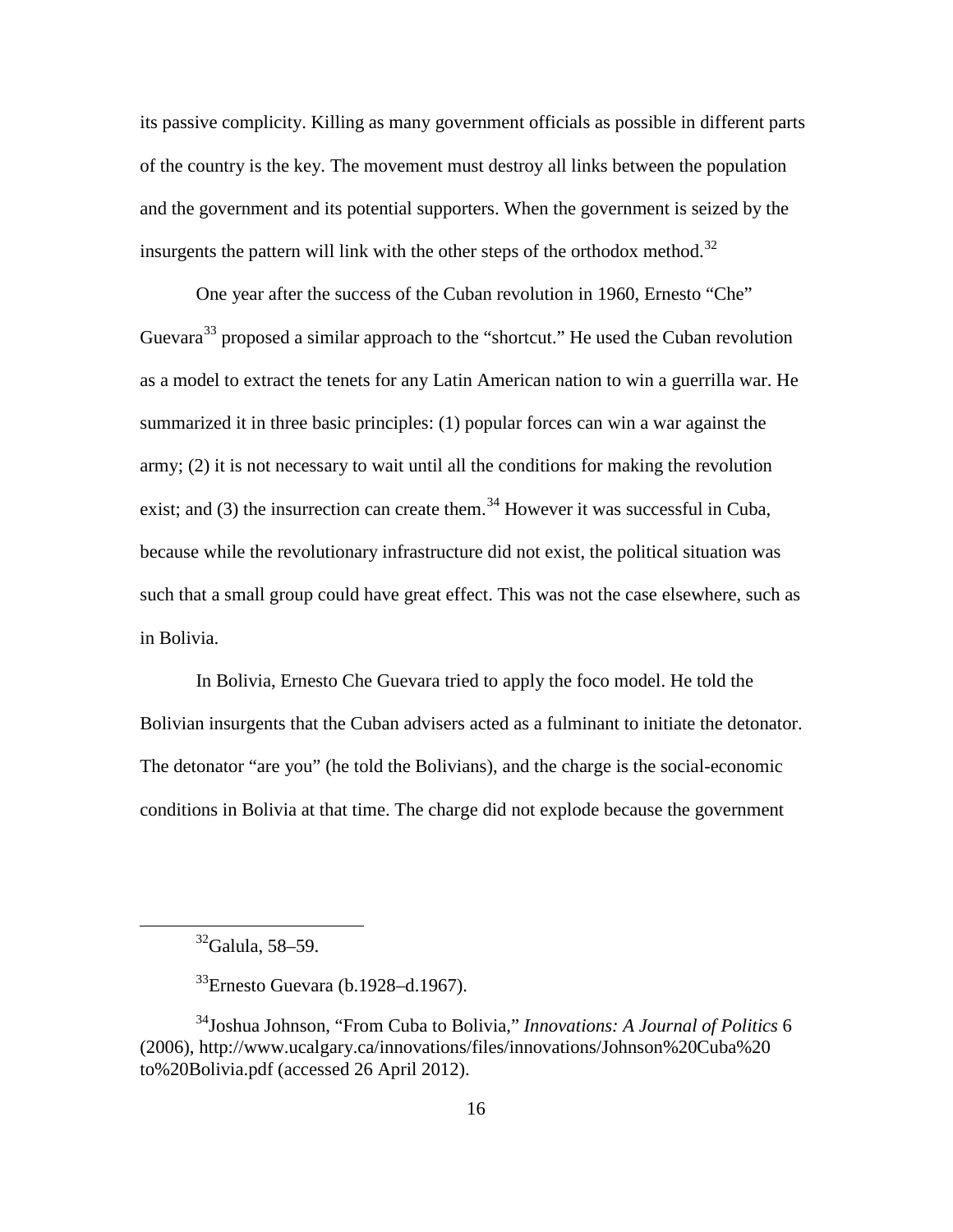reacted in a fast and decisive way that succeeded in destroying the guerrilla movement and led to the death of Che Guevara.<sup>[35](#page-26-1)</sup>

These are some concepts of the insurgency theorists that the essay will use to analyze the FARC strategy approach. Now the essay will describe some of the counterinsurgency theories that exist in the world.

## COIN Theory

<span id="page-26-0"></span>Roger Trinquier, a French colonel, analyzed the French Indochina and the French Algerian wars, concluding that in order to be successful against an insurgency two principles are vital: the government has to identify the adversary exactly (intelligence); and the territory must be defended. The purpose of the latter is to protect the population by applying two measures: the inhabitant's organization to defend themselves; and a countrywide intelligence net to avoid infiltration and growth of insurgency.<sup>[36](#page-26-2)</sup>

Robert Thompson, a British colonel, wrote the book *Counterinsurgency*. He took into consideration his experience in the Malaya Emergency from 1948 to 1960, and the time he spent in a British advisory mission in South Vietnam from 1961 to 1965. After studying communist subversion (initial stage with the purpose to rise up different social organizations and overthrow the government supported mainly by terrorism), and the

<span id="page-26-2"></span><span id="page-26-1"></span> <sup>35</sup>Carlos Soria, "El che en Bolivia: Documentos y Testimonios," Pensamiento Bolivariano, http://www.chebolivia.org/phocadownload/Che\_t5.pdf (accessed 29 March 2012)

<sup>&</sup>lt;sup>36</sup>Galula, 29-40.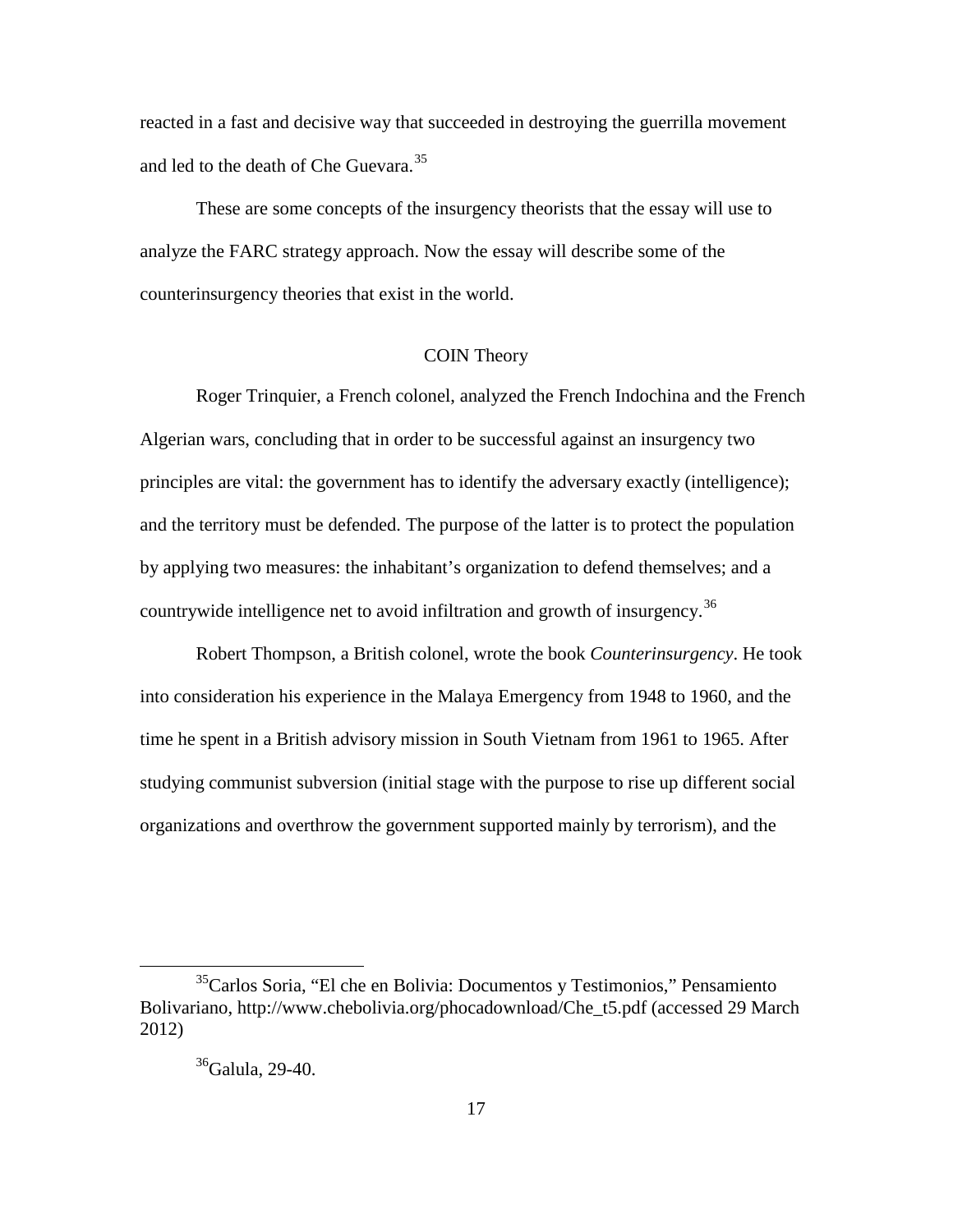communist insurgency (the armed struggle). He outlined five basic principles of counterinsurgency<sup>[37](#page-27-0)</sup> (see table 1).

U.S. Joint Publication 3-24 reviewed historical principles applied in counterinsurgency from the point of view of U.S.' support to other countries. Consequently, its thirteenth principle refers to U.S. forces committed to supporting COIN efforts of the host nation. Table 1 presents the thirteen principles outlined in that publication. [38](#page-27-1)

The research had so far described the existence insurgency and counterinsurgency theories that will serve as a base for the analysis of the DSDP, from this point the essay will give a look to some articles written about the DSDP.

.

 <sup>37</sup>Galula, 29-40.

<span id="page-27-1"></span><span id="page-27-0"></span><sup>38</sup>Headquarters, Department of the Army, Field Manual 3-24, *Counterinsurgency* (Washington, DC: Department of the Army, 2006), 1-20, 1-24.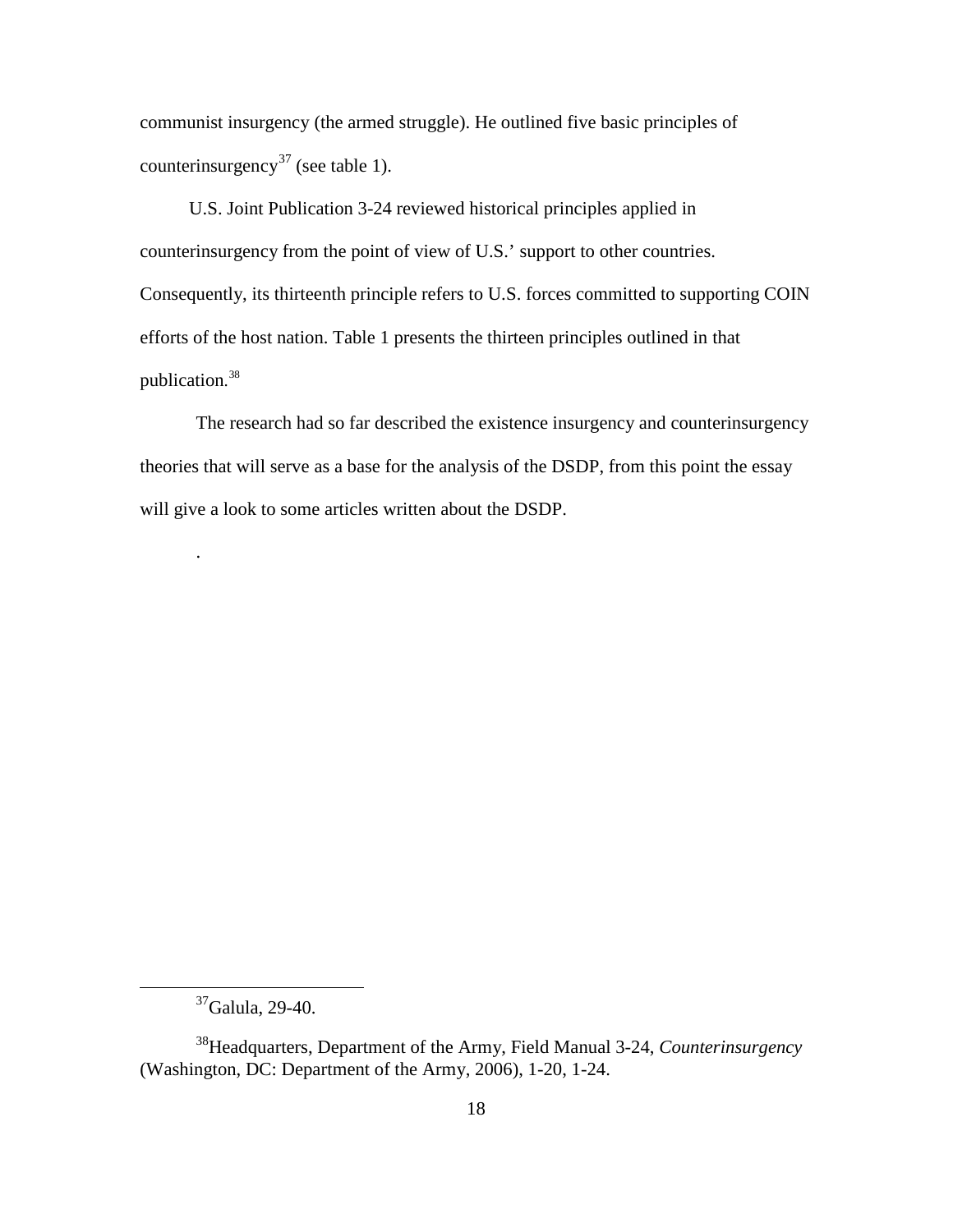|                | Roger Trinquier                       | Robert Thompson                                             | JP 3-24                                                                                     |
|----------------|---------------------------------------|-------------------------------------------------------------|---------------------------------------------------------------------------------------------|
|                |                                       |                                                             |                                                                                             |
| N <sub>o</sub> |                                       |                                                             |                                                                                             |
|                |                                       |                                                             |                                                                                             |
| $\mathbf{1}$   | The government has to identify the    | The government must have a                                  | Counterinsurgents Must Understand the                                                       |
|                | adversary exactly (intelligence).     | clear political aim: to establish                           | Operational Environment, including the political,                                           |
|                |                                       | and maintain a free.                                        | military, economic, social, information,                                                    |
|                |                                       | independent and united country                              | infrastructure, and other aspects of the nation.                                            |
|                |                                       | which is politically and<br>economically stable and viable. |                                                                                             |
| $\overline{2}$ | The defense of the territory with the | The government must function                                | Legitimacy Is The Main Objective. Governments                                               |
|                | purpose of protecting the population  | in accordance with the law.                                 | use a combination of cohesion and cohersion                                                 |
|                | by applying two measures: the         |                                                             | rules, legitimacy refers to the populace                                                    |
|                | inhabitant's organization to defend   |                                                             | acceptance of both of them.                                                                 |
|                | themselves.                           |                                                             |                                                                                             |
| 3              |                                       | The government must have an                                 | Unity of Effort is Essential. It refers to the                                              |
|                |                                       | overall plan.                                               | adequate coordination among all the agencies                                                |
|                |                                       |                                                             | participating in a COIN effort.                                                             |
| $\overline{4}$ |                                       | The government must give                                    | Political Factors are Primary. Military actions                                             |
|                |                                       | priority to defeating political                             | support the political objectives; the military                                              |
|                |                                       | subversion, not the guerrillas.                             | objectives seek to create conditions for effective<br>application of the political actions. |
| 5              |                                       | In the guerrilla phase of an                                | Intelligence Drives Operations.                                                             |
|                |                                       | insurgency, a government must                               |                                                                                             |
|                |                                       | secure its base areas first.                                |                                                                                             |
| 6              |                                       |                                                             | Insurgents Must be Isolated from Their Cause                                                |
|                |                                       |                                                             | and Support.                                                                                |
| $\overline{7}$ |                                       |                                                             | Security under the Rule of Law is Essential. It is                                          |
|                |                                       |                                                             | an essential condition to achieve legitimacy.                                               |
| 8              |                                       |                                                             | Counterinsurgents Should Prepare for a Long-                                                |
|                |                                       |                                                             | Term Commitment. Insurgencies are protracted                                                |
|                |                                       |                                                             | by nature, and history demonstrates that they<br>often last for years or even decades.      |
| 9              |                                       |                                                             | Manage Information and                                                                      |
|                |                                       |                                                             | Expectations. The COIN leadership must create                                               |
|                |                                       |                                                             | and maintain a realistic set of expectations                                                |
|                |                                       |                                                             | among the populace, friendly                                                                |
|                |                                       |                                                             | military forces, and the international community.                                           |
| 10             |                                       |                                                             | Use the Appropriate Level                                                                   |
|                |                                       |                                                             | of Force. The purpose is to avoid collateral                                                |
|                |                                       |                                                             | damage.                                                                                     |
| 11             |                                       |                                                             | Empower the lowest levels.                                                                  |
| 12             |                                       |                                                             | Learn to adapt.                                                                             |
|                |                                       |                                                             |                                                                                             |
| 13             |                                       |                                                             | Support the Host Nation. U.S. forces committed                                              |
|                |                                       |                                                             | to supporting COIN are there to assist a HN                                                 |
|                |                                       |                                                             | government.                                                                                 |

<span id="page-28-0"></span>*Source:* Created by author.

## Previous Analysis of the DSDP

Many researchers have analyzed the DSDP. This thesis considers three them:

*Colombian National Security Strategy*, written by Colombian Brigadier General Alberto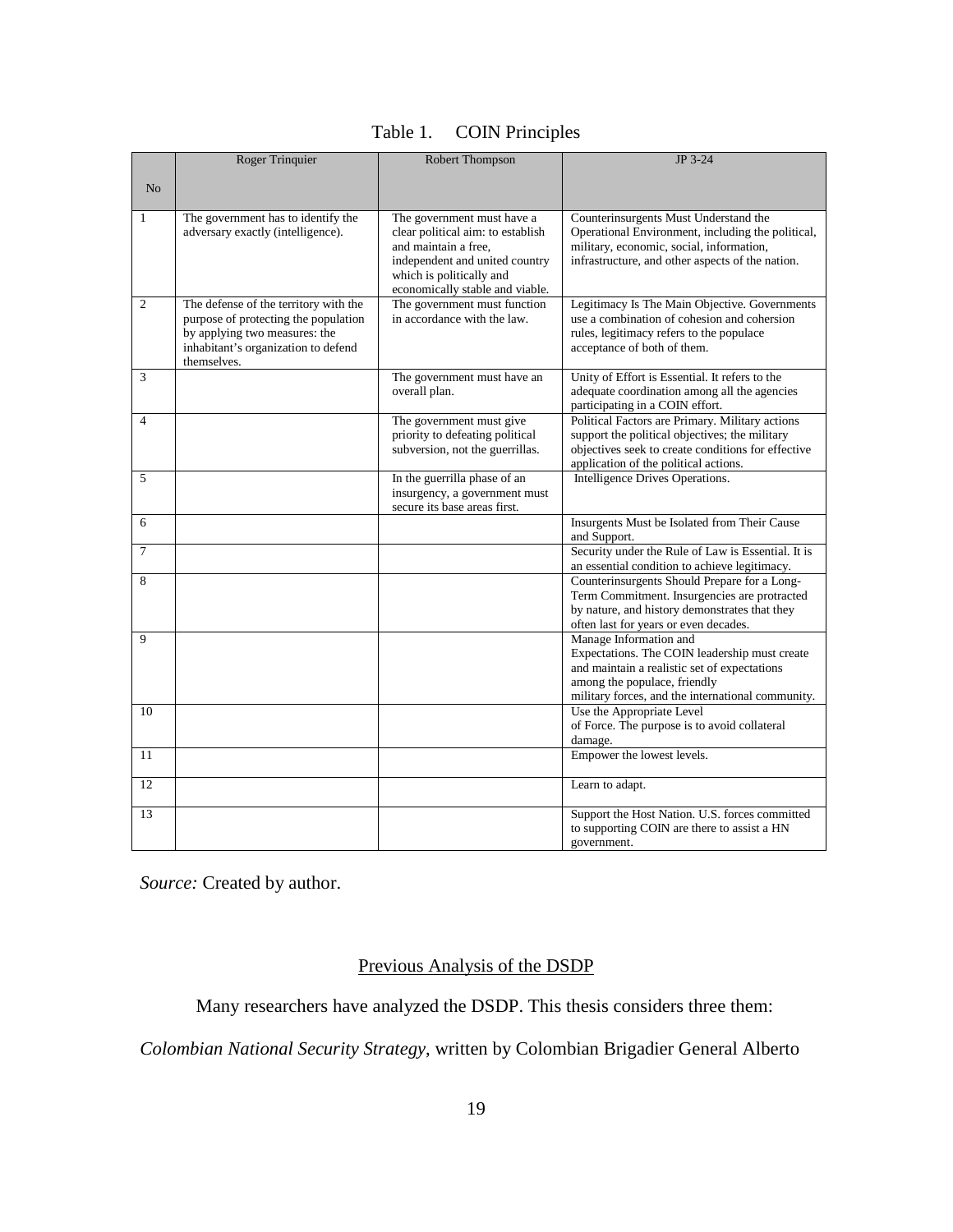Mejia Ferrero; *From el Billar to Operations Fenix and Jaque: The Colombian Security Force Experience 1998-2002*, written by Robert D. Ramsey III; and *Colombia's Road to Recovery: Security and Governance 1982–2010*, written by David E. Spencer. Each of these represents a different point of view. Colonel Mejia's research presents the point of view of a Colombian high ranking military officer, while Ramsey analyzed the policy from the U.S. perspective giving great emphasis to the Colombian military forces strengthened. Finally Spencer emphasized the political aspects.

In 2008, Colombian Army Brigadier General Alberto Mejia (then, a student at the U.S. Army War College), conducted researched on the DSDP. He began by analyzing the FARC's strategic approach. First, Brigadier General Mejia explained how the FARC develops its strategy using the national guerrilla conferences. This is where they select their objectives and the actions and lines of operations that will lead the organization to achieve the end state, which is to establish a communist government in Colombia. The FARC follows the conclusions from this conference until they are able to conduct the next conference. [39](#page-29-0)

Next, Brigadier General Mejia explained why the FARC strategic approach follows the Maoist theory of three sequential phases: strategic defensive; strategic stalemate; and strategic offensive. He believed that the FARC conducted a strategic defense phase from 1964 to 1982. He demonstrated how during that period, the FARC gradually expanded its influence in the majority of the country's territory. Brigadier

<span id="page-29-0"></span> <sup>39</sup>Alberto J. Mejia, *Colombian National Security Strategy* (Carlisle, PA: U.S. Army War College, 2008), 3-7.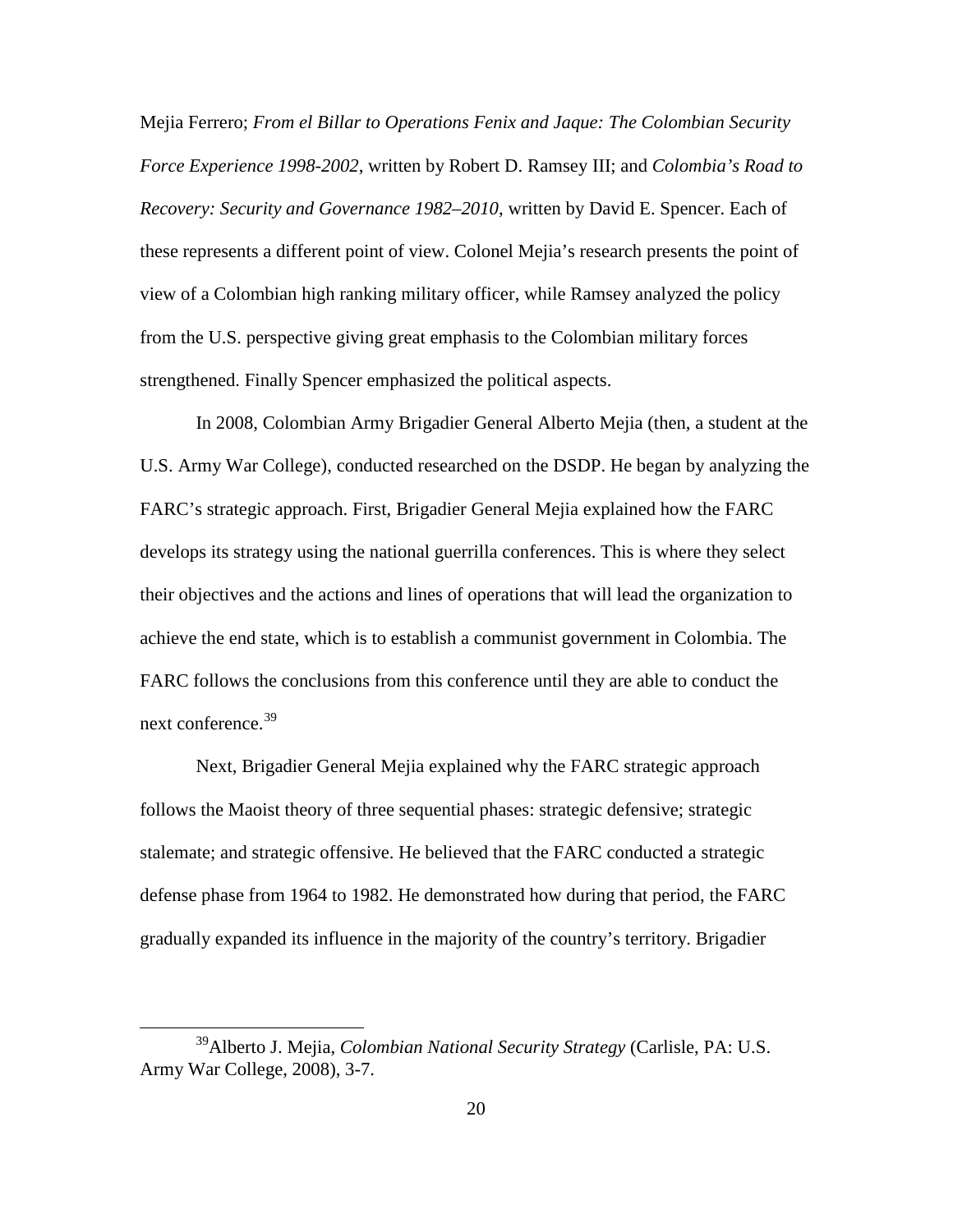General Mejia concluded that for two decades the FARC was mainly in the strategic defense phase. Thus, their leadership created a structure to support the "revolution."<sup>[40](#page-30-0)</sup>

Brigadier General Mejia suggested that the FARC's seventh Guerrilla Conference in 1982 marked the beginning of its strategic stalemate phase. Using O'Neal to explain why, he mentioned that this phase was the second and largest phase of FARC. Its main characteristic is guerrilla warfare, but: "If the guerrillas face significant opposition, they have the option of reverting to stage one."<sup>[41](#page-30-1)</sup> He analyzed how the FARC slowly increased guerrilla activities, and at the same time expanding the number of men and fronts. He proposes that 1998 was the date when this phase ended, because the FARC thought the conditions were ripe for them to go into the final phase of the people's war construct; the "strategic offensive."<sup>[42](#page-30-2)</sup>

Brigadier General Mejia used Galula's definition of "strategic phase" as a base to continue his analysis of FARC. "The insurgency moved from guerrilla warfare to mobile conventional attacks on a large scale, and the political and psychological effects of the insurgent victories led to the collapse of the government."[43](#page-30-3) In accordance to Brigadier General Mejia by 1998, the FARC had masterfully applied Mao's theory. That year, the FARC conducted massive attacks on platoon, company, and even battalion size units. As examples, he mentioned the attacks over the military bases of Patascoy, Las Delicias, and

<span id="page-30-3"></span> $43$ Ibid., 6.

<span id="page-30-0"></span> $40$ Mejia, 3.

<span id="page-30-1"></span> $^{41}$ O'Neal, 31-52.

<span id="page-30-2"></span> $42$ Mejia, 4.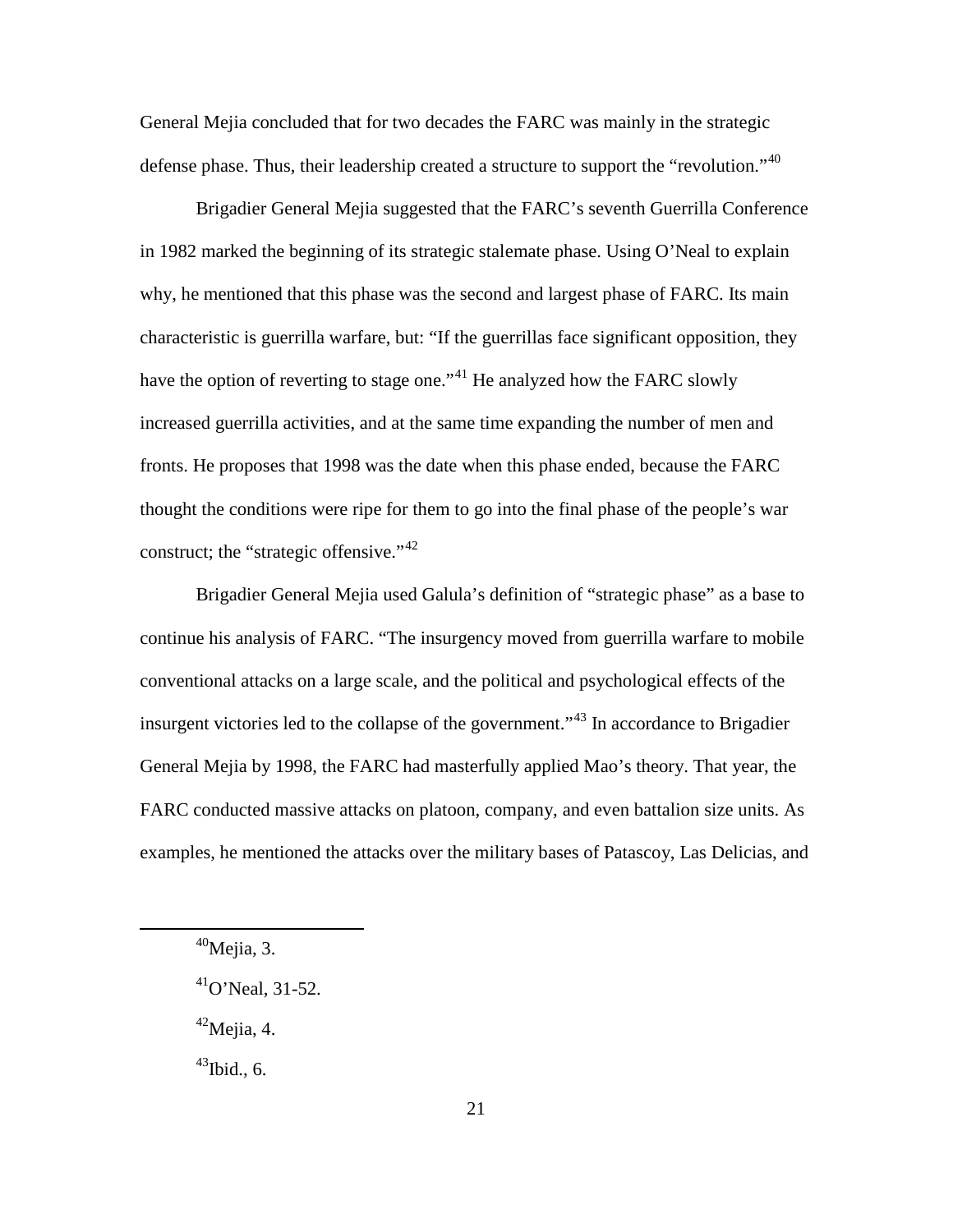Miraflores. He added that for the first time, more than 15 FARC fronts surrounded the capital city of Bogotá.<sup>[44](#page-31-0)</sup>

Next he analyzed how during that period the government of Colombia allowed the FARC to achieve the "strategic phase." He blamed them for the lack of a coherent military strategy. To him the strategy was the product of improvisation and urgency. He concluded that DSDP is the first strategy that coordinated political end states with military objectives, and prioritized and coordinated resources and efforts among all the government and non-government organizations to achieve the end state.<sup>[45](#page-31-1)</sup>

In 2009, Robert D. Ramsey III wrote an occasional paper in which he assessed the Colombian situation prior to 2002. He then delved into an analysis of the DSDP. He concluded that two aspects were key to the improvement of the Colombian security situation during Uribe's period. The first aspect was the leadership of Uribe. He highlighted the ethical work of Uribe and his demand for results. Ramsey acknowledges Uribe's "strong energetic and capable leadership,"<sup>[46](#page-31-2)</sup> and how he made security his first priority. The second aspect was U.S. support through training, equipment, and advice. Ramsey noted that from period 2002 to 2010, U.S. aid to Colombia maintained an average of \$725 USD million per year (see table 2). This was a considerable change to previous annual average of \$88.5 USD million dollars (see table 3).

 $44$ Mejia, 6.

 $^{45}$ Ibid., 8-17.

<span id="page-31-2"></span><span id="page-31-1"></span><span id="page-31-0"></span><sup>46</sup>Robert D. Ramsey III, *From el Billar to Operations Fenix and Jaque: The Colombian Security Force Experiences 1998-2008* (Ft. Leavenworth, KS: Combat Studies Institutes Press, 2009), 156.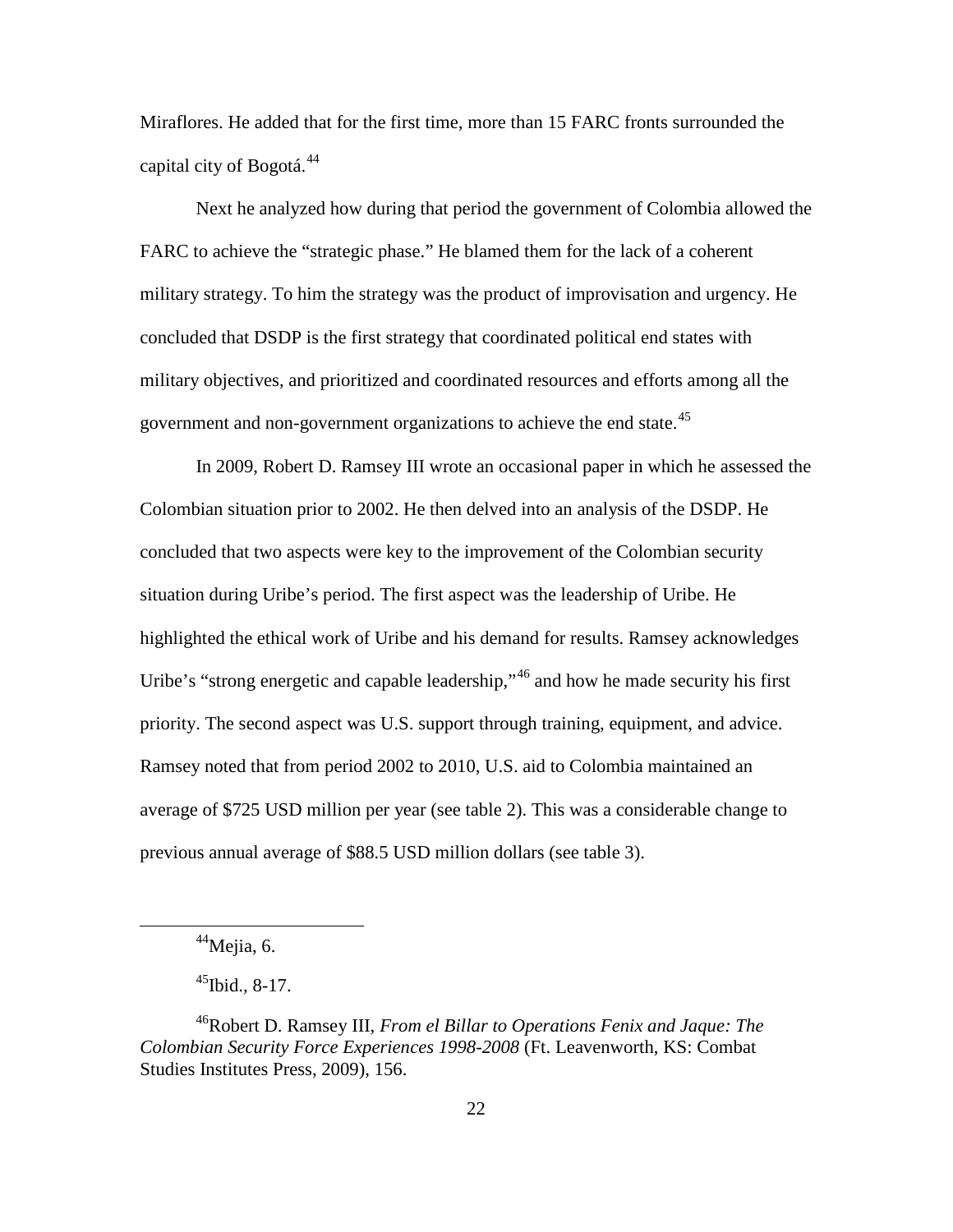| <b>Dollars in Millions</b>                         |                | <b>FY</b><br>04 | <b>FY</b><br>05 | <b>FY 06</b> | <b>FY 07</b>   | <b>FY</b><br>03<br>(Est.) | <b>TOTAL</b> |
|----------------------------------------------------|----------------|-----------------|-----------------|--------------|----------------|---------------------------|--------------|
| <b>Promote Social Justice and Economic Justice</b> |                | 126.4           | 124.7           | 130.4        | 139.8          | 194.4                     | 841.4        |
| <b>Alternative Development</b>                     | 60.2           | 59.8            | 70.7            | 72           | 68.2           | 119.7                     | 450.6        |
| <b>Internally Displaced Persons</b>                | 41.5           | 42.6            | 32              | 30.7         | 31.1           | 35.3                      | 213.2        |
| Demobilization/Reintegration                       |                |                 |                 | 8.9          | 15.7           | 18.3                      | 42.9         |
| Democracy and Human Rights                         | 24             | 24              | 22              | 18.8         | 24.8           | 21.1                      | 134.7        |
| Promote Rule of Law-Judicial Reform and            | 27             | 9               | 7.3             | 10.5         | 7.8            | 39.4                      | 101          |
| <b>Capacity Building</b>                           |                |                 |                 |              |                |                           |              |
| Eradication                                        | 63.7           | 44.2            | 82.5            | 81.7         | 82             | 66.5                      | 420.6        |
| Air Service                                        | 62.3           | 71.2            | 70              | 70.5         | 69             | 52.5                      | 395.5        |
| Interdiction                                       | 21             | 41              | 16.9            | 16.5         | 16.5           | 16.5                      | 128.4        |
| <b>Police Presence-Conflict Zones</b>              | 15.5           | 13.8            | 20.1            | 19.4         | 18.7           |                           | 87.5         |
| Other                                              | $\mathfrak{D}$ | $\overline{c}$  | 1.4             | 16.4         | 31.5           | 19.5                      | 72.8         |
| <b>COLMIL Counterdrug</b>                          | 203.3          | 268.1           | 249.9           | 213.4        | 222.4          | 182.2                     | 1339.3       |
| Air Interdiction                                   | 8              | 7.1             |                 | 4.6          | 18.8           | 10                        | 48.5         |
| Coastal/River Interdiction                         |                | 26.2            | 11.8            | 19.1         | 19.2           | 13                        | 89.3         |
| Counterdrug Funding                                | 195.3          | 234.8           | 238.1           | 189.7        | 184.4          | 159.2                     | 1201.5       |
| <b>Colombian Army</b>                              |                | 177.3           | 144.9           | 169.4        | 151.3          | 86.1                      | 969.1        |
| Aviation                                           | 140.8          | 155.2           | 127.5           | 143.2        | 129.6          | 69.7                      | 766          |
| <b>Ground Forces</b>                               | 6.3            | 18.1            | 13.4            | 22.2         | 17.7           | 16.4                      | 94.1         |
| <b>Infrastructure Building</b>                     | 93             | $\overline{4}$  | $\overline{4}$  | 4            | $\overline{4}$ |                           | 109          |
| <b>TOTAL</b>                                       | 760.7          | 753             | 717.7           | 728.2        | 739            | 657.1                     | 4355.6       |

Table 2. U.S. Assistance to Colombia 2002 to 2007

*Source:* Robert D. Ramsey III, *From el Billar to Operations Fenix and Jaque: The Colombian Security Force Experiences 1998-2008* (Ft. Leavenworth, KS: Combat Studies Institutes Press, 2009), 156.

| <b>Dollars in Millions</b>                 | 1995 | 1996 | 1997 | 1998           | <b>TOTAL</b> |
|--------------------------------------------|------|------|------|----------------|--------------|
| <b>Economic</b>                            | 1.3  | .6   |      | .5             | 3.4          |
| <b>USAID</b>                               |      |      |      | .5             | .5           |
| Food Aid Grants                            |      |      |      |                |              |
| Other                                      | 1.3  | .6   |      |                | 2.9          |
| <b>Counternarcotics</b>                    | 18.5 | 22.6 | 56.5 | 99.1           | 196.7        |
| <b>DOS</b> International Narcotics Control | 16   | 16   | 33.5 | 46.3           | 101.8        |
| DOS Air Wing                               | 2.5  | 6.6  | 10.9 | 37.8           | 57.8         |
| DOS Sec 1004-CD/Police                     |      |      | 10.3 | 11.8           | 22.1         |
| DOS Sec 1033-Nonlethal Riverine            |      |      |      | 2.2            | 2.2          |
| Administration of Justice                  |      |      | 1.8  | $\mathfrak{D}$ | 3.8          |
| <b>Military</b>                            | 10.6 |      |      | $\cdot$        | 10.8         |
| <b>IMET</b>                                | .6   |      |      | .2             | .8           |
| <b>FMF</b> Grants                          | 10   |      |      |                | 10           |
| <b>Drawdowns</b>                           |      | 14.5 | 9.4  | 18.8           | 42.7         |
| DOD Sec 506-Nonlethal Excess               |      | 14.5 | 9.4  | 18.8           | 42.7         |
| <b>TOTAL</b>                               | 30.4 | 37.7 | 66.6 | 119.6          | 256.3        |

Table 3. U.S. Assistance to Colombia 1995 to 1998

*Source:* Robert D. Ramsey III, *From el Billar to Operations Fenix and Jaque: The Colombian Security Force Experiences 1998-2008* (Ft. Leavenworth, KS: Combat Studies Institutes Press, 2009), 156.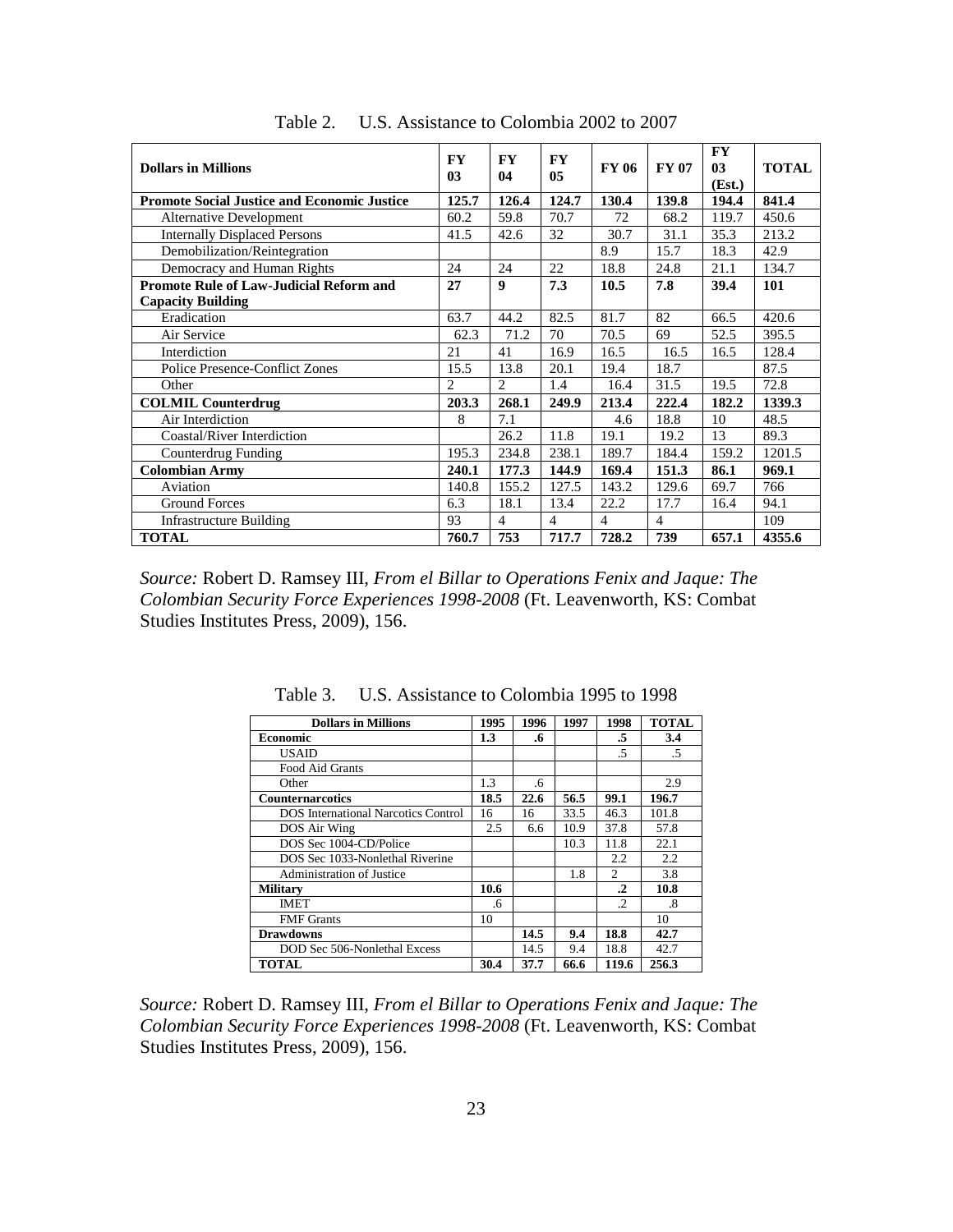David Spencer assessed the DSDP in 2011 describing its main aspects. He highlighted that DSDP was successful for different reasons. The first was the application of what President Uribe called "macro ideas" and "micro execution." Uribe felt that the strategic ideas must be developed in the highest spheres of the government and military, but that it is necessary to follow up on execution of the ideas at the lowest tactical level.<sup>[47](#page-33-0)</sup> Second, the DSDP clearly made security a concern for all elements of the state. The effort must not only be from the military. Third, Uribe strengthened the security institutions, which was not accomplished at the expense of social investment. According to Spencer, for every peso spent on security, the government spent 3.1 on social investment in 2002. By 2010 that amount had increased to  $3.7<sup>48</sup>$  $3.7<sup>48</sup>$  $3.7<sup>48</sup>$  Spencer concluded that a critical moment in Colombia's history five aspects converged to bring the country from crisis to stability. They were: leadership; political consensus; institutional strength; U.S. assistance; and the inability of irregular threats to meaningfully counter government strategy.<sup>[49](#page-33-2)</sup>

To this point, the research has established the framework of the literature that will support the analysis of the DSDP. In the next chapter, before delving into the analysis, the study will outline the methodology it will use for the research and analysis of the information.

<span id="page-33-2"></span><span id="page-33-1"></span><span id="page-33-0"></span> <sup>47</sup>David E. Spencer, *Colombia's Road to Recovery: Security and Governance 2002-2010* (Washington, DC: National Defense University, 2011), 64.

 $48$ Ibid., 66.

 $49$ Ibid., 105.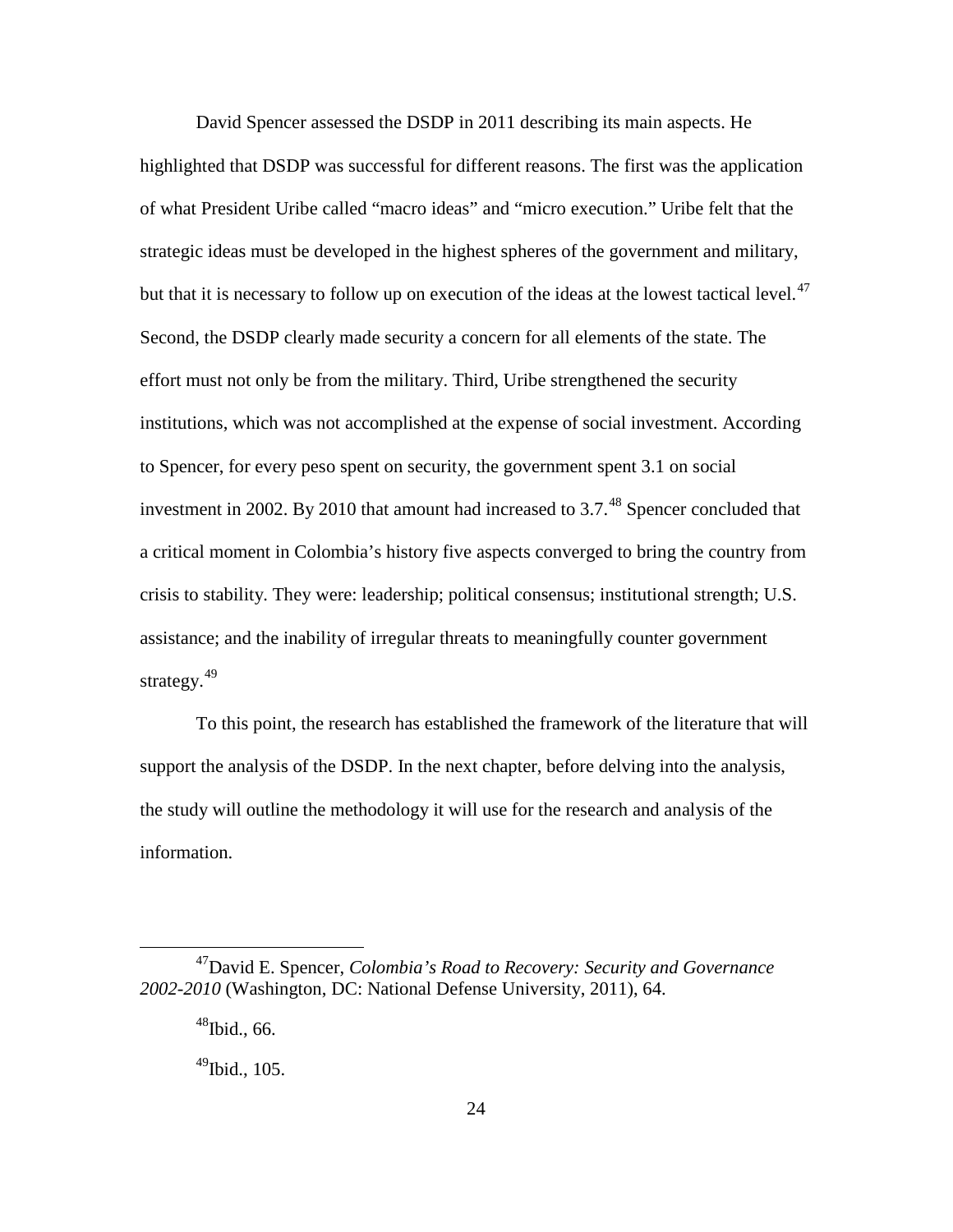#### CHAPTER 3

## RESEARCH DESIGN

<span id="page-34-0"></span>This is an exploratory study with the purpose of identifying the factors that made the Colombian counterinsurgency strategy of democratic and defense policy the DSDP successful in diminishing the FARC capabilities of threatening the government of Colombia. To examine this issue the research will use both qualitative and quantitative data. It will include official and unofficial documents, books, surveys, and statistics. This will allow the evaluation of the main aspects of the DSDP, its application against its overall results, and its effects on the FARC. The research will conduct analysis in three parts.

The first part of the research (chapter 4) will analyze the FARC's strategic approach against the government COIN efforts from 1962 to 2002. It will have two purposes: first to validate FARC's strategic approach to change the Colombian political system; and second to assess the effectiveness of the Colombian government COIN strategy until 2002. To that end, the research will use as a framework each four-year Colombian presidential period beginning in 1962. At the end of each presidential period, the research will assess the FARC situation to determine which insurgency theory the FARC is seemingly following, and the effectiveness of the strategic approach that each president took against this group. The FARC's situation at the end of each presidential period will be measured in terms of number of men and number of fronts. The overall objective of chapter 4 is to determine the reasons that made either strategy superior to the other. This will help later in the analysis to identify the factors that made the DSDP successful in reducing the FARC's capabilities.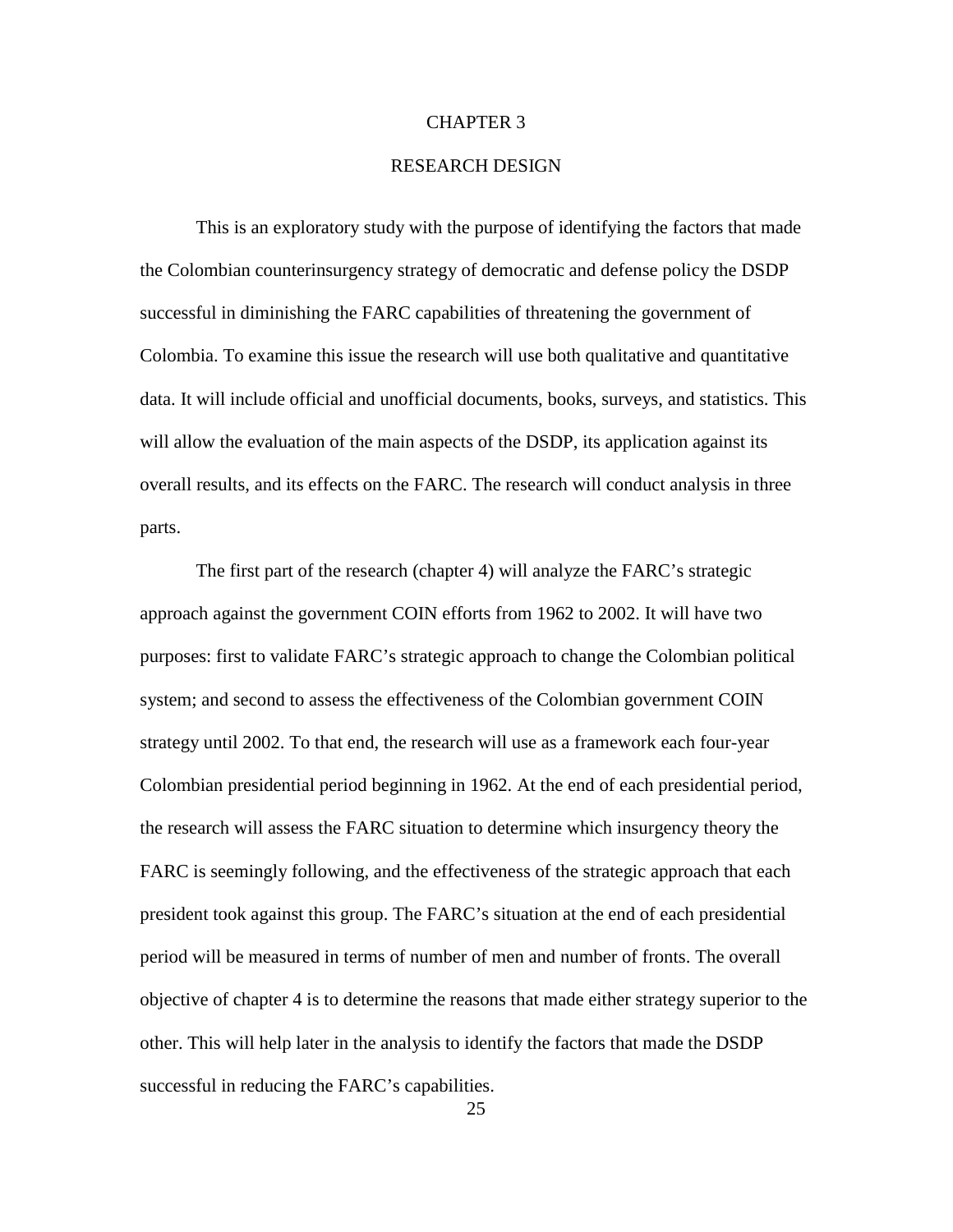The second part of the research (chapter 5) will analyze the DSDP in relation to the COIN principles outlined in chapter 2. It will be covered in two sections. The first section will examine the design of the DSPD. For that analysis the research will use the original documents that the government used to issue the DSDP. The analysis will include its strategic end state, the objectives, and the Lines of Effort (LOEs). The second section will look into implementation of the DSDP. During this analysis the research will highlight the factors that were fundamental for the success of the DSDP.

The third section will compare the situation when the DSDP began in 2002 to the situation in 2010. For the comparison the study will consider security statistics published by private companies and the government. For the analysis, the research will use COIN objectives as a framework. They could be extracted from the DSDP document, deducted from it, or added by the author due to its importance for the comparison. To measure the effectiveness of the DSDP the study will employ indicators related to COIN Measure of Effectiveness (MOE) and Measure of Performance (MOP). The comprehensive list will be determined after the analysis of the DSDP.

Finally, the research will put together all of the above elements to conclude which factors made the DSDP successful, which insurgency strategy the FARC is following, and which COIN principles the DSDP validated, contradicted, or innovated. Finally, the study will provide recommendations to improve the Colombian counterinsurgency strategy, and suggest areas for future research on the subject.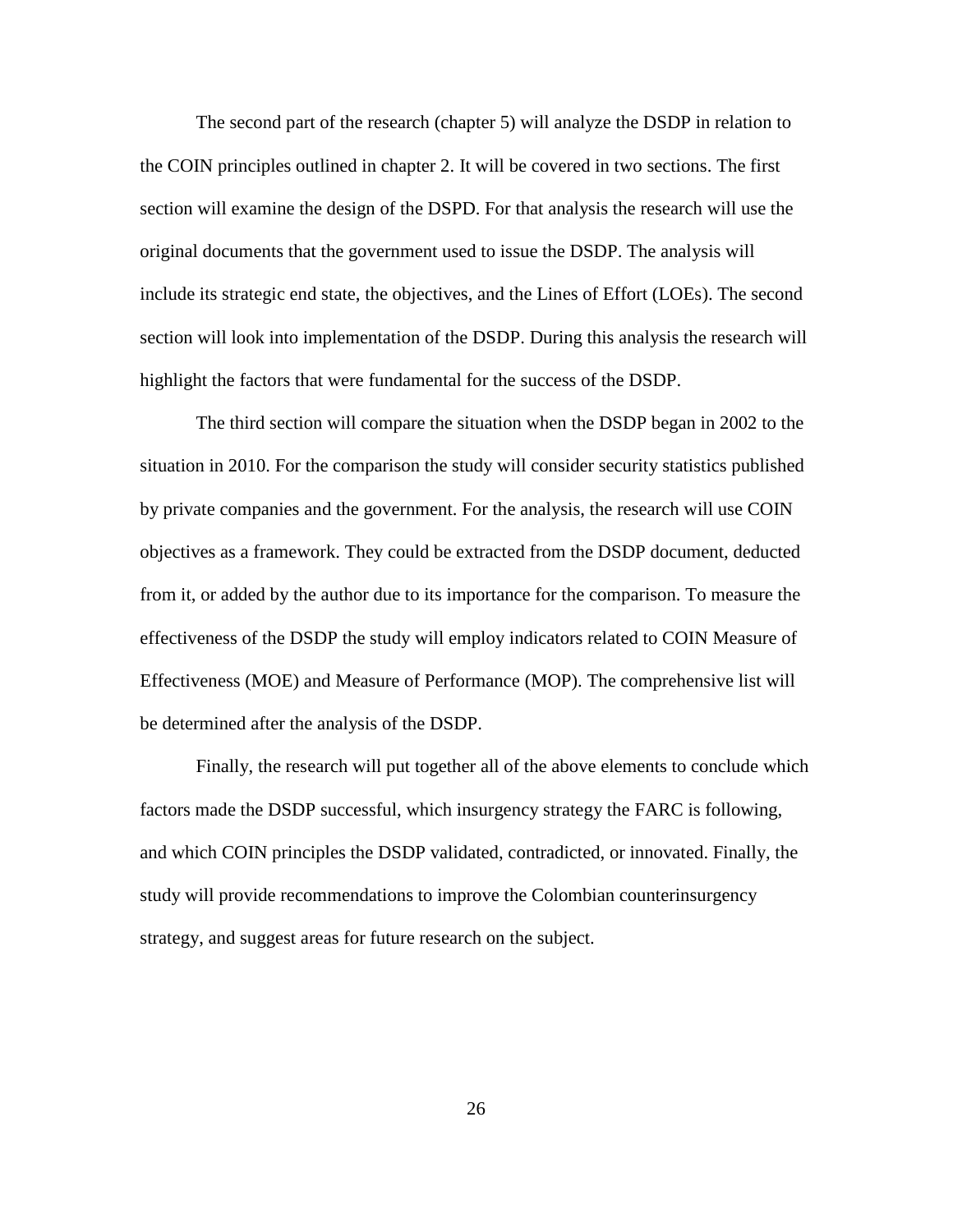#### CHAPTER 4

# FARC'S STRATEGIC APPROACH AND COLOMBIAN GOVERNMENT COUNTERINSURGENCY EFFORTS 1962-2002

This section analyzes the counterinsurgency approaches the Colombian government took to counter the FARC beginning in 1962. Since Colombia has presidential terms of four years, this is the timeframe used to weigh the results of Colombian counterinsurgency strategy against the FARC. At the end of each period, the research will look at the outcomes. This examination establishes the basis for the analysis beginning in chapter 5 and will determine why the DSDP was more effective than the preceding government strategies.

As described in chapter 1, "la violencia" was a war between Colombian political factions disputing land distribution. It originated with armed groups fighting the government, and although none was an insurgency as we know it today, it was the seed for the creation of the FARC as a communist insurgency.

#### The Genesis of FARC and Government COIN Approach (1962-1966)

Guillermo Leon Valencia<sup>[50](#page-36-0)</sup> assumed the presidency of Colombia on 7 August 1962. He was the second president of the National Front.<sup>[51](#page-36-1)</sup> The analysis of Leon Valencia's COIN approach demonstrates his government used independent political, economic, and military efforts to defeat the FARC. In September 1962, Colombia and the

 <sup>50</sup>Guillermo Leon Valencia (b.1909-d.1971).

<span id="page-36-1"></span><span id="page-36-0"></span> $<sup>51</sup>$ The National Front was an agreement between the liberal and conservative party</sup> to alternate the presidency for 20 years, beginning in 1958.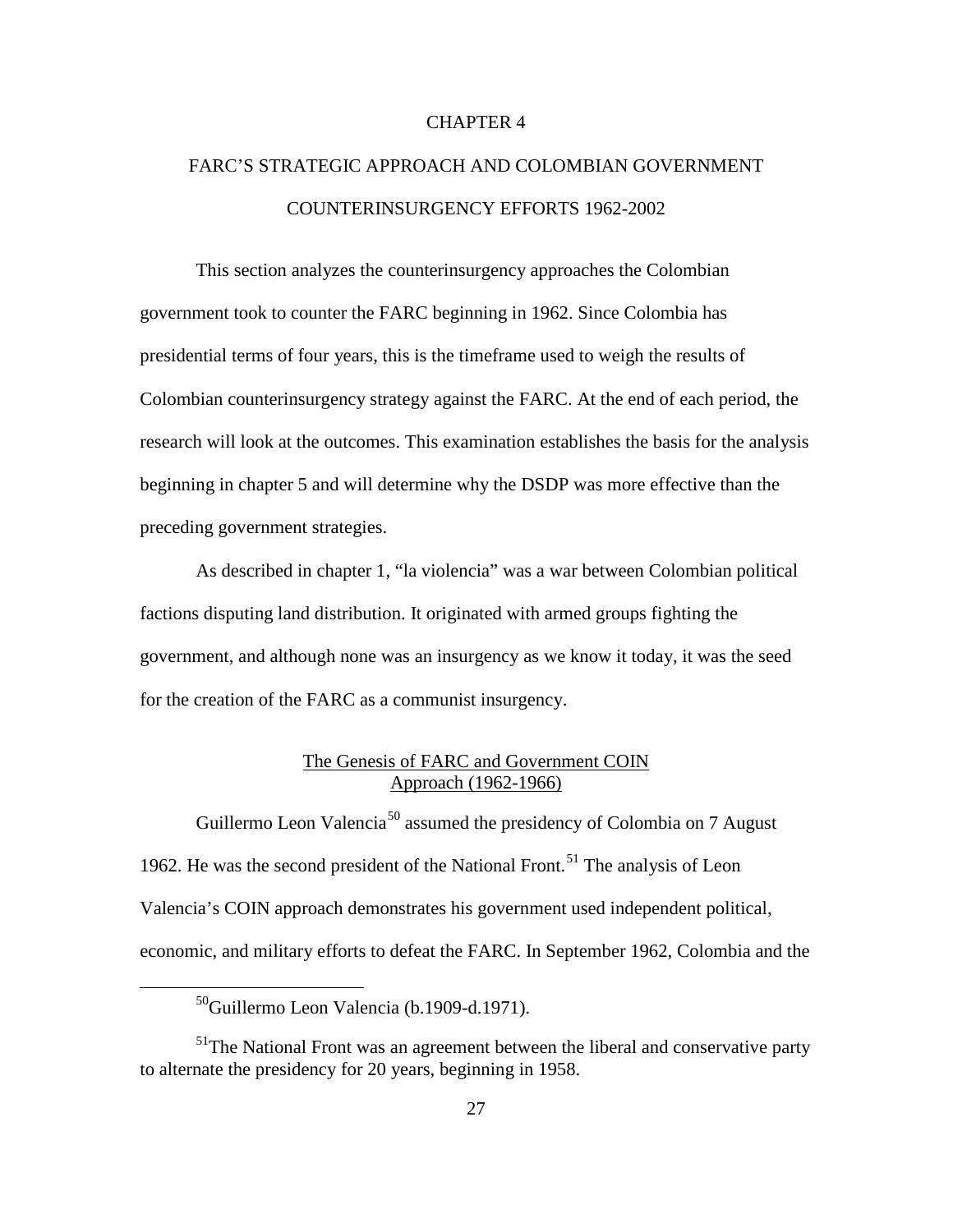U.S. signed "plan lazo," a plan with extensive U.S. support, to implement civic action as a means to improve internal security throughout the countryside. It included rural development projects to alleviate factors contributing to violence, efforts to open areas to greater pacification efforts by security forces, and efforts to project state power into regions long ignored by successive governments in Bogotá.<sup>[52](#page-37-0)</sup>

In addition to the soft measures mentioned above, the Colombian government took military action against the "republicas independientes." In May 1964 the army conducted operation "Marquetalia." Its end state was to take some areas of the country out of the control of the communists and agrarian organizations. In the end, the government temporarily regained control of the territory, but the leaders of the guerrillas fled with almost all their comrades.<sup>[53](#page-37-1)</sup> They would become the seed for the creation of the FARC.

On the insurgency side, on 10 July 1964, Manuel Marulanda Velez, although he was not yet the FARC commander, issued the guerrilla agrarian program, which contained petitions which the existence guerrillas made to the government in order to cease the fighting. Later, the FARC would assume this as its ideological platform. It consisted of an agrarian reform, which aimed to distribute the land among the peasants, and other measures to enable them to work it. For example it contemplated that the

<span id="page-37-1"></span><span id="page-37-0"></span> $52$ M. Denis Rempe, "The Past as Prologue? A History of U.S. Counterinsurgency Policy in Colombia, 1958-66," Strategies Studies Institute, http://www.strategicstudies institute.army.mil/pdffiles/pub17.pdf (accessed 20 December 2011).

 $53$ Ibid., 68.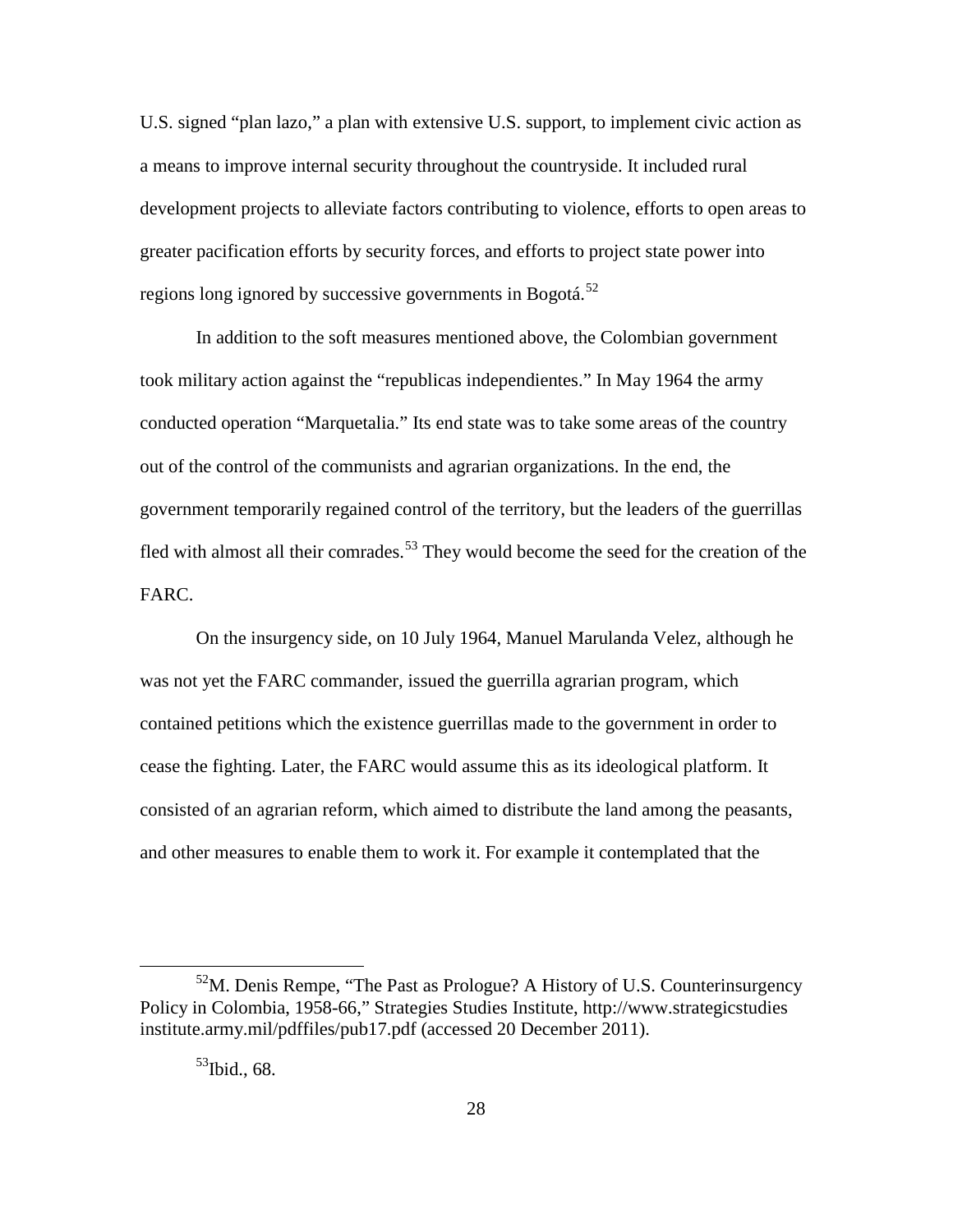revolutionary government will guarantee to keep the basic prices for agricultural products. [54](#page-38-0)

One year later in 1965, the leaders who fled from the "Republica Independiente de Marquetalia" met in the first guerrilla conference. They evaluated the results up to that point, and outlined military, political, organizational, educational, and propaganda revolutionary actions. At that meeting the movement adopted the name "Southern Bloc," because it was located in southern Tolima, at the confluence of the departments of Huila, Cauca and Valle (see figure 2).<sup>[55](#page-38-1)</sup>

Another important FARC action during Leon Valencia's term was the "Second Guerrilla Conference." Between 25 April and 15 May 1966, the conference was held in the Duda Region in the department of Meta. As a result of this conference, the organization changed its name from "Southern Bloc" to "Revolutionary Armed Forces of Colombia" (FARC); established mobility or guerrilla warfare as its strategy; and chose Manuel Marulanda Velez, "Sure Shot" as the commander. They established the strategic objective of opening a new guerrilla detachment; and most importantly, they created a council to outline the strategic direction of the insurgent movement.<sup>[56](#page-38-2)</sup>

<span id="page-38-0"></span> <sup>54</sup>Movimiento Bolivariano por la Nueva Colombia, "Programa Agrario de los Guerrilleros de las FARC," Mbolivariano.blogspot.com, http://mbolivariano.blogspot. com/2007/12/programa-agrario-de-los-guerrilleros-de.html (accessed 13 November 2011).

<span id="page-38-1"></span><sup>55</sup>Colombia.com, "Movimiento Guerrillero FARC-EP," http://www.colombia. com/especiales/2002/farc/historia/ (accessed 16 October 2011).

<span id="page-38-2"></span><sup>56</sup>Colombia.com Later, in the third conference the name of detachment evolved to "front."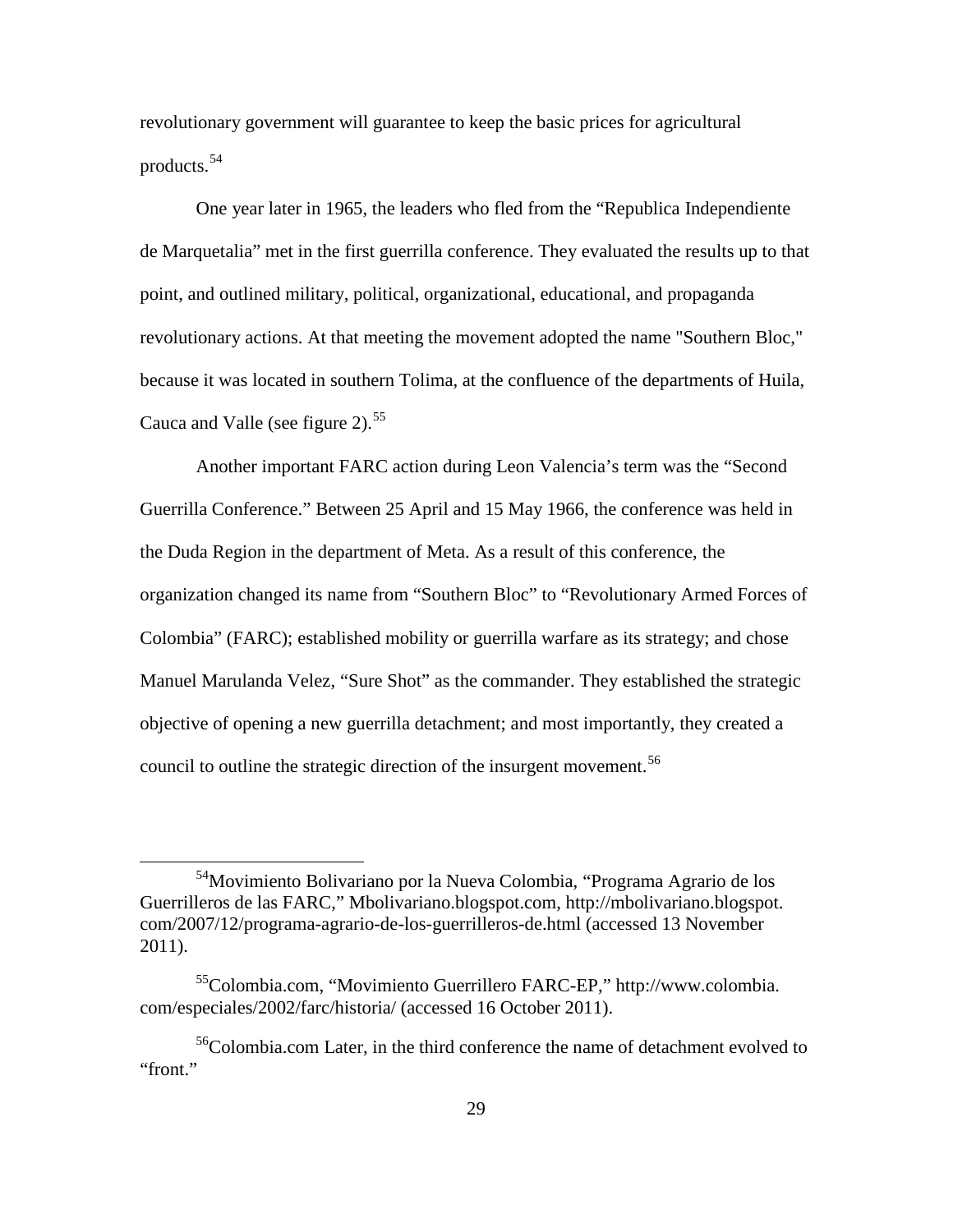

Figure 2. The South Block Area *Source:* Businesscol.com, "Colombia," http://www.businesscol.com/comunidad/ colombia/colombia05.html (accessed 22 February 2012).

Analysis of FARC' s actions during Leon Valencia's period demonstrates that at this stage the FARC were apparently conducting what Mao called the "strategic defensive phase." In the 1966 second guerrilla conference, the FARC ordered the creation of a new detachment whose purpose was to increase their influence in the country's territory gradually. Furthermore, in the second conference, they adopted "guerrilla warfare" as its military strategic approach to obtain their objectives.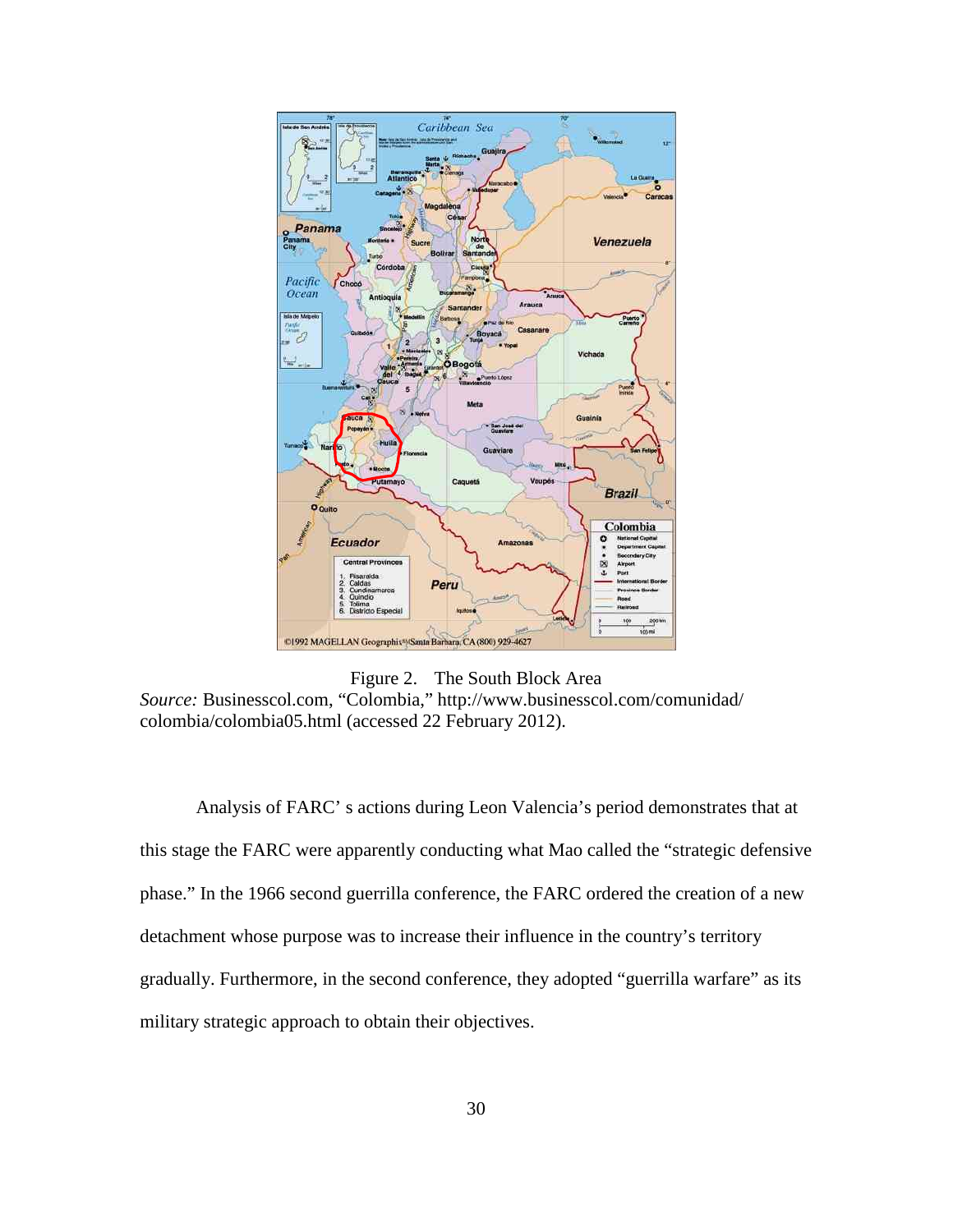In the end, Leon Valencia's COIN approach regained control of the territory of "Republicas Independientes," but failed to defeat the guerrillas decisively. The FARC mutated to a Communist guerrilla movement, improved their organization by appointing a leader and a staff who would seek to expand the movement throughout the country. The number of men grew from 50 to 350 men by the end of this presidential period.<sup>[57](#page-40-0)</sup>

#### COIN Strategy Targeting FARC's Root, FARC Reaffirming its Communist Ideology (1966-1970)

In August 1966, a new government was in place in Colombia. The liberal, Carlos LLeras Restrepo,  $58$  was the third president of the National Front. The government of LLeras made the same mistake as the previous administration, not integrating military and political efforts. He tried to defeat the FARC by attacking the root of the problem. He created the "Asociacion Nacional de Usuarios Campesinos" (ANUC by its acronym in Spanish), an organization that grouped together all the farmers in Colombia. The ANUC was a good initiative to remove the cause of the FARC insurgency, but it was not accompanied with a corresponding military effort. Therefore the FARC and the communist party, taking advantage of the government's inability to control the territory, infiltrated the ANUC and spoiled the government's efforts to attack support base of the insurgency. [59](#page-40-2)

<span id="page-40-0"></span> <sup>57</sup>Maria Agustini, "Conflicto Colombiano, in Observatorio Colombiano No. 1, Año 1, http://www.caei.com.ar/es/pfp/colombia/colombia1.pdf (accessed 13 February 2012).

<sup>58</sup>Carlos LLeras Restrepo (b.1909-d.1994).

<span id="page-40-2"></span><span id="page-40-1"></span><sup>&</sup>lt;sup>59</sup>Anders Rudqvist, "La Organización Campesina y la Izquierda ANUC en Colombia 1970-1980," http://www.scribd.com/doc/29078485/La-Organizacion-Campesina-y-la-izquierda-ANUC-en-Colombia-1970-1980 (accessed 13 May 2012).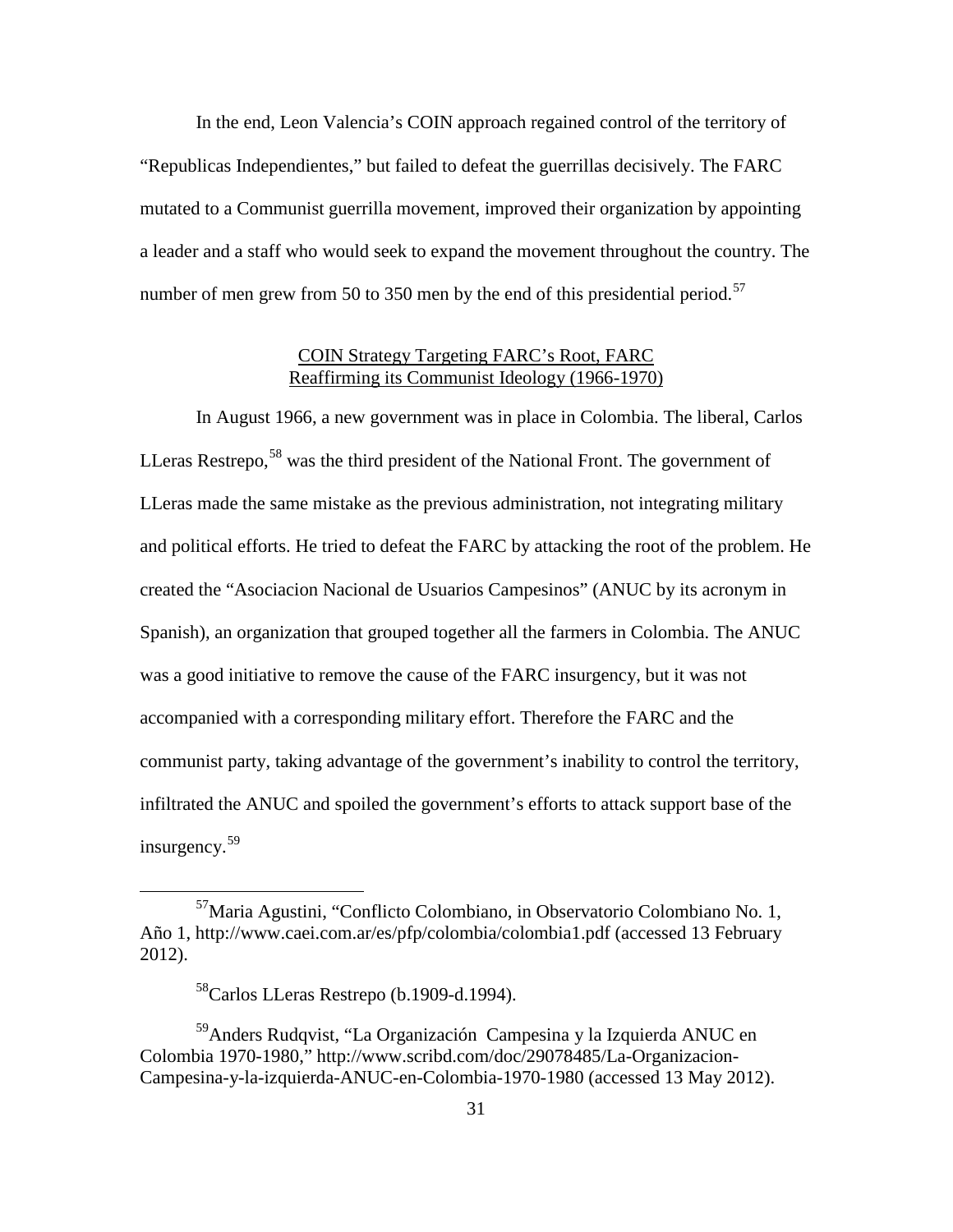With the purpose of filling this gap, the Congress passed Law No. 48 of 1968. The law permitted the to create self-defense groups (purely defensive), equipped and trained by the army. These were to be used especially in regions where the remains of the guerrilla presence stood out among other regions like Guayabero, Tolima, Santander, and Meta.<sup>[60](#page-41-0)</sup>

Lleras Restrepo's government made a military effort as well. The army began to gather intelligence against the FARC, and conducted a surprise attack on Ciro Trujillo Castaño at the end of 1966.<sup>[61](#page-41-1)</sup> The second most important guerrilla leader after "tiro fijo," Trujillo summoned all detachments with the exception of Joselo's<sup>[62](#page-41-2)</sup> and Marulanda's, and concentrated forces in the Department of Quindío. Soon the army detected the concentrated guerrilla forces, and launched a quick attack against them. As the guerrillas did not have a military plan for employment of a concentrated force, it lost many men and 70 percent of their weapons.<sup>[63](#page-41-3)</sup>

During Lleras' mandate, the FARC's third conference took place at the Guayabero (department of Meta) from 14 to 22 April 1969. It analyzed the international situation, the national situation, and the organizational structure. The conference drew three important conclusions: first, the FARC would fight U.S. imperialism; second, the strategy of guerrilla warfare would be reassured; and finally, that the FARC gave priority

 $60$ Augustini.

 $^{61}$ Ciro Trujillo Castaño (b.1928-d.1968).

<span id="page-41-2"></span><span id="page-41-1"></span><span id="page-41-0"></span> $^{62}$ Rigoberto Lozada was another important FARC guerilla leader ((b.1928d.1992).

<span id="page-41-3"></span><sup>63</sup>FARC International Comisión, "Esbozo Histórico de las FARC," Cedema, http://www.cedema.org/uploads/esbozo\_historico.pdf (accessed 19 November 2011).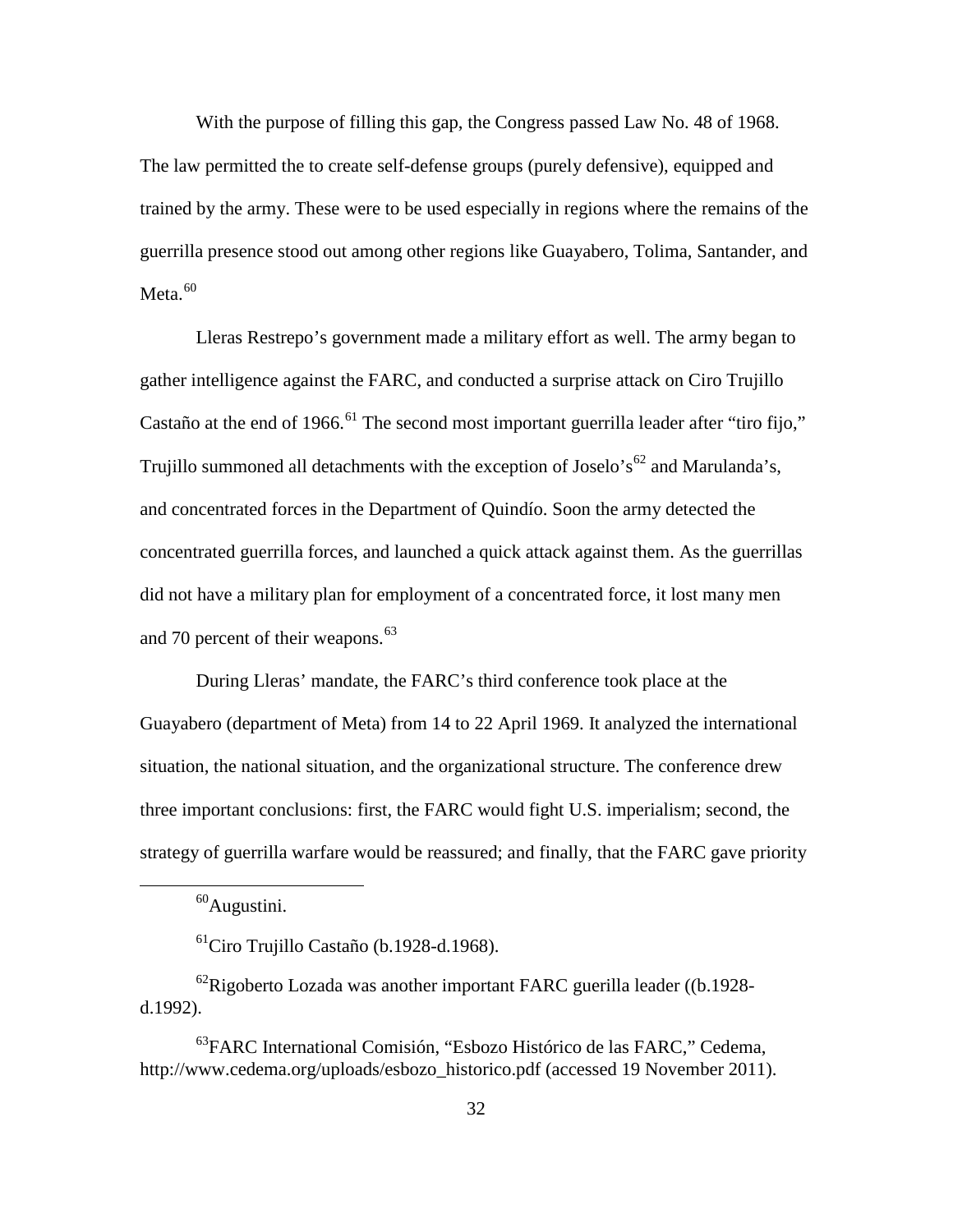to the establishment of a communist party, ordered the creation of the ideological school, and authorized the staff to edit and published the FARC's doctrine.

President Lleras Restrepo's administration was ineffective in stopping the FARC's developing "strategic defense phase." Although there was a successful attack on Trujillo's detachment at the beginning of this government, the absence of a continuous government strategy allowed the FARC to achieve the formation of four detachments with 450 men. These detachments were located in the departments of Guaviare, Meta, Caquetá and Cundinamarca. The FARC was also held the Third Conference Guerrilla Chiefs in the region of Guayabero, created a magazine which they called "resistance," promulgated a series of organizational rules for the consolidation of the armed group, and ended with a clear political manifest, "the agrarian reform."<sup>[64](#page-42-0)</sup>

### Colombian Government Investing in Conventional Capabilities, FARC Outlining its First Strategic Plan (1970–1974)

In August 1970 Misael Pastrana Borrero won election as a member of the conservative party. Some of Rojas Pinilla's followers disputed the election. This led to the creation of the insurgent movement, M-19.<sup>[65](#page-42-1)</sup> It is clear that Pastrana Borrero did not have a COIN approach to attack the FARC. Pastrana Borrero named his governmental program "el frente social," which emphasized the construction of houses for every

<sup>&</sup>lt;sup>64</sup>Agustini.

<span id="page-42-1"></span><span id="page-42-0"></span> $65$ The M19 (19 April movement) was created after the elections of that year. They did not agree with the victory of Misael Pastrana and claimed tha the winner was general Rojas Pinilla. Their argument was based on the fact that when the vote count stopped at midnight, Rojas Pinilla was winning. When it opened early in the morning, the winner was Misael Pastrana. This group was militarily defeated by the Colombian Military Forces and as a consequence signed a peace treaty with the Colombian government.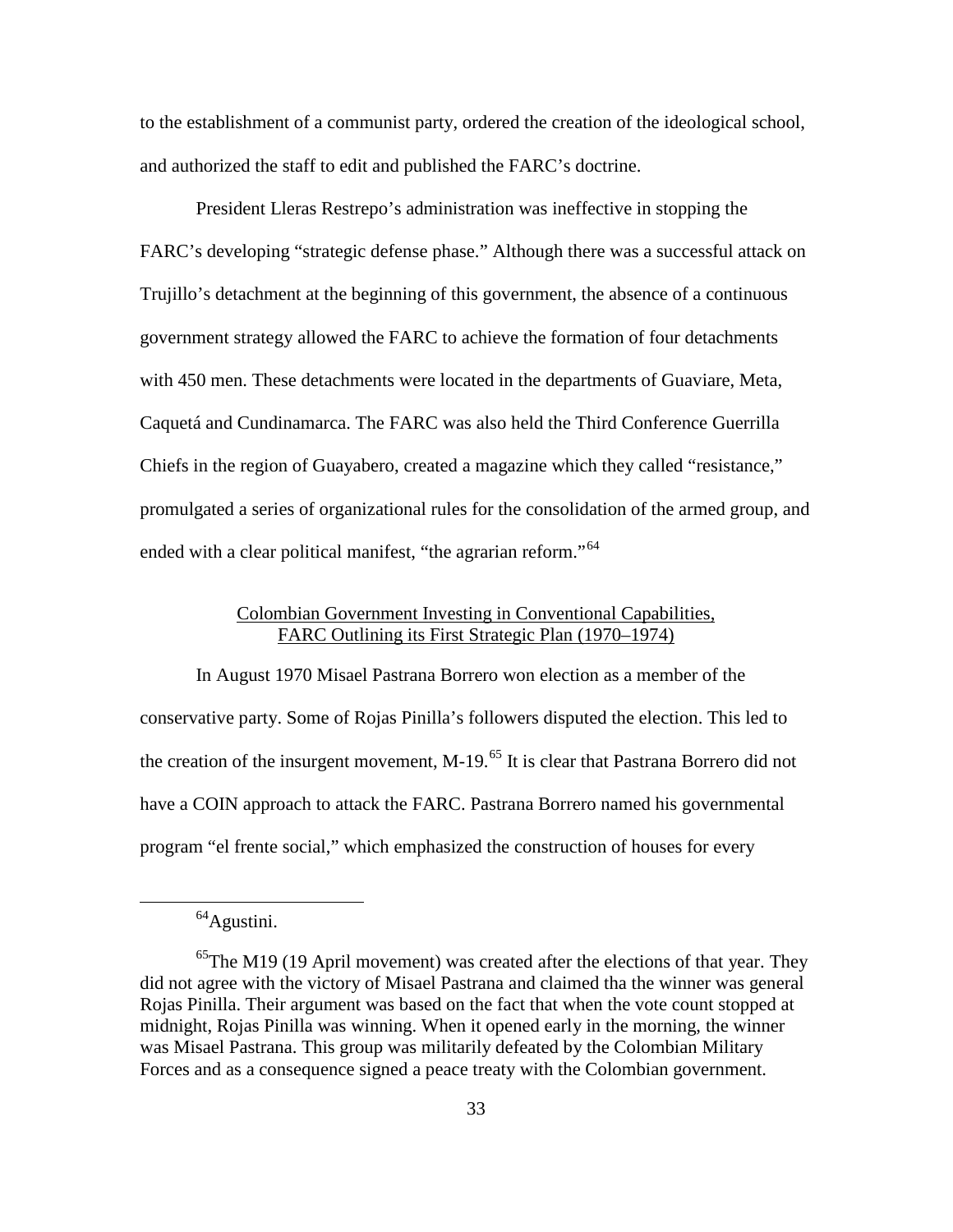Colombian.<sup>[66](#page-43-0)</sup> On the military side, his government acquired Mirage fighters and German submarines. This was suitable for a conventional conflict, not for the internal conflict.

During this presidency, the armed forces focused on strengthening their organization and dealing concurrently with the FARC, the ELN, the EPL and the M19. There were significant intelligence operations, troop training, and combat operations, but none was sufficient.  $67$ 

On the other side, the FARC continued improving its political and military organization. They conducted the Fourth Conference from 20 to 29 April 1971 in the region of "el Pato" (department of Meta). They concluded that the FARC must organize a fifth front in the area of URABA, in the northeast region of the country, with the purpose to expand the fighting to that wealthy region of Colombia. The organization called for the unity of action between the armed groups, and issued the first expressions of the strategic order to attack Colombian government basic support: the armed forces, the economy, and the transportation and communications systems (see figure 2).

Later, the FARC conducted the fifth conference from 4 to 10 September 1974 at the region of el pato. At that time there were better conditions, accumulated experience, new ideas on how to operate, and guidelines related to the need to contribute politically to the armed struggle. This would allow the mass movement, support to the guerrillas, and the political elevation of the organization. This context set up the conditions to improve

<span id="page-43-1"></span><span id="page-43-0"></span> <sup>66</sup>Francisco Leal Buitrago, "El Estado Colombiano: ¿Crisis de Modernización o Modernización Incompleta? Banco de la Republica. http://www.banrepcultural.org/ blaavirtual/historia/colhoy/colo14.htm (accessed 22 January 2011).

<sup>67</sup>Agustini.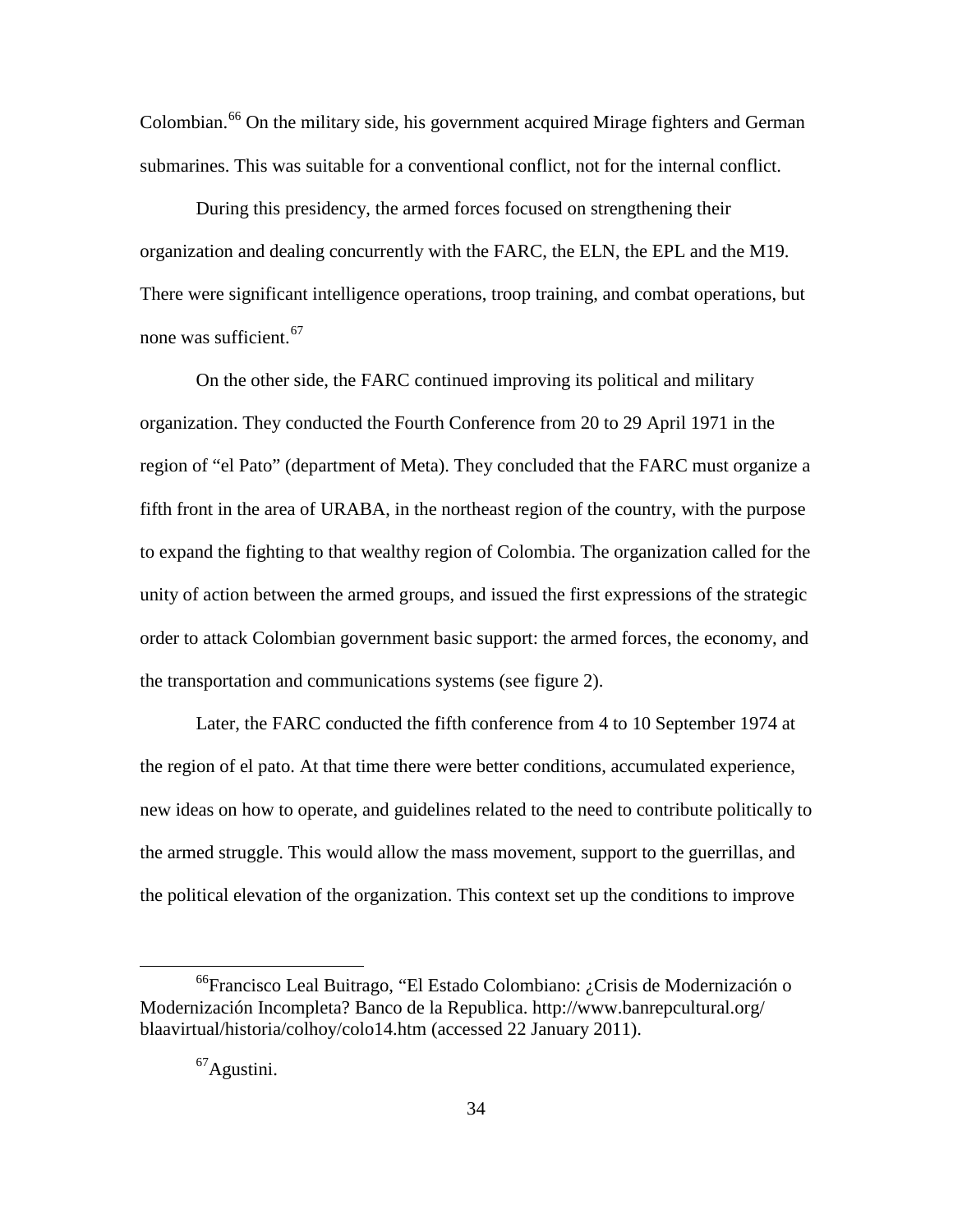the military-political conception of the movement.<sup>[68](#page-44-0)</sup> This brought about two main conclusions. The first restated the FARCs agrarian program using the text of the 1964 statement by Manuel Marulanda Velez, while the other changed the FARC staff organization to thirteen main comrades and five alternates<sup> $69$ </sup> (see figure 3). The conference drew other conclusions as shown in table 4.



Figure 3. FARC Organization in 1974

*Source:* Created by author.

In 1974 at the end of Misael Pastrana's term, the FARC was stronger than in 1970, and had recovered from the losses suffered in the attack on Joselo's group back in 1965.<sup>[70](#page-44-2)</sup> The FARC had three important achievements during this period: the realization of the fourth and fifth guerrilla conferences, where they outlined their strategic plan; the

<sup>68</sup>Agustini.

<span id="page-44-2"></span><span id="page-44-1"></span><span id="page-44-0"></span><sup>&</sup>lt;sup>69</sup>The secretariat would end up being the most important strategic direction guider for the FARC's organization.

 $70$ Manuel Marulanda Velez stated this in the fifth conference.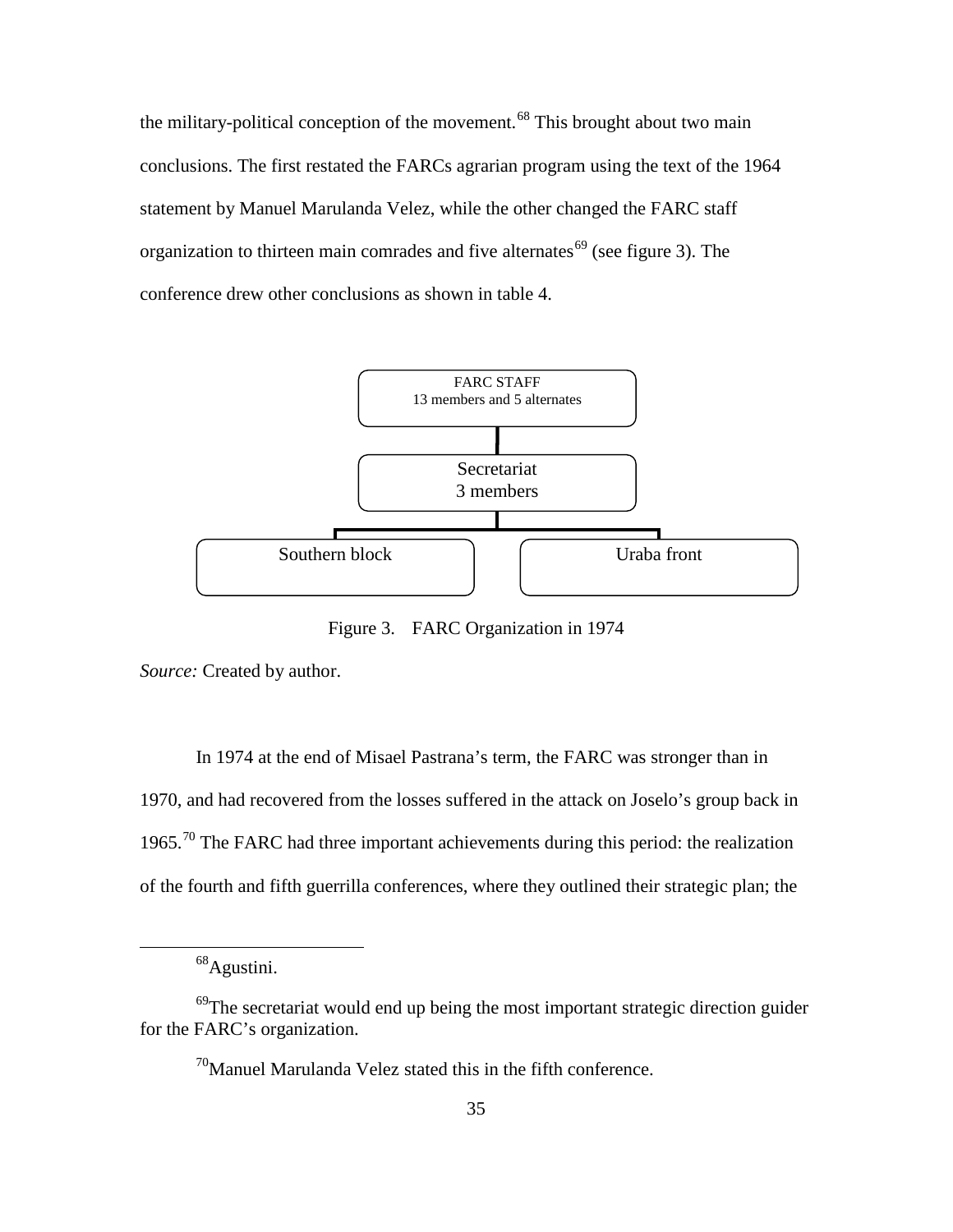creation of the fifth guerrilla detachment in Antioquia; and the establishment for the first time of a *modus operandi* for the organization, enabling them to execute their actions in a more professional and organized way in terms of material and human resources. The number of the FARC guerrillas had grown to 1,200 members grouped in nine fronts.<sup>[71](#page-45-0)</sup>

# COIN Effort Attacking the Root Cause of the Problem, the FARC Spreading their Influence throughout the Country (1974–1978)

In August 1974, Alfonso Lopez Michelsen<sup>[72](#page-45-1)</sup> assumed the presidency of Colombia. He did not develop measures related directly to counter the FARC, but he tried to reduce the source of recruiting and support to the FARC by attempting to "close the bridge between the rich and the poor." He created the National Institute for Agrarian Reform (INCORA by its acronym in Spanish). One of the purposes of this institute was to strengthen the internal conditions of the rural economy to retain the population in its environment. Among the achievements in this field are the increase of 16 percent in agricultural production, the granting of 986 land titles, the allocation of 4,700 contracts to work the land, and the provision of \$21 billion pesos for agricultural credits.<sup>[73](#page-45-2)</sup> For Lopez, the insurgency was the problem of the military and he did not develop a national strategy to counter it. This gave the FARC the opportunity to continue growing and spreading its influence throughout the country.

<span id="page-45-1"></span><span id="page-45-0"></span>The FARC conducted the sixth guerrilla conference at the region of "Duda" (department of Meta) from 18 to 25 January 1976. They determined each guerrilla front

<span id="page-45-2"></span><sup>73</sup>Buitrago.

 $<sup>71</sup>$ La Rotta, 46.</sup>

 $72$ Alfonso Lopez Michelsen (b.1913-d.2007).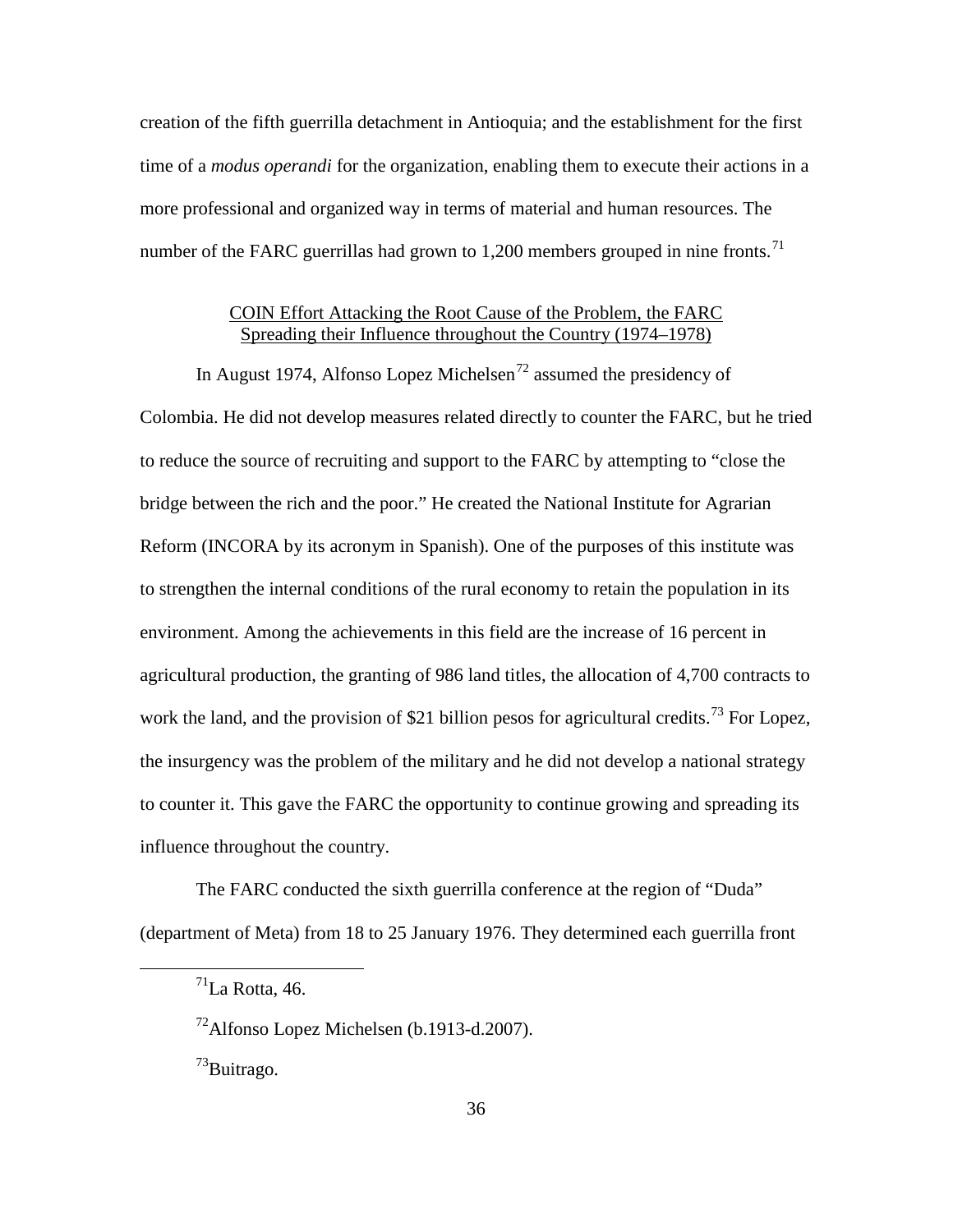must split with the purpose of achieving one guerrilla front per state.<sup>[74](#page-46-0)</sup> The southern block was to be divided to create guerrilla Fronts 1, 2, 3, and 6. The FARC must work with other insurgencies (ELN, M-19) to conduct attacks against the government. Finally, they gave guidance to increase recruitment. Subsequently, FARC guerrilla activity increased during the Lopez administration,  $^{75}$  $^{75}$  $^{75}$  maintaining 1,800 men and 14 fronts, while financing its activities with extortion (see figure 4).



Figure 4. FARC's Fronts at the End of 1978

*Source:* Carlos Padilla*,* "The FARC and Hugo Chavez is Contemporary Venezuela, A Threat to Colombia?" Linkedin, http://www.hsdl.org/?view&did=11047 (accessed 13 May 2011).

 $74$ Colombia has 29 states.

<span id="page-46-1"></span><span id="page-46-0"></span><sup>75</sup>U.S. Library of Congress, "The Liberal Tenure," http://countrystudies.us/ colombia/29.htm (accessed 22 January 2011).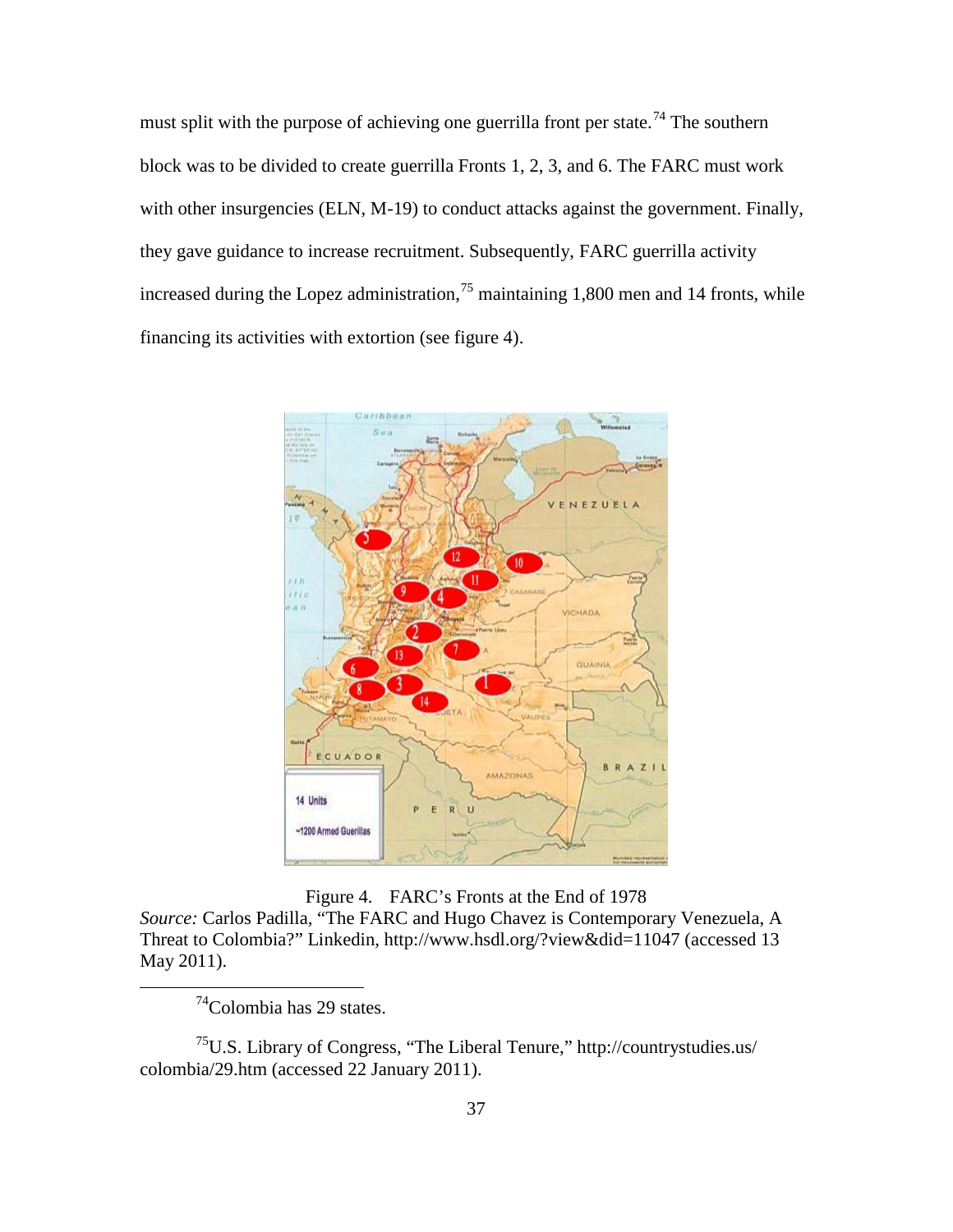# Turbay's Military COIN Approach, FARC's Remaking its Strategic Plan (1978–1982)

Julio Cesar Turbay Ayala<sup>[76](#page-47-0)</sup> assumed the presidency of Colombia in August 1978. In response to an increase in guerrilla activity from the 19 April Movement (M-19) and the FARC, he issued and implemented the decree known as the Security Statute. It gave the military an ample degree of freedom of action, especially in urban areas, to detain, interrogate and eventually judge suspected guerrillas or their collaborators before military tribunals. Human rights organizations, newspaper columnists, political personalities, and opposition groups complained about an increase in the number of arbitrary detentions and acts of torture as a result. The Security Statute assisted in the defeat of the M-19 urban guerrillas, and forced it to negotiate with the government in a peace process. It did not work the same way with the FARC's rural guerrillas.

Taking advantage of the security forces focusing on defeating the urban M-19 and the lack of a COIN strategy from the highest political direction, the FARC completed its strategic defense phase. Between 4 and 14 May 1982, the seventh guerrilla conference took place somewhere in the state of Meta. During the seventh conference FARC decided to add the words "Ejercito del Pueblo" (Peoples Army) to its FARC name. In addition, the conference elaborated the strategic plan to seize power. The duration of the plan was eight years and was to be conducted in three phases: the general offensive; the establishment of a government; and the defense of the revolution. The strategic goals for the FARC organization were to create the agrarian union in all the regions of the country, to grow from 4,200 to 28,000 men in eight years grouped in forty eight fronts, to apply

<span id="page-47-0"></span> <sup>76</sup>Virgilio barco Vargas (b.1916-d.2005).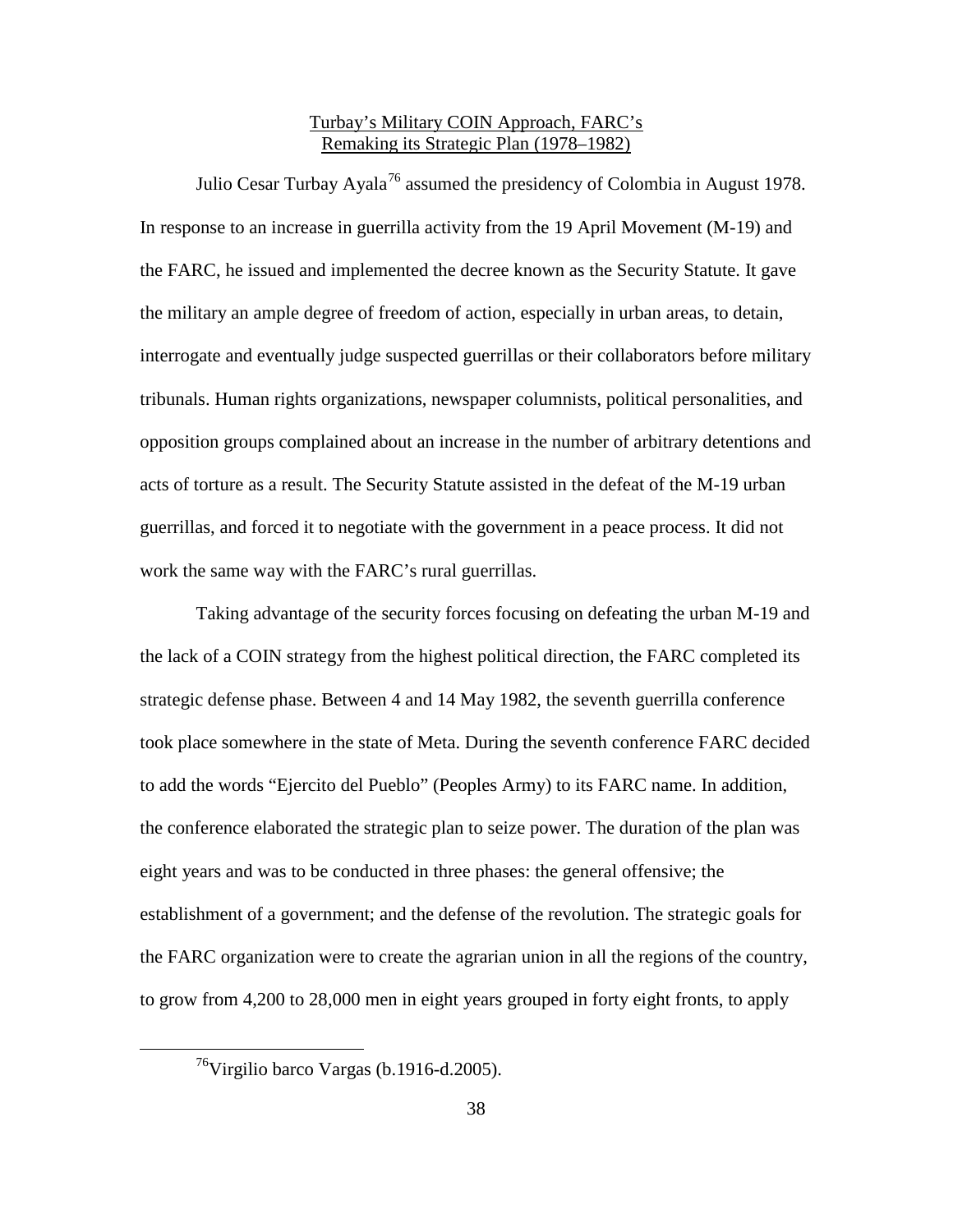the strategic plan for seizing power, and to get 4 million dollars to finance the strategic plan.

The FARC strategic plan considers the Colombian east cordillera as the center for its strategic deployment. The reason for this is that nine Colombian cities are located along that cordillera. The purpose was to take control of these cities in preparation for the general offensive to seize power. This purpose would facilitate the FARC to begin creating the urban fronts. At the end of Turbay's presidency the FARC increased their fronts to 17, and its force grew to 3,000 men on weapons.<sup>[77](#page-48-0)</sup>

# Government Offering a Political Solution to the Conflict, FARC Taking Advantage of It (1982-1986)

In August 1982 Belisario Betancourt Cuartas<sup>[78](#page-48-1)</sup> began his presidency with pacification of Colombia through dialogue with the insurgents and the reintegration of guerrillas into civil society as one of the main pillars of his plan to end the conflict. It seems that every political actor wanted to distance himself from the repressive strategy applied by Turbay, who had been effective in combating urban guerrillas, but ineffective against the FARC.

Betancourt conduct sociological analysis of the political violence. According to him, the violent groups originated in poverty, illiteracy, and other drastic barriers; "only when we have succeeded in eliminating these agents' objectives, idealists, because the

<span id="page-48-0"></span> $<sup>77</sup>$ La Rotta, 47.</sup>

<span id="page-48-1"></span><sup>&</sup>lt;sup>78</sup>Belisario Betancour Cuartas (b.1923).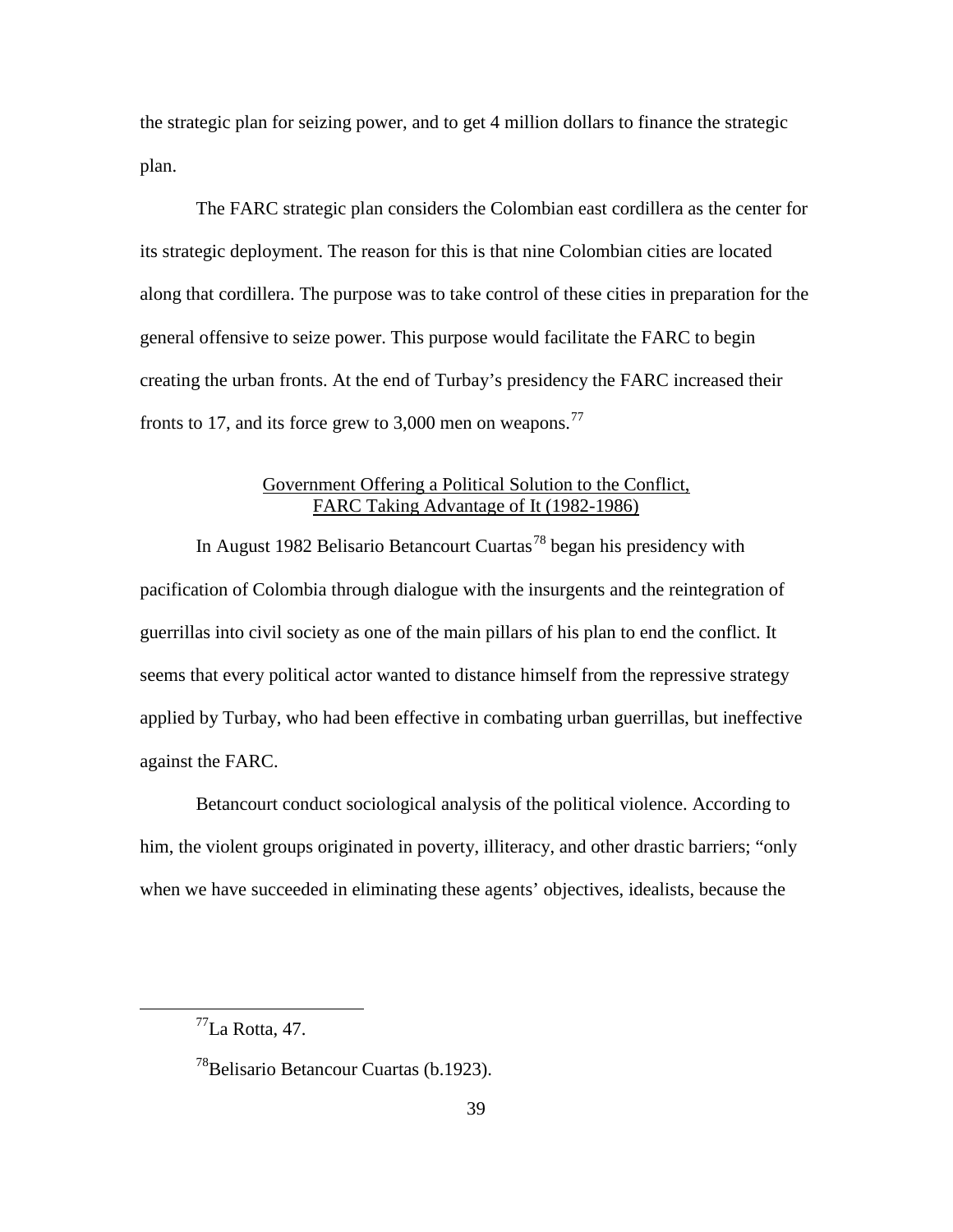guerrillas are idealistic, they will put down the weapons," he argued.<sup>[79](#page-49-0)</sup> He brokered a cease fire with the FARC guerrillas and made reforms to undermine the political claims of the FARC. For example, he established the democratic election of mayors.<sup>[80](#page-49-1)</sup>

The FARC took advantage of Betancourt's desires for peace, and the cease fire, by increasing its strength to 4,000 and to thirty two fronts, and created the "Union Patriotica" (UP by its abbreviation in its Spanish).<sup>[81](#page-49-2)</sup> At this stage the FARC continued with its strategic stalemate phase.

#### Government Facing Different Threats, FARC Shifting to Combination of All Forms of Struggle (1986–1990)

In August 1986 Virgilio Barco Vargas<sup>[82](#page-49-3)</sup> replaced Betancourt. He continued the efforts to gain peace with the different insurgent groups. He was successful in obtaining peace with the weak M-19 group, but failed to do so with the FARC. In general, narcoterrorism from cartels was the most disturbing problem for Barco. The government combined their investment with the strengthening of the armed forces to improve the conditions of the socially depressed. To overcome the problems created by the low state investment in certain regions and social sectors, the Barco administration continued to

<span id="page-49-0"></span> <sup>79</sup>Centro de estudios internacionales de Barcelona, "Belisario Betancur Cuartas," Biblioteca Digital, http://www.cidob.org/es/documentacion/biografias\_lideres\_politicos/ america\_del\_sur/colombia/belisario\_betancur\_cuartas (accessed 22 January 2012).

<span id="page-49-1"></span> $80T<sub>0</sub>$  that point the president appointed the governors and mayors. Now, people would elect mayors while the president retained the authority to name governors.

<span id="page-49-3"></span><span id="page-49-2"></span> $81$ Many members of the UP were killed, and the organization disappeared from the Colombian political spectrum.

<sup>82</sup>Virgilio Barco Vargas (b.1921-d.1997).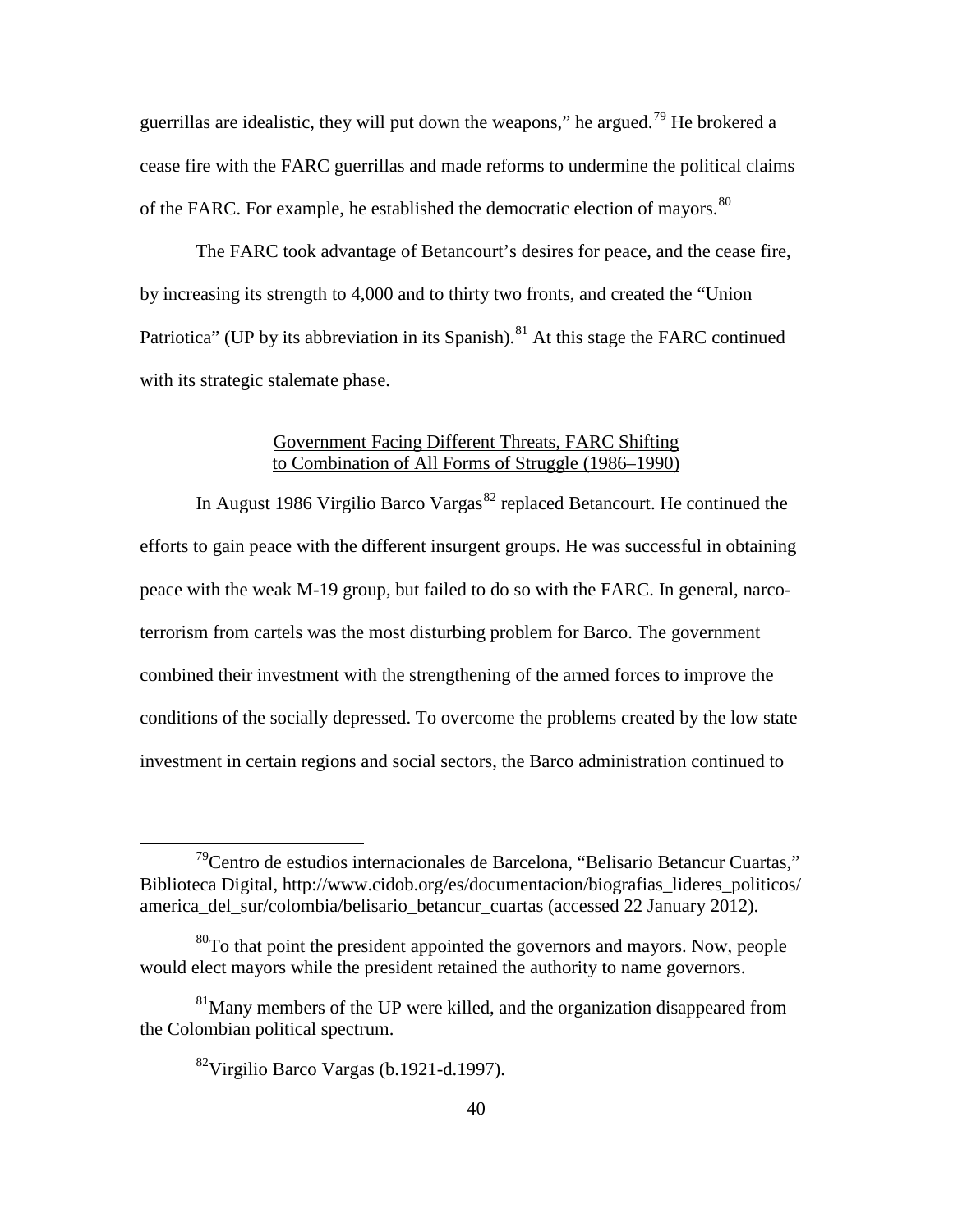promote the National Rehabilitation Plan (PNR) and launched a Plan to Combat Poverty.<sup>[83](#page-50-0)</sup>

In the meantime, the FARC continued their gradually increase of their political and military strength. In 1989 they conducted an expanded plenum, which designed the "Campaña Bolivariana por una Nueva Colombia" (Bolivarian campaign for a new Colombia), updated the communist speech, and changed the FARC political discourse. From this point, the FARC began to consider the possibility of overthrowing the government by using all forms of struggle. The FARC accepted that victory is not only obtainable through military means and total annihilation of the enemy, but also using political means such as co-government or the political concertation with the regime.<sup>[84](#page-50-1)</sup>

At the end of Barco's period, the Colombian Army had approximately 90,000 men, and the Colombian Air Force acquired the Mirage airplanes, which were well suited for conventional operations. The FARC organized the Block of fronts for the first time. This consisted of grouping the existing fronts into a regional command organization. They created the South Block front and the East Block front. They grouped different fronts with the purpose of getting better synchronization of guerrilla activities and finances. The number of fronts increased to forty eight, and the number of men to 5,800.<sup>[85](#page-50-2)</sup> At this point the FARC seemed to finish the "strategic defense" phase.

<span id="page-50-2"></span><span id="page-50-1"></span><span id="page-50-0"></span> <sup>83</sup>Martha Herrera, "Virgilio Barco Vargas," http://www.banrepcultural.org/ blaavirtual/biografias/barcvirg.htm (accessed 6 March 2012).

<sup>84</sup>Movimiento Bolivariano por la Nueva Colombia.

 ${}^{85}$ La Rotta, 62.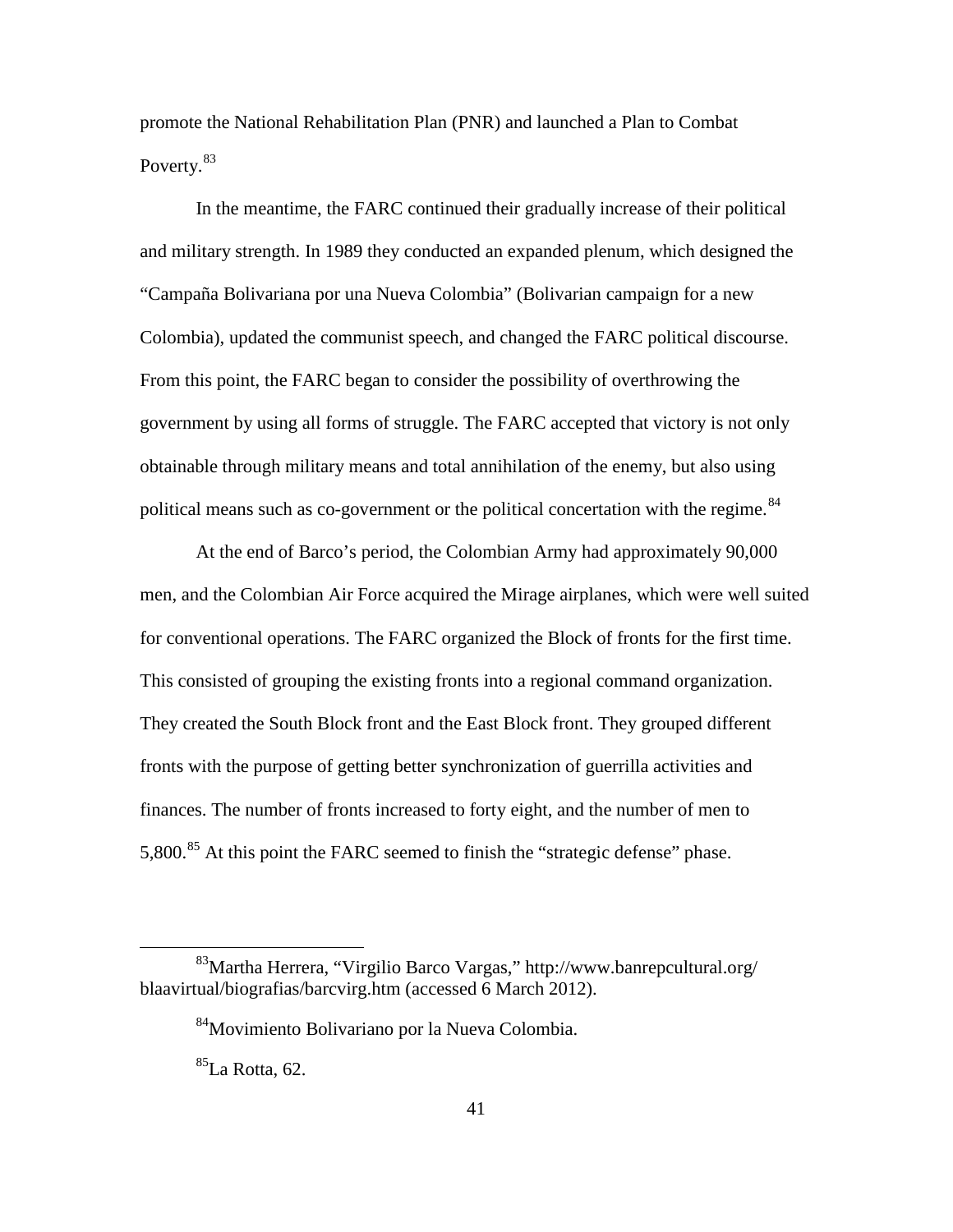# Government Trying the Political Solution One More Time, the FARC Negotiating to Win without Fighting (1990–1994)

In August 1990 Cesar Gaviria Trujillo became President of Colombia for the period of 1990 to 1994. The main action of Gaviria's government was to conduct a constituent National Assembly.<sup>[86](#page-51-0)</sup> The purpose of the constituent National Assembly was to create the conditions for peace with all the guerrilla groups. The FARC agreed with the Assembly. At that point all the guerrilla groups were joined at the "Coordinadora Guerrillera Simon Bolivar"<sup>[87](#page-51-1)</sup> (CGSB by its abbreviation in Spanish). The government offered the CGSB seven seats out the seventy available for the assembly. The CGSB considered this insufficient. Despite this difference, the Government and CGSB met in Caracas for peace talks. As a result, they agreed to a cease fire and an end to hostilities. To continue the negotiations, the guerrillas asked for 200 demilitarized municipalities; the government offered sixty.<sup>[88](#page-51-2)</sup> Finally, the government broke negotiations because of the FARC assassination attempt on Aurelio Irragori, the acting Colombian congress president at that time. The conversations reinitiated in a context of guerrilla attacks against the oil pipelines, kidnappings and seizures of villages and police stations. Consequently, the government and the guerillas agreed to stop negotiations. The constituent National Assembly issued the new constitution on 4 July 1991. Another attempt to begin negotiations took place in Tlaxcala Mexico. This time, the government

<sup>&</sup>lt;sup>86</sup>This is one of the methods of changing the constitution in Colombia.

<span id="page-51-1"></span><span id="page-51-0"></span> $87$ The "Coordinadora Guerrillera Simon Bolivar" grouped the FARC, National Liberation Front, M-19, and other small groups with the purpose of negotiating with the government.

<span id="page-51-2"></span><sup>88</sup>Alfredo Molano, "The Evolution of the FARC," http://www.icdc.com/ ~paulwolf/colombia/molano.htm (accessed 6 March 2012).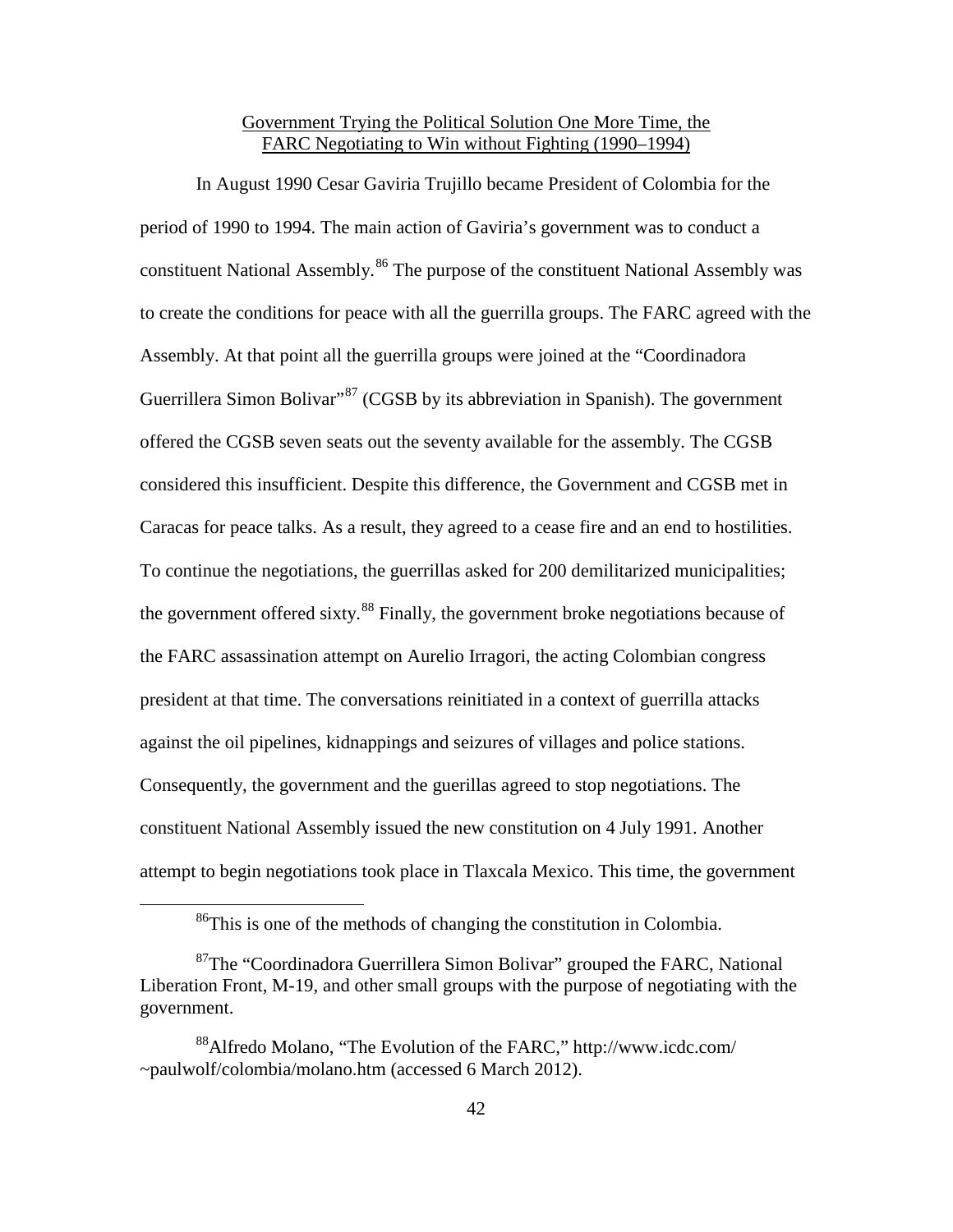broke the talks because of a kidnaping by the EPL, and the death in cautivery of the conservative politician Aurelio Irragori.

During this period the FARC seemed to end the strategic defense phase and shift into the strategic stalemate phase. They conducted the eighth conference on 2 April 1993 with the purpose of revising the strategic plan outlined in 1982, and designing a new strategic plan for seizing power. The main conclusions included an increase in the number of the FARC staff members to twenty five, and the secretariat to seven principals and seven replacements (see figure 5). The conference approved the FARC proposal for a government of national reconciliation and reconstruction, and reassured the FARC commitment to its agrarian program.



Figure 5. Reorganization of the FARC after Eighth Conference *Source:* Created by author.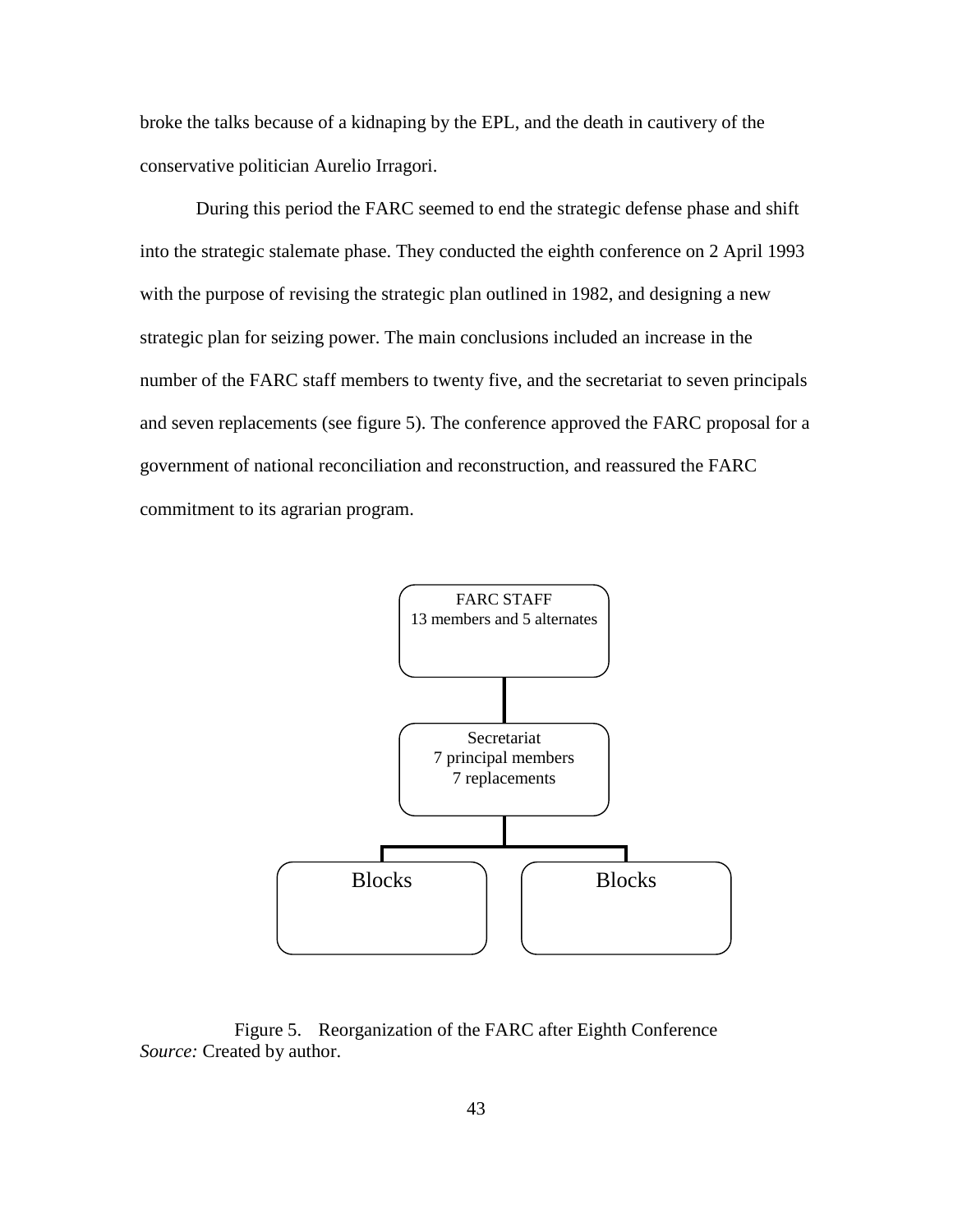In addition to the reorganization of the staff and secretariat the FARC reorganized the geographical areas for the seven fronts they had at that time (see figure 6).



Figure 6. FARC Areas of Responsibility after the Eighth Conference *Source:* Businesscol, "Colombia," Businesscol, http://www.businesscol.com/comunidad/ colombia/colombia05.html (accessed 22 February 2012).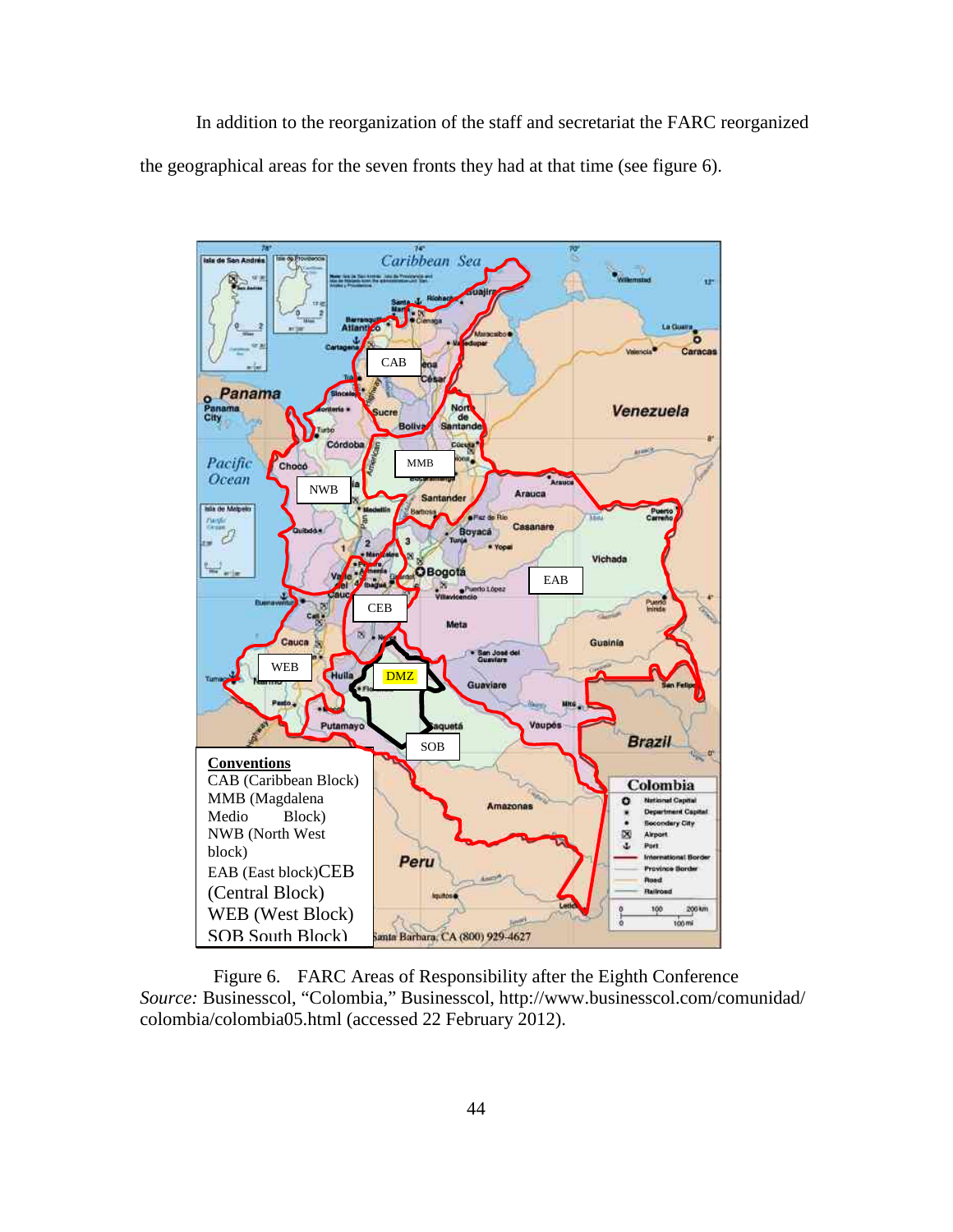At the end of Gaviria's administration the army had 120,650, and the Air Force and National Police obtained utility helicopters, which increased their mobility and ability to react to FARC's attacks. The FARC lost the sanctuaries of "casa verde" the green house, and had to disperse the secretariat through the country due to the pressure of the armed forces. However, the number of men increased to 6,800.<sup>[89](#page-54-0)</sup>

# Government Continues Looking for a Political Solution to the Conflict, FARC Achieving the Strategic Stalemate Phase (1994–1998)

Ernesto Samper replaced Cesar Gaviria. The FARC put in place conditions for resuming the peace talks: military withdrawal from the FARC-dominated municipality of La Uribe, in the department of Meta; demobilization of paramilitary groups; and suspension of government rewards for identifying FARC kidnappers. Samper accepted the withdrawal, limiting it to the rural areas of La Uribe. He publicly recognized the political character of the conflict by denying that the guerrillas were simply a band of drug traffickers, and he suspended the rewards for the FARC leaders. Samper's concessions were opposed by the army, the U.S. Ambassador, Colombia's Archbishop Primate, the Conservative political party, the retired military officers, and business associations.[90](#page-54-1)

By the end of 1998, the army had 131,021 men. On the other side, the FARC had an effective military ability to seize military bases and villages, and ambush army patrols. For example in August 1996, they destroyed the army base at Las Delicias in Caqueta and kidnaped sixty soldiers. The FARC received augmented international recognition as

<span id="page-54-0"></span> <sup>89</sup>La Rotta, 72.

<span id="page-54-1"></span><sup>&</sup>lt;sup>90</sup>Molano.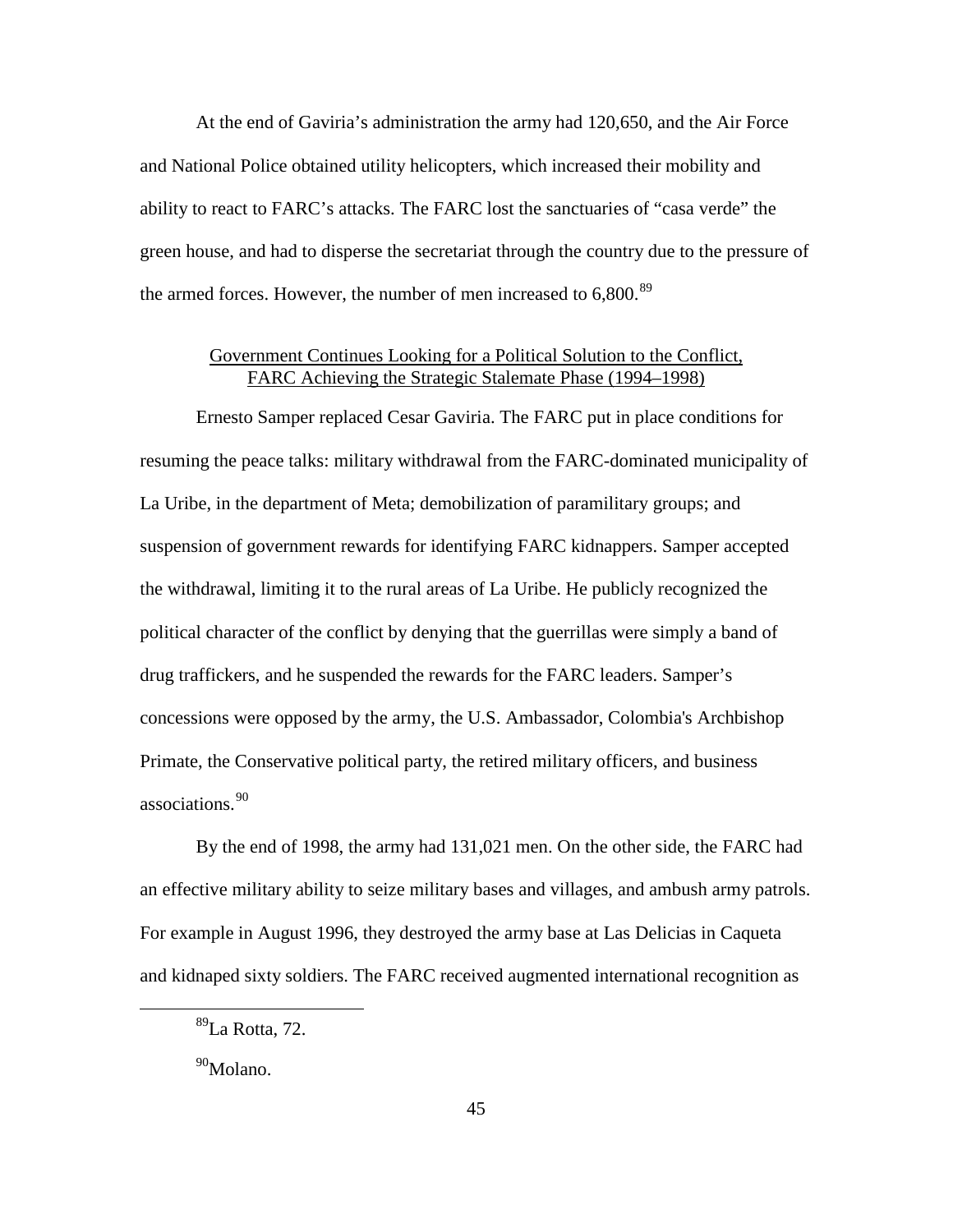well. The release of Delicias' kidnaped soldiers in exchange for the army's withdrawal from the Caguan gave them the publicity they needed to show the world they had the military capability of overthrowing the government(see figure  $6)^{91}$  $6)^{91}$  $6)^{91}$  The FARC increased their numbers to 16,000 men.

# The Government's Big Bet for Peace, the FARC in the Strategic Offensive Phase (1998-2002)

Andres Pastrana Arango was elected President in 1998. Upon taking office, he met with "tiro fijo" and agreed on the basis for peace negotiation. The most controversial of these was the withdrawal of military authority and police forces from five municipalities in the zone of "el caguan" the formation of an unarmed civic corps to keep local order in the demilitarized zone; the dismantling of the paramilitary groups; decriminalization of popular protest; and the participation of the international community.<sup>[92](#page-55-1)</sup> Pastrana did not restrict the nation to the political solution, at the same time he began a process to professionalize the army and agreed to work with the U.S. to counter the drug production.

The FARC took advantage of the demilitarized zone to discuss its future and strategy. They called it the "expanded plenum." It was called "Con Bolívar por la Paz y la Soberanía Nacional."[93](#page-55-2) The plenum approved the FARC policies, the rules to create the

<span id="page-55-2"></span><span id="page-55-1"></span><span id="page-55-0"></span> $91$ <sup>91</sup>The exchange took place in July 1997, and the International Red Cross acted as the guarantor.

<sup>92</sup>Molano.

<sup>&</sup>lt;sup>93</sup> With Bolivar for Peace and National Sovereignty."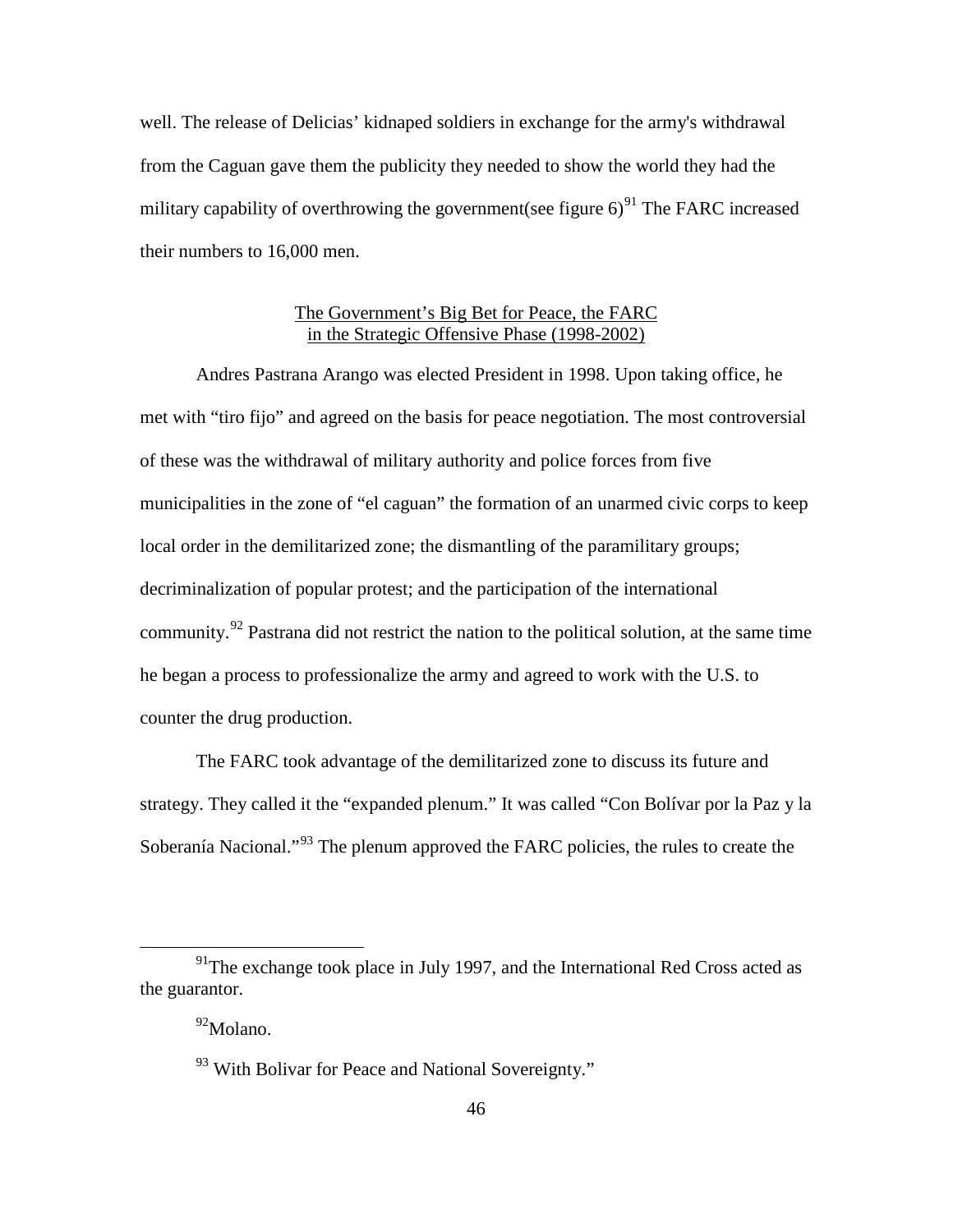clandestine political party which the FARC named "Movimiento Bolivariano por una nueva Colombia,"<sup>[94](#page-56-0)</sup> and issued FARC Law 002<sup>[95](#page-56-1)</sup> and FARC Law 003.<sup>[96](#page-56-2)</sup>

The peace process between the FARC and the government of Pastrana ended in February 2002. That day, members of the FARC hijacked a commercial airplane in flight, and forced it to land on a rural highway. In that action, they kidnapped Colombian Senator Jorge Gechen Turbay, president of the Colombian Senate's peace commission. This would be the last action of the FARC in the demilitarized zone.

The Pastrana presidency ended with an army of 203,283 men, and a police of 110,123 men. Plan Colombia, which was initially designed to provide resources for the National Police to combat the cocaine production process, ended up supporting all the military services. On the FARC side, they had lost international credibility, and were out of the demilitarized zone they had controlled, but they were much stronger in terms of money and men. The number of armed men at the end of 2002 was between 18,000 to  $20,000^{97}$  $20,000^{97}$  $20,000^{97}$ 

It was at this time that Uribe won the election for president in the first round in August 2002. He had the political muscle to apply a military approach to combat the

<sup>&</sup>lt;sup>94</sup>"Bolivarian Movement for a New Colombia."

<span id="page-56-1"></span><span id="page-56-0"></span> $^{95}$ In 2000, the FARC-EP issued a directive called "Law 002" which demanded a "tax" from all individuals and corporations with assets worth at least \$1 million USD, warning that those who failed to pay would be detained or killed by the group."

 $^{96}$ Law 003 declared a "war on corruption."

<span id="page-56-3"></span><span id="page-56-2"></span><sup>97</sup>Revista Semana, "La Revista Semana Detalla lo que Queda de las FARC," http://www.noticias24.com/actualidad/noticia/15059/la-revista-semana-detalla-lo-quequeda-de-las-farc/ (accessed 8 March 2012).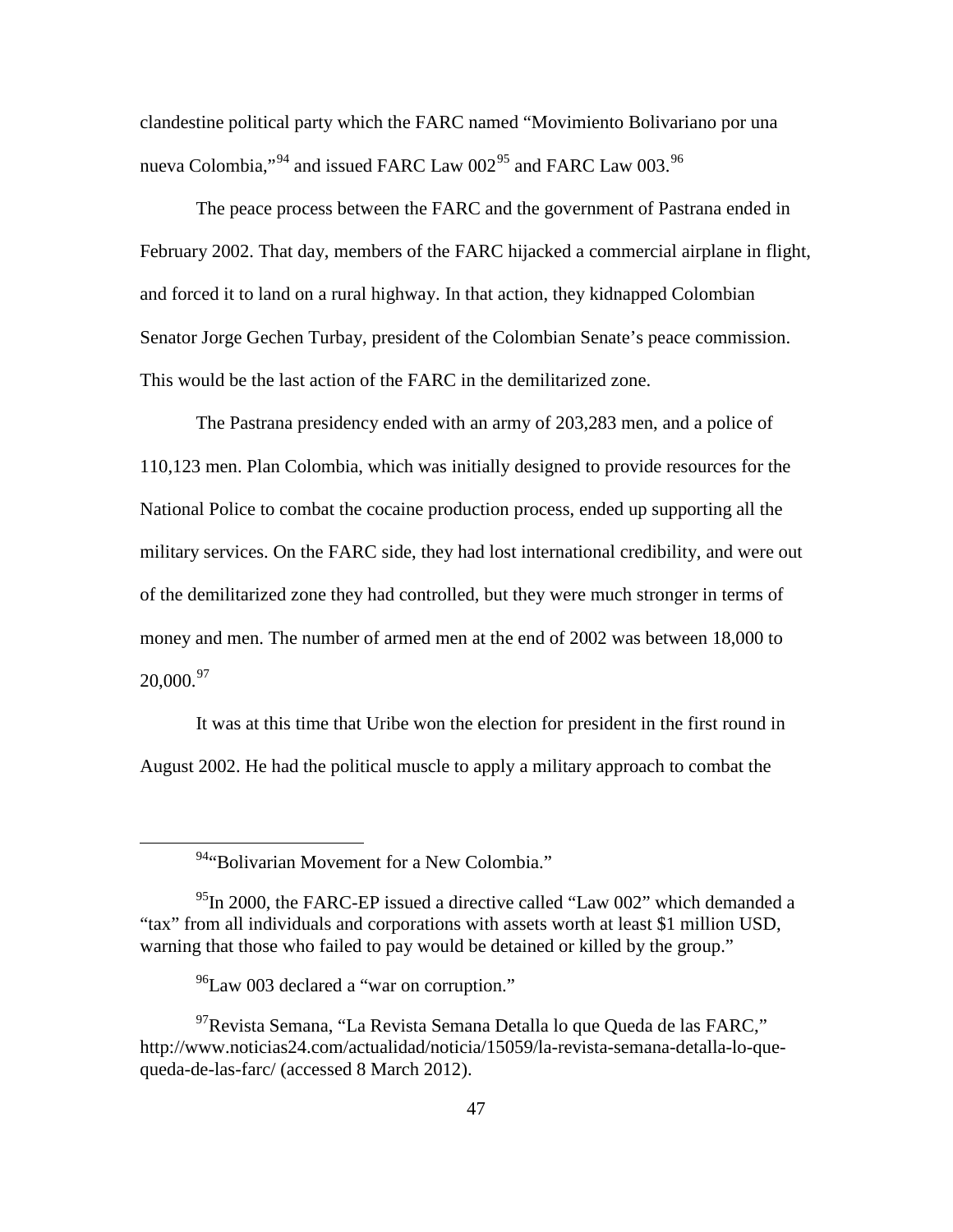FARC. Figure 7 shows the evolution of favoritism of Alvaro Uribe Velez as candidate for the Colombian presidency. Now the research will shift into the analysis of the DSDP.



for Which Candidate Would You Vote?

*Source:* Created by author.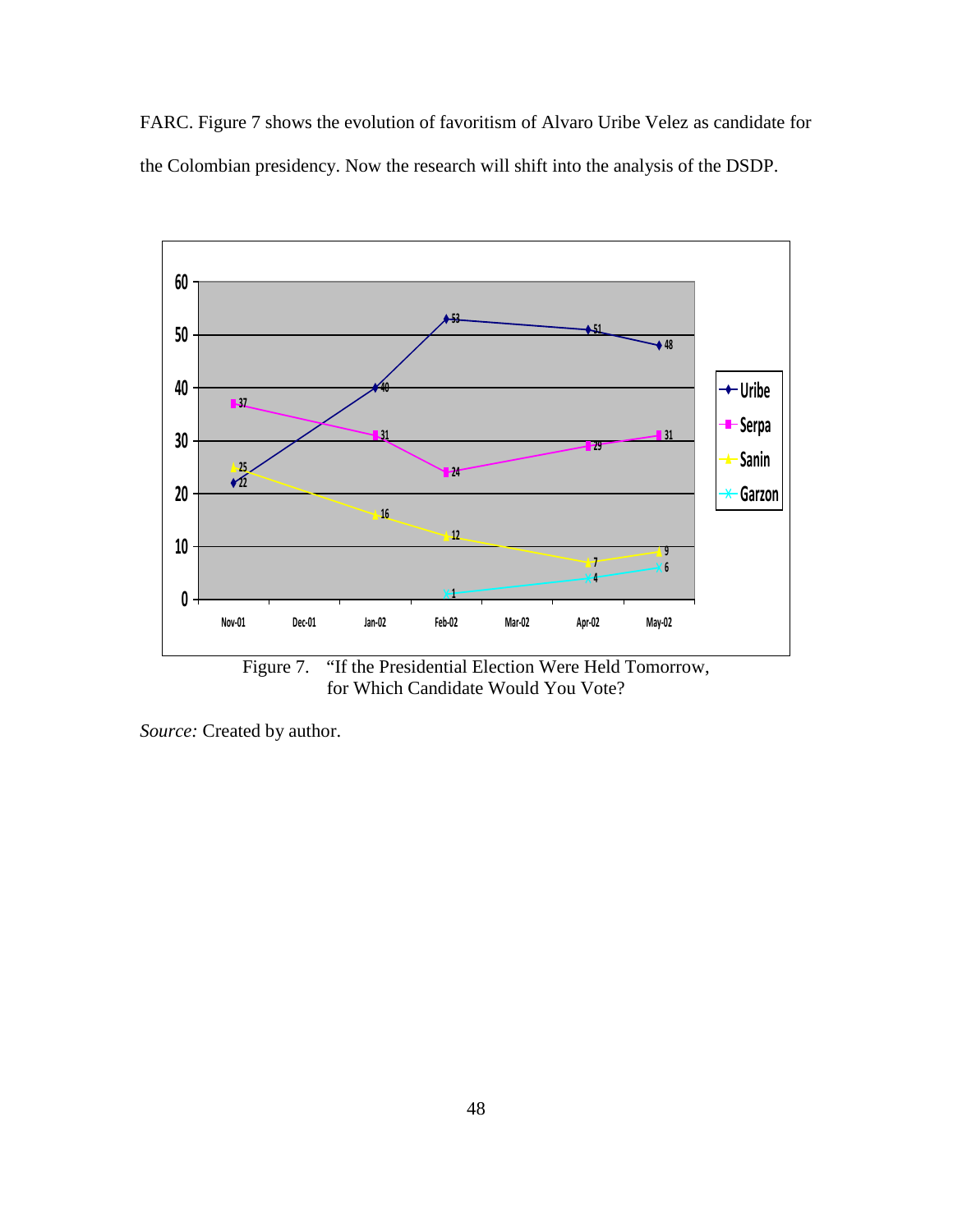#### CHAPTER 5

#### THE DSDP (2002–2010)

When Uribe took office in 2002, the security situation in Colombia was at its lowest point in history. Susan E. Rice, when writing about failing states in November 2002, defined Colombia as a country with a "relatively strong central government but a cause for concern, due to its lack of control over parts of their territory."<sup>[98](#page-58-0)</sup> Robert I. Rotberg had a harsher view of the country:

What about Colombia? An otherwise well-endowed, prosperous, and ostensibly stable state controls only two-thirds of its territory, a clear hint of failure. Three private armies project their own power across large zones carved out of the very body of the state. The official defense and political establishment has renounced or lost authority in those zones to insurgent groups and drug traffickers. Moreover, Colombia is tense and disturbed.<sup>[99](#page-58-1)</sup>

At this stage Uribe issued the DSDP, the first COIN strategy to be put into writing in Colombian history. At this point the research will analyze the DSDP by examining the accomplishment of tasks, analyzing the DSDP design and application; and comparing the Colombian situation in 2002 with the situation in 2010. This chapter will consider those two aspects separately.

<span id="page-58-0"></span><sup>&</sup>lt;sup>98</sup>Susan E. Rice, "U.S. Foreign Assistance and Failed States," Brookings, http://www.brookings.edu/papers/2002/1125poverty\_rice.aspx (accessed 10 May 2012).

<span id="page-58-1"></span><sup>&</sup>lt;sup>99</sup>Robert I. Rotberg, "Failed States, Collapsed States, Weak States: Causes and Indicators," Wilson Center, http://www.wilsoncenter.org/sites/default/files/statefailure andstateweaknessinatimeofterror.pdf (accessed 10 May 2012).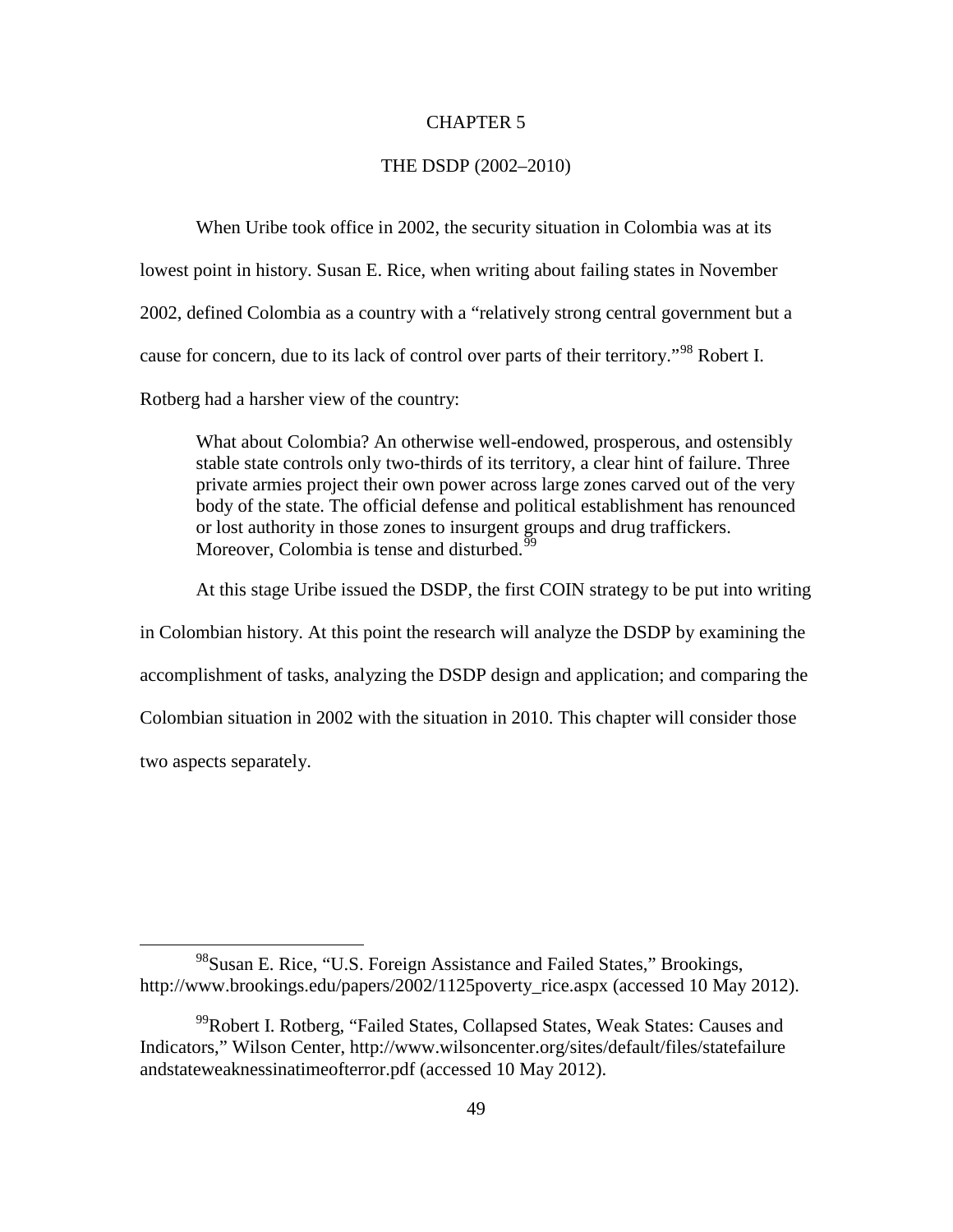#### The Analysis of DSDP

#### The Design of the DSDP

This section will analyze the DSDP in terms of its structure to include the elements of assessment of the threats, strategic end state, intermediate strategic objectives, and LOEs. The research will analyze each element in relation to the COIN principles defined in chapter 2, table 1.

The DSDP began by assessing the threat in 2002 and determined that the country faced threats from terrorism, illegal drug trade, illicit finance, arms, ammunition and explosives trafficking, kidnapping and extortion, and homicide. It said that the FARC contributed to all of these. The DSDP assessment demonstrated the application of Trinquier's number one COIN principle, "the government has to identify the adversary," and JP 3-24's primary COIN principle "Counterinsurgents Must Understand the Operational Environment." However, when the DSDP assessment of threats is analyzed, it shows that the DSDP identified some aspects that are fundamental for a COIN effort, and are not included in the general COIN principles considered in chapter 2 of this work.

The assessment defined terrorism as the first threat, which was used by the unlawful armed groups as the principal way of destabilizing Colombian democracy. The DSDP refers to the United Nations Secretary General's definition. He said: "The only common denominator among different variants of terrorism is the calculated use of deadly violence against civilians for political purposes."<sup>[100](#page-59-0)</sup> By identifying terrorism as the first threat, and the FARC as a terrorist group, the DSDP sought to gain international

<span id="page-59-0"></span><sup>&</sup>lt;sup>100</sup>Democratic Security and Defense Policy, 23.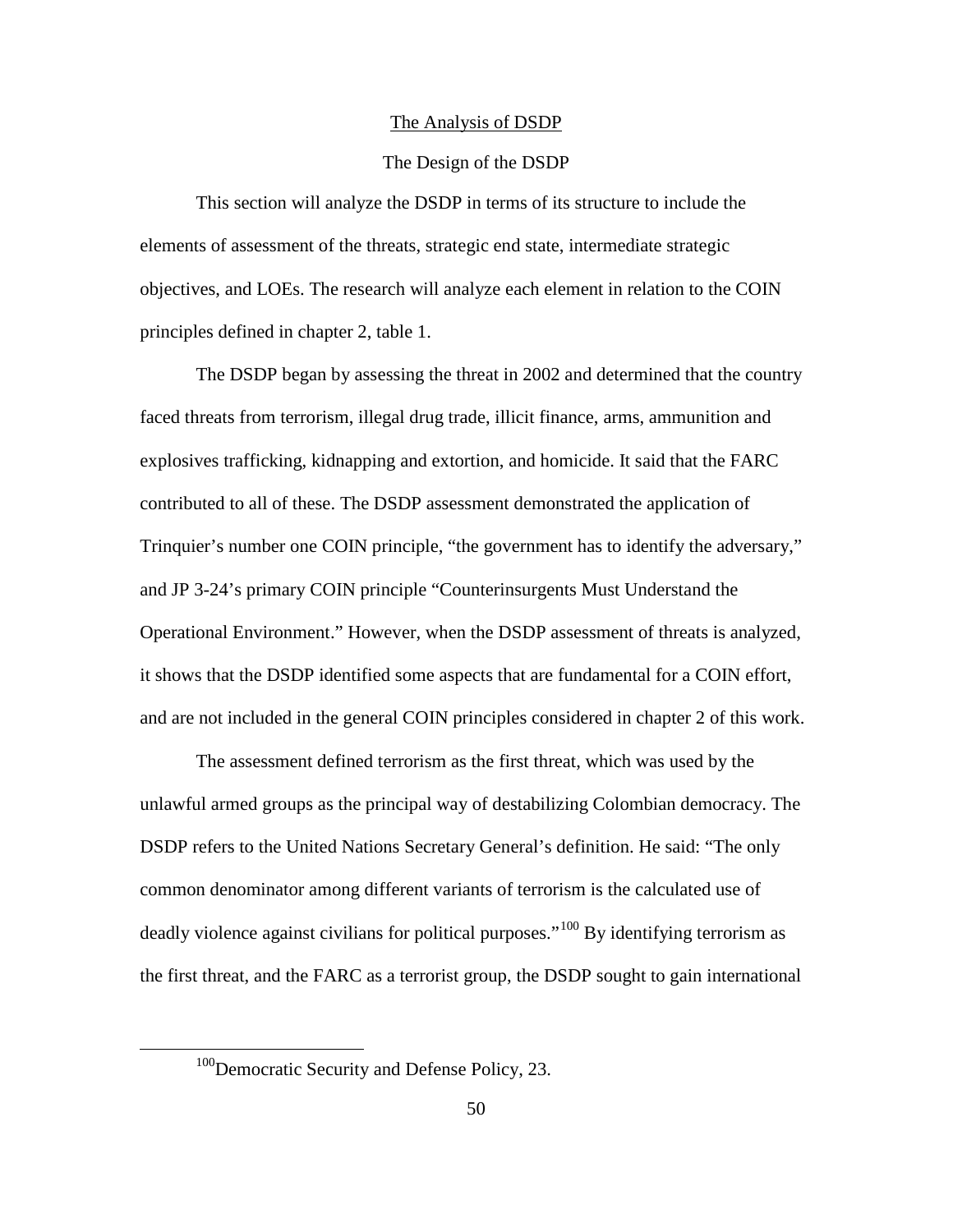support for its COIN effort. This aspect "international support" was not covered by any of the COIN principles established by the authors examined in this work.

The illegal drug trafficking was the second threat considered by the DSDP. This threatened the Colombian economy and served as fuel for the FARC war effort against the Colombian government. Isolation of the insurgents from their cause and support is JP 3-24 sixth principle. The support includes the source of financing for an insurgency organization. In the case of Colombia, the FARC's finance derives mainly from drug trafficking. In addition, the DSDP identification of this threat and the FARC's links with it helps to increase international support of the COIN effort.

The third threat is illicit finance, which is considered as a connector "to a whole range of criminal activities which go beyond the illegal drugs trade, but which also finance terrorism: kidnapping, extortion, the theft of hydrocarbons, and contraband."<sup>[101](#page-60-0)</sup> The FARC received financing from all of these illegal activities. By default this affected the people's perception of the government's ability to protect them. Furthermore, by attacking the infrastructure the FARC inflicted damage to the country's economy; thus the worse the economy, the less capable the government was of allocating resources for the COIN effort.

The fourth threat was the traffic of arms, ammunition, and explosives. This was linked to the drug trafficking and the FARC, because they exchanged drugs for arms. As a result, these two illegal activities benefited the FARC. By highlighting this threat the DSDP called the attention of the international community to the negative effect on the

<span id="page-60-0"></span> $101$ Ibid.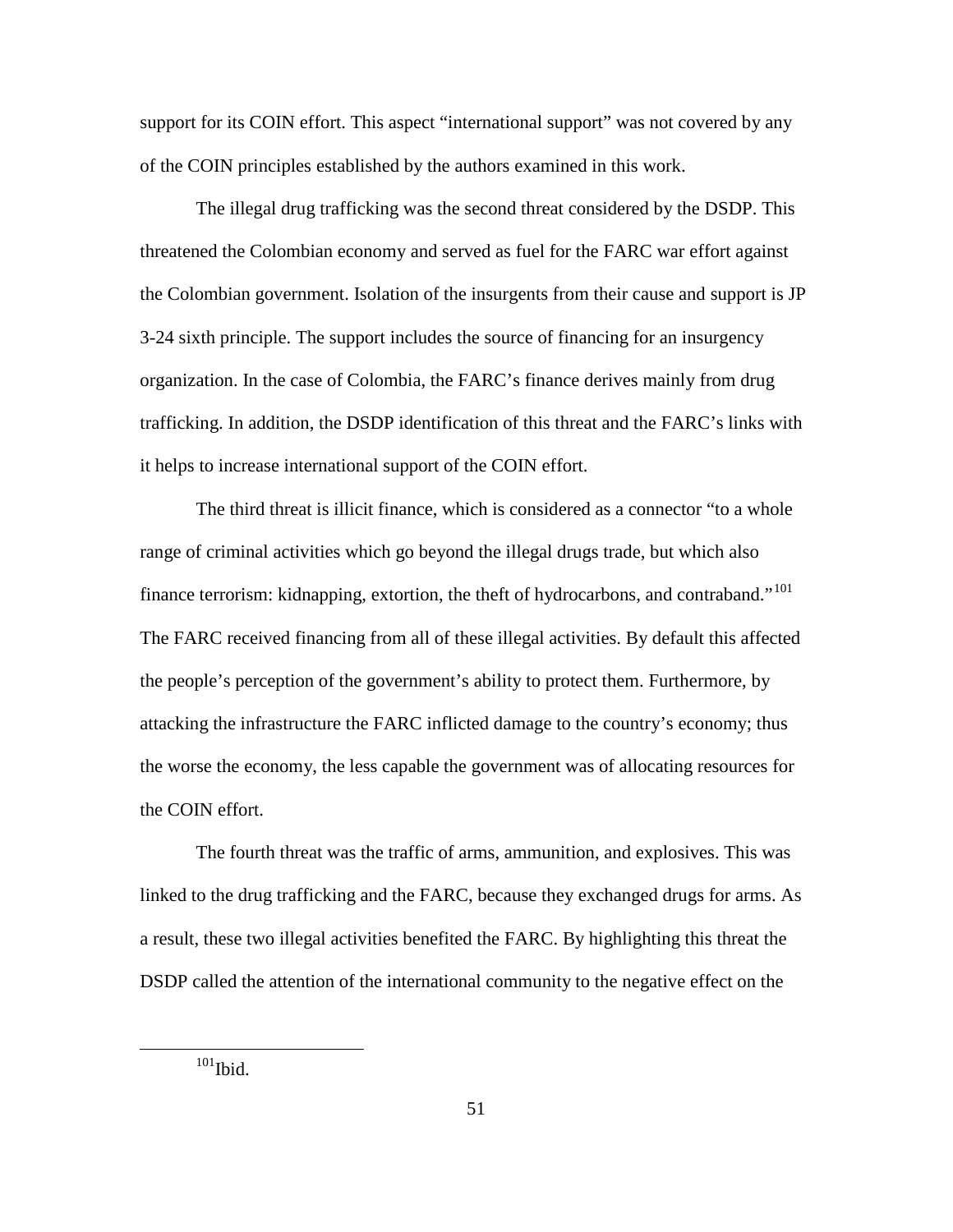government's ability to fight the FARC because of the illegal activities taking place in other countries.

The fifth threat was kidnapping and extortion. The document stated the FARC received financing from these activities. The inability of the government to prevent these threats affected its credibility. In fact, the population felt the government was unable to protect them. In 2002, there were 698 reported cases of kidnapping; more than 90 percent were committed by the FARC. It included the three American contractors, and the Colombian presidential candidate, Ingrid Betancourt.

The sixth threat was homicide, not only committed by the FARC, but by other groups such as the Self Defense Groups and drug cartels contributed to increasing the statistics of homicide in Colombia. By including this threat the DSDP recognized these activities affected the people's trust in the government and in the security forces.

Those were the Threats considered by DSDP assessment. It demonstrated a comprehensive analysis of the Colombian situation and set up the conditions for the design of the other elements of the DSDP.

Within that assessment, the policy established the end state "is to strengthen and guarantee the rule of law throughout Colombia, through the reinforcement of democratic authority. That is, through the free exercise of authority by democratic institutions, the effective application of the law and the active participation of the citizen in matters of common interest."[102](#page-61-0) Thompson's COIN principle number one, "the government must have a clear political aim," is clear in the DSDP.

<span id="page-61-0"></span><sup>&</sup>lt;sup>102</sup>Democratic Security and Defense Policy, 31.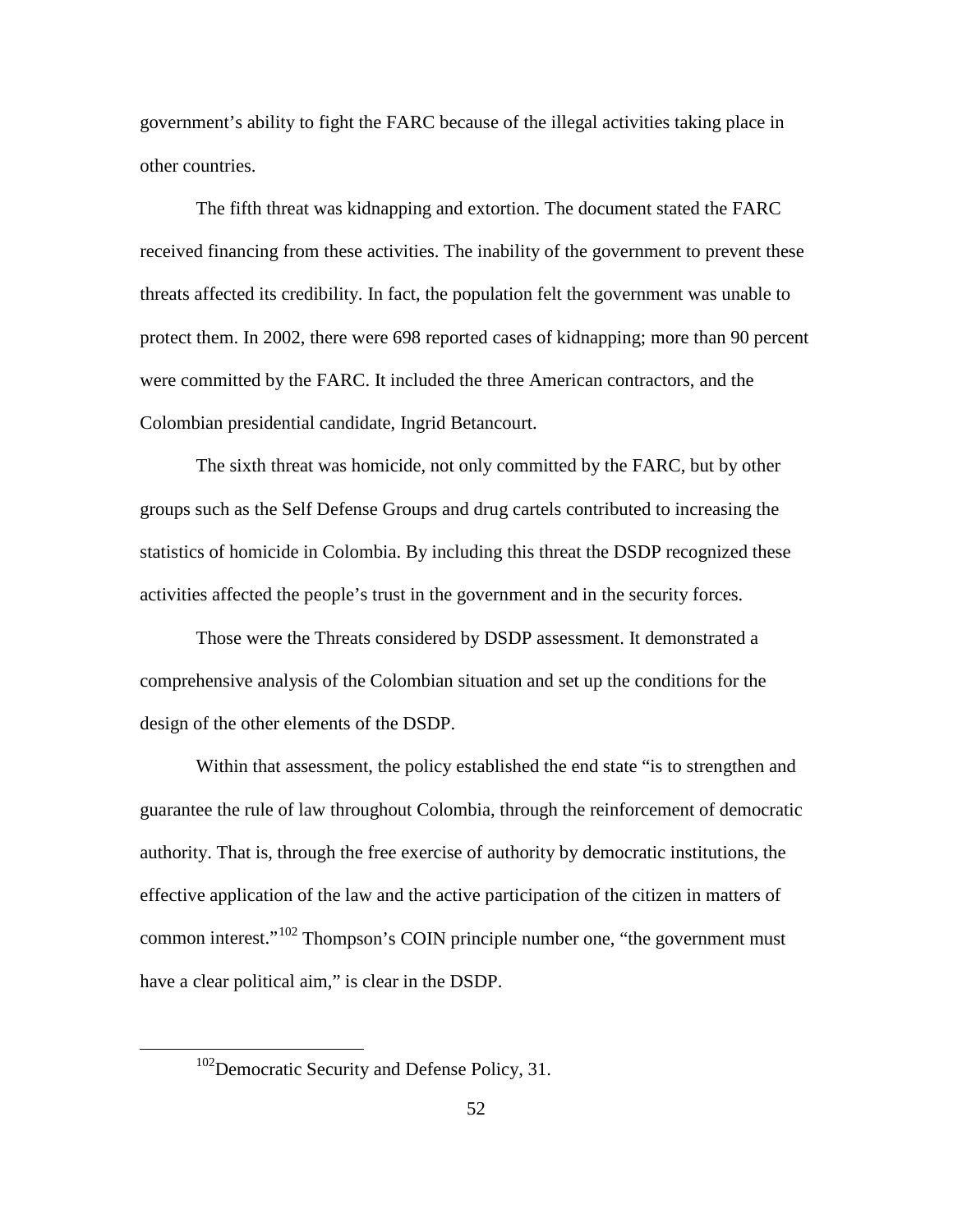To achieve this, DSDP established pursuit of five intermediate strategic

objectives. They aimed to attack all of the threats determined in the initial assessment, however this paper will concentrate on the ones related to the FARC. Out of these five objectives, four were directly related to the COIN effort. The fourth "maintenance of a deterrent capability," was designed for creating a conventional capability. The five objectives are:

1. Consolidation of the state control throughout Colombia.

2. Protection of the population.

3. Elimination of illegal drugs trade in Colombia.

4. Maintenance of a deterrent capability.

5. Transparent and efficient management resources.

The DSDP sought to achieve the strategic end state and the strategic intermediate objectives through six courses of action which could be defined as LOEs.

1. Coordination of the state action.

2. Strengthen the state institutions.

3. Consolidation control of national territory.

4. Protection the Colombians' rights and the nation's infrastructure.

5. Cooperation for security of everyone.

6. Communication of the state policy and action.

In any case, what it shows is that the DSDP established the conditions for achieving unity of effort and unity of action. This is a COIN principle suggested by JP 3- 24; which refers to "unity of effort" as essential in a COIN campaign. The first LOE was to coordinate the state action. The DSDP assigned the responsibility for coordination to a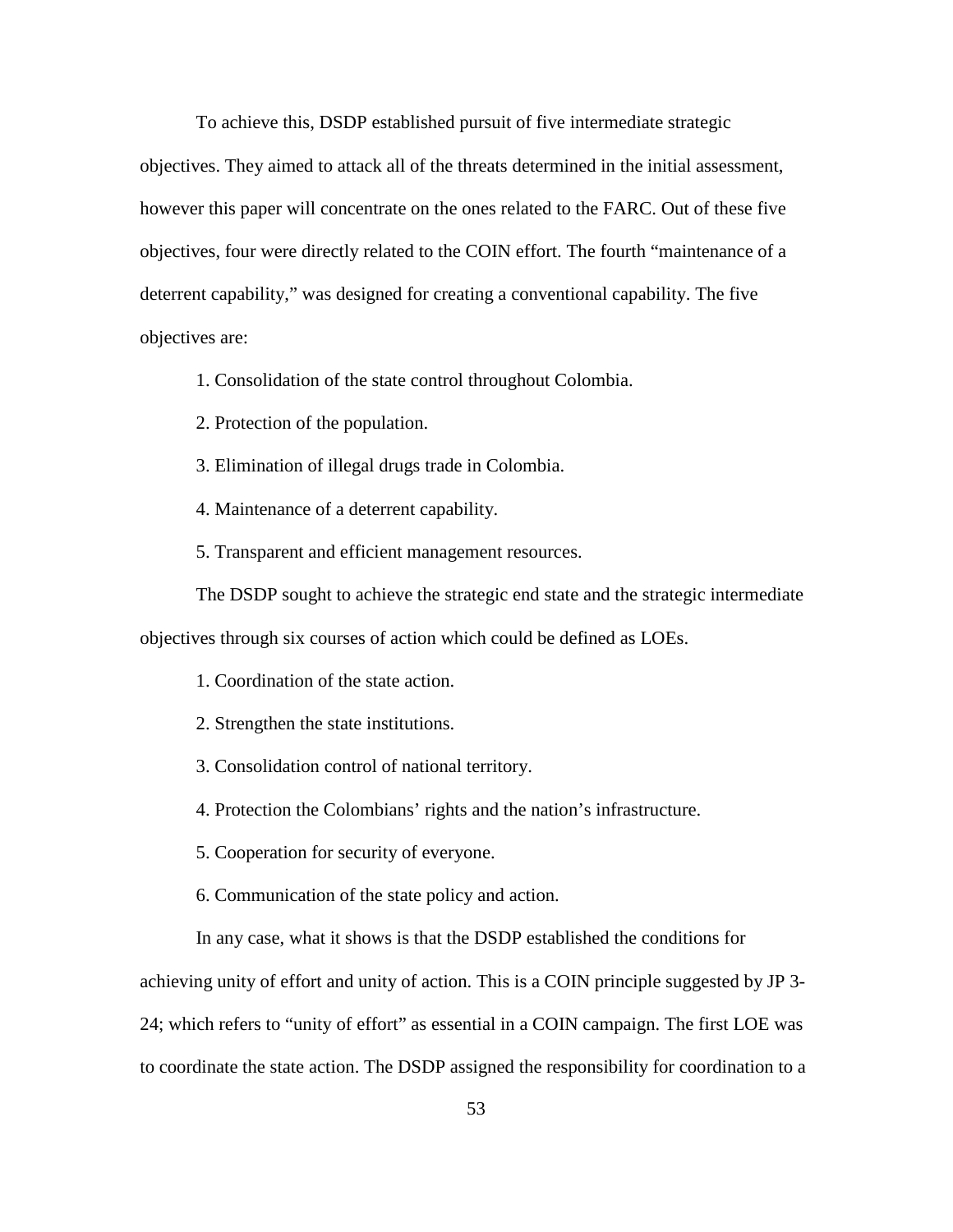body comprised of the president, the minister, the commander of the Armed Forces, and the director of National Police.

The second LOE was to strengthen the state institutions, to include the judicial system, the Armed Forces, the National Police, the intelligence, and the state finances. The third LOE was to consolidate control of national territory. It included the recovery of state control over territory and consolidation of state control over territory, rehabilitation and consolidation of zones, increasing urban security, elimination of the illegal drugs trade, and dismantling the financial structures of terrorists and illegal drugs traffickers. The fourth LOE was to protect the rights of Colombians and the nation`s infrastructure and other vital needs. It included the protection of people at risk, the protection of victims of forcibly displacement, protection against terrorism, kidnapping and extortion, protection for the demobilized and child combatants, protection against recruitment of children and adolescents by the illegal armed groups, protection of the economic infrastructure, and protection of the roads. The fifth LOE refered to getting cooperation for security of everyone. It included the security of solidarity program, the cooperation networks, <sup>[103](#page-63-0)</sup> the reward program, and the international cooperation. Finally, as the sixth LOE, the DSDP established communication of the state policy and action. The purpose of it was to keep the public informed of the developments of DSDP in order to forge confidence and encourage citizen cooperation and solidarity.

The design of the DSDP was made, in colloquial terms, "by the book." It considered all the elements that a strategy should have. These included the assessment,

<span id="page-63-0"></span> $103$ It was a network of citizens who communicated to the authorities all suspicious activities in their neighborhood.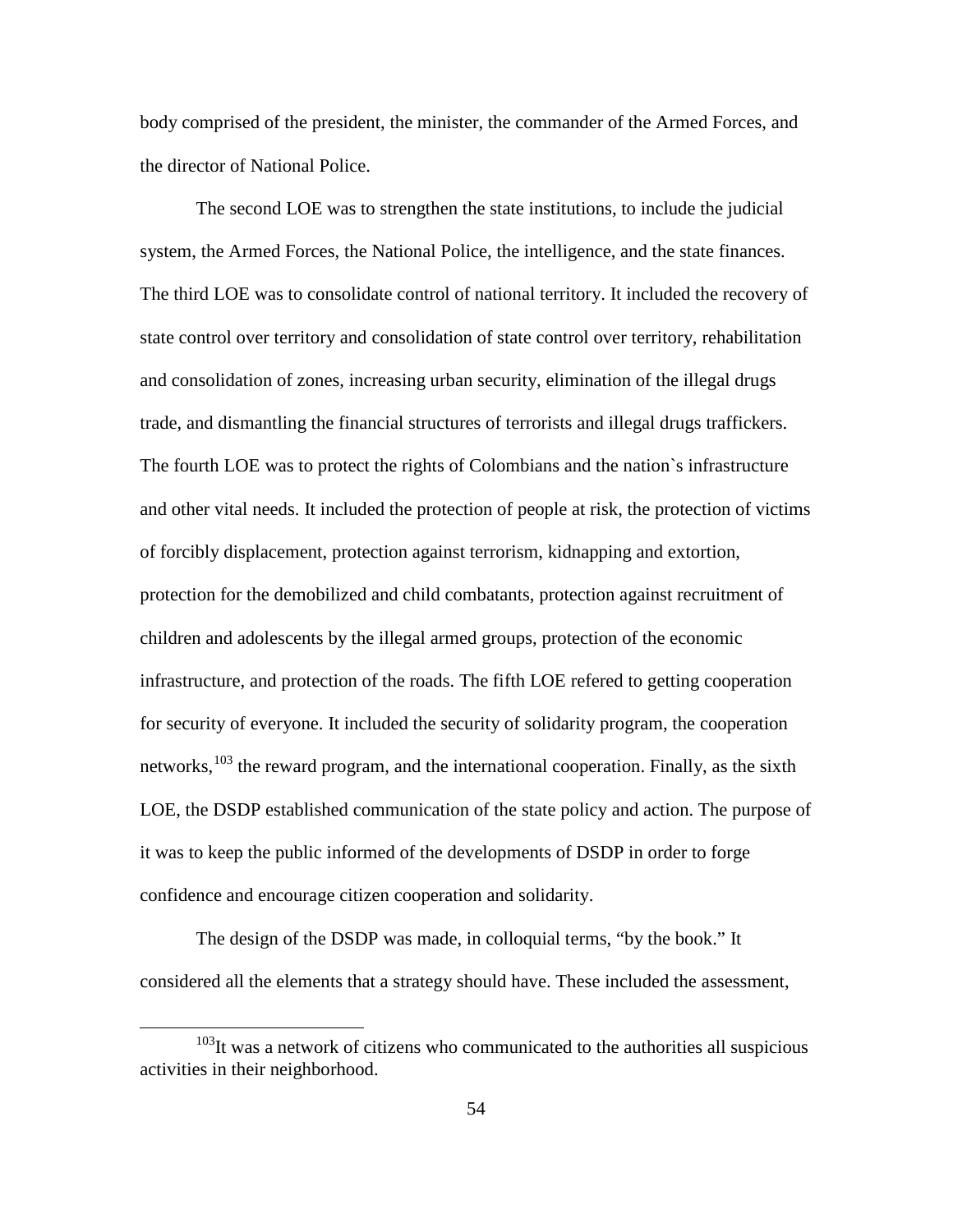political strategic end state, intermediate objectives, and LOEs to synchronize all the stakeholders' action. When the policy is analyzed against the COIN theories, it shows that the DSDP goes along with most of the principles suggested for a COIN effort. It clearly fit the two principles of Colonel Trinquier, intelligence to identify the adversary and defense of the territory. In the case of the Thompson principles, the design of the DSDP followed all of them with the exemption of the fourth, which is "the government must give priority to defeating political subversion, not the guerrillas." The DSDP gave priority to defeating the FARC armed organizations, and then the other government organizations would follow. With respect to JP 3-24, the DSDP incorporated all of them. Finally, the analysis of the design of the DSDP suggests that "to increase international support to the COIN environment" could be a principle to apply in a domestic insurgency.

With this analysis this is now appropriate to analyze the implementation, a factor fundamental for any policy to success.

#### The Implementation of the DSDP

In addition to the appropriate design of the DSDP, its implementation was vital to make it suitable and feasible. Using the the COIN principles outlined in chapter 2, the research will explain five factors which made the DSDP successful in diminishing the manpower and capabilities of FARC: the leadership of President Uribe Velez; the creation of an appropriate interagency office; the development of special operations capabilities; the elaboration and publicizing of statistics; and the long term application of the DSDP.

55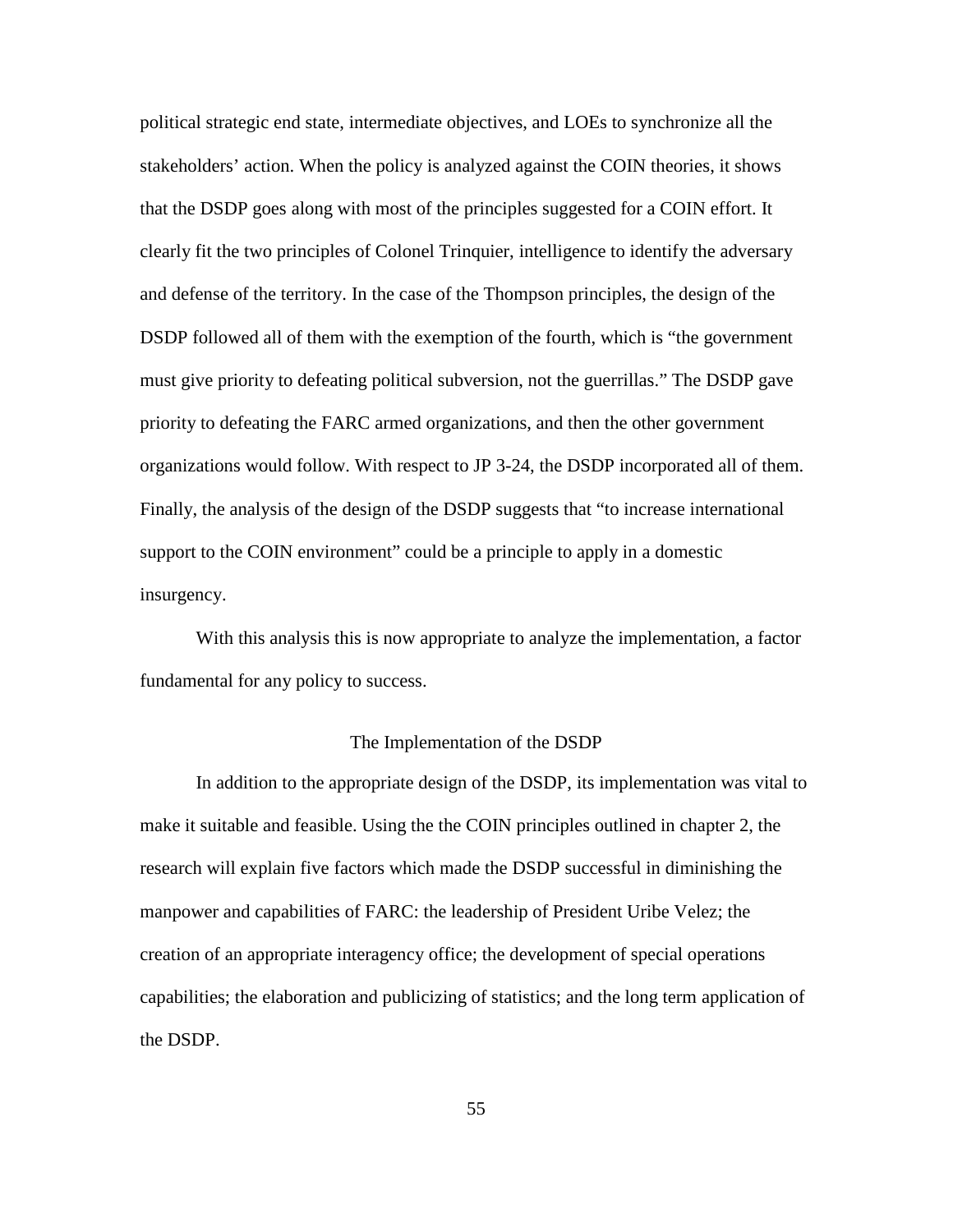Appropriate leadership is an obvious factor for any policy to be successful.

However, Uribe's leadership demonstrated some characteristics that made it singular and perhaps appropriate for a COIN environment. The first characteristic was ideology which led him to make security his first priority, a position none of his predecessors assumed. Uribe had the ability to design a coherent COIN strategy then translate it into action. To fund the strategy, he used political capital to enact laws taxing the rich to obtain the resources needed to implement DSDP, in other words "strategy drives resources." For example, the "wealth tax," made every person or company in Colombia who owned more than one million dollars had to pay 1.5 percent of it to support the application of the DSDP. In addition, Uribe took support from the international community. The U.S. increased its support to Colombia during Uribe's term an average of \$645 million dollars per year, in comparison with previous years, demonstrating the importance of international support to a domestic COIN environment.

The second characteristic is his management style. Uribe used gave instructions at the highest strategic level and then inspected its actual execution in the tactical level. It was not unusual to find the president calling a battalion commander to ask him about a specific problem in a region. This forced commanders at all levels to have a clear situational understanding. This style could be framed as micromanagement; however, in the case of Uribe Velez it acted as a motivator for all the levels of government to achieve results, and unity of effort, which led to achieving the DSDP end state. Uribe's management style suggested a different application of JP 3-24's twelfth COIN principle "empower the lowest levels." It poses the question of whether or not this kind of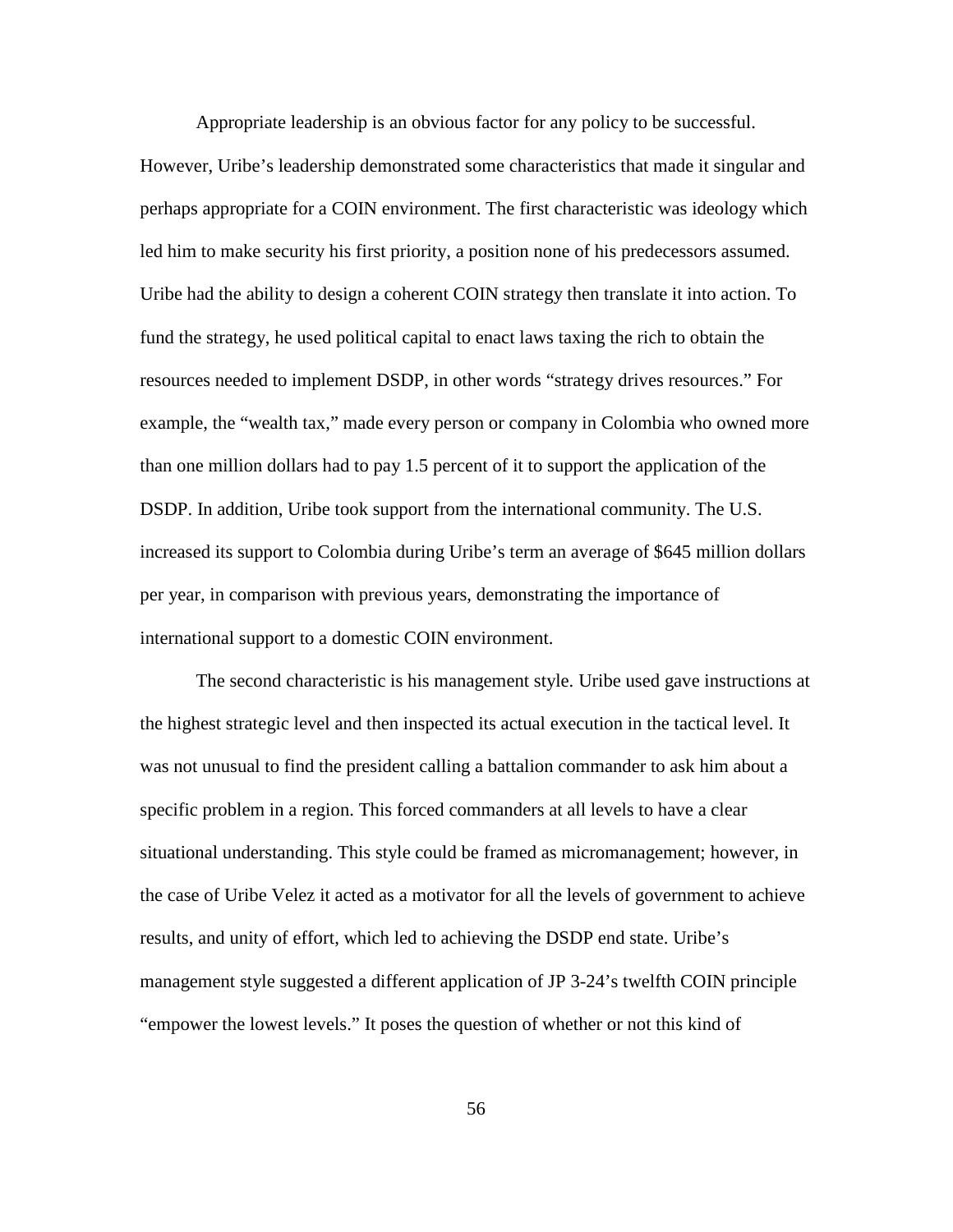management leadership is the most appropriate for waging a COIN campaign in an environment similar to Colombia.

The third characteristic was his work ethic which he translated into the realization of the *consejos comunales*. On Saturdays, Sundays or holidays Uribe would go to small towns, especially where there were security problems, rally the majority of the population, and listen to them for six to ten hours. This direct communication with the population erased the guerrilla's claims of a bourgeois government unconcerned with the problems of the poor. At the same time this gave the impression of government control of the territory. There was no place where the president declined to go due to security reasons. During his eight years, Uribe completed 305 *consejos comunales*, which is an average of one every nine and a half days.[104](#page-66-0) As a result of a *consejo comunal*, the decision to create a new battalion or special unit could be made. It was popular and most of the time effective in winning the people's hearts, while limiting the freedom of action for the FARC. However, it was not without problems; it could bring improvisation and cause conflict with other institutions in charge of planning and identifying, and prioritizing the investment of resources. Thus, Uribe's leadership constitutes the first factor in contributing to the success of the DSDP.

The second factor relates to the organization. The DSDP created the Coordination Center of Integral Action (CCAI for its abbreviation in Spanish) to coordinate the actions of the different agencies of the government at national, state, and local level, with the

<span id="page-66-0"></span><sup>&</sup>lt;sup>104</sup>Colprensa, "Presidente Uribe se Despidio de los Consejos Comunales," *Periodico el Colombiano* (25 July 2010),<http://www.elcolombiano.com/Banco> Conocimiento/P/presidente uribe se despidio de consejos comunales/presidente uribe \_se\_despidio\_de\_consejos\_comunales.asp. (accessed 23 April 2102), 1.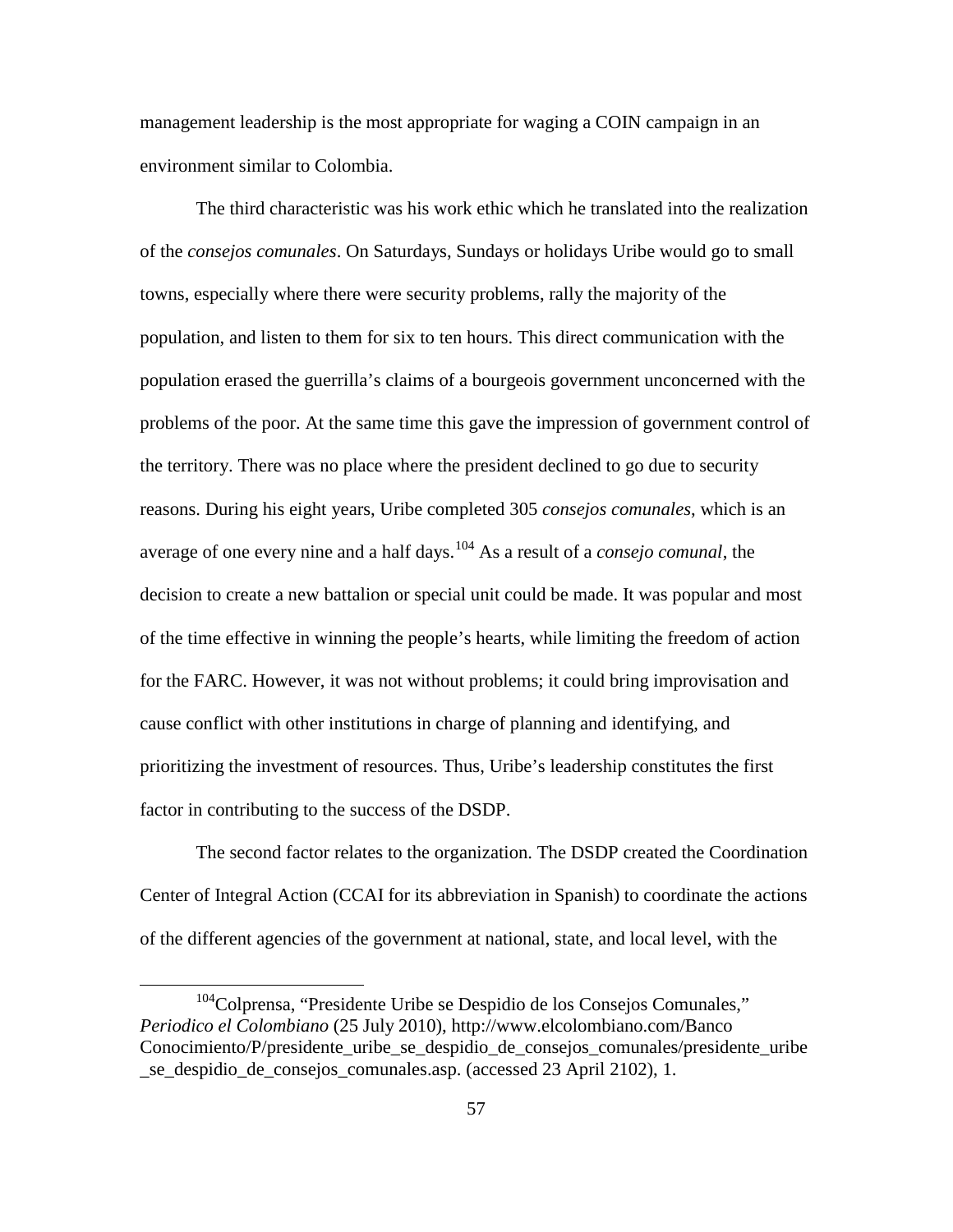military, The CCAI had a national organism in charge of identifying, planning, and executing the actions with a strategic effect. Below this national body, local committees were in charge of coordinating the actions with the regional authorities. In all these organizations, there was a representative of the military. The way the CCAI functions can be easily explained. The battalions at the tactical levels identified the infrastructure needed to improve the economic development of the towns. Then they sent it all the way up to the divisions, where the regional CCAI searched the resources, planned the work, and contracted its execution. If the cost of the work was too high, the request would be sent to the national level. The CCAI organization fostered Unity of effort for the DSDP, which is a confirmation of the validity of JP 3-24's third COIN principle.

Two problems arose for the CCAIs. One was that there was a conflict between the CCAIs process and the results of the *consejos comunales*. Sometimes the planning for a region by the CCAI was interrupted because the president decided in *consejo communal* to create a new battalion or build a road. No doubt that the latter would have the priority. The other problem was the lack of an appropriate number of people to function. Normally, the CCAI had one lieutenant colonel in charge of two or more regions. This was due to the improvisation in the creation of units that left the army short of personnel for these tasks.

The third factor refered to the creation of special operations capabilities. For that purpose, the government used the resources obtained from the wealth tax. On one side, Colombia military forces with the support of the U.S. Marine Corps and the U.S. Special Forces, patiently created a carefully selected, well trained, highly mobile unit with the capability of conducting special operations in the deep of the jungle (CCOPE for its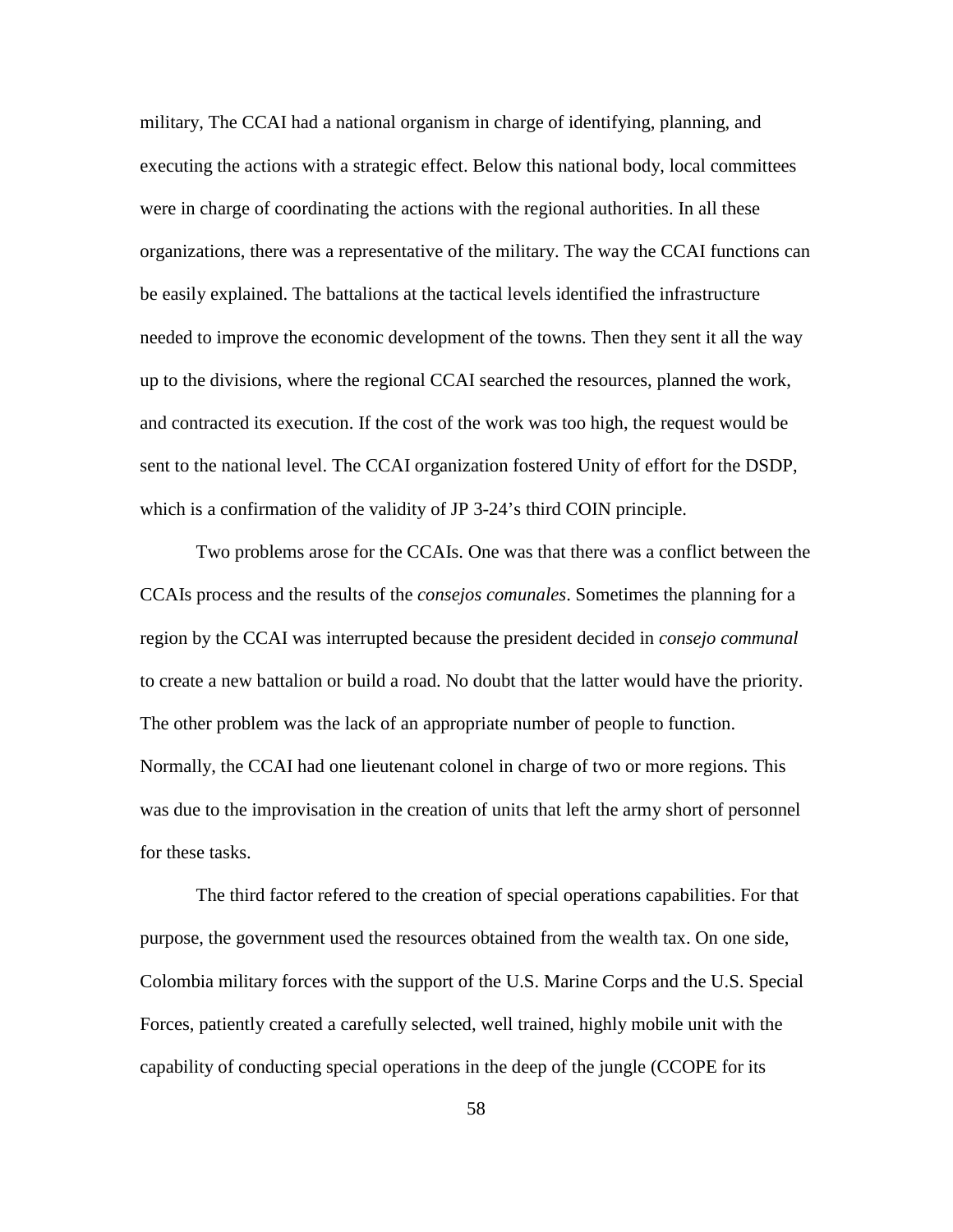abbreviation in Spanish).<sup>[105](#page-68-0)</sup> On the other side, the Colombian Air Force modernized its equipment and acquired precision aircrafts and equipment to bomb guerrilla camps and gather intelligence. Finally, the intelligence was organized in *burbujas,* each one in charge of collecting information on a member of the secretariat, High Value Target (HVT). The purpose of it was to concentrate the information of a secretariat member on his respective *burbuja*. If a *burbuja* obtained information on a member of the secretariat different from the one assigned to it, it was obliged to send it to the appropriate one. In addition, at the beginning of 2007, the *burbujas* received special equipment with which to function. For example, the intelligence services acquired technological equipment to locate targets. The process worked this way: once *the burbuja* had the exact location of their target, <sup>[106](#page-68-1)</sup> they went to the appropriate authority for authorization. Most of the time it was the chairman of the military, in some cases it was the minister of defense, and occasionally it was the president. That was the case of operation "Fenix," which was conducted to kill Raul Reyes when he had his compound in Ecuador. These changes in intelligence organization and process seemed to confirm the importance of accurate intelligence for COIN operations. Trinquier's first COIN principle of "identify the adversary with precision," and JP 3-24's fifth principle, "intelligence drives operations," played out in this.

There were downsides to the creation of special operations capabilities. One was the cost of having a special operation unit waiting for the intelligence to have intelligence

 <sup>105</sup>Ramsey, 119.

<span id="page-68-1"></span><span id="page-68-0"></span><sup>&</sup>lt;sup>106</sup>The author witnessed some of the techniques used, but they are not going to be presented in this work because they are classified as "secret."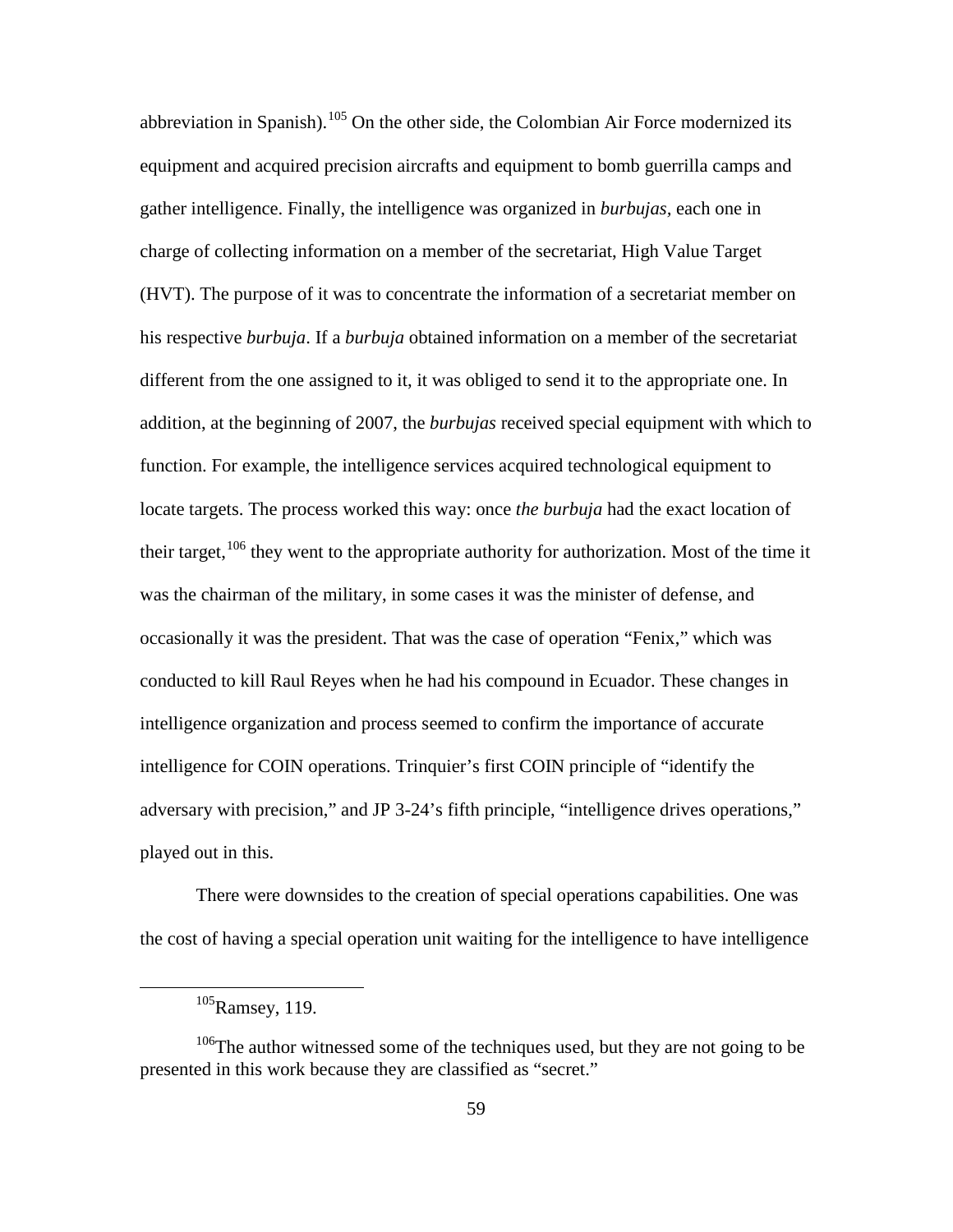for the HVT which can be acted upon. The process of locating an HVT could last more than eight years. That was the case of the intelligence process to pinpoint HVTs such as, el "Mono Jojoy" or "Alfonso Cano." Table 4 shows the duration of the process and indicates that on average the army conducted a special operation approximately every fifteen months. However, once technology advances were incorporated into the intelligence process in 2007, the average drops to one every eight months, which was still a long period of inactivity for these specialize forces. The other downside was that tasking the *burbujas* with the guerrilla "leaders" objectives led to concentrating the scarce resources on those HVTs. It left the rest of security forces with fewer resources to fight the guerrilla structures (companies, fronts). For example, the *burbuja* in charge of Negro Acasio was successful in providing the intelligence to kill him. Conversely, his structure (16th Front) remained in the area, appointed a new leader, and continued the fight and the drug business. Finally, while the special operations units acquired high technology equipment and the capability to operate in any terrain and environment, the regular units in charge of fighting the rest of the structures, stayed far behind it. In the end, it allowed the FARC to recover from the impact of losing their leaders.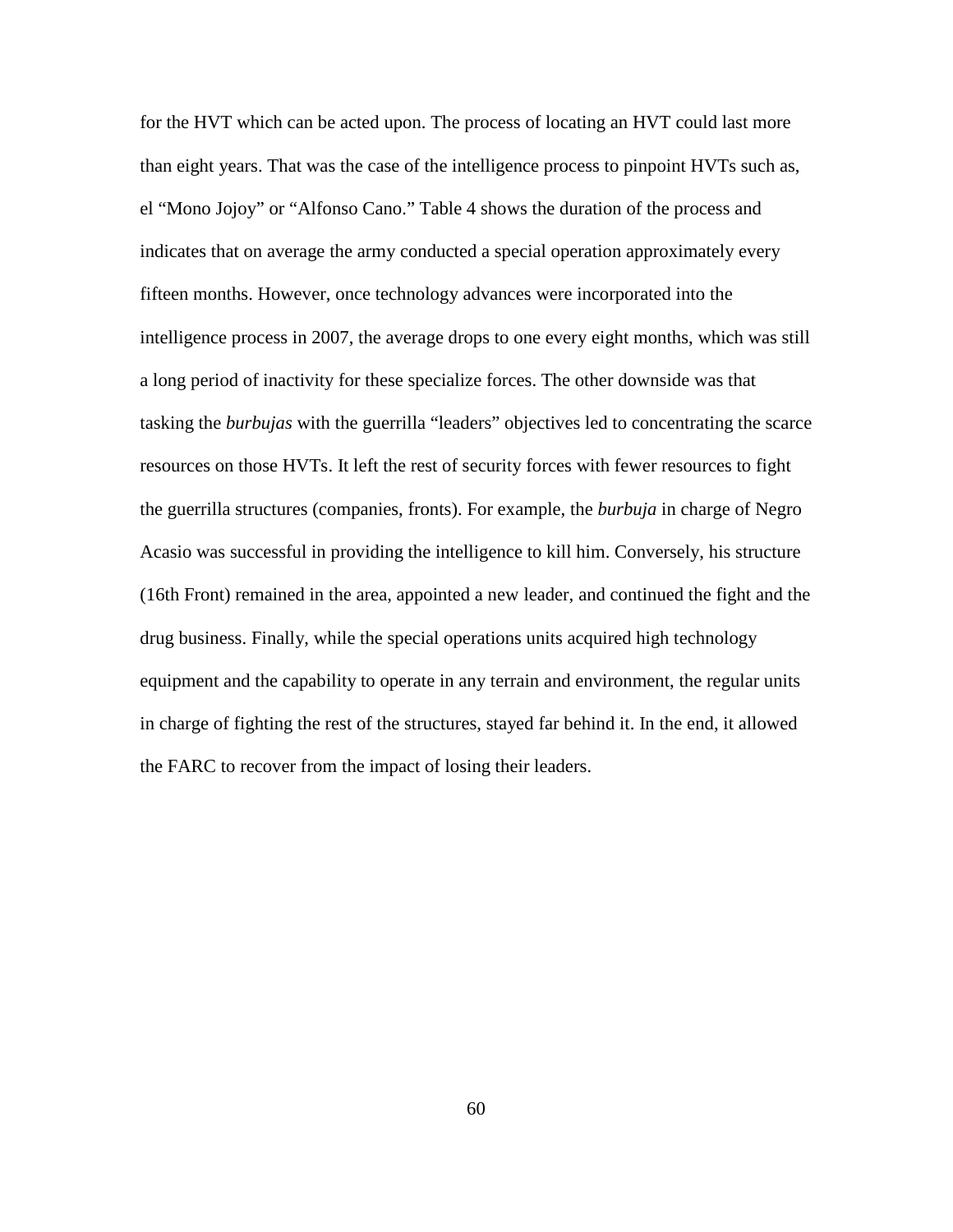| <b>HVT</b>             | Service in charge of<br>the "burbuja" | Beginning of<br>process | Date of killing    | <b>Duration</b><br>of the<br>process in<br>months |
|------------------------|---------------------------------------|-------------------------|--------------------|---------------------------------------------------|
| Negro Acasio           | Colombian navy<br>intelligence        | September<br>2002       | 1 September, 2007. | 71                                                |
| Martin Caballero       | Colombian navy<br>intelligence        | September<br>2002       | 25 October, 2007   | 59                                                |
| <b>Raul Reyes</b>      | <b>National Police</b>                | September<br>2002       | 1 March, 2008      | 66                                                |
| <b>Operation Jaque</b> | Colombian Army<br>intelligence        | September<br>2002       | 2 July, 2008       | 70                                                |
| Mono Jojoy             | <b>National Police</b>                | September<br>2002       | 22 September, 2010 | 96                                                |
| Operation<br>Camaleon  | Colombian Army<br>intelligence        | September<br>2002       | 13, 14 June, 2010  | 93                                                |
| Alfonso Cano           | Colombian Army<br>intelligence        | September<br>2002       | 4 November, 2011   | 109                                               |

Table 4. HVT Intelligence Process Duration

*Source:* Created by author.

A fourth factor that contributed to the success of the DSDP was the elaboration and publicity of statistics. The Uribe's government carefully compiled statistics over all the objectives of the DSDP and presented them to the press and the public in the *rendicion de cuentas*. It was an activity in which the government of Uribe, with all the ministers and police and military commanders answer questions from the people. The *rendicion de cuentas* was broadcasted live by radio and television, and took place almost every year. However, Uribe made the *consejos comunales* a permanent *rendicion de cuentas* to the public. The statistics diminished the government critics and showed the population, the press, and the international community, that the DSDP was working well. In this aspect the DSDP reaffirms the validity of JP 3-24 number nine, "Manage Information and Expectations."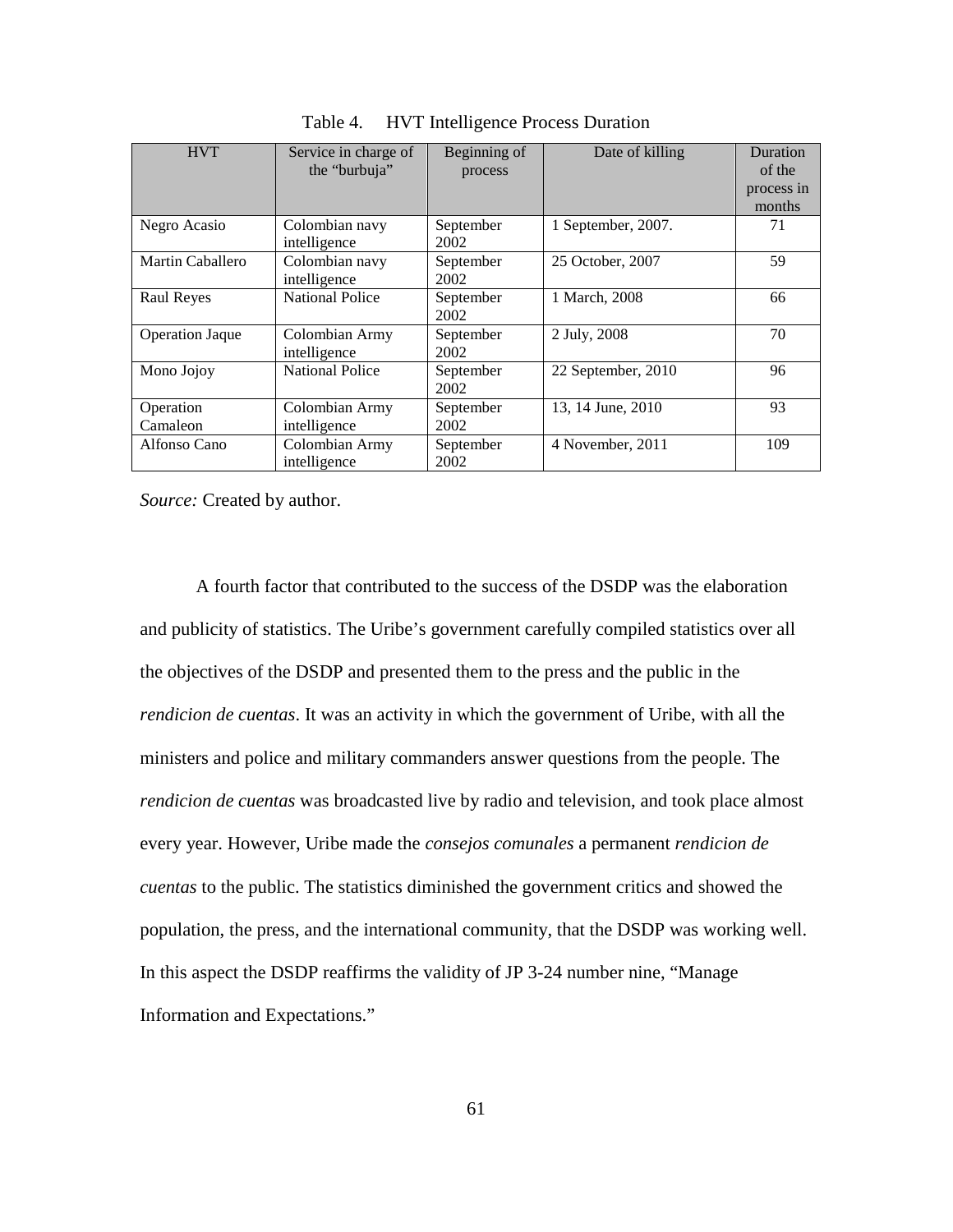The last factor related to the success of the implementation of the DSDP is the long term application of it, which coincides with JP 3-24's eight COIN principle. The success of the Uribe Velez government in his term (2002 to 2006) led to a change in the Colombian constitution to allow an acting president, or ex-president, to run for another term. Under this new law he was reelected, winning again in the first round. Although the DSDP was successful in reducing the FARC strength in the first period, the most important operations took place in his second term, for example operations Fenix and Jaque.<sup>[107](#page-71-0)</sup>

At the beginning of his second term, Uribe issued the Policy of Consolidation of the Democratic Security (PCDS), aiming to continue the efforts of the DSDP. It assessed the scenario and considered that the DSDP was successful in weakening the FARC. It said however, that "in the case of the FARC, this group continues to insist on terrorism and drug trafficking." It added that the FARC dedicated a large portion of its armed efforts to defending what it considered to be its strategic assets-its illicit crops, its kidnap victims, and its leaders.<sup>[108](#page-71-1)</sup> The long term application of the DSDP changed the strategic environment for the FARC. For more than forty five years the FARC escalated its terrorist attacks during the time between the end of a presidential period, and the beginning of the next. It usually caused the new president to offer the FARC some type of negotiations. The reelection of Uribe set up new conditions for the FARC. This time

<span id="page-71-1"></span><span id="page-71-0"></span><sup>&</sup>lt;sup>107</sup>During Operation Fenix the Colombian military forces killed Raul Reyes in Ecuatorian territory. Operation Jaque freed the three Americans and Ingrid Betancourt who had been kidnapped by the FARC.

<sup>&</sup>lt;sup>108</sup>Colombian Government, "Democratic Security and Defence Policy," 21.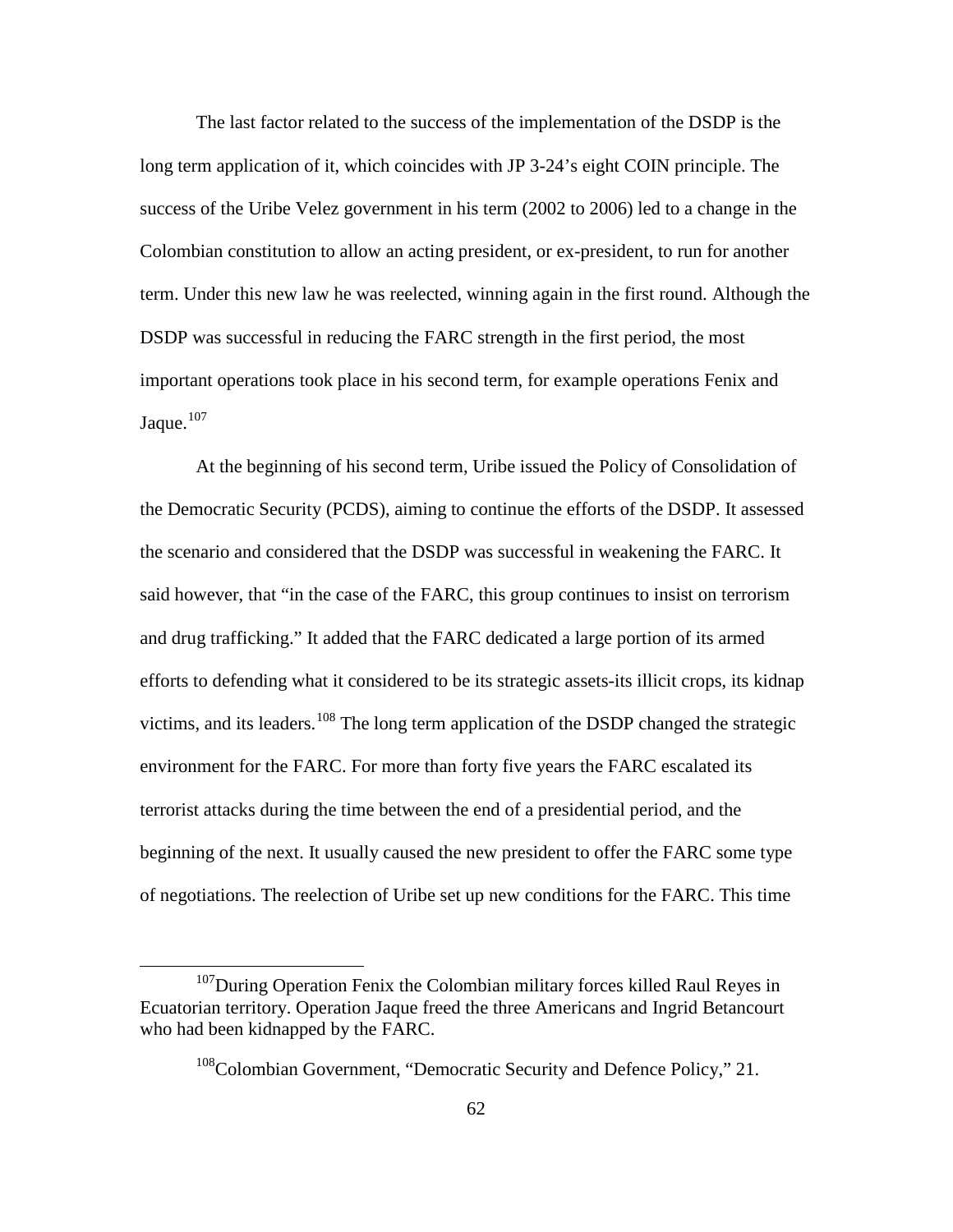they would have to deal with a long term strategy. Even worse for them, it was a strategy that had been successful in reducing its capabilities.

This section describes the importance of some factors for the implementation of a policy. In the case of the DSDP the leadership, organization, development of special operations capabilities, communication of the policy and achievements, and the long-term application of it, were factors that added to the adequate design of the DSDP, and contributed to the achievement of its objectives. The next section compares the Colombian situation in 2002 with that in 2010.

# Comparing the Colombian Situation Before the DSDP (2002) and After its Application (2010)

The following analysis will compare the Colombian situation in 2002 with that of 2010 using the DSDP strategic objectives as a framework. They are the result of the analysis of the DSDP objectives in relation to COIN. Some of them are explicitly mentioned in the DSDP. Others are deduced from the rest of the document, for example from the DSDP courses of action. The last category corresponds to COIN objectives selected by the author due to their importance for a COIN campaign (see table. 5). They are: to increase the state control throughout Colombia and protection of the population; to gain support from the population; to obtain international support; to improve the performance of the economy; to strength the security forces; and to reduce the strength of FARC. To measure them the researcher will use the indicators indicated in table 6.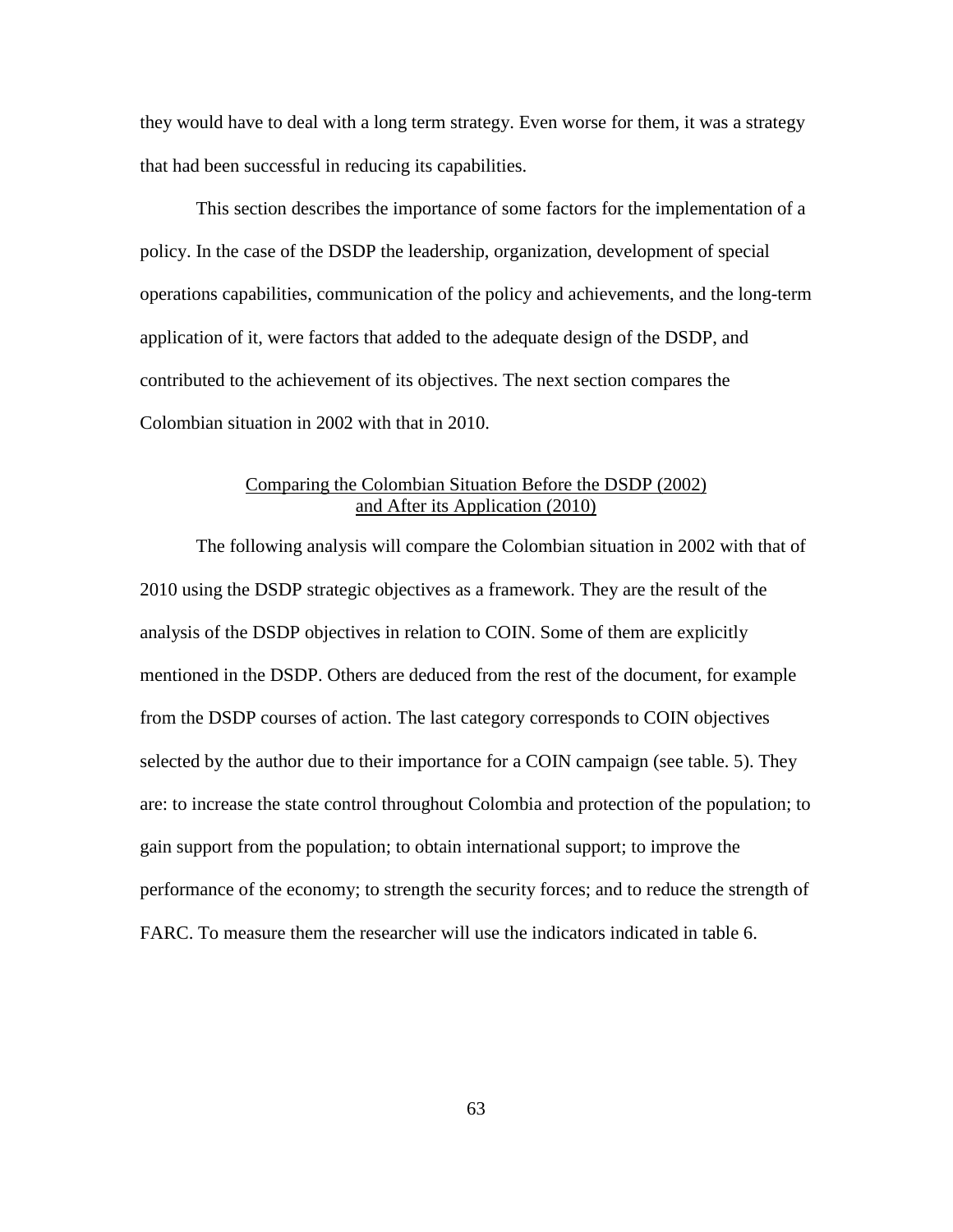| <b>COIN</b> objectives for the DSDP analysis | Origin of the objective                      |
|----------------------------------------------|----------------------------------------------|
| 1. To increase the state control throughout  | This strategic objective is explicitly       |
| Colombia and protection of the               | mentioned in page 31 of the DSDP             |
| population.                                  | document.                                    |
| 2. To gain support from the population.      | This objective was added by the author due   |
|                                              | to its importance for measuring the success  |
|                                              | of the COIN strategy.                        |
| 3. To obtain international support.          | This objective was deducted from DSDP        |
|                                              | course of action (referred as LOE in this    |
|                                              | work) "cooperating in the security of all"   |
|                                              | (page 47)                                    |
| 4. To improve the performance of the         | This objective was added by the author       |
| economy                                      | because is an indicator of the effectiveness |
|                                              | of the COIN campaign.                        |
| 5. To strength the security forces.          | This objective was deducted from DSDP        |
|                                              | course of action (referred as LOE in this    |
|                                              | work)" strengthening state institutions.     |
| 6. To reduce the strength of FARC.           | This objective was added by the author       |
|                                              | because is an indicator of the effectiveness |
|                                              | of the COIN campaign.                        |

# Table 5. Origin of the COIN Objectives for the DSDP Analysis

*Source:* Created by author.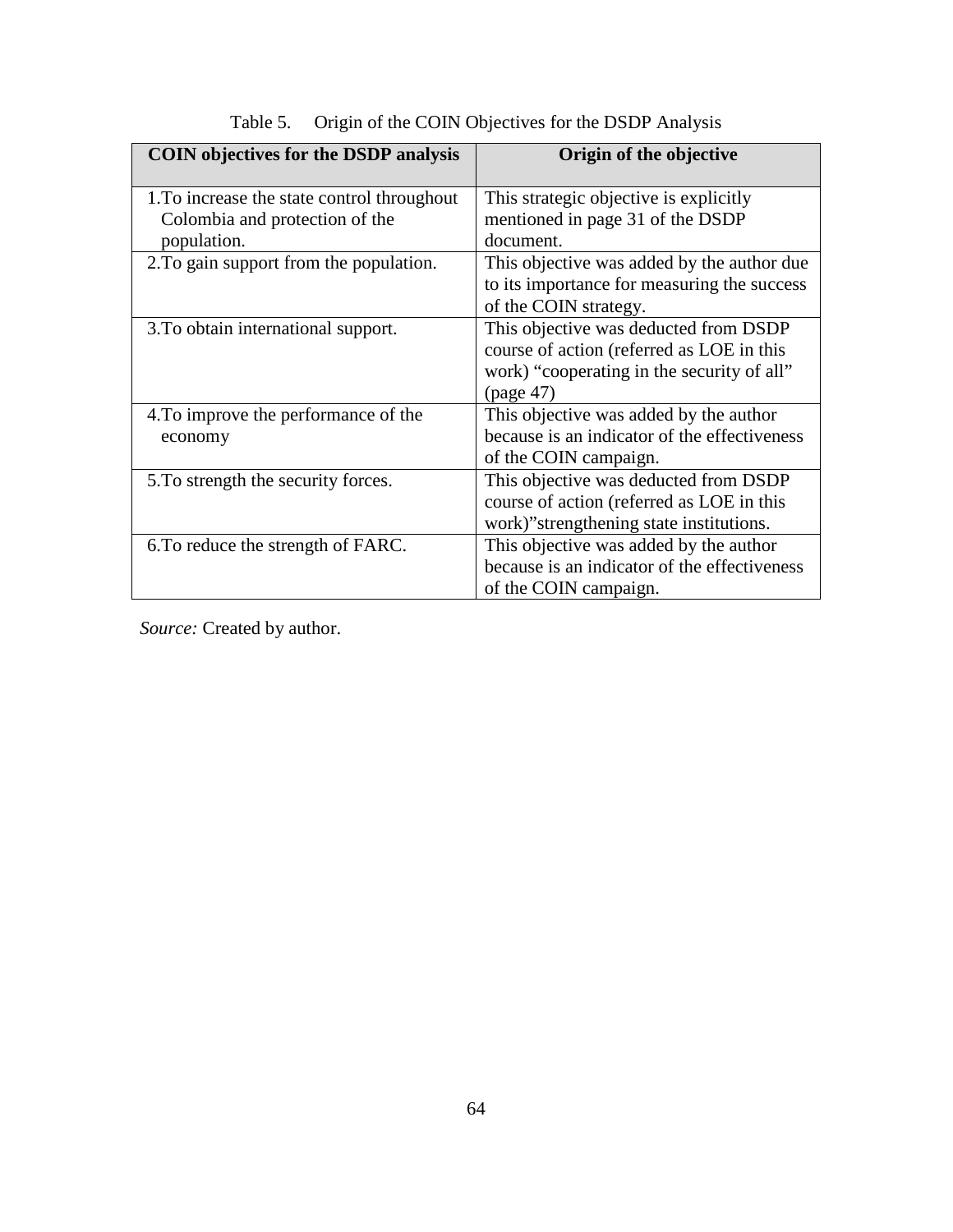| <b>Strategic objective</b>                                                                         | <b>MOPs</b>                                                                                                                                                                                                                                                                                                                                                                                                             | <b>MOEs</b>                                                                                                                                                                                                         | <b>Indicators</b>                                                                                                                                                                                                                                                                                                                                                                                                              |
|----------------------------------------------------------------------------------------------------|-------------------------------------------------------------------------------------------------------------------------------------------------------------------------------------------------------------------------------------------------------------------------------------------------------------------------------------------------------------------------------------------------------------------------|---------------------------------------------------------------------------------------------------------------------------------------------------------------------------------------------------------------------|--------------------------------------------------------------------------------------------------------------------------------------------------------------------------------------------------------------------------------------------------------------------------------------------------------------------------------------------------------------------------------------------------------------------------------|
| 1. To increase the state<br>control throughout<br>Colombia and<br>protection of the<br>population. | Presence of the armed forces<br>$\bullet$<br>and the National Police in all<br>municipalities.<br>Application of judicial<br>$\bullet$<br>actions against crimes of<br>high social impact.<br>Strengthening and extension<br>$\bullet$<br>of the administration of<br>justice and state institutions<br>in areas where state control<br>has been strengthened.<br>Reduction of Human rights<br>$\bullet$<br>violations. | Reduction of<br>$\bullet$<br>Kidnapping and<br>extortion.<br>Reduction of<br>$\bullet$<br>Homicide.<br><b>Reduction of FARC</b><br>$\bullet$<br>attacks on towns.<br>• Reduction of<br>FARC's terrorist<br>attacks. | Number of:<br>$\bullet$<br>Towns without security<br>$\circ$<br>forces.<br>Drug dealers extradited to<br>$\circ$<br>U.S.<br>Reported Human rights<br>$\circ$<br>violation cases.<br>Kidnapping cases related to<br>$\circ$<br>the FARC.<br>FARC attacks to towns.<br>$\circ$<br>Politicians killed by the<br>$\circ$<br>FARC.<br>Pipelines blowout mainly<br>$\circ$<br>by the FARC.<br>Electricity piles Blown up.<br>$\circ$ |
| 2. To gain support from<br>the population.                                                         | Security forces conduct<br>$\bullet$<br>operations in accordance to<br>the law.                                                                                                                                                                                                                                                                                                                                         | Political support to<br>$\bullet$<br>the COIN effort.<br>People's confidence<br>$\bullet$<br>in the security forces.                                                                                                | Percentage of people who<br>$\bullet$<br>perceives that things are going well<br>in the country.<br>Percentage of people trust in the<br>$\bullet$<br>Colombian security forces.<br>Percentage of people that support<br>$\bullet$<br>the FARC.                                                                                                                                                                                |
| 3. To obtain<br>international support.                                                             | Colombian diplomacy<br>$\bullet$<br>actions to show the FARC as<br>terrorist group.                                                                                                                                                                                                                                                                                                                                     | International increase<br>$\bullet$<br>or decrease to FARC<br>support.                                                                                                                                              | Resolutions and actions that shape<br>$\bullet$<br>the international environment.<br>Number of countries that support<br>$\bullet$<br>COIN effort.                                                                                                                                                                                                                                                                             |
| 4. To improve the<br>performance of the<br>economy                                                 | • Colombian government<br>actions to improve the<br>economy of the country.                                                                                                                                                                                                                                                                                                                                             | Reduction of<br>$\bullet$<br>unemployment.<br>Increasing in the<br>$\bullet$<br>economy growth.<br>Foreign investment<br>$\bullet$<br>in the country.                                                               | Percentage of unemployment.<br>$\bullet$<br>Rate of economic growing<br>$\bullet$<br>annually.<br>Millions of dollars invested in<br>$\bullet$<br>Colombia by other countries by<br>year.                                                                                                                                                                                                                                      |
| 5. To strength the<br>security forces.                                                             | Increase in manpower and<br>$\bullet$<br>capabilities of Colombian<br>security forces.                                                                                                                                                                                                                                                                                                                                  | • Increase in the<br>effectiveness of the<br>military forces.                                                                                                                                                       | Number of:<br>$\bullet$<br><b>Colombian Military Forces</b><br>$\circ$<br>Men.<br>National Police Men.<br>$\circ$<br>Special operations<br>$\circ$<br>conducted by security forces.<br>Number of helicopters<br>$\circ$<br>assigned to the security forces.<br>Member of armed forces<br>$\circ$<br>killing action mainly by the<br>FARC.<br>Member of armed forces<br>$\circ$<br>wounded in action mainly by the<br>FARC.     |
| 6. To reduce the<br>strength of FARC.                                                              | Security forces operations to<br>$\bullet$<br>combat the FARC.                                                                                                                                                                                                                                                                                                                                                          | Reduce of FARC<br>$\bullet$<br>strength and<br>capabilities                                                                                                                                                         | Number of<br>$\bullet$<br>FARC men on weapons.<br>$\circ$<br>FARC members that<br>$\circ$<br>reintegrate into society<br>(Demobilizations).<br>Reduce of cocaine<br>$\circ$<br>cultivated hectares.                                                                                                                                                                                                                            |

# Table 6. Objectives, MOPs, MOEs, and Indicators to Compare the Colombian Situation in 2002 with 2010

*Source:* Created by author.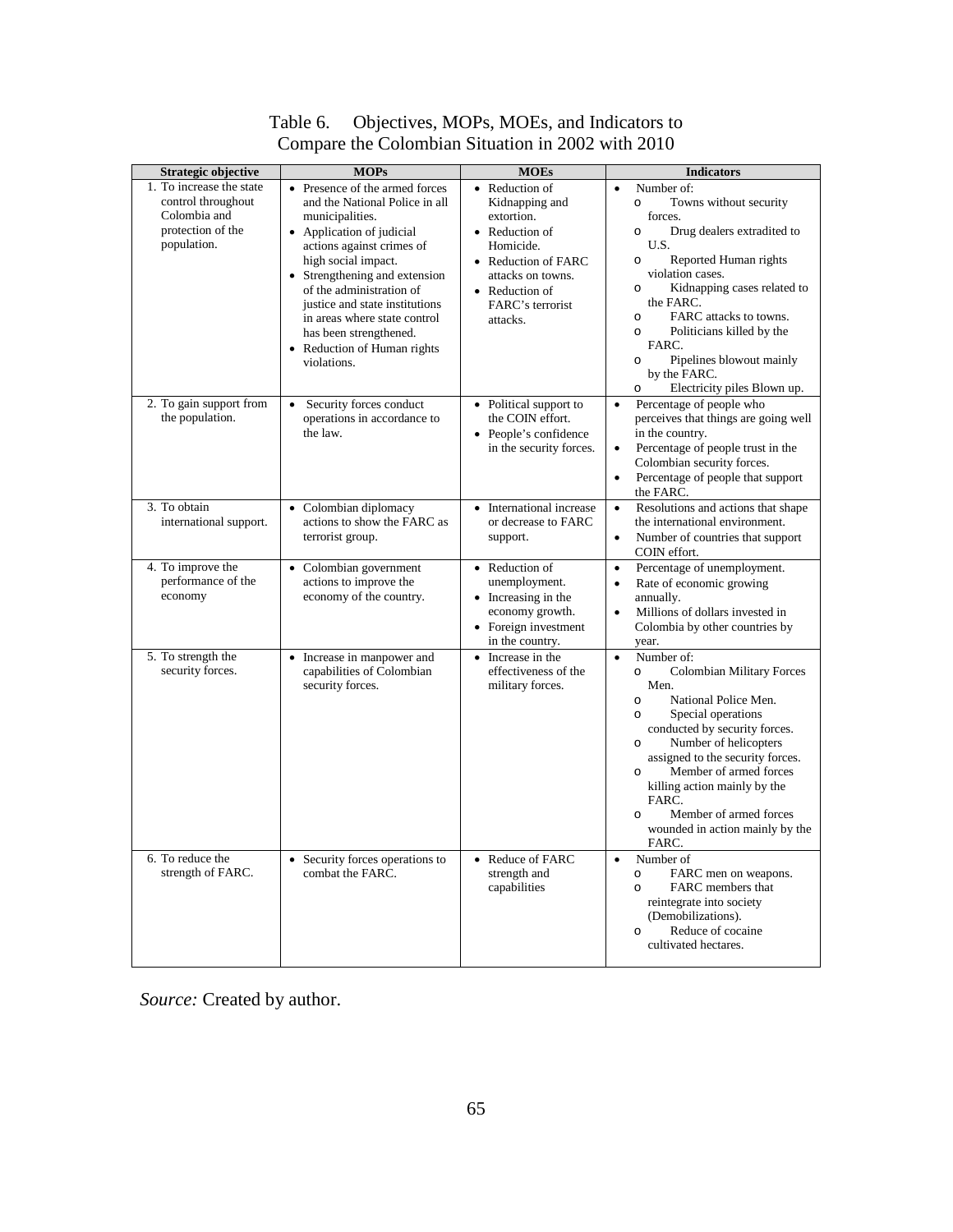In terms of the first COIN objective selected for the DSDP analysis, "to increase state control throughout Colombia and protection of the population," the indicators of state control show that the government was losing control of some aspects important for the state to function (see figure 8). The reason for that was mainly that the Colombian government gradually began to withdraw security forces from the places attacked by the FARC. As a consequence, the FARC was gaining control of those areas, and the government was losing the control and support of the population. In 2002, 168 towns (15 percent of the Colombian total) did not have any kind of security forces.<sup>[109](#page-75-0)</sup> It led to a peak in human rights violations, not only committed by the FARC, but by other illegal groups. The amount of cases reported in 2002 reached  $1,100$ .<sup>[110](#page-75-1)</sup>

The lack of government control of the territory made it difficult for the authorities to apply legal instruments to assure that criminals were prosecuted and condemned. For example, during the period of 1990 to 1998, the government of Colombia performed only 129 extraditions, mainly to the U.S. $<sup>111</sup>$  $<sup>111</sup>$  $<sup>111</sup>$  Extradition is an effective tool in condemning</sup> drug dealers because they do not have the chance to influence judicial decisions or threaten the judges.

<span id="page-75-0"></span> $109$ Colombian Embassy in the U.S., "The Importance of Democratic Security, [http://www.colombiaemb.org/english/colombia-a-success-story-mainmenu-](http://www.colombiaemb.org/english/colombia-a-success-story-mainmenu-94/democratic-security-mainmenu-236)[94/democratic-security-mainmenu-236](http://www.colombiaemb.org/english/colombia-a-success-story-mainmenu-94/democratic-security-mainmenu-236) (accessed 6 May 2012).

<span id="page-75-1"></span><sup>&</sup>lt;sup>110</sup>Council of Hemisferic Affairs, "Overview of the Colombian Conflict from a Human Rights-Based Methodological Perspective," http://www.coha.org/overview-ofthe-colombian-conflict-from-a-human-rights-based-methodological-perspective/ (accessed 30 April 2012).

<span id="page-75-2"></span><sup>&</sup>lt;sup>111</sup>Fundacion Ideas para la Paz, "Research Series: Use and Abuse of Extradition in the War on Drugs," [http://www.ideaspaz.org/portal/images/policy\\_brief\\_3\\_ingles.pdf](http://www.ideaspaz.org/portal/images/policy_brief_3_ingles.pdf) (accessed 30 April 2012).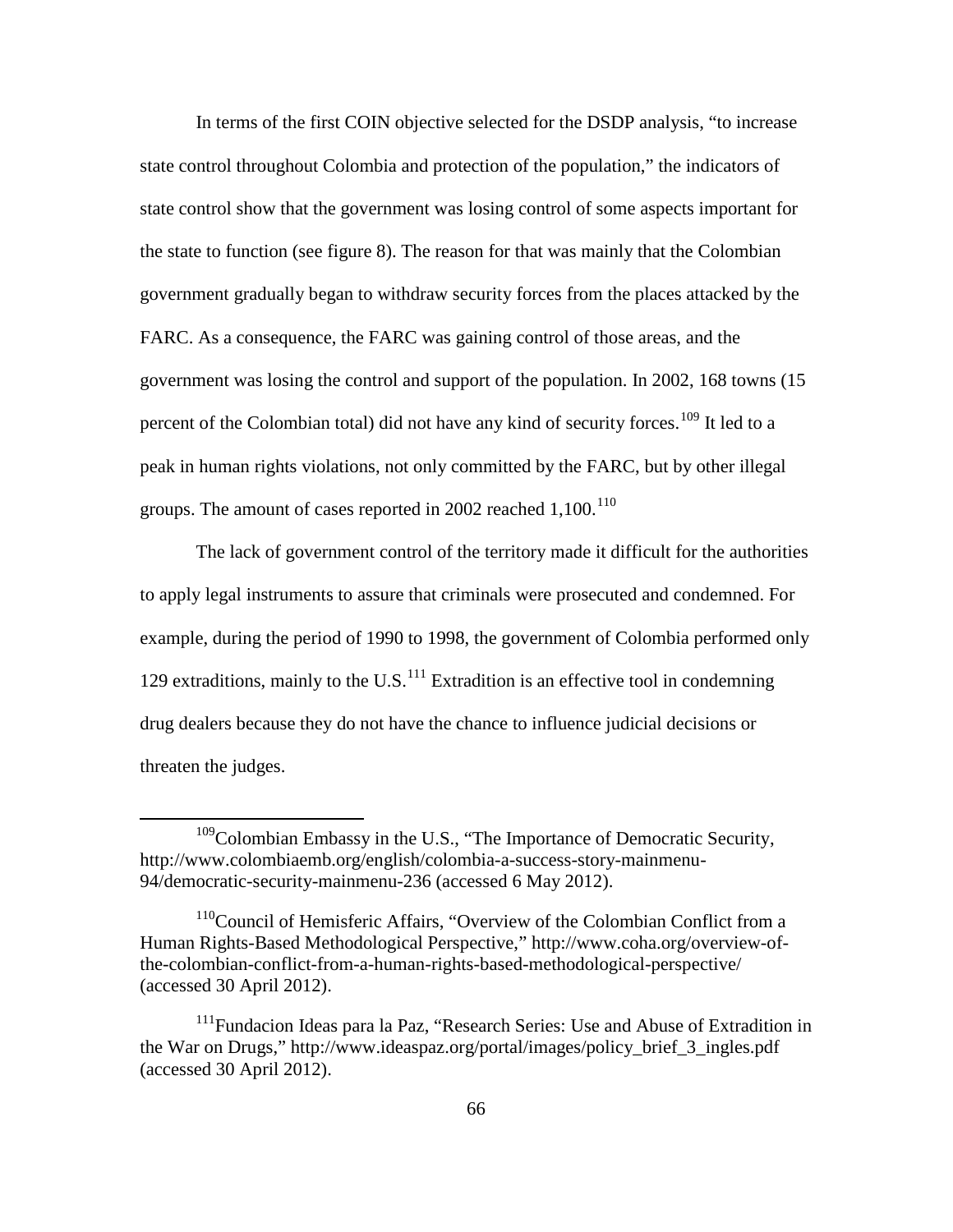After eight years of DSDP application, the government managed to bring security forces to all Colombian towns,  $12$  reduce the reported human rights abuses to 100 cases per year during that eight year period, <sup>[113](#page-76-1)</sup> and in order to assure justice, extradite 900 criminals, mainly to the U.S.<sup>[114](#page-76-2)</sup>These indicators illustrate how government control of the territory improved after the DSDP application.



Figure 8. Indicators of Achievement of State Control Throughout the Country *Source:* Created by author.

<span id="page-76-1"></span><span id="page-76-0"></span>The second part of this objective, protection of the population, indicates that in 2002, the government of Colombia was ineffective in protecting its people. At that time it

 $113$ Ibid.

 <sup>112</sup>Colombian Embassy of the U.S.

<span id="page-76-2"></span><sup>114</sup>Fundacion Ideas para la Paz.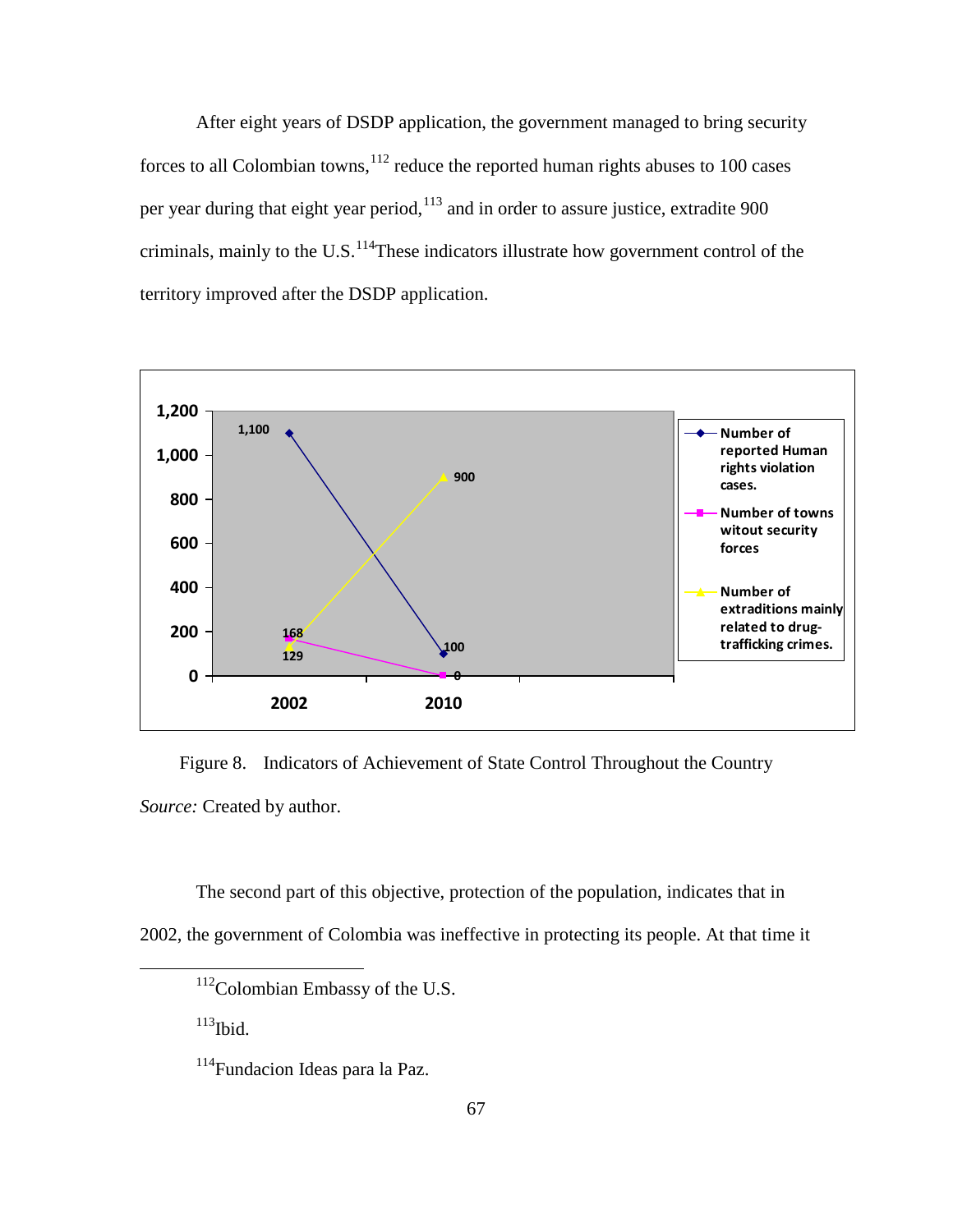was not safe to travel Colombian roads. At any point the FARC could establish illegal road blocks, search the people and kidnap those they found economically or politically valuable. There were 698 kidnappings related to this illegal activity reported that year. The attacks on towns and military units were "routine" in the country. During that year, the latter occurred in the country 209 times, which illustrates that almost every other day, the FARC attacked a town. The politicians did not have freedom to conduct their campaigns; the FARC killed 99 politicians in 2002. Finally, the economic infrastructure of the country was another target for the FARC. The FARC blew up eight pipelines, and 483 electricity piles in 2002 (see figure 9).

The DSDP had an effect in the protection of the population and brought the indicators of security to acceptable levels. For example, the kidnappings as a result of the FARC illegal roadblocks were reduced to zero, the FARC attacks on towns to two, the assassinations of politicians to two, and the FARC terrorist attacks on pipelines and electricity piles to thirty ones and thirty nine, respectively. This overall result indicates diminishing FARC capabilities and raised the people's perception of the government's ability to defeat the FARC militarily (see figure 9).  $^{115}$  $^{115}$  $^{115}$ 

<span id="page-77-0"></span><sup>&</sup>lt;sup>115</sup> Colombian Minister of defense. Estadisticas de la seguridad democratica. [http://www.mindefensa.gov.co/irj/go/km/docs/Mindefensa/Documentos/descargas/estudi](http://www.mindefensa.gov.co/irj/go/km/docs/Mindefensa/Documentos/descargas/estudios%20sectoriales/info_estadistica/Logros_Politica_IDSP_Mar_2011.pdf) [os%20sectoriales/info\\_estadistica/Logros\\_Politica\\_IDSP\\_Mar\\_2011.pdf](http://www.mindefensa.gov.co/irj/go/km/docs/Mindefensa/Documentos/descargas/estudios%20sectoriales/info_estadistica/Logros_Politica_IDSP_Mar_2011.pdf) (accessed 15 April 2012).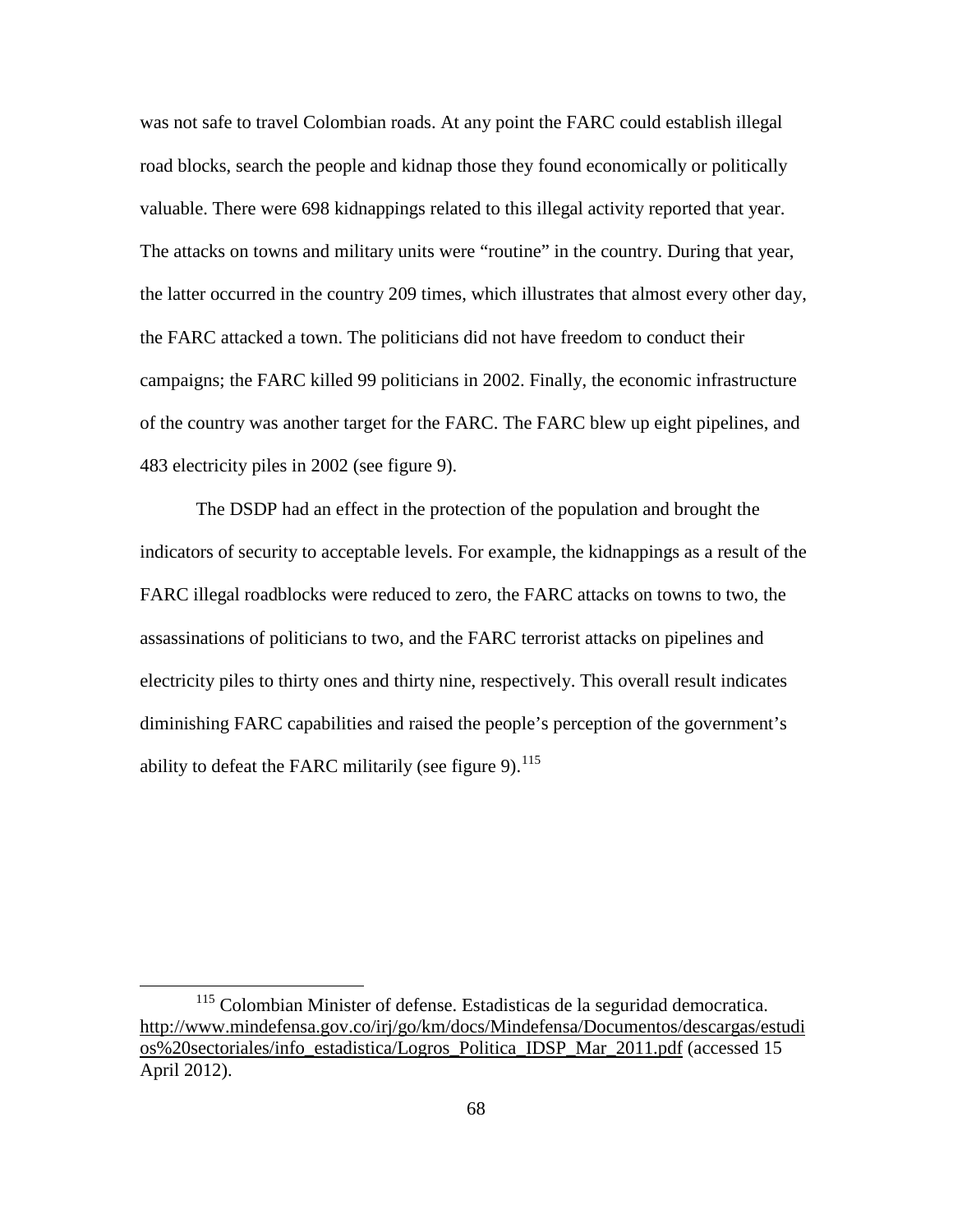

Figure 9. Protection of the Population

*Source:* Created by author.

The second strategic objective, to gain support from the population, is measured with three indicators. The first indicator shows that the number of people that thought that things were going well in the country increased by 35 percent from 2002 to 2010. The low optimism in 2002 reflects the frustration of the population with the FARC peace negotiations; the high optimism of the population reflects the success of the DSDP. The second indicator which is confidence in the Colombian military forces, increased 10 percent. Apparently it is not congruent with the DSDP success. However, the rate of approval for the Colombian military forces had been high, and 10 percent increase over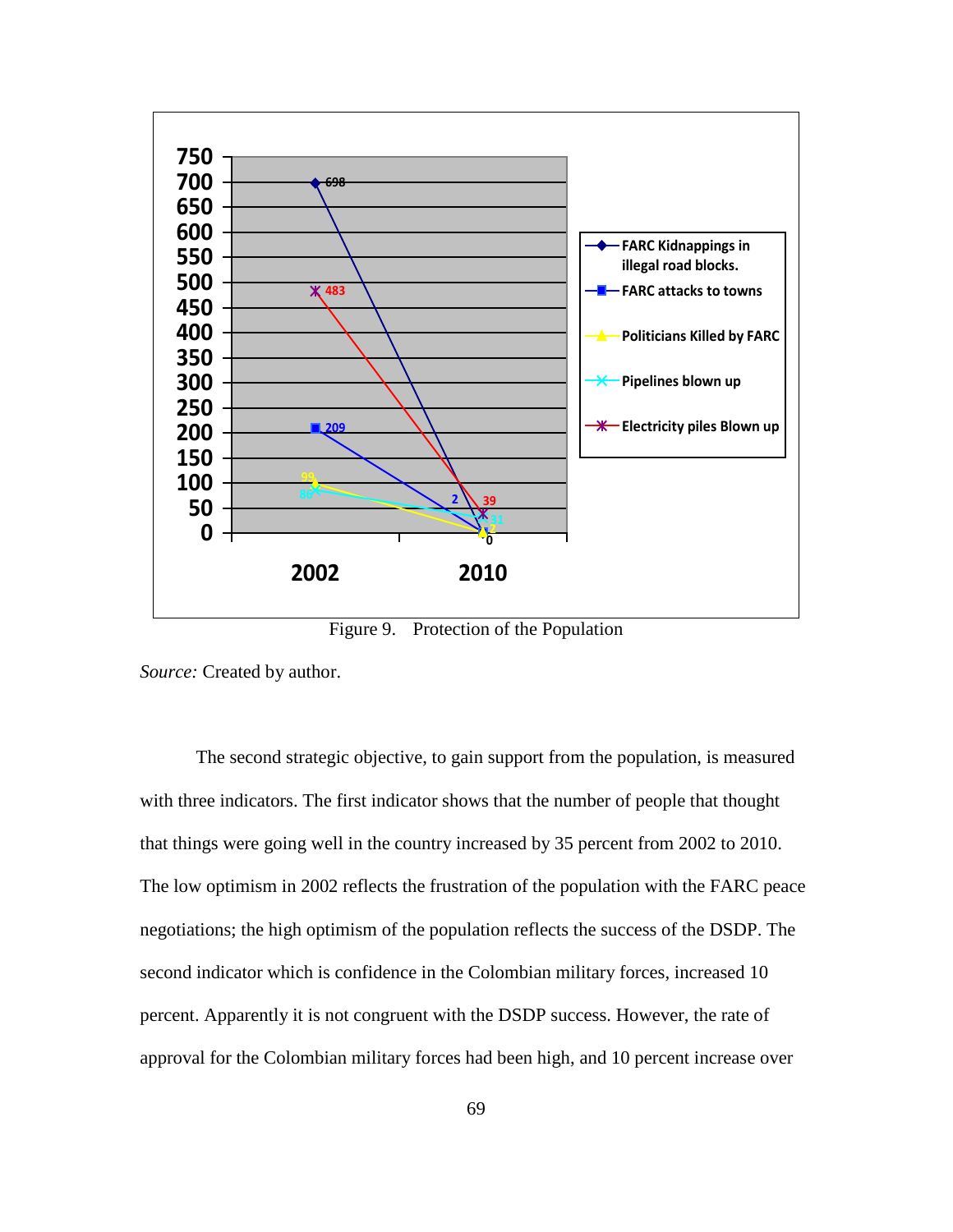70 percent corresponds to approximately 4,500,000 Colombians, a considerable increase. The third indicator is more interesting. The FARC had a rate of approval of the people of 2 percent in 2002. Eight years later, and after being reduced by the DSDP, their rate of approval rose to 6 percent. A likely explanation for this could be that in 2002 the survey extended to the rural areas, where the FARC had organized a clandestine political movement; and also where the fighters had their relatives (see figure 10).  $^{116}$  $^{116}$  $^{116}$ 



Figure 10. To Gain Support from the Population

<span id="page-79-0"></span>*Source:* Created by author.

 $116$ Ibid.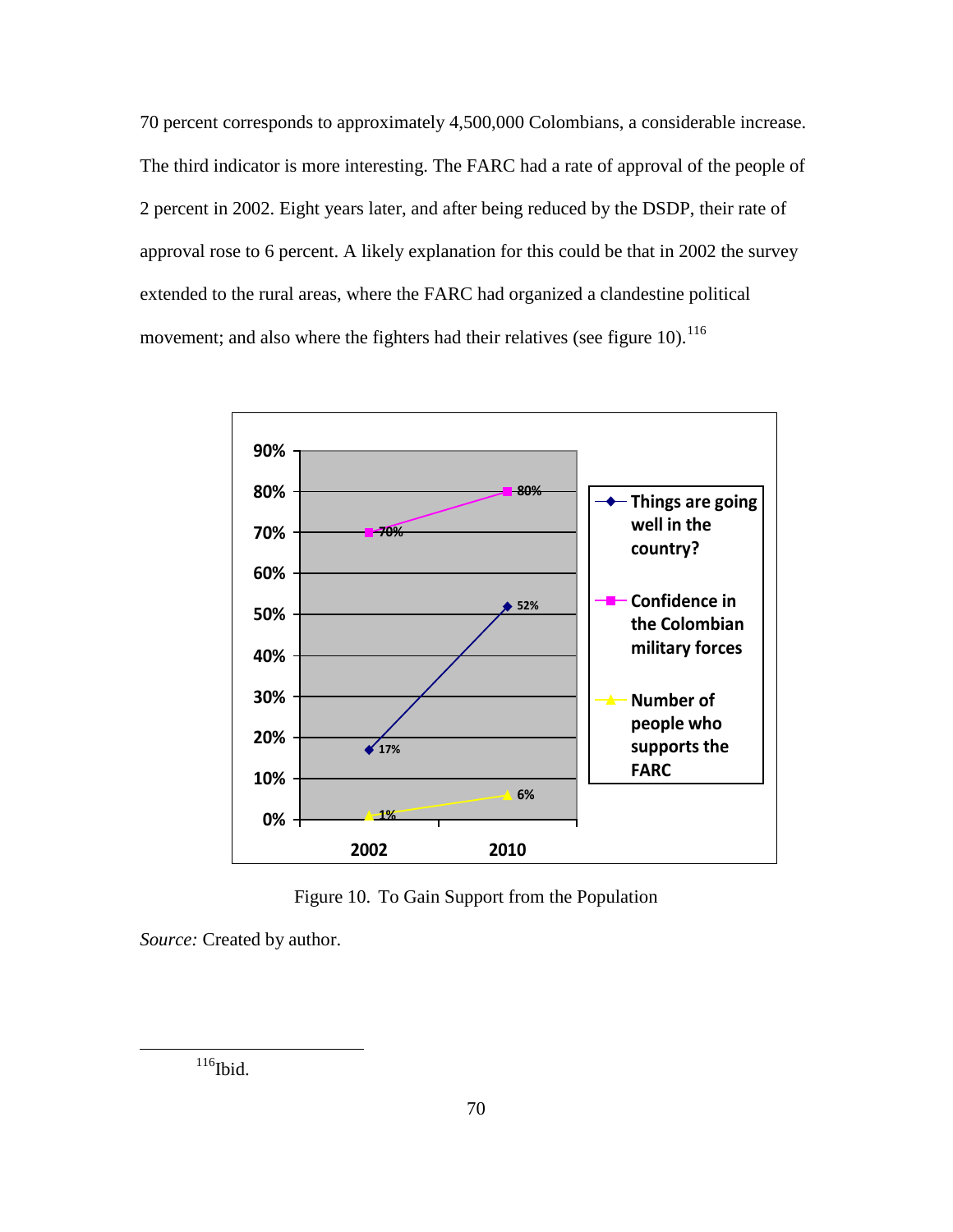The second objective, to obtain international support, shows that before 2001 the international environment was in favor of the COIN effort. In 1996 and 1997, William J. Clinton's administration decertified Colombia, leaving the country without important resources for training and equipment, and without a plan to work in a synchronized way to combat the illegal drug business. This situation helped the FARC because they were receiving millions of dollars from it the drug business.<sup>[117](#page-80-0)</sup> Even worse, the United Nations (UN) and the European Union (EU) ignored the Colombian crisis; on the contrary, the FARC had supporters in most of the countries of the Western Europe.

By 2002, the international political environment changed and favored Colombian COIN interests. Following the terrorist attacks of 11 September, the UN passed Resolution 1373 against terrorism, and declared: "Decides also that all States shall refrain from providing any form of support, active or passive, to entities or persons involved in terrorist acts."[118](#page-80-1) In addition, following the UN Resolution, the EU declared FARC a terrorist group as well, leaving this group in international political isolation. Before 2001, the FARC had an open "diplomacy" network around the world, especially in Europe. In fact, the files found in the computer confiscated from Raul Reyes, <sup>[119](#page-80-2)</sup> known as the chancellor of the FARC, during the raid on its compound, showed evidence that FARC

<span id="page-80-0"></span> <sup>117</sup>Conflict and Cooperation in the War against Drugs," *Banco de la Republica* (April 1998), http://www.banrepcultural.org/blaavirtual/tesis/colfuturo/usa colombia.pdf (accessed 26 August 2011), 82.

<span id="page-80-1"></span><sup>118</sup>United Nations, "Security Council Resolution 2001," un.org, http://www.un. org/Docs/scres/2001/sc2001.htm (accessed 26 August 2011).

<span id="page-80-2"></span><sup>&</sup>lt;sup>119</sup>Raul Reyes was the most important political leader of the FARC. The government bombed him on March  $1<sup>st</sup>$  in Ecuadorian territory. It caused a diplomatic issue between the two countries.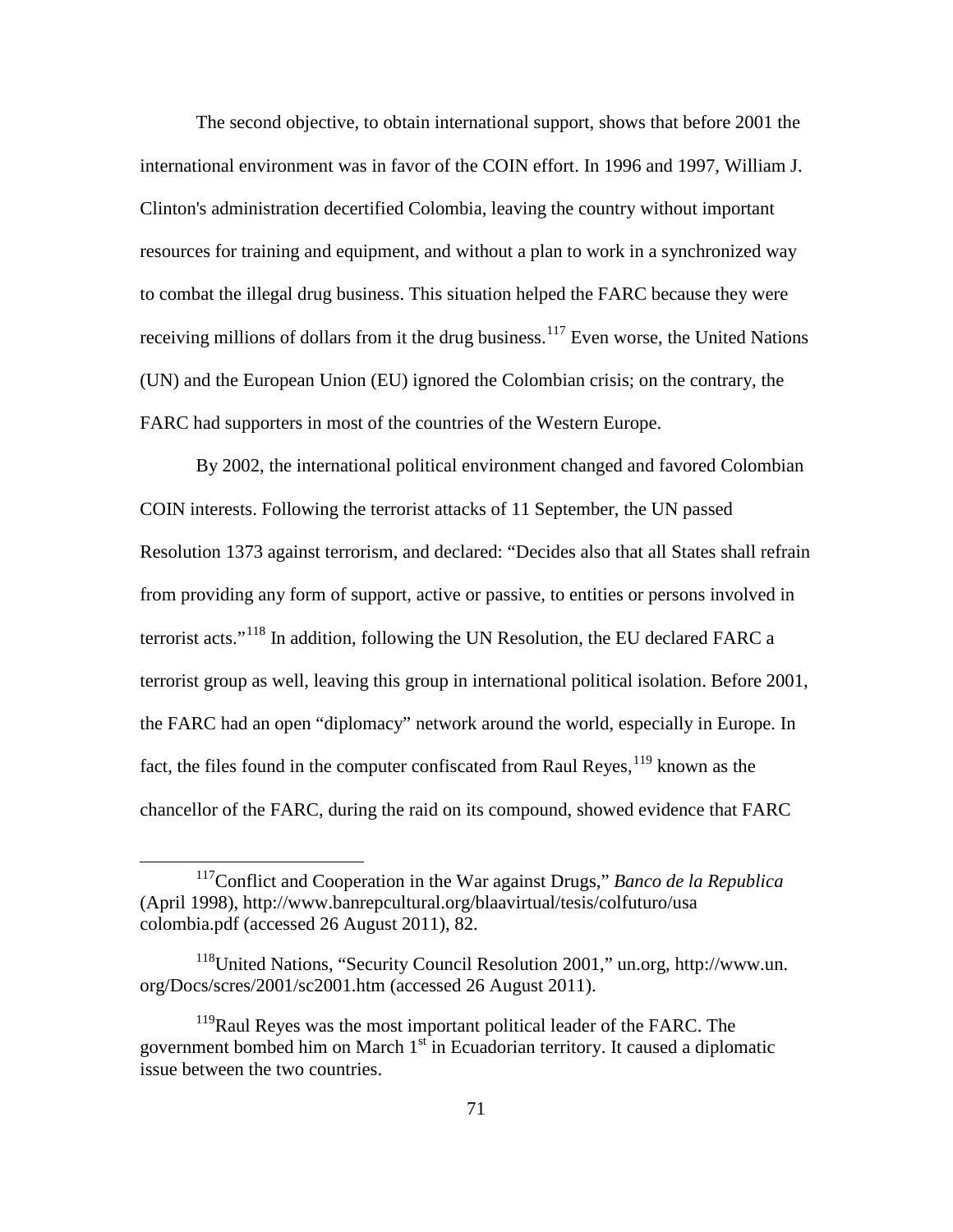had supporters in Spain, United Kingdom, Belgium, Netherlands, Italy, Denmark, Sweden, Norway, Germany and Turkey.<sup>[120](#page-81-0)</sup> After the EU declaration, these countries initiated a crackdown on FARC supporters. For instance, the Supreme Court of Denmark condemned five Danish man accused of collecting funds for the group by selling shirts with FARC logos. However, some countries in South America refused to call the FARC a "terrorist group," among them were Venezuela and Ecuador. In 2010, although these two countries did not consider this to be a terrorist group, they no longer offered support, and on the contrary, they have publicly called on the FARC to stop the armed struggle.

The fourth strategic objective, to improve the performance of the economy, is composed of three indicators. Unemployment, economic growth, and foreign investment. This is important because it is directly related directly to the security situation, and a poor rural economy might favor the insurgency war. The unemployment rate reduced four points in the period 2002 to 2010. The economic growth increased to 4.3 percent, a successful performance due to the world economic crisis. However, the best indicator of the improvement of security was foreign investment. When multinational and other corporations want to invest their money in one country it was because they find it secure politically, judiciary, and militarily. In Colombia the foreign investment grew 200 percent in the DSDP period (see figure 11). $^{121}$  $^{121}$  $^{121}$ 

<span id="page-81-1"></span><span id="page-81-0"></span><sup>&</sup>lt;sup>120</sup>Semana, "The World of the FARC (Part I: Europe)," Semana International, http://www.semana.com/print-edition/the-world-of-the-farc-part-europe/119342-3.aspx (accessed 25 August 2011).

<sup>&</sup>lt;sup>121</sup>Colombian Government, "Estadisticas de la Seguridad Democratica."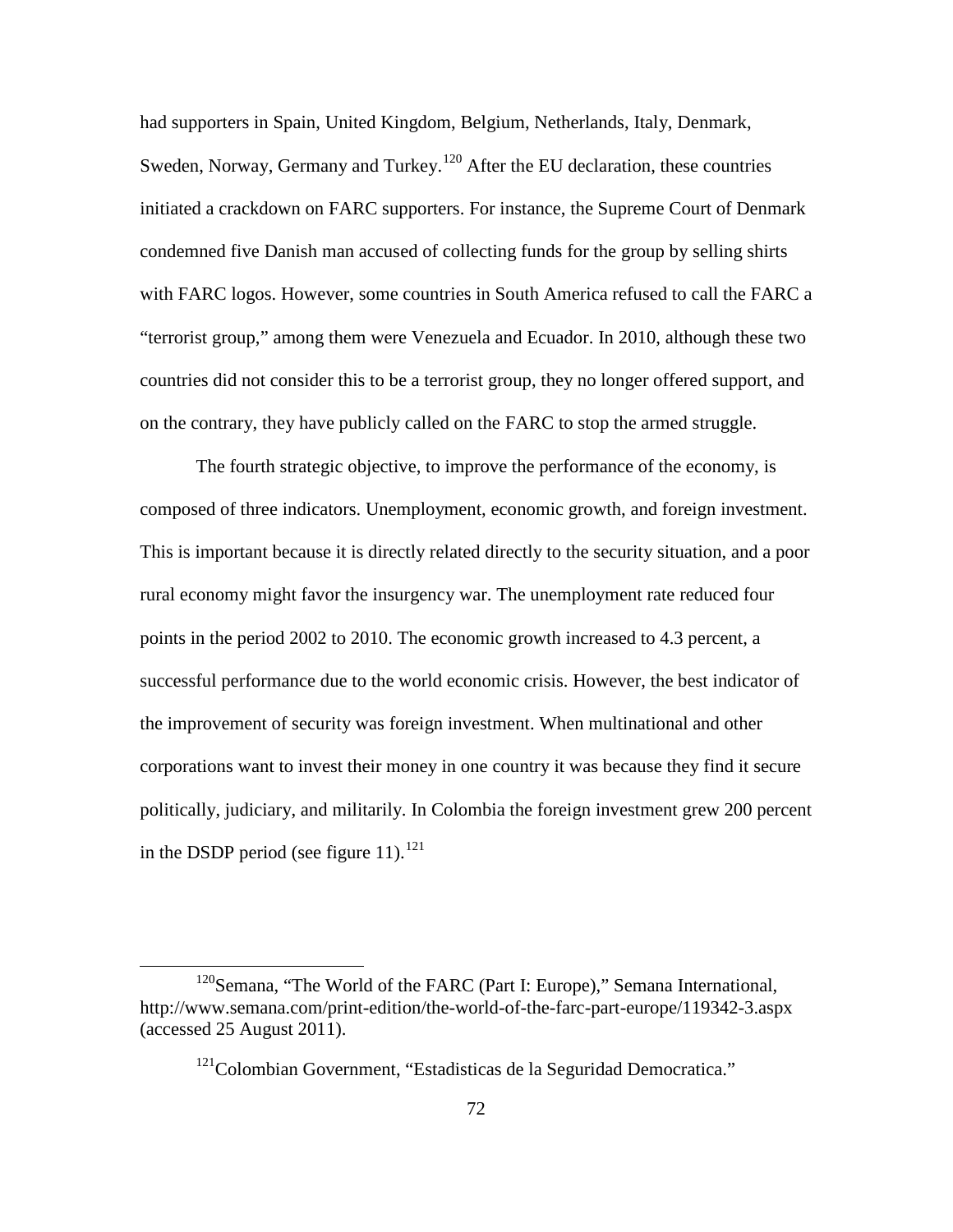

Figure 11. Performance of the Economy

*Source:* Created by author.

Using fifth strategic objective, strengthening security forces, shows that the Colombian security forces increased their size, and therefore their capabilities during the DSDP application. The number of men in the military forces grew 38 percent, and the number of policemen 62 percent. The increment in the police manpower is important because in Colombia the National Police plays a counterinsurgency role similar to the Army (see figure 12).<sup>[122](#page-82-0)</sup> The increase in the size of the military forces was necessary to accomplish strategic objective one, control of the territory and protection of the population.

<span id="page-82-0"></span><sup>&</sup>lt;sup>122</sup>Colombian Government, "Estadisticas de la Seguridad Democratica."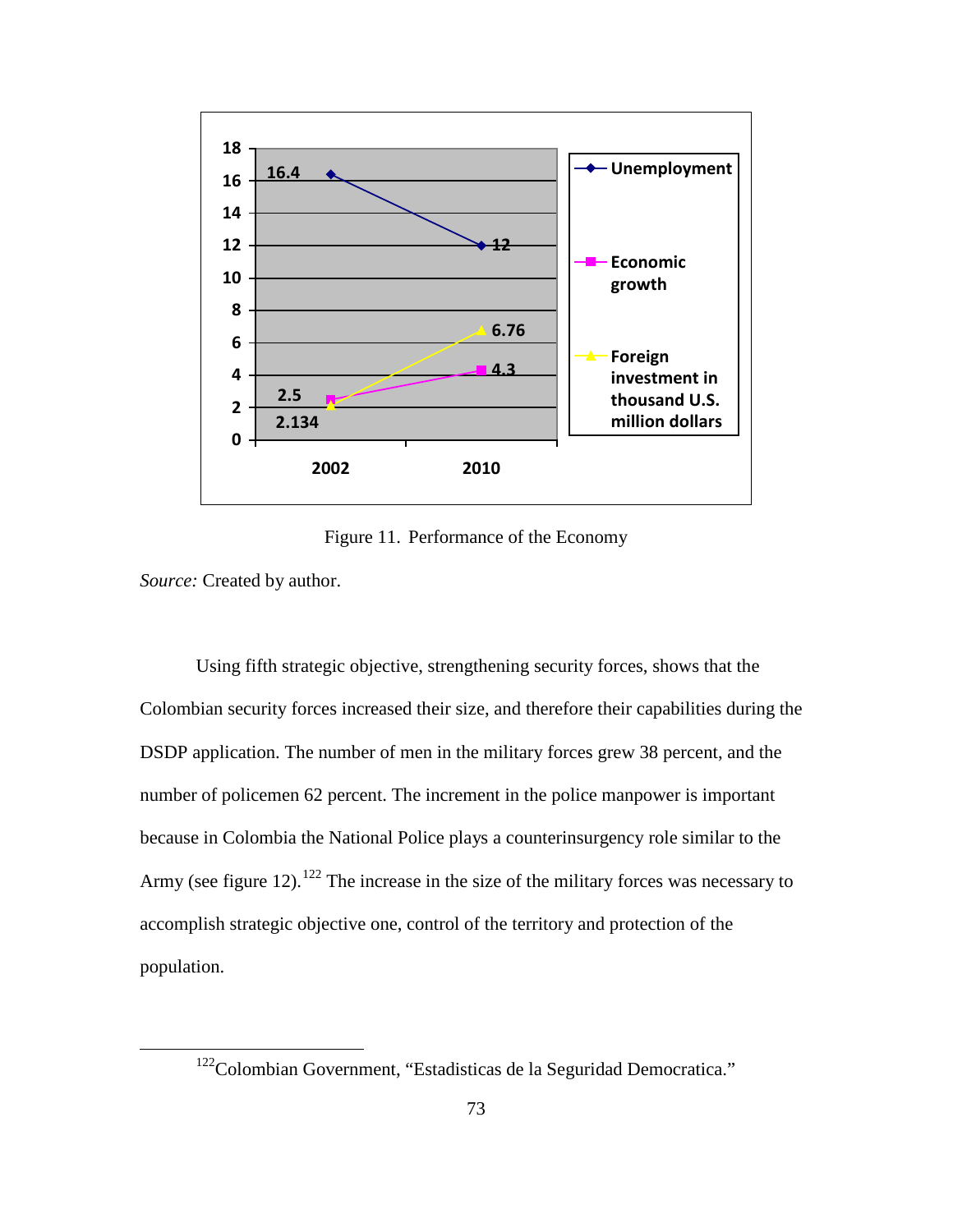

Figure 12. To Strengthen Security Forces

*Source:* Created by author.

Figure  $13^{123}$  $13^{123}$  $13^{123}$  indicates that the number of security forces killed in action decreased, while the number of wounded increased. It was mainly due to a change in the FARC strategy. Alfonso Cano ordered all the fronts to surge the use of improvised explosive devices (IED). This indicator suggests the DSDP failed to learn and adapt, the eleventh COIN principle suggested by JP 3-24. The creation of a research center dedicated to analyzing the IED technique applied by FARC would be a positive lesson learned from this difficult experience. They should also adapt their security to the challenge the FARC is posing with indiscriminate employment of IEDs.

<span id="page-83-0"></span><sup>&</sup>lt;sup>123</sup>Colombian Government, "Estadisticas de la Seguridad Democratica."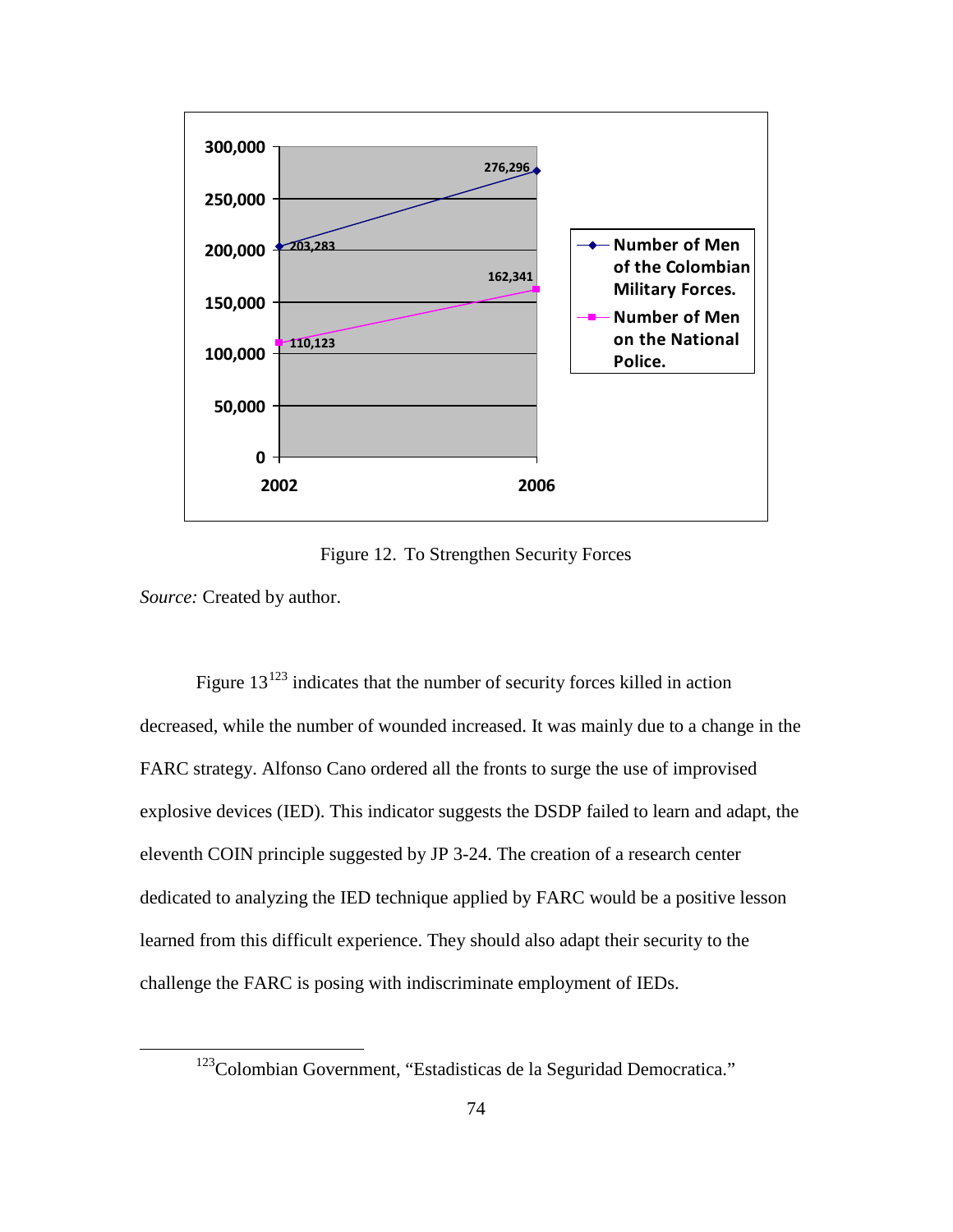

Figure 13. Colombian Military Men Killed or Wounded in Action *Source:* Created by author.

The sixth strategic objective, to reduce the strength of the FARC, is a result of the effectiveness in reaching the above objectives. The DSDP reduced the FARC manpower by 50 percent and consequently, the FARC abilities to conduct terrorist attacks and kidnappings was reduced. The reduction of cultivated cocaine crops affected the FARC's capabilities because the FARC obtained finances from this illegal activity. In 2010 the number of cultivated cocaine hectares reduced to  $34,046$  (see figure 14).<sup>[124](#page-84-0)</sup>

<span id="page-84-0"></span><sup>&</sup>lt;sup>124</sup>Colombian Government, "Estadisticas de la Seguridad Democratica."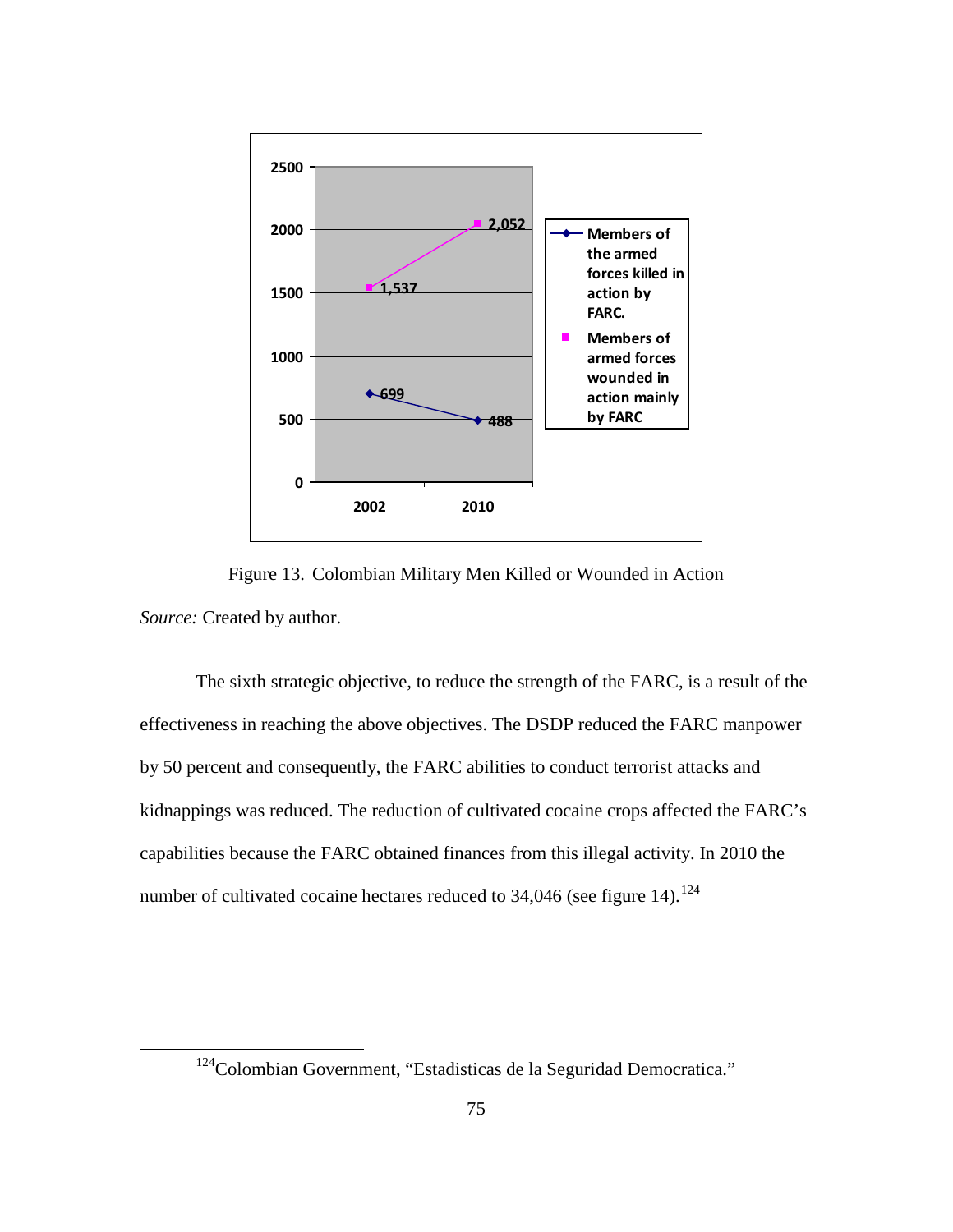

Figure 14. Evolution of FARC Strength

*Source:* Created by author.

This section showed the effectiveness of the DSDP in reducing the FARC manpower and capabilities, and the consequences in the economy and security of the Colombia. The next chapter will offer research conclusions and recommendations.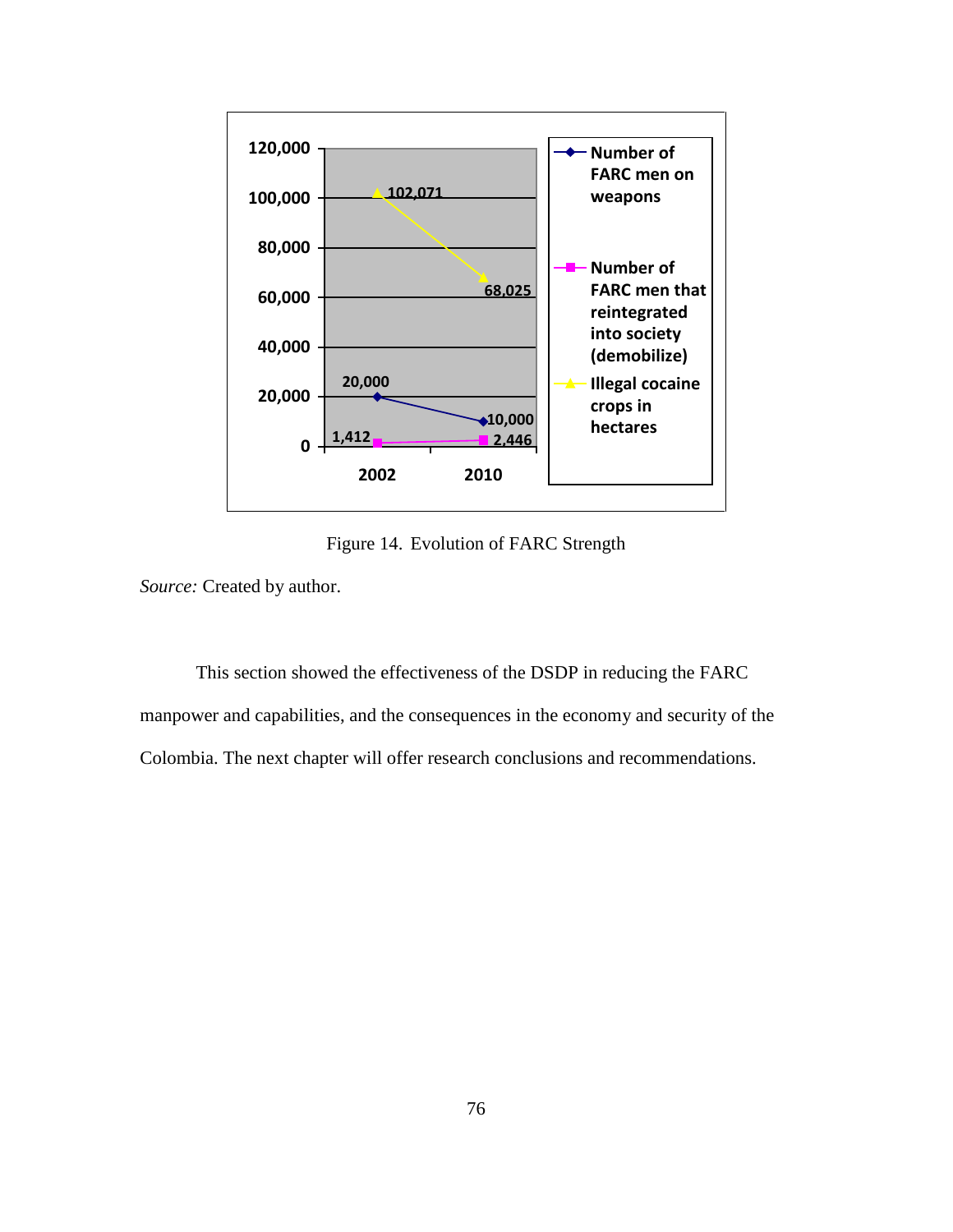### CHAPTER 6

#### CONCLUSIONS AND RECOMMENDATIONS

This chapter offers conclusions on the FARC strategic approach; the Colombian government COIN approach (1962 to 2002); factors which led to DSDP success; and COIN principles validated by DSDP design, implementation, and achievements. Furthermore, it will present some recommendations for improving Colombian COIN policy, and topics for future research in this domain.

#### **Conclusions**

The overall conclusion reached by this research indicates that the lack of a comprehensive COIN strategic approach by the Colombian governments during the period 1962 to 2002 permitted the FARC to gain the initiative and to reach its highest levels of power. In 2002, the government designed and implemented the DSDP to defeat the FARC and bring the country to an acceptable level of security. The DSDP was successful due to factors relating to its design and implementation. In the design field, DSDP embraced most of the COIN principles, contradicts some of them, and suggests that new principles could be considered for inclusion in a domestic COIN environment. In the implementation realm factors related to appropriate leadership, effective organization, special capabilities, innovation in intelligence, and the long-term application of the policy were crucial for the success of DSDP. This section will elaborate on each of these aspects.

The first is that the FARC is an organization that has evolved to adapt to the environment, but always maintained its political nature and its objective of seizing power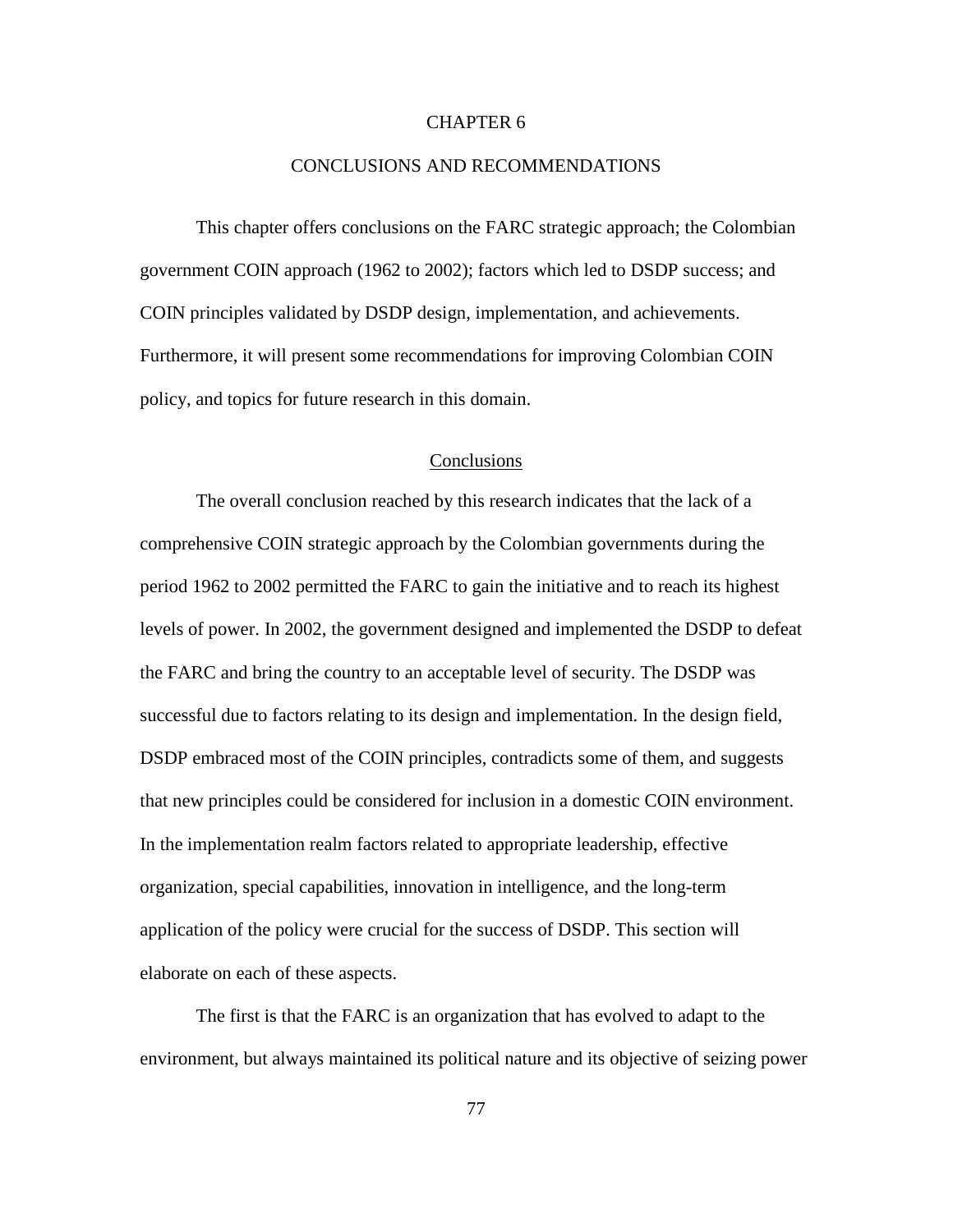in Colombia. From the beginning, the FARC fought to get land to the farmers and then accepted the communist party's political support. When the communist party disappeared in Colombia, the FARC created the UP during the peace negotiations with Betancourt (1982 to 1986). Finally, during the demilitarized zone period (1999 to 2002), they created the "Movimiento Bolivariano por una nueva Colombia," a clandestine political organization to support the FARC struggle for power.

The second is that the FARC has followed generally a people's war approach to pursue its objective of seizing power. Analysis of FARC's history showed that they have accomplished phase one and two of Mao's approach, but failed to reach phase three. First, the strategic defensive phase from 1964 to 1990, when they gradually expanded influence in the majority of the country's territory. Then they went into the strategic stalemate phase from 1990 to 1998, when they slowly increased guerrilla activities, and at the same time expanded the number of men and block fronts; 16,000 and seven, respectively. At this point they attempted to go into the last phase, the "strategic offensive." Although they had the ability to commit massive attacks on platoon, company, and even battalion size units, the FARC neither achieved superiority over the Colombian military, nor was able to seize territory.

The third aspect was that until 2002 the governments in Colombia assumed various incorrect strategic approaches to counter the FARC. These governments did not have a coherent military strategy, and allowed the FARC to grow to the point where they believed they could launch a strategic offensive to seize power. Each government took one of the following approaches to combat the FARC and end the conflict: a combination of unsynchronized political and military actions; an over-emphasized political approach;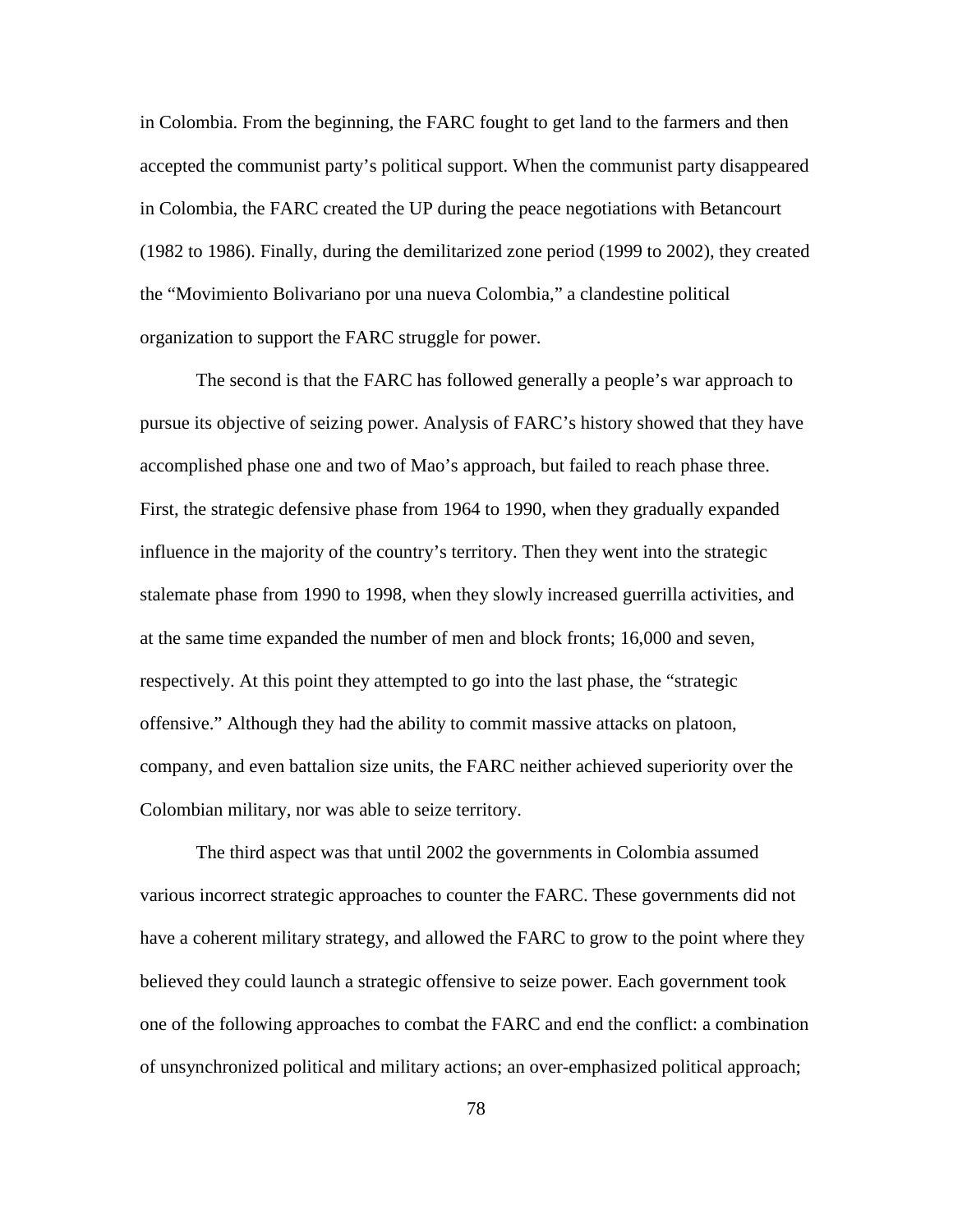and an over-emphasized military approach (urban oriented). In the case of the first approach, the governments of Leon Valencia (1962 to 1966) and Lleras Restrepo (1966 to 1970), lacked unity of action and allowed the FARC to grow marginally during this eight year period. The government of Turbay (1978 to 1982) falls into the second category. He developed an approach with an emphasis on military, but was oriented toward the urban guerrilla. At the end, his government weakened the M-19 whle the FARC continued to grow in the rural areas. The remainder of the governments fall into the third category: the presidencies of Betancourt (1982 to 1986), Gaviria (1990 to 1994), Samper (1994 to 1998), and Pastrana (1998 to 2002). They stand as those that highly emphasized a political solution. At the same time, these were the periods when the FARC grew more; from 3,000 men in 1982, to 20,000 in 2002 (see table 7).

| <b>Presidential</b> | <b>Combined unsynchronized</b> | <b>Emphasized</b> | <b>Emphasized</b> | <b>FARC's strength at the end of</b><br>each presidential period |        |
|---------------------|--------------------------------|-------------------|-------------------|------------------------------------------------------------------|--------|
| period              | political/military             | political         | military (Urban)  |                                                                  |        |
|                     |                                |                   |                   | Men                                                              | Fronts |
|                     |                                |                   |                   |                                                                  |        |
| Leon Valencia       | $\mathbf{x}$                   |                   |                   | 350                                                              | $1*$   |
| $(1962 - 1966)$     |                                |                   |                   |                                                                  |        |
| Lleras $(1966 -$    | $\mathbf{x}$                   |                   |                   | 450                                                              | $4*$   |
| 1970)               |                                |                   |                   |                                                                  |        |
| Pastrana B. (1966)  |                                | $\mathbf{x}$      |                   | 1,200                                                            | 9      |
| $-1970$             |                                |                   |                   |                                                                  |        |
| Lopez M. (1974 –    |                                | $\mathbf X$       |                   | 1,800                                                            | 14     |
| 1978)               |                                |                   |                   |                                                                  |        |
| Turbay (1978 -      |                                |                   | $\mathbf x$       | 3,000                                                            | 17     |
| 1982)               |                                |                   |                   |                                                                  |        |
| Betancourt (1982 -  |                                | $\mathbf x$       |                   | 4,000                                                            | 32     |
| 1986)               |                                |                   |                   |                                                                  |        |
| Barco (1986 -       |                                | $\mathbf X$       |                   | 5,800                                                            | 48     |
| 1990)               |                                |                   |                   |                                                                  |        |
| Gaviria (1990 -     |                                | $\mathbf X$       |                   | 6,800                                                            | 48     |
| 1994)               |                                |                   |                   |                                                                  |        |
| Samper (1994-       |                                | $\mathbf{x}$      |                   | 16,000                                                           | 60     |
| 1998)               |                                |                   |                   |                                                                  |        |
| Pastrana (1998 -    |                                | $\mathbf{x}$      |                   | 20,000                                                           | 72     |
| 2002)               |                                |                   |                   |                                                                  |        |

Table 7. Colombian Government COIN Approaches and Their Results

*Source:* Created by author.

\* At that time the FARC called it detachments.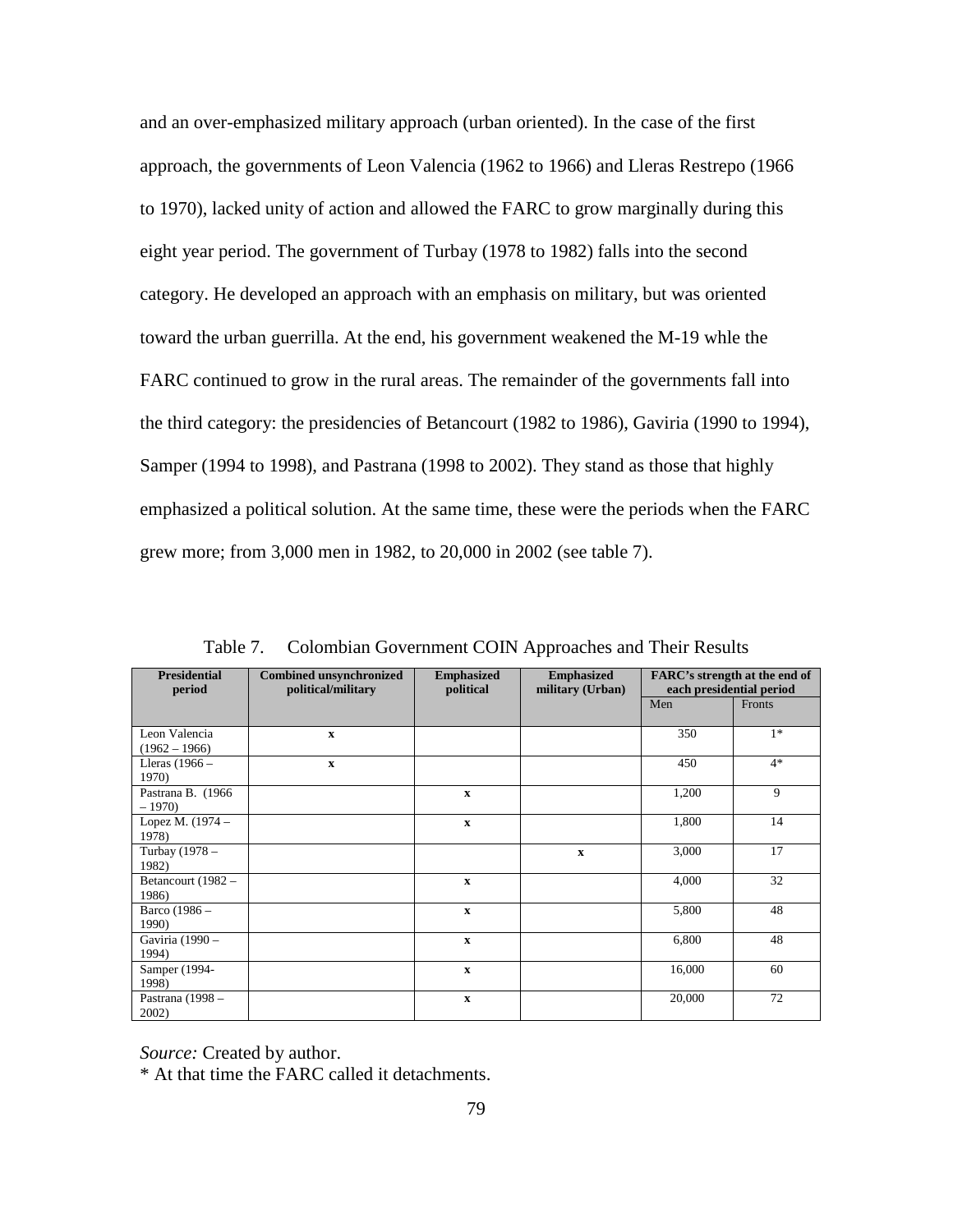The fourth aspect is that the DSDP stopped the FARC to achieve the "strategic offensive" phase. When the FARC tried a general offensive, the DSDP forced them back to an earlier "strategic stale mate" phase, and in some regions to the beginning strategic defensive phase (see figure 15). The primary factor in the success of the DSDP was its design in accordance with the COIN principles examined here in this research. The DSDP was the first government policy that correlated political end states with military objectives. It prioritized and coordinated resources and efforts among all government and non-governmental organizations to defeat the FARC. By design the DSDP has a clear political end state, intermediate objectives, and LOEs to achieve unity of action among all the stakeholders in the Colombian government and its supporters.



Table 8. Evolution of FARC by Presidential Periods

*Source:* Created by author.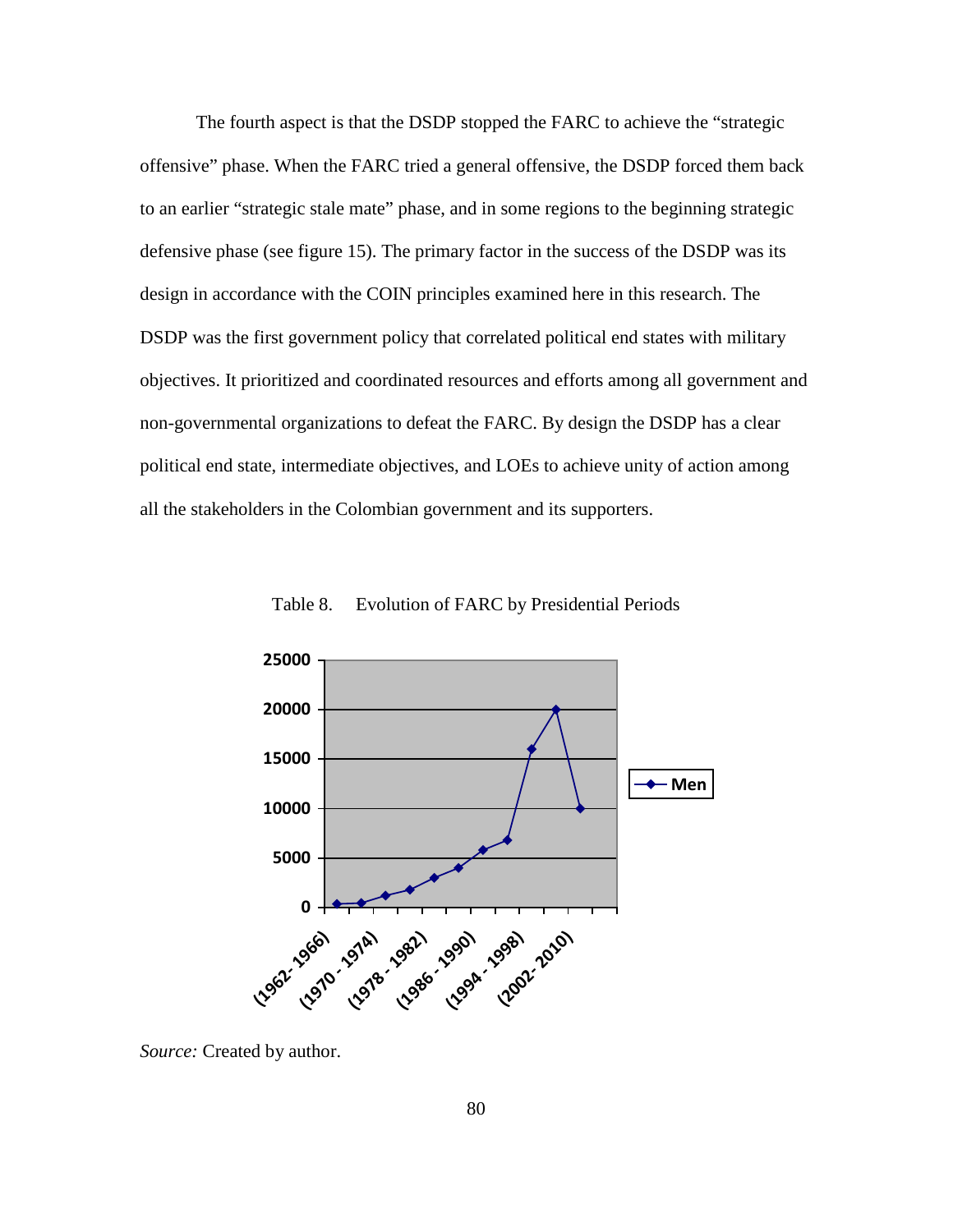The second factor in the success of the DSDP was Uribe's leadership, which was crucial for its implementation. Appropriate leadership is an obvious factor in the success of any policy, however, in the case of Uribe Velez, there were some characteristics that made his leadership singular and likely to be appropriate for a COIN environment such that in Colombia in 2002. First, he made security his priority and used the remainder of the governmental elements of power to support its military strategy. For example, he established the "wealth tax" to finance the strengthening of the Colombian security forces. Second, he achieved unity of command and unity of effort using a "micromanagement style" that motivated and assisted all levels of the government in achieving results quickly. Third, his work ethic kept him in direct communication with the population. It enabled him to listen to, and deal with the people's problems; thus they experienced a responsive administration, which gave them the sensation of a Government that cared about its people, and controlled the territory.

The third factor in the success of the DSDP was the establishment of an appropriate and effective organization for implementation of the policy. It created the CCAI as the national organization that institutionalized the process to identify, plan, and execute actions in support of the military effort of the Colombian COIN operations. This raised the government's credibility and reduced the guerrillas' and politicians' ability to manipulate the people. The FARC could not claim that the investment in the regions was a consequence of their insurgency activities, and the politicians could not use the budget to build infrastructure that favored their personal electoral interests.

However, the CCAI had two problems. First, there was a duality between the decisions made in regards to the "*consejos comunales*" and the CCAI planning. During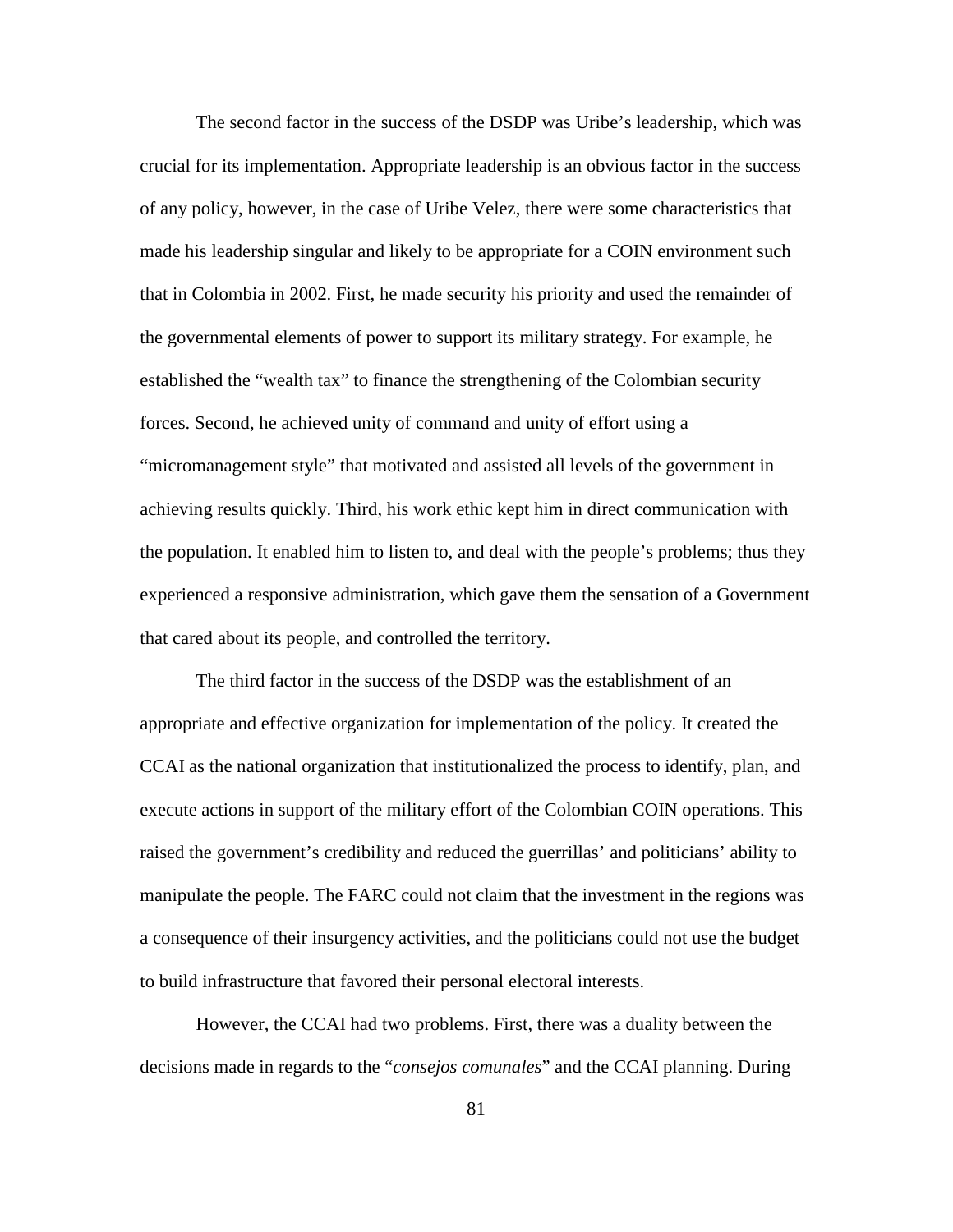the "*consejos comunales*," the President and his ministers made decisions based on the requests of the people. For example, during a "*consejo communal*" the President might order a school or a hospital be built. It had a great political effect, but created ripple in the CCAIs planning process and the decisions of "*consejos comunales*." Second, the CCAI lacked the appropriate staff to do its job. For example, the military forces and the national police were reluctant to allocate people in those positions. They argued that the officers were needed in brigades and battalions to direct the war.

The development of special operations capabilities was the fourth factor in the success of the DSDP. It was significant in eliminating the FARC "leaders," but not in destroying the structure of their fronts. The special operations capabilities developed in only a very small part of the army. Meanwhile, the majority of the army continued to operate with low quality equipment and very little mobility. Therefore, after eight years of DSDP, only the leadership of the FARC was eliminated, but not its structures and then new leaders arose within them.

The fifth factor in the success of the DSDP was the continued communication of achievements and results to the population and international community. It fostered support for the COIN strategy. Uribe constantly communicated the objectives and achievements to the people. He used "*rendicion de cuentas*" and "*consejos comunales*" to show progress with security. It empowered him to create new taxes to fund the COIN strategy, and to take personal responsibility for actions where the guerrillas caused damage to the government, the security forces, or the population.

The final factor in the success of the DSDP was its long-term application. Before 2002 the presidents rushed to get results. This led them to make concessions to the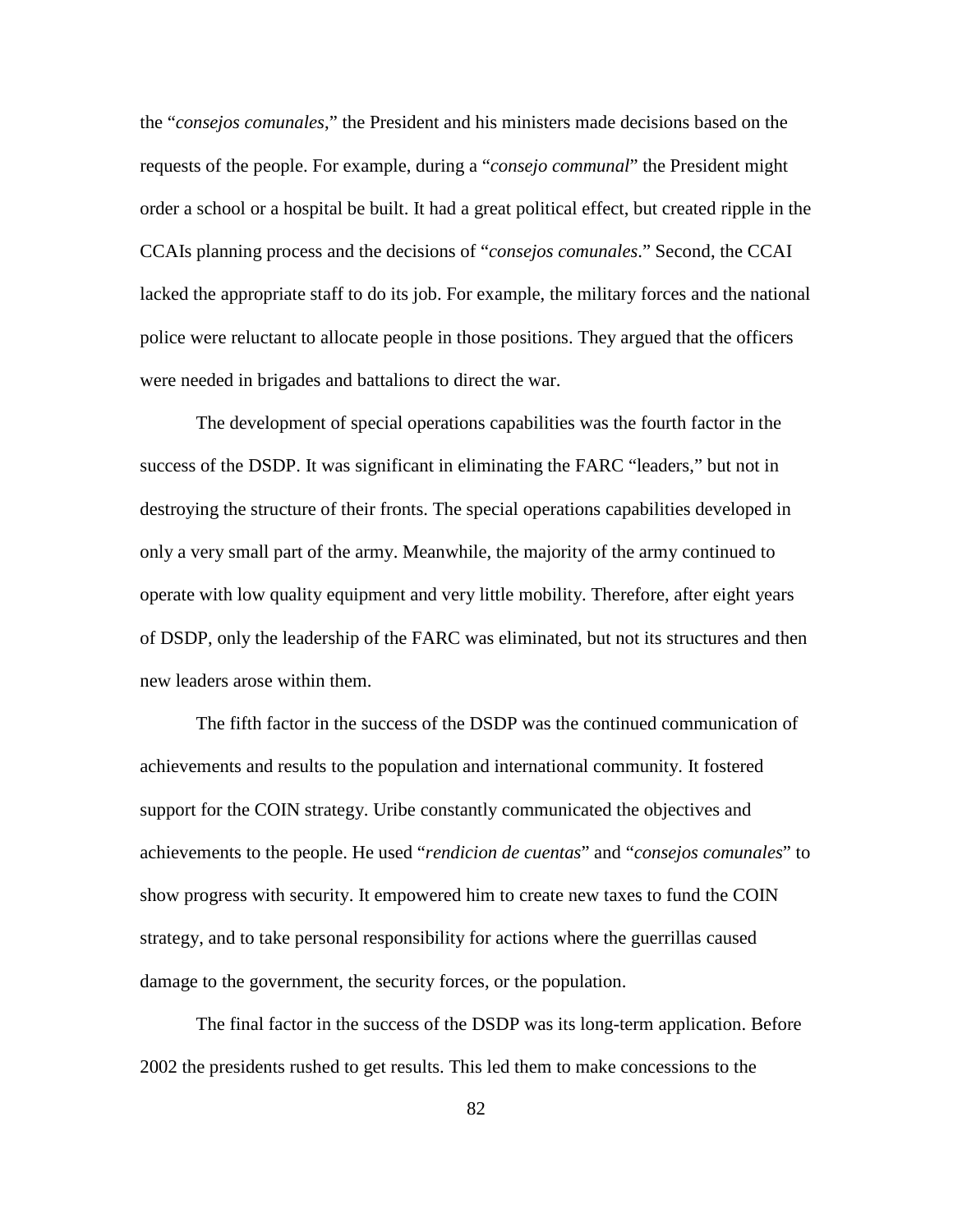FARC. The FARC knew that and they played the game. At the end of a presidential term they escalated the terrorist attacks so that the next president would try to make a peace deal and give them more concessions. The intention was to create conditions for negotiations. It happened to Betancourt, Gaviria, and Pastrana. In all of these cases, the FARC won without fighting and grew politically, economically, and military. When Uribe was reelected, the FARC found themselves facing a long-term strategy, the DSDP. That forced them to abandon the "strategic offensive" phase and return to the "strategic stalemate" phase, and in some areas to the "strategic defense" phase. These are the factors that made the DSDP successful. Now the paper will return to the elaboration of the main aspects of the conclusions.

The fifth aspect is that the international support to the COIN strategy is paramount in today's strategic environment. Before 2001, the international environment favored the FARC. After 9/11 that changed and the government was favored. Colombia benefitted from the international community's rejection of terrorist groups. It allowed Colombia to gain access to more technological, materiel, and political support. Technology favored intelligence capabilities. On the materiel side, the security forces increased their number of helicopters, augmenting mobility. Politically, the government received support of countries and international organizations for its COIN strategy. Operation Fenix, the attempt to kill Raul Reyes, shows how these three aspects converged to increase the efficiency of security forces. During this operation, in March 2008, Colombia bombed a FARC guerrilla compound in Ecuador territory. It caused some complaints from the Ecuador and Venezuela governments. However, the majority of the international community supported it, or at least did not condemn it. The question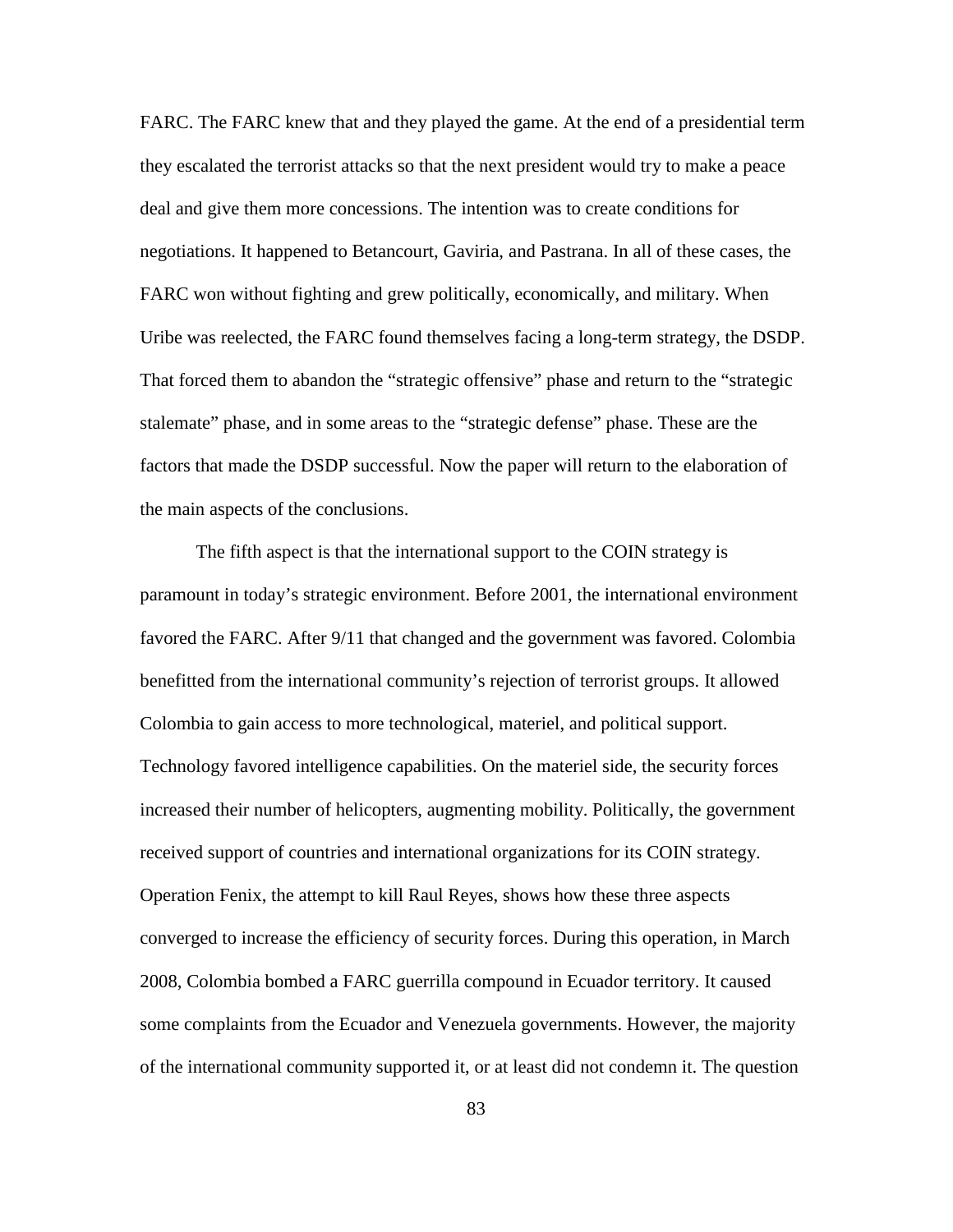is: What would have happened if the bombing of Ecuadorian territory would have occurred before 2001?

Finally the research showed that the design of the DSDP validates the majority of the COIN principles examined in this work, contradicts a few, and suggests that some can be added to a domestic COIN environment. Table 7 below compiles these principles.

| No             | <b>U.S. JP 3-24</b>                                                                    | Robert Thompson                                        | <b>Roger Trinquier</b>        | Suggested by the DSDP, not                            |  |  |
|----------------|----------------------------------------------------------------------------------------|--------------------------------------------------------|-------------------------------|-------------------------------------------------------|--|--|
|                |                                                                                        |                                                        |                               | include by Thompson,                                  |  |  |
|                |                                                                                        |                                                        |                               | Trinquier or U.S. JP 3-24.                            |  |  |
| 1              | Counterinsurgents Must                                                                 | The government must have a                             | The government has to         | The government must take                              |  |  |
|                | Understand the Operational                                                             | clear political aim. (V)                               | identify the adversary        | all necessary actions to                              |  |  |
|                | Environment. (V)                                                                       |                                                        | exactly (intelligence). $(V)$ | increase international<br>support to the COIN effort. |  |  |
| 2              | Legitimacy is the main                                                                 | The government must                                    | The defense of the territory  |                                                       |  |  |
|                | objective. (V)                                                                         | function in accordance with                            | with the purpose of           |                                                       |  |  |
|                |                                                                                        | the law. $(V)$                                         | protecting the population.    |                                                       |  |  |
|                |                                                                                        |                                                        | (V)                           |                                                       |  |  |
| 3              | Unity of Effort is Essential. (V)                                                      | The government must have                               |                               |                                                       |  |  |
|                |                                                                                        | an overall plan. (V)                                   |                               |                                                       |  |  |
| $\overline{4}$ | Political Factors are Primary.                                                         | The government must give                               |                               |                                                       |  |  |
|                | (V)                                                                                    | priority to defeating political<br>subversion, not the |                               |                                                       |  |  |
|                |                                                                                        | guerrillas. $(C)$                                      |                               |                                                       |  |  |
| 5              | <b>Intelligence Drives</b>                                                             | In the guerrilla phase of an                           |                               |                                                       |  |  |
|                | Operations. (V)                                                                        | insurgency, a government                               |                               |                                                       |  |  |
|                |                                                                                        | must secure its base areas                             |                               |                                                       |  |  |
|                |                                                                                        | first. $(V)$                                           |                               |                                                       |  |  |
| 6              | Insurgents Must be Isolated                                                            |                                                        |                               |                                                       |  |  |
|                | from Their Cause and Support.<br>(V)                                                   |                                                        |                               |                                                       |  |  |
| $\tau$         | Security under the Rule of Law                                                         |                                                        |                               |                                                       |  |  |
|                | is Essential. $(V)$                                                                    |                                                        |                               |                                                       |  |  |
| 8              | Counterinsurgents Should                                                               |                                                        |                               |                                                       |  |  |
|                | Prepare for a Long-Term                                                                |                                                        |                               |                                                       |  |  |
| $\overline{9}$ | Commitment. (V)                                                                        |                                                        |                               |                                                       |  |  |
|                | Manage Information and<br>Expectations. $(V)$                                          |                                                        |                               |                                                       |  |  |
| 10             | Use the Appropriate Level                                                              |                                                        |                               |                                                       |  |  |
|                | of Force.                                                                              |                                                        |                               |                                                       |  |  |
| 11             | Empower the lowest levels. $(C)$                                                       |                                                        |                               |                                                       |  |  |
|                |                                                                                        |                                                        |                               |                                                       |  |  |
| 12             | Learn to adapt. $(V)$                                                                  |                                                        |                               |                                                       |  |  |
| 13             | Support the Host Nation. U.S.                                                          |                                                        |                               |                                                       |  |  |
|                | forces committed to supporting                                                         |                                                        |                               |                                                       |  |  |
|                | COIN are there to assist a HN                                                          |                                                        |                               |                                                       |  |  |
|                | government. $(V)$                                                                      |                                                        |                               |                                                       |  |  |
|                | $(V)$ = validated by DSDP, $(C)$ = contradicted by DSDP, $(NA)$ = not applied by DSDP. |                                                        |                               |                                                       |  |  |

Table 9. Validation of COIN Principles by DSDP

*Source:* Created by author.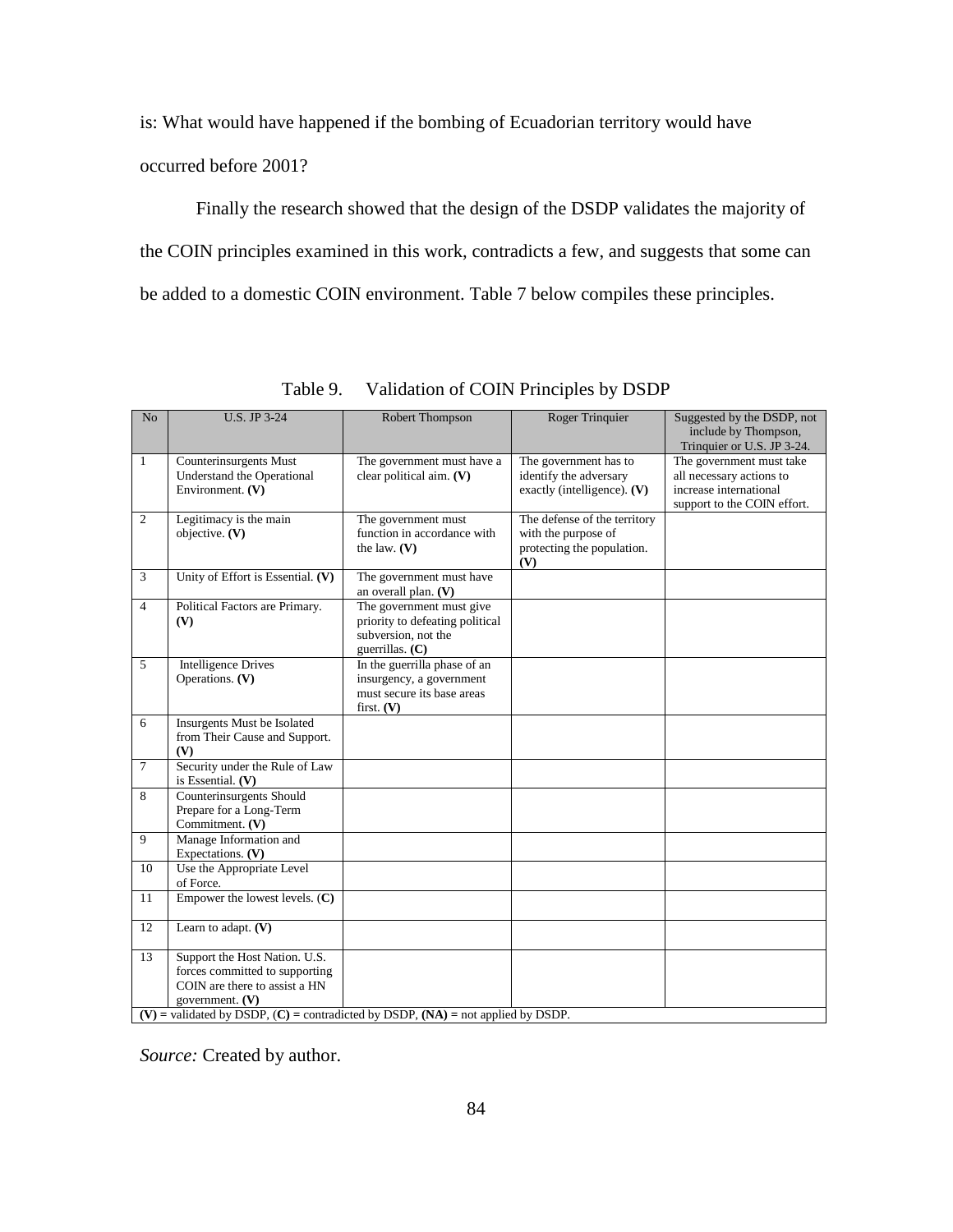#### Recommendations

### To Improve Colombian COIN Policy

One of the fundamental factors in the success of the DSDP was its long-term application. This was the first time the FARC had to face a continuous effort against them. Consequently, one recommendation is that the government should look for consensus among the different political parties and maintain the DSDP objectives as a state policy. This will guarantee that the effort against the FARC does not slow down or that a new president will change the approach and give the FARC the opportunity to recover from the losses they had in Uribe's terms in office. That policy must enforce the coordination of all the elements of power toward the COIN objective, and especially for any type of conflict Colombia could face in the future.

Another factor that contributed to the success of the DSDP is the creation of the CCAI. It was an organization that linked the military strategy with the people needs. The CCAI facilitated the planning, resourcing, and executing of works that were fundamental for winning the people's hearts and minds. Another recommendation is to improve this organization by increasing its sized in order to be able to fulfill the role of the "*consejos comunales",* in other words in instead of waiting for the President to go to a town, the CCAI can be permanently doing this job.

The third recommendation is that the government of Colombia should establish a formal structure and procedure to develop security policy. It will depersonalize the process of making policy decisions and foster the conditions for adequate planning, resourcing, and executing policy. To that purpose, mechanisms like the U.S. National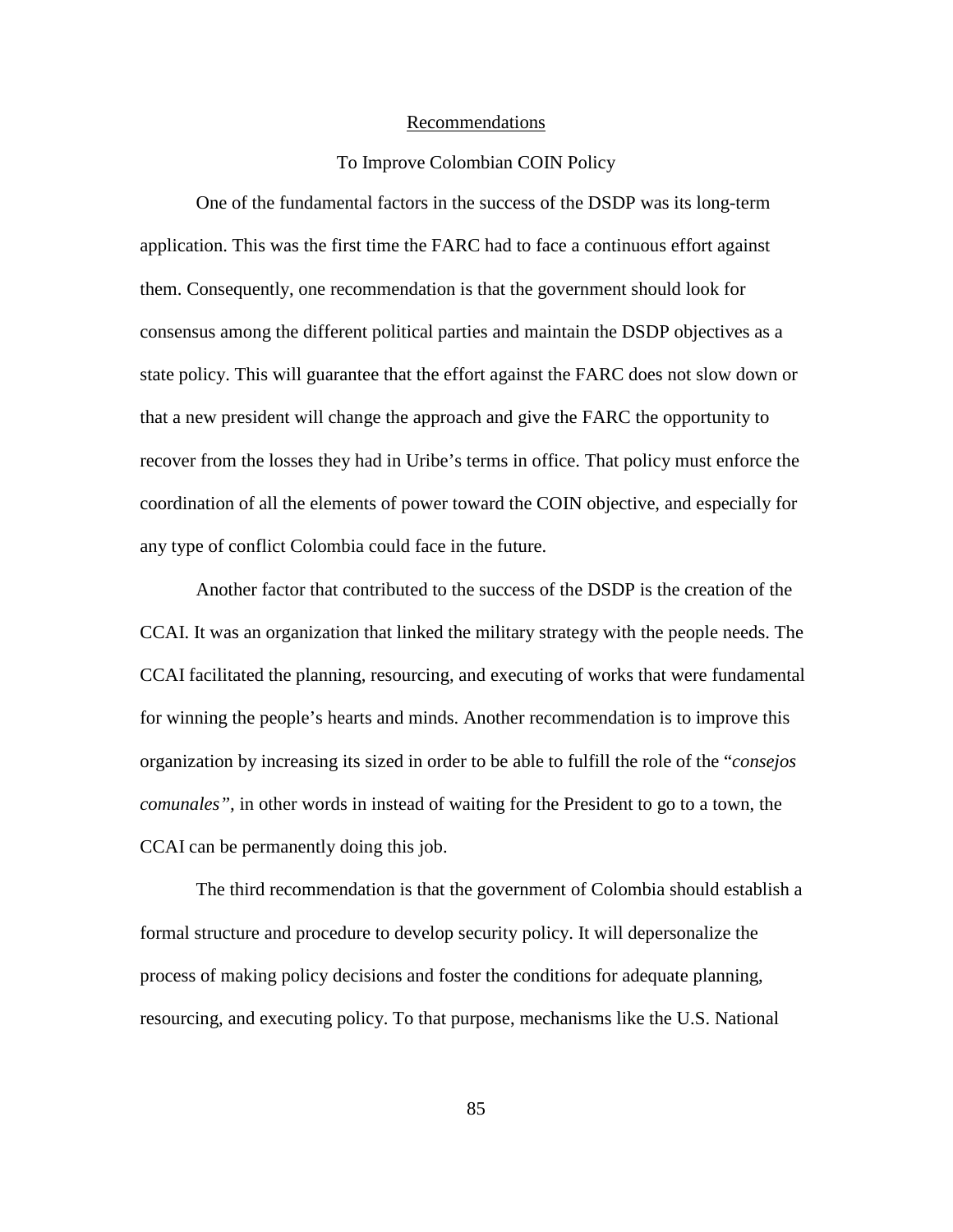Security Council could serve as a model for studying and adapting to the Colombian political, economic, informational, and military environment.

The DSDP was applied mainly by the Colombian security forces. Among them, the military forces are the ones that have the organization and capability of producing doctrine. Another recommendation is that they include the DSDP design, application, and lessons learned in their doctrine. This will ensure that the lessons learned from this process will remain available for future generations of officers to study. Thus, the officers will have a point of departure to develop a COIN policy and make the proper adaptations to fight the future threats the country could face. It will also ensure that the government point of view about the DSDP remains for historical purposes. This will deflect the prevalence of enemy interpretations of the DSDP.

On the intelligence side, the organization of the "*burbujas*" was crucial in eliminating the FARC leadership. A recommendation is to keep and increase the number of the "*burbujas*", but in instead of tasking them with concentrating on FARC "*leaders*", task them with focusing on FARC structures. The intelligence process will be complete when it is permitted to plan and execute a military campaign to destroy the entire guerrilla structure of an area, not only their leaders. In other words the "*burbujas*" must provide the intelligence necessary to attack the FARC political, military, and economic organization.

Finally, the units with special operations capabilities should be maintained. However, these capabilities should be expanded to the remainder of the military forces. One way to make this happen would be to create joint regional task forces at brigade level. These regional joint task forces would allow quick coordination between the Army,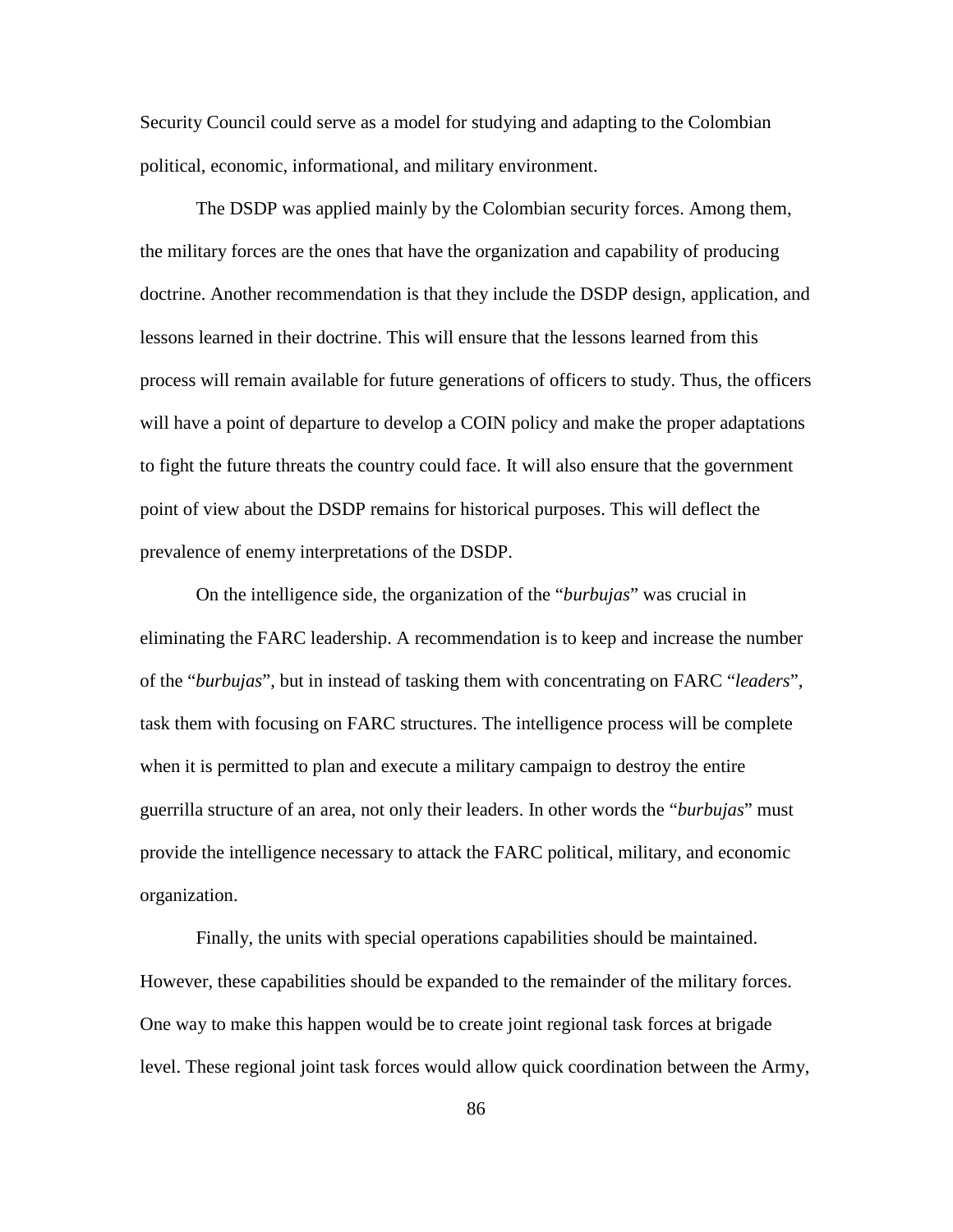Navy, Air Force, and National Police. It shortens the intelligence process, and offers a quick and effective response to the FARC attacks and intentions.

#### For Future Research

The effects of President Uribe's character and management style on the design and implementation of DSDP was fundamental to its success. Uribe's direct communication with the people and decision making at the lowest level fostered a chain reaction that led all the agencies of the state to double their efforts in order to attain the DSDP objectives. For that reason, it would be worthy to analyze other COIN case studies with characteristics similar to those of Colombia. The purpose would be to determine if a "micromanagement' leadership style is paramount to design, resource, and implementation of a successful COIN strategy in an environment similar to the one Colombia experienced in 2002.

To a great extent, the design and implementation of the DSDP was linked Uribe's leadership. The process has to be institutionalized to identify a plan that works to solve the needs of the people at the regional level. That constitutes another future research field. Research can be conducted to analyze how other countries develop security policy. The purpose would be to develop an organization and process to develop security policy in the Colombian environment. To that end, institutionalized procedures like the one established in the U.S. by the National Security Council can be considered. This model, with the appropriate adaptation to the Colombian situation, can lead to development of a method acceptable to the Colombian leadership and effective in the Colombian environment.

87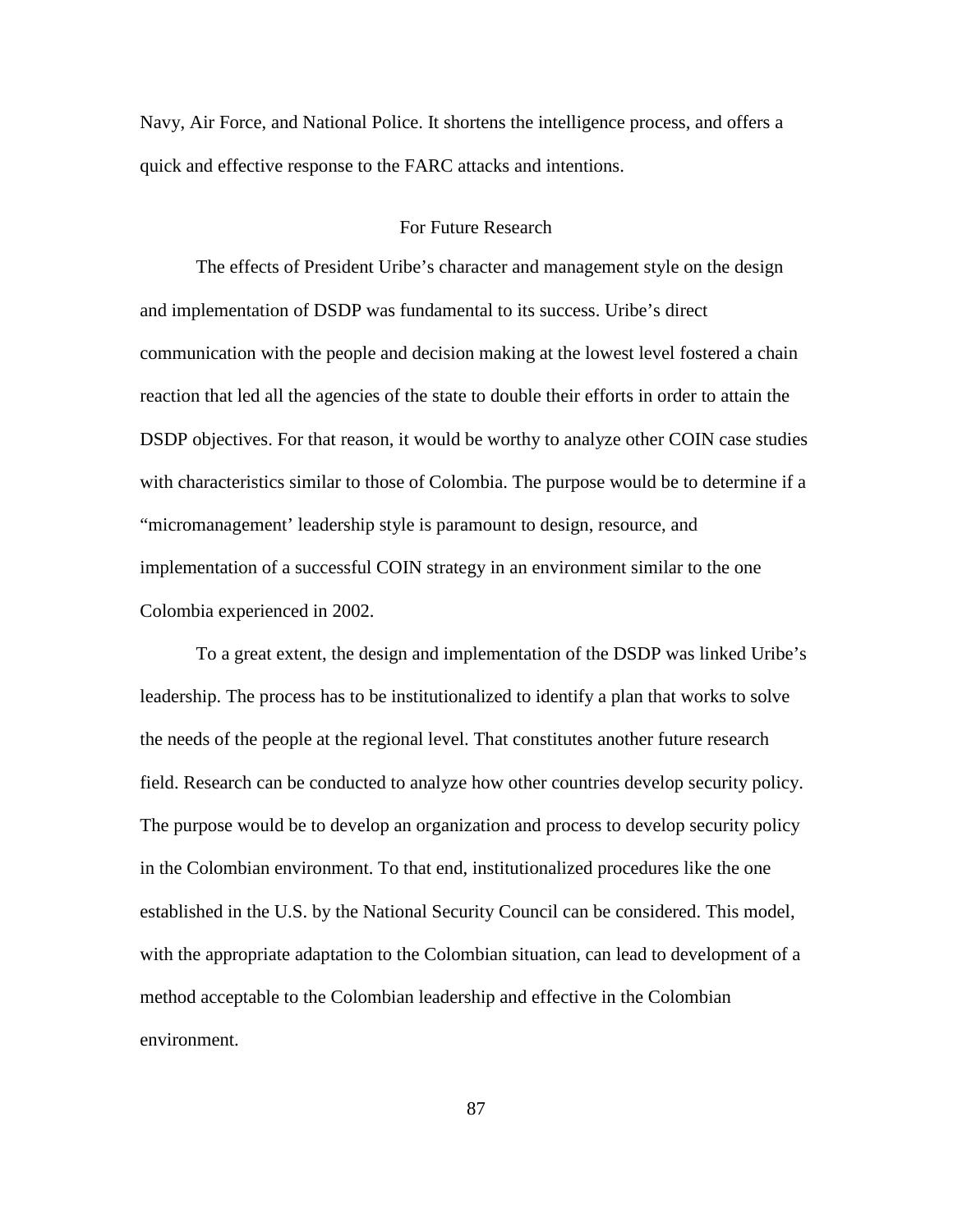#### BIBLIOGRAPHY

#### Books

- Galula, David. *Counterinsurgency, Theory and Practice*. St.Petersburg, FL: Hailer Publishing, 1964.
- Gorriti, Ellenbogen. *The Shining Path: A History of the Millenarian War in Peru.* Chapel Hill, NC: University of North Carolina Press, 1999.
- Hanratty, Dennis M., and Sandra W. Meditz. *Colombia a Country Study*. Washington DC: Federal Research División, Library of Congress, 1990.
- La Rotta, Jesus E. *Las Finanzas de las Subversion Colombiana: Una Forma de Explotar la Nacion.* Bogota, DC: Colombia Ediciones Los Ultimos Patriotas, 1996.
- Mao, Zedong. *On Guerrilla Warfare.* Baltimore, MD: Nautical and Aviation, 1992.
- Mejia, Alberto J. *Colombian National Security Strategy.* Carlisle, PA: U.S. Army War College, 2008.
- O'Neal, Bard E. *Insurgency and Terrorism: Inside Modern Revolutionary Warfare* (Dulles,VA: Potomac Books, 1990), 31-52.
- Pizarro, Eduardo and Ricardo Peñaranda. *Las FARC 1949-1966: de la Autodefensa a la Combinacion de Todas las Formas de Lucha.* Bogota, Colombia: Instituto de Estudios Politicos y Relaciones Internacionales: Tercer Mundo Editores, 1991.
- Priniotakis, Manolis. *Countering Insurgency and Promoting Democracy.* New York, NY Council for Emerging National Security Affairs, 2007.
- Rabasa, Angel, and Peter Chalk. *Colombian Labyrinth: the Synergy of Drugs and Insurgency and its Implications for Regional Stability.* Santa Monica, CA: RAND, 2001.
- Ramsey, Robert D. III. *From el Billar to Operations Fenix and Jaque: The Colombian Security Forces Experience, 1998-2008.* Ft. Leavenworth, KS: U.S. Army Combined Arms Center, 2009.
- Spencer, David E. *Colombia's Security Road Recovery: Security and Governance 1982– 2010.* Washington, DC: National Defense University, 2011.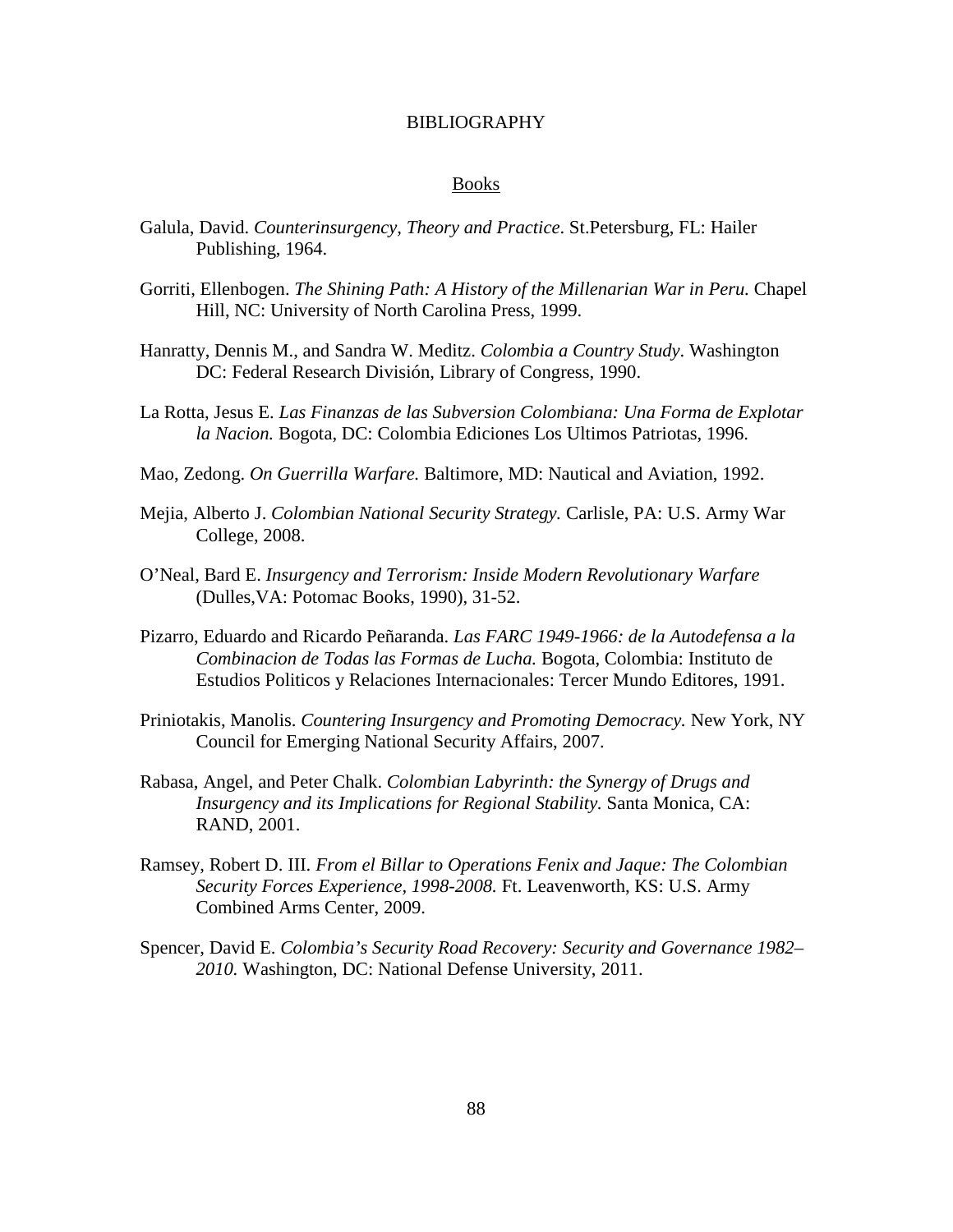#### Government Documents

- Colombian Army. *Manual de Operaciones Irregulares (Manual for Irregular Operations)*. Bogota, DC: Army Printing, 2009.
- Colombian Government. *Colombian National Constitution*. Bogota, DC: Colombian National Printer, 1991.

\_\_\_\_\_\_. *Policy for the Consolidation of Democratic Security.* Bogota: Colomiba: National printing, 2003.

\_\_\_\_\_\_. *Resultados de la Politica de Seguridad Democrática*. Bogotá, DC: Imprenta Nacional de Colombia, 2011

- Colombia Ministry of Defense. *Democratic Security and Defense Policy*. Bogota, DC: Colombian Government Printing Office, 2006.
- Department of Defense. *Dictionary of Military and Associated Terms*. Washington, DC: Government Printing Office, 2010.

\_\_\_\_\_\_. *Irregular Warfare (IW) Joint Operation Concept (JOC).* Washington, DC: Government Printing Office, 2007.

- Headquarters Department of the Army. Field Manual 3-24, *Counterinsurgency*. Washington, DC: U.S. Department of the Army, 2006.
- United States. Joint Publication 3-24, *Counterinsurgency Operations*. Washington, DC: Department of the Army, 2009

#### Internet Sources

- Agustini, Maria. "Conflicto Colombiano in Observatorio Colombiano No. 1 Año 1. http://www.caei.com.ar/es/pfp/colombia/colombia1.pdf (accessed 13 February 2012).
- Booking Box. "Colombia." http://www.bookingbox.org.uk/colombia/english/ travel-club-caldas-general-information.html (accessed 13 May 2012).
- Buitrago, Francisco Leal. "El Estado Colombiano: ¿Crisis de Modernización o Modernización Incompleta? Banco de la Republica. http://www.banrepcultural. org/blaavirtual/historia/colhoy/colo14.htm (accessed 22 January 2011).
- Businesscol. "Colombia." http://www.businesscol.com/comunidad/colombia/ colombia05.html (accessed 22 February 2012).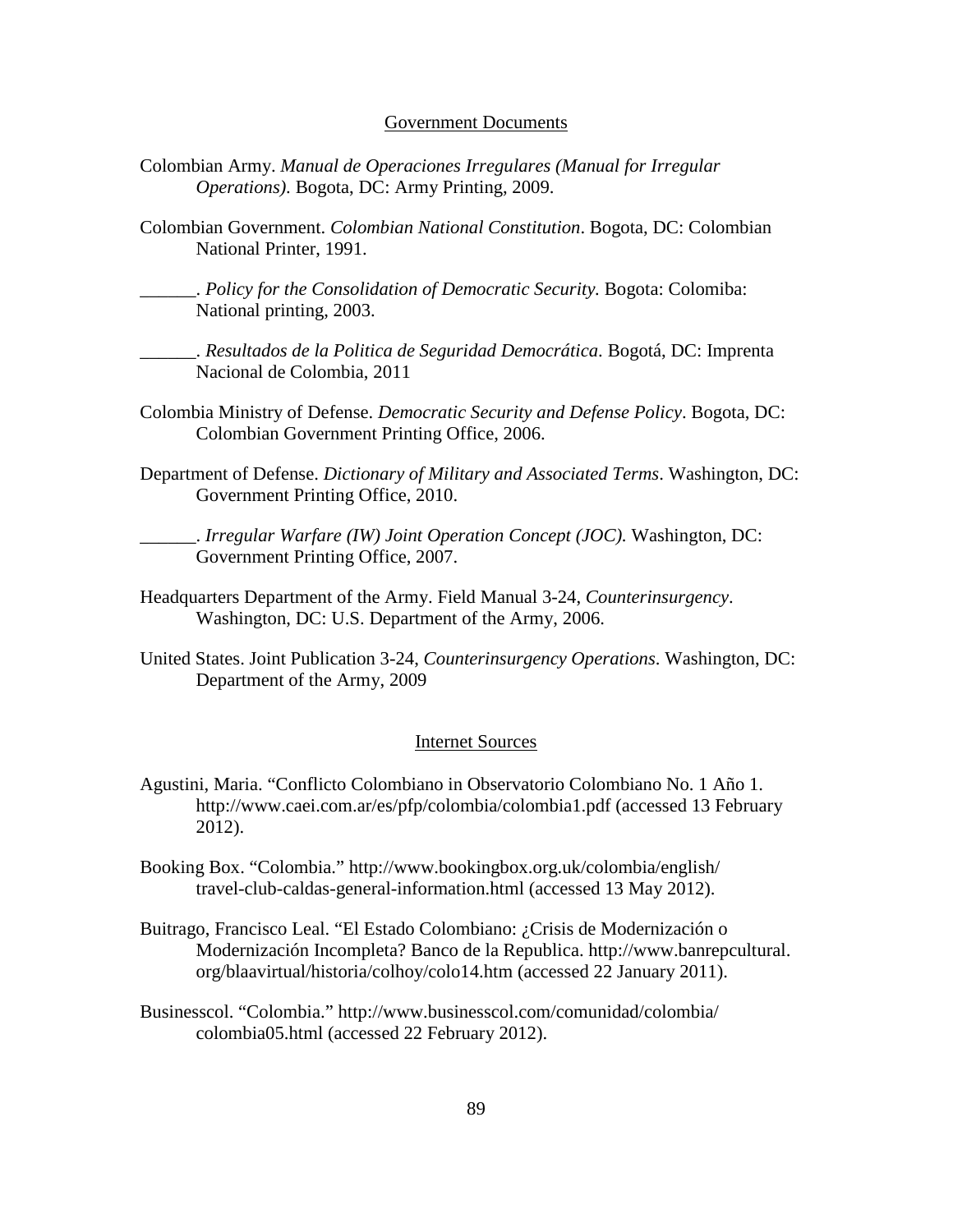- Centro de Estudios Internacionales de Barcelona. "Belisario Betancur Cuartas." Biblioteca Digital. http://www.cidob.org/es/documentacion/biografias lideres politicos/america del sur/colombia/belisario betancur cuartas (accessed 22 January 2012).
- Centro de Estudios Miguel Enrique (CEME). "Las Conferencias de FARC." Archivo Chile. http://www. Archivochile. Com/america\_latina/doc\_paises\_al/co/farc/ al\_farc0003. Pdf (accessed 24 September 2011).
- Colombia.com. "Movimiento Guerrillero FARC-EP." http://www.colombia. com/especiales/2002/farc/historia/ (accessed 16 October 2011).
- Colombian Embassy in the U.S. "The Importance of Democratic Security." [http://www.colombiaemb.org/english/colombia-a-success-story-mainmenu-](http://www.colombiaemb.org/english/colombia-a-success-story-mainmenu-94/democratic-security-mainmenu-236)[94/democratic-security-mainmenu-236](http://www.colombiaemb.org/english/colombia-a-success-story-mainmenu-94/democratic-security-mainmenu-236) (accessed 6 May 2012).
- Colprensa. "Presidente Uribe se Despidio de los Consejos Comunales." *Periodico el Colombiano* (25 July 2010).<http://www.elcolombiano.com/Banco> Conocimiento/P/presidente uribe se despidio de consejos comunales/president e\_uribe\_se\_despidio\_de\_consejos\_comunales.asp. (accessed 23 April 2102).
- Conflict and Cooperation in the War against Drugs." *Banco de la Republica* (April 1998). http://www.banrepcultural.org/blaavirtual/tesis/colfuturo/usa colombia.pdf (accessed 26 August 2011), 82.
- Council of Hemisferic Affairs, "Overview of the Colombian Conflict from a Human Rights-Based Methodological Perspective," http://www.coha.org/overview-ofthe-colombian-conflict-from-a-human-rights-based-methodological-perspective/ (accessed 30 April 2012).
- El Tiempo Digital. Sección Justicia. "El Billar." El tiempo.com. http://www. eltiempo.com/archivo/documento/CMS-4129924 (accessed 26 August 2011).
- Fundacion Ideas para la Paz. "Research Series: Use and Abuse of Extradition in the War on Drugs." [http://www.ideaspaz.org/portal/images/policy\\_brief\\_3\\_ingles.pdf](http://www.ideaspaz.org/portal/images/policy_brief_3_ingles.pdf) (accessed 30 April 2012).
- Herrera, Martha. "Virgilio Barco Vargas." http://www.banrepcultural.org/blaavirtual/ biografias/barcvirg.htm (accessed 6 March 2012).
- Johnson, Joshua. "From Cuba to Bolivia." *Innovations: A Journal of Politics* (2002). http://www.ucalgary.ca/innovations/files/innovations/Johnson%20Cuba%20to%2 0Bolivia.pdf (accessed 25 September 2011).
- Ministerio de Defensa Colombia. "Resultados Política de Seguridad Democrática." Mindefensa.gov.co. http://www.mindefensa.gov.co/irj/go/km/docs/Mindefensa/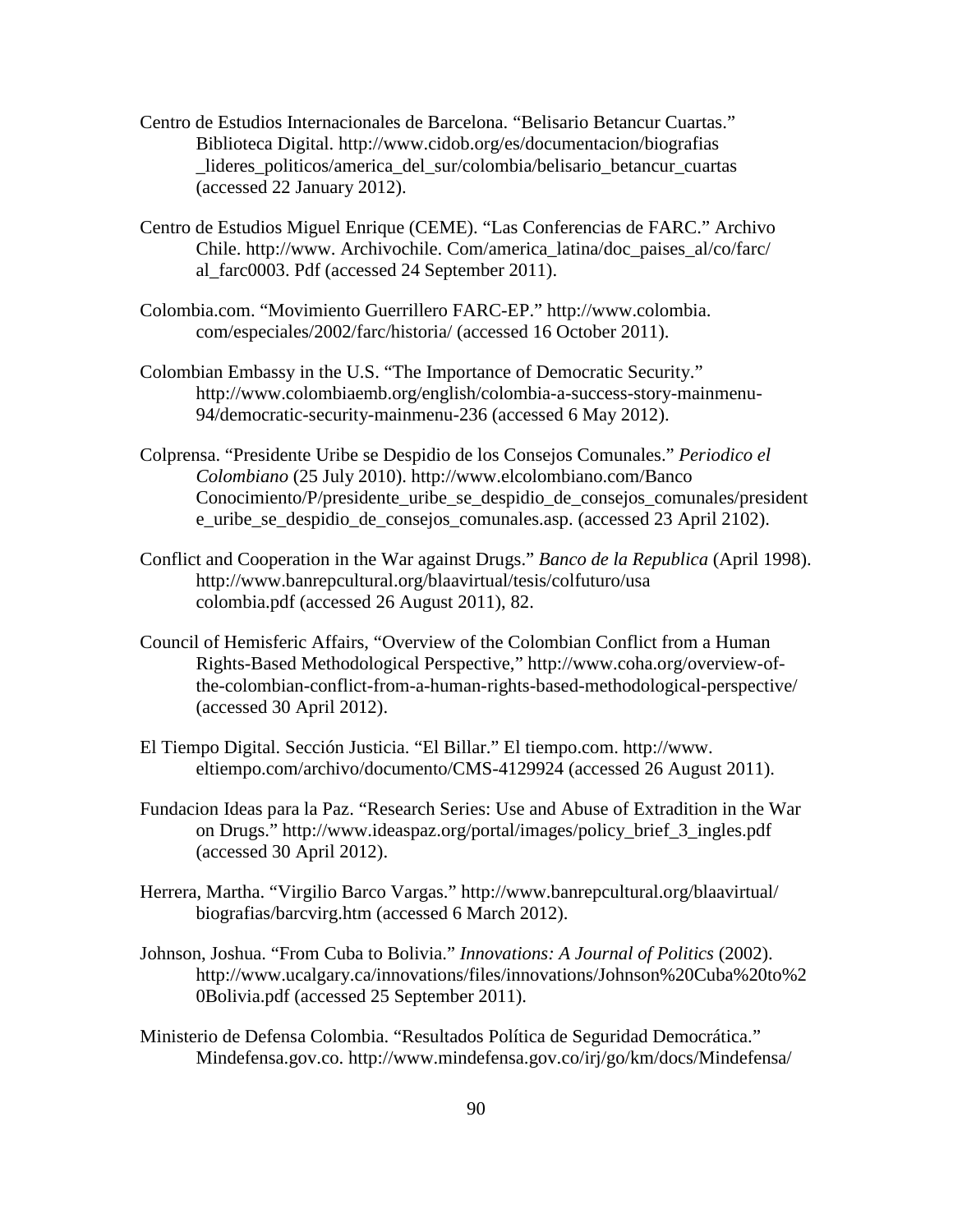Documentos/descargas/estudios%20sectoriales/info\_estadistica/Logros%20de%2 0Politica%20CSD%20Junio%202010.pdf (accessed 27 August 2011).

- Molano, Alfredo. "The Evolution of the FARC." http://www.icdc.com/~paulwolf/ colombia/molano.htm (accessed 6 March 2012).
- Movimiento Bolivariano por la Nueva Colombia. "Programa Agrario de los Guerrilleros de las FARC." Mbolivariano.blogspot.com, http://mbolivariano.blogspot. com/2007/12/programa-agrario-de-los-guerrilleros-de.html (accessed 13 November 2011).
- Padilla, Carlos. "The FARC and Hugo Chavez is Contemporary Venezuela, A Threat to Colombia?" Linkedin. http://www.hsdl.org/?view&did=11047 (accessed 13 May 2011).
- Rempe, M. Denis. "The Past as Prologue? A History of U.S. Counterinsurgency Policy in Colombia, 1958-66." Strategies Studies Institute. http://www.strategicstudies institute.army.mil/pdffiles/pub17.pdf (accessed 20 December 2011).
- Revista Semana. "La Revista Semana Detalla lo que Queda de las FARC." http://www.noticias24.com/actualidad/noticia/15059/la-revista-semana-detalla-loque-queda-de-las-farc/ (accessed 8 March 2012).
- Rice, Susan E. "U.S. Foreign Assistance and Failed States." http://www.brookings. edu/papers/2002/1125poverty\_rice.aspx (accessed 10 May 2012).
- Rotberg, Robert I. "Failed States, Collapsed States, Weak States: Causes and Indicators." Wilson Center. http://www.wilsoncenter.org/sites/default/files/statefailure andstateweaknessinatimeofterror.pdf (accessed 10 May 2012).
- Rudqvist, Anders. "La Organización Campesina y la Izquierda ANUC en Colombia 1970-1980." http://www.scribd.com/doc/29078485/La-Organizacion-Campesinay-la-izquierda-ANUC-en-Colombia-1970-1980 (accessed 13 May 2012).
- Sanchez, Fabio, Ana Maria Diaz, and Michael Formisano. "Social Science Research Network." Tomorrow. http://papers.ssrn.com/sol3/papers.cfm?abstract\_ id=394380 (accessed 22 September 2011).
- Semana. "The World of the FARC (Part I: Europe)." http://www.semana.com/printedition/the-world-of-the-farc-part-europe/119342-3.aspx (accessed 25 August 2011).
- Soria, Carlos. "El che en Bolivia: Documentos y Testimonios." Pensamiento Bolivariano, http://www.chebolivia.org/phocadownload/Che\_t5.pdf (accessed 29 March 2012)
- United Nations. "Security Council Resolution 2001." un.org, http://www.un. org/Docs/scres/2001/sc2001.htm (acessed 26 August 2011).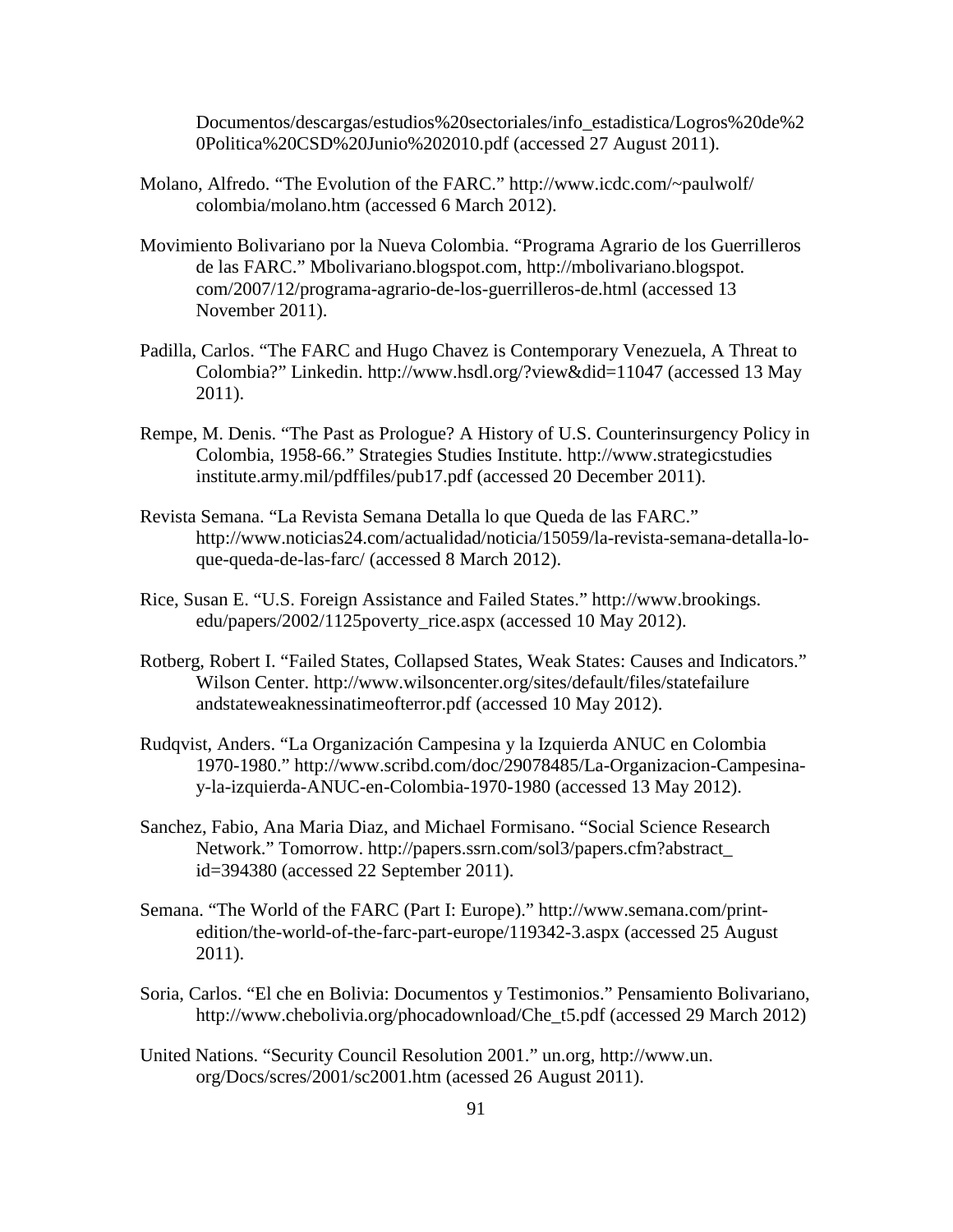U.S. Library of Congress. "The Liberal Tenure." http://countrystudies.us/colombia/ 29.htm (accessed 22 January 2011).

## Other Sources

- Mark, Thomas A. "Colombian Army Adaptation to FARC Insurgency*.*" Strategic Studies Institute, U.S. Army War College, Carlisle Barracks, PA, 2002.
	- \_\_\_\_\_\_. "A Model Counterinsurgency: Uribe's Colombia (2002-2006) vs. FARC." *Military Review* (March-April 2007): 49-64.
- \_\_\_\_\_\_. "Sustainability of Colombian Military-Strategic Support for Democratic Security. Strategic Studies Institute, U.S. Army War College, Carlisle Barracks, PA, 2005.